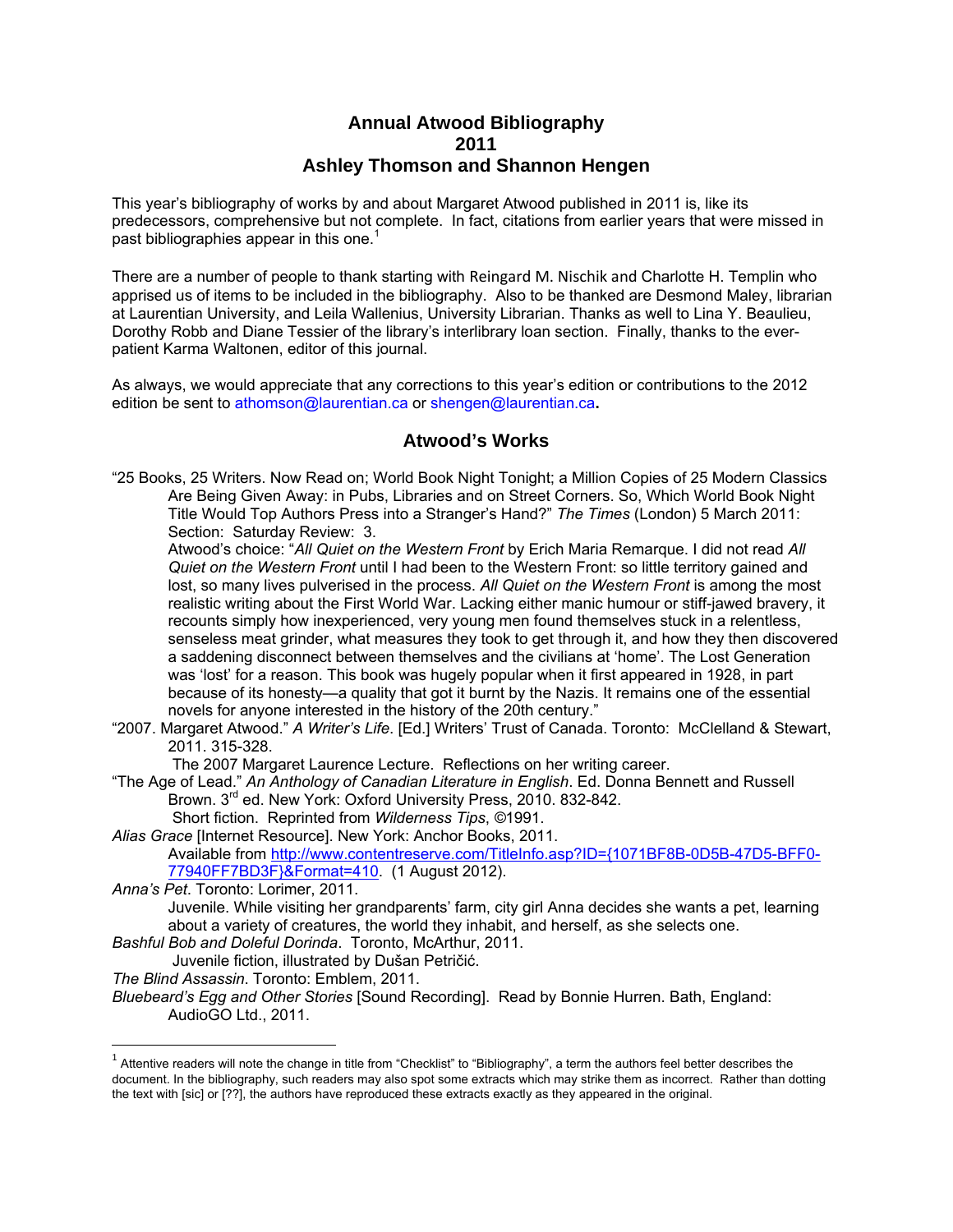Duration: 8:57:11. Downloadable audio file, previously issued on cassette in 2000. Available from: http://www.contentreserve.com/TitleInfo.asp?ID={A4ECADEB-5BF1-43E1-8F2E-BD71538596E6}&Format=25 (1 August 2012).

"Border Crossing: Quebec to Maine." *Red Cedar Review* 46 (2011): 29-30.

Poem.

*Cat's Eye*. Toronto: Emblem, 2011.

Also published: London: Virago.

- *Cat's Eye* [Internet Resource]. New York: Anchor Books, 2011. Computer File 1 online resource (445 p.); Available from http://www.contentreserve.com/TitleInfo.asp?ID={B6648ADB-F3D4-47CD-9C26- A2178D43AF5A}&Format=410 (1 August 2012).
- *Cat's Eye* [Sound Recording]. Read by Kimberley Farr. Westminster, Maryland: Books on Tape, 2011. 13 sound discs (ca. 77 min. each): digital; 4 3/4 in.

*Das Jahr Der Flut: Roman*. Berlin: Berliner Taschenbuch-Verlag, 2011. German translation of *The Year of the Flood* by Monika Schmalz.

- "Death of a Young Son by Drowning." *An Anthology of Canadian Literature in English*. Ed. Donna Bennett and Russell Brown. 3<sup>rd</sup> ed. New York: Oxford University Press, 2010. 820. Poem. From *The Journals of Susanna Moodie,* Journal II: 1840-1871. Reprinted from *Selected Poems 1966-1984,* ©1990.
- "Descent: Negotiating With the Dead." *AfterWord: Conjuring the Literary Dead*. Ed. Dale Salwak. Iowa City: University of Iowa Press, 2011. 3-21.

Atwood's chapter sets the stage for a book in which "eighteen scholars are loosed from the chain of fact to conduct imaginary interviews with a constellation of deceased British and American authors..." (Publisher). Her chapter is reprinted from *Negotiating with the Dead: A Writer on Writing* (2002).

- "Disembarking at Quebec." *An Anthology of Canadian Literature in English*. Ed. Donna Bennett and Russell Brown. 3<sup>rd</sup> ed. New York: Oxford University Press, 2010. 818. Poem. From *The Journals of Susanna Moodie,* Journal I: 1832-1840. Reprinted from *Selected Poems 1966-1984*, ©1990.
- *The Door* [Internet Resource]. Boston: Houghton Mifflin Harcourt, 2011. Available from: http://www.contentreserve.com/TitleInfo.asp?ID={ECD73792-1B34-49B5-A821-DAEA5566DB4E}&Format=410 (1 August 2012).
- "Dream 2: Brian the Still-Hunter." *An Anthology of Canadian Literature in English*. Ed. Donna Bennett and Russell Brown. 3<sup>rd</sup> ed. New York: Oxford University Press, 2010. 821. Poem. From *The Journals of Susanna Moodie,* Journal II: 1870-1871. Reprinted from *Selected Poems 1966-1984,* ©1990.
- "An Encyclopedia of Lost Practices: The Saturday Night Date." *Investigating Culture: An Experimental Introduction to Anthropology*. By Carol Delaney with Deborah Kaspin. 2<sup>nd</sup> ed. Chichester, West Sussex, UK: Wiley-Blackwell, 2011. 157-158.

Reprinted from *New York Times* 6 December 1999: Section: 6: 148.

"The End of Paradise; Margaret Atwood on Fictional Utopias, and Failed Attempts to Build Real Ones." *National Post* 18 October 2011: Section: Issues & Ideas: A17.

 (1477 w.) "In the course of riffling through obscure books that, at that time, nobody but me was interested in, I discovered lots and lots of utopias. The 19<sup>th</sup> century, especially the second half of it, was so cluttered up with them that Gilbert and Sullivan wrote a parody operetta called 'Utopia Limited'. I also discovered—beginning around the turn of the century but gathering steam as the  $20<sup>th</sup>$  century progressed, if progressed is the word—a strain of increasingly darker and more horrifying dystopias. Why this change? ..." Excerpt from *In Other Worlds: SF and the Human Imagination*.

#### "[Extract]." *The Well-Spoken Thesaurus: The Most Powerful Ways to Say Everyday Words and Phrases*. By Tom Heehler. Naperville, Illinois: Sourcebooks, 2011. 9.

 In a chapter focusing on literal as opposed to figurative expressions, Heehler writes: "Witness this breath of fresh air as Margaret Atwood takes what we normally accept as figurative and interprets it in a literal way a few pages into *The Handmaid's Tale*: 'We would exchange remedies and try to outdo each other in the recital of our physical miseries; gently we would complain, our voices soft and minor key and mournful as pigeons in the eaves troughs. I know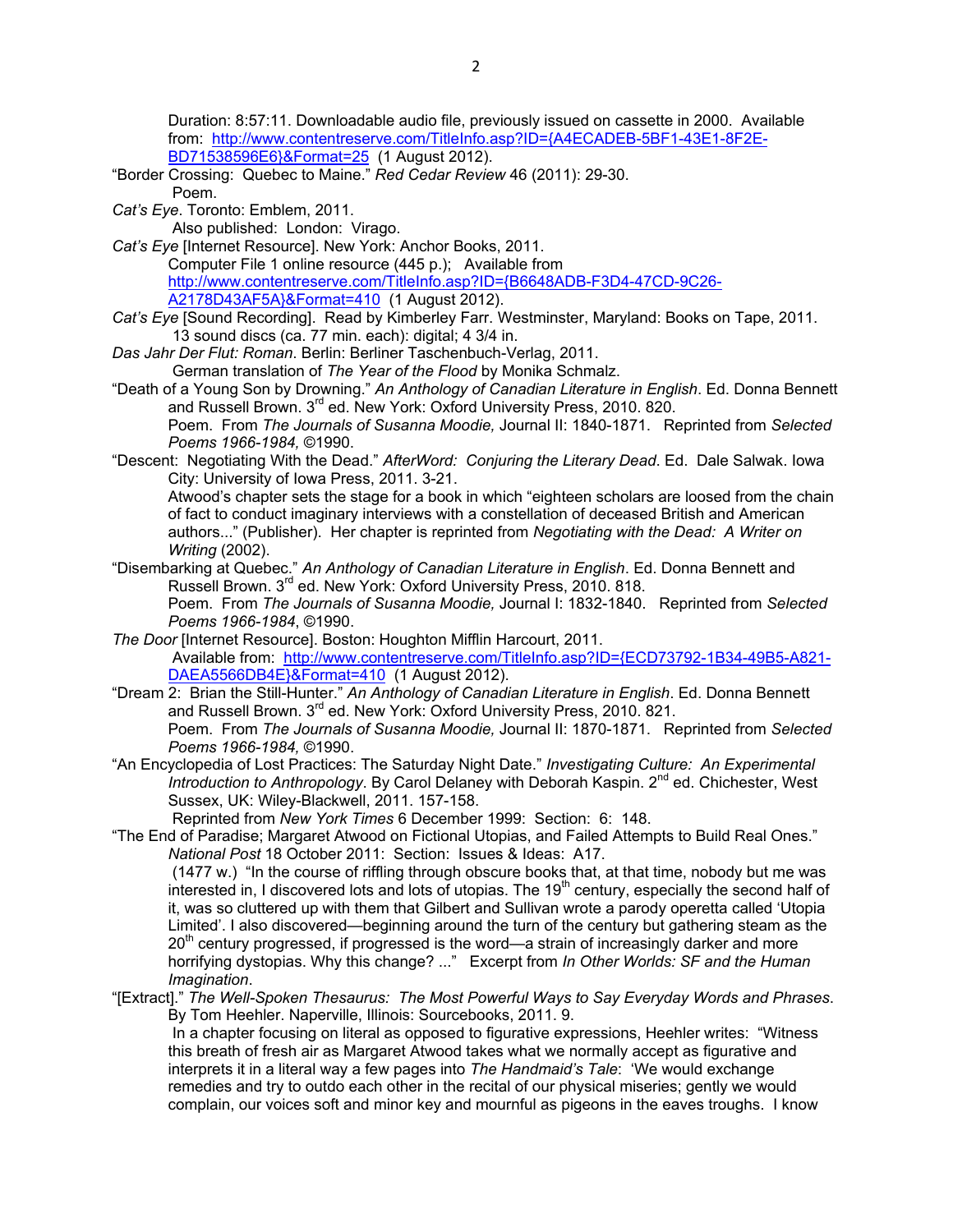what you mean, we'd say. Or, a quaint expression you sometimes hear from older people: *I know where you're coming from, as if the voice itself were a traveler from a distant place. Which it would be, which it is.*' When people read that, they don't think to themselves, Margaret Atwood sure is good at converting the figurative to the literal. Instead they think, Wow, what a writer!" "*Fahrenheit 451* by Ray Bradbury (1953)." *The Guardian* 14 May 2011: Section: Guardian Review

Pages: 2.

 A column titled "The stars our destination: To celebrate the opening of the British Library's science fiction exhibition Out of this World, we asked leading SF writers to choose their favourite novel or author in the genre" includes the following comments by Atwood on her favourite novel: "As a young teenager, I devoured Ray Bradbury's *Fahrenheit 451* by flashlight. It gave me nightmares. In the early 1950s television was just rolling forth, and people sat mesmerised in front of their flickering sets, eating their dinners off TV trays. Surely, it was said, 'the family' was doomed, since the traditional dinnertime was obsolete. Films and books too were about to fall victim to the new all-consuming medium. My own parents refused to get a TV, so I had to sneak over to friends' houses to gape at The Ed Sullivan Show. But when not doing that, I fed my reading addiction, whenever, however, whatever. Hence *Fahrenheit 451.* In this riveting book, books themselves are condemned—all books. The very act of reading is considered detrimental to social order because it causes people to think, and then to distrust the authorities. Instead of books the public is offered conformity via four-wall TV, with the sound piped directly into their heads via shell-shaped earbuds (a brilliant proleptic leap on the part of Bradbury). Montag, the main character, is a 'Fireman': his job is to burn each and every book uncovered by the state's spies and informers. But little by little Montag gets converted to reading, and finally joins the underground: a dedicated band of individuals sworn to preserve world literature by becoming the living repositories of the books they have memorised. *Fahrenheit 451* predated Marshall McLuhan and his theories about how media shape people, not just the reverse. We interact with our creations, and they themselves act upon us. Now that we're in the midst of a new wave of innovative media technologies, it's time to reread this classic, which poses the eternal questions: who and how do we want to be?"

"Fine Print." *Geist* 20.2 (Fall 2011): 29.

Poem. Reprinted from *Power Politics*, ©1971.

- "First Job." *The Broadview Anthology of Expository Prose*. Ed. Laura Buzzard et al. Peterborough: Broadview Press, 2011. 493-495. Originally published as "Ka-Ching!" *New Yorker* 23 (30 April 2001): 72.
- "Fishing for Eel Totems." *The Art of Angling: Poems about Fishing*. Ed. Henry Hughes. New York: Alfred A. Knopf, 2011. 232.
	- Originally published in *Procedures for Underground*, ©1970.

*Flommens år*. Oslo: Aschehoug, 2011.

Norwegian translation of *The Year of the Flood* by Inger Gjelsvik.

"Flowers." *Fathers: A Literary Anthology*. Ed. André Gérard. Vancouver: Patremoir Press, 2011. 347- 349.

Poem. Includes short comment by the editor, p. 346. Reprinted from *Morning in the Burned House,* ©1995.

"Flying Rabbits and Their Ancestors." *The Brick* 86 (Winter 2011): 161-163.

Reflections on the imaginings of a 6-8 year old, where the kids discovered the "knowledge of flying capes, superpowers, other planets and the like" and ultimately where the creators of such superheroes got their own ideas.

"Further Arrivals." *An Anthology of Canadian Literature in English*. Ed. Donna Bennett and Russell Brown. 3<sup>rd</sup> ed. New York: Oxford University Press, 2010. 819.

Poem. From *The Journals of Susanna Moodie,* Journal I: 1832-1840. Reprinted from *Selected Poems 1966-1984,* ©1990.

"Ghosts of Gone Birds." *BBC Wildlife* 29.11 (October 2011): 68-73. "A ground-breaking multimedia project is breathing artistic life back into extinct bird species. Novelist and keen birder Margaret Atwood reveals why this exhibition matters to us all." (Journal).

*God Potopa*. Moskva: Eksmo, 2011.

Russian translation of *The Year of the Flood* by T. Borovikovoi.

*The Handmaid's Tale*. Toronto: Emblem, 2011.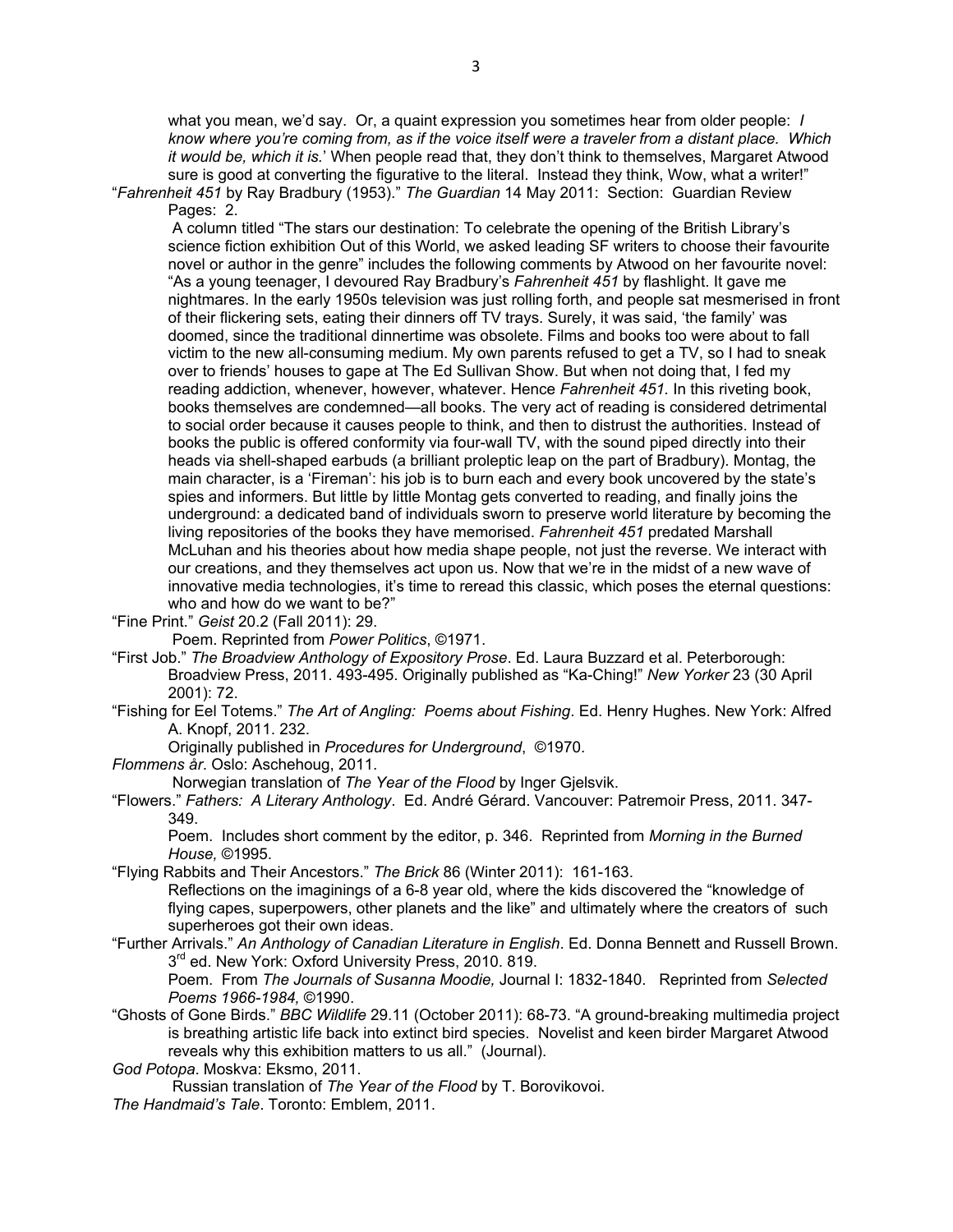Also published: London: Vintage in both regular and LARGE PRINT eds.

- *The Handmaid's Tale* [Internet Resource]. Boston: Houghton Mifflin, 2011. Available from: http://www.contentreserve.com/TitleInfo.asp?ID={BE15A2BE-7B1C-489A-BF84-328722E9981C}&Format=410 (1 August 2012).
- "Happy Endings." On Writing Short Stories. Ed. Tom Bailey. 2<sup>nd</sup> ed. New York: Oxford University Press, 2011. 229-232.
	- Reprinted from *Good Bones and Simple Murders,* ©1983.
- "Happy Endings." *The Story and Its Writer*. Ed. Ann Charters. 8<sup>th</sup> ed. New York: St. Martin's Press, 2011. 32-34.
- *Hov*. Or Yehudah: Kineret: Zemorah-Bitan, 2011.

Hebrew translation of *Payback* by Bruriah Ben-Barukh.

"How a Love of the Funny Papers Started a Love of Reading." *National Post* 15 October 2011: Section: News: A1.

(1192 w.) Excerpt from *In Other Worlds: SF and the Human Imagination*.

"Hurrah for World Book Night! Giving Away a Story Is an Act of Trust, Says the Novelist Margaret Atwood." *Daily Telegraph* 5 March 2011: Section: Review: 23.

Excerpt: "A long time ago I was in Barcelona, visiting my Catalonian publishers. I learnt the answers to many questions during that stay—for instance, why does Dalí have so many pictures of folks with lobsters on their heads? (Think about it, but not too intently. What is a long shape and turns red when heated?) One day, I was walking around the Ramblas, the central tree-lined pedestrian mall where people love to stroll in the cool of the evening. Why were there so many bookstands? I wondered. Why were there so many florists? And why were people lined up at both, and dashing hither and thither with books and roses? Ah, said my Catalonian minder. It was St George's Day, and on that day every man gives a woman in his life a rose, in honour of the chivalrous, dragon-slaying, maiden rescuing Saint; and every woman gives a man in her life a book, in honour of Cervantes—the creator of the melancholy and possibly delusional Don Quixote—who died on that date, as did Shakespeare. More books were bought in Barcelona on St George's Day than on any other day of the year. From that conjunction—two romantics, a successful knight and an unsuccessful though idealistic one—sprang Unesco's World Book and Copyright Day, with many a bookish celebration, coupon purchase and website sporting images of what dancing librarians might look like if they danced.

Now we are seeing the first UK and Ireland World Book Night, an even more Quixotic venture. What windmill-tilter could have dreamt it up—the idea of arranging a mammoth event whereby a million—a million!—paper books would not be bought by the chivalrous and presented to loved ones but simply given away, all within the space of a few hours? Don Quixote is famous for seeing things not as they are but as they should be, and World Book Night's visionary, Jamie Byng of Canongate, partakes of his nature. Jamie is very much of the build-it-and-they-will come persuasion, and so, via a smart website, a lot of help from his friends, and much fast talking to publishers, bookshops, libraries and authors (for authors must forego their royalties on the books that are given away), he built it.

I have to admit that when Jamie broke the idea to me, in early September, I thought he was a little crazy. But who am I to say a giant is only a windmill? I was the one who sensibly proclaimed, back in 1963, that grisly tinned rice pudding would never sell. How wrong I was! So I agreed with alacrity to be a patron of World Book Night. (It's odd being a patron, but it would be odder to be a matron, so I guess the name stays.)

I didn't think I would be able to attend the actual ceremonies, being from North America and all, and so, via Twitter, I invited those who were choosing to be book donors to be Me for a Day, and to give whatever book from the list they might desire. We conferred about the Margaret outfit black with a pink scarf, white fright wig, drag allowed—and the shoes—flat, with a kitten heel and the manner of walking—nose forward, scuttle a bit—and I and my surrogates were all set. That offer still stands, though it seems I'll be at the South Bank tonight after all. I, too, will wear the black outfit and the flat shoes, and you won't be able to tell me apart from the other Margarets. I, too, will be giving books away and watching others give mine away. I expect to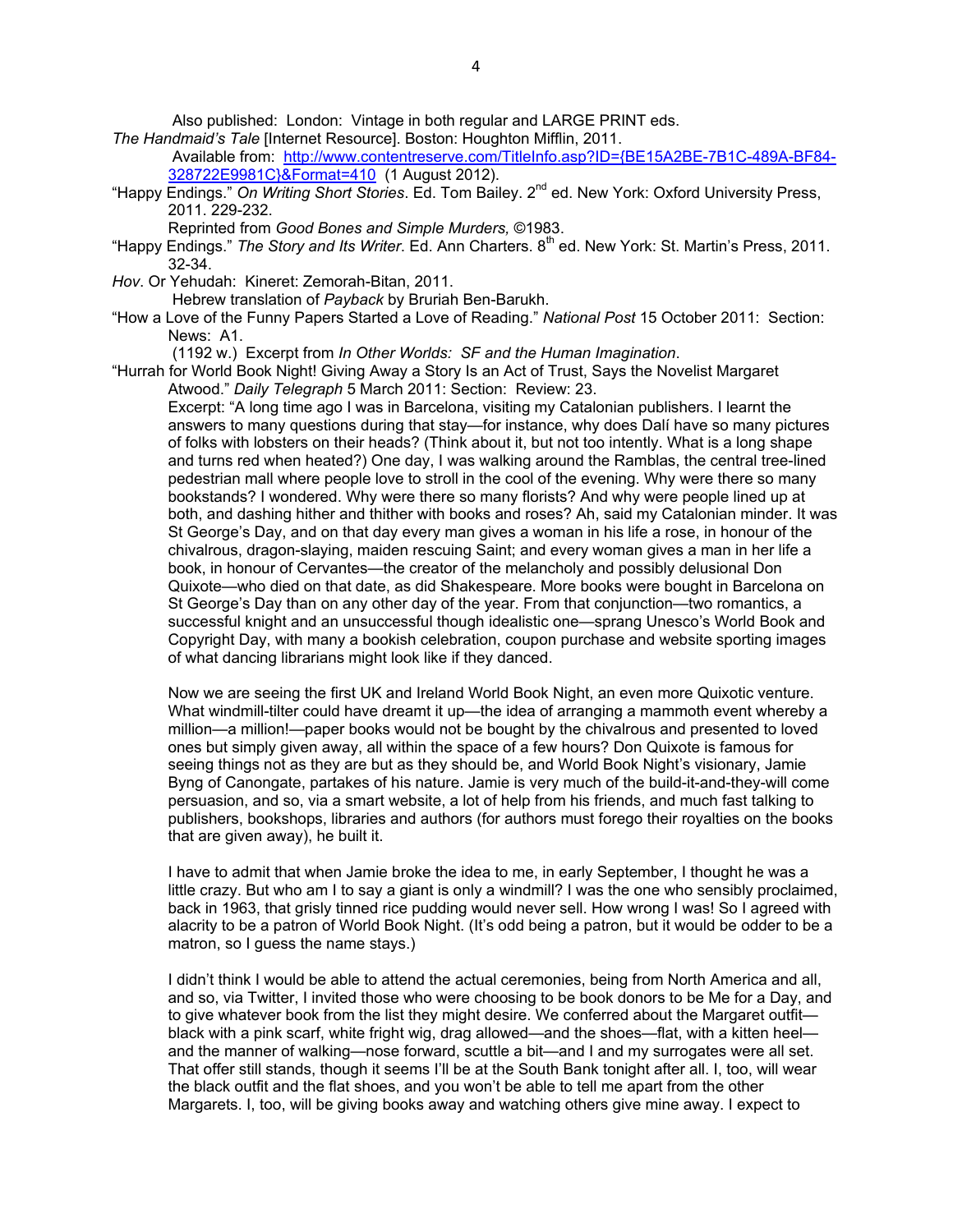enjoy it in a way I would not expect to enjoy, for instance, an event in which we were all giving away a million toasters.

But what is it that makes books things people love to give? Perhaps it's because they're so personal. 'Tell me what you like and I will tell you who you are,' John Ruskin famously once said, and it's true. We are what we eat, but we are also what we read. Many a pick-up has been made through books—I know this because men shamefacedly tell me they've pretended to read my books in order to strike up relationships with ladies—and many a partnership has gone down in flames over the issue of what the significant other has been stuffing into his or her head via the printed page. So when we give someone a book, we are also delivering a complex message. It may be: 'I love this book and I love you enough to share it with you.' It may be, a little more bossily: 'You need to read this.' It may be: 'I understand you and know you will like this.' It may be: 'I respect you.' It may just be: 'I see you.'

Books are frozen voices, in the same way that musical scores are frozen music. The score is a way of transmitting the music to someone who can play it, releasing it into the air where it can once more be heard. And the black alphabet marks on the page represent words that were once spoken, if only in the writer's head. They lie there inert until a reader comes along and transforms the letters into living sounds. The reader is the musician of the book: each reader may read the same text, just as each violinist plays the same piece, but each interpretation is different. So when you give a well-loved book to someone else, it is above all an act of trust: you are trusting the recipient not to massacre the book in his or her interpretation of it. Tonight, therefore, we will be witnessing not only a million Quixotic acts of giving, but a million Quixotic acts of trust. 'Go, little book,' authors used to tell their creations, in the end-of-the-book convention called the envoi. 'Into the hands of strangers I confide you.' And when we give away a book we have loved, this is what we ourselves are thinking: Farewell, we wish the book. May your new owners treat you well; may they not throw you against the wall or use you for kindling. May they pardon your faults and praise your virtues. May you bring wisdom or knowledge. May you bring joy."

*In Other Worlds: SF and the Human Imagination*. Toronto: McClelland & Stewart, 2011. Also published: New York: Nan A. Talese/Doubleday; London: Virago. Contents: Part 1: In Other Worlds: SF and the Human Imagination; Flying Rabbits: Denizens of Distant Space; Burning Bushes: Why Heaven and Hell Went to Planet X; Dire Cartographies: The Roads to Ustopia. Part 2: Other Deliberations: An Introductory Note; *Woman on the Edge of Time* by Marge Piercy; H. Rider Haggard's *She*; The Queen of Quinkdom: *The Birthday of the World and Other Storie*s by Ursula K. Le Guin; Arguing against Ice Cream: *Enough: Staying Human in an Engineered Age* by Bill McKibben; George Orwell: Some Personal Connections; Ten Ways of Looking at *The Island of Doctor Moreau* by H. G. Wells; *Never Let Me Go* by Kazuo Ishiguro; After the Last Battle: *Visa for Avalon* by Bryher; *Brave New World* by Aldous Huxley; Of the Madness of Mad Scientists: Jonathan Swift's Grand Academy. Part 3: Five Tributes; An Introductory Note; Cryogenics: A Symposium; Cold-Blooded; Homelanding; Time Capsule Found on the Dead Planet; "The Peach Women of Aa'a" from *The Blind Assassin*. Appendices: An Open Letter from Margaret Atwood to the Judson Independent School District [and] *Weird Tales* Covers of the 1930s. $2$ 

*In Other Worlds: SF and the Human Imagination* [Internet Resource]. [United States]: Books on Tape, 2011.

1 online resource (1 sound file [8 hr., 28 min., 17 sec.]). Available from: http://www.contentreserve.com/TitleInfo.asp?ID={2BF1B681-2ED3-4A47-8705- A5E980553285}&Format=25 (1 August 2012).

*Le Journal de Susanna Moodi*e. Paris: Éditions Bruno Doucey, 2011. French translation of *The Journals of Susanna Moodie* by Christine Évain.

*Kocie Oko*. Warszawa: Swiat Ksiazki, 2011.

Polish translation of *Cat's Eye* by Magdalena Konikowska.

<sup>2</sup> In the book itself, the source for "*Weird Tales* Covers of the 1930s" is listed as the September 2011 issue of *Playboy*. In fact, the article is from the October 2011 issue of that magazine and the article was published with the title: "The Weird Art of Seduction." See below.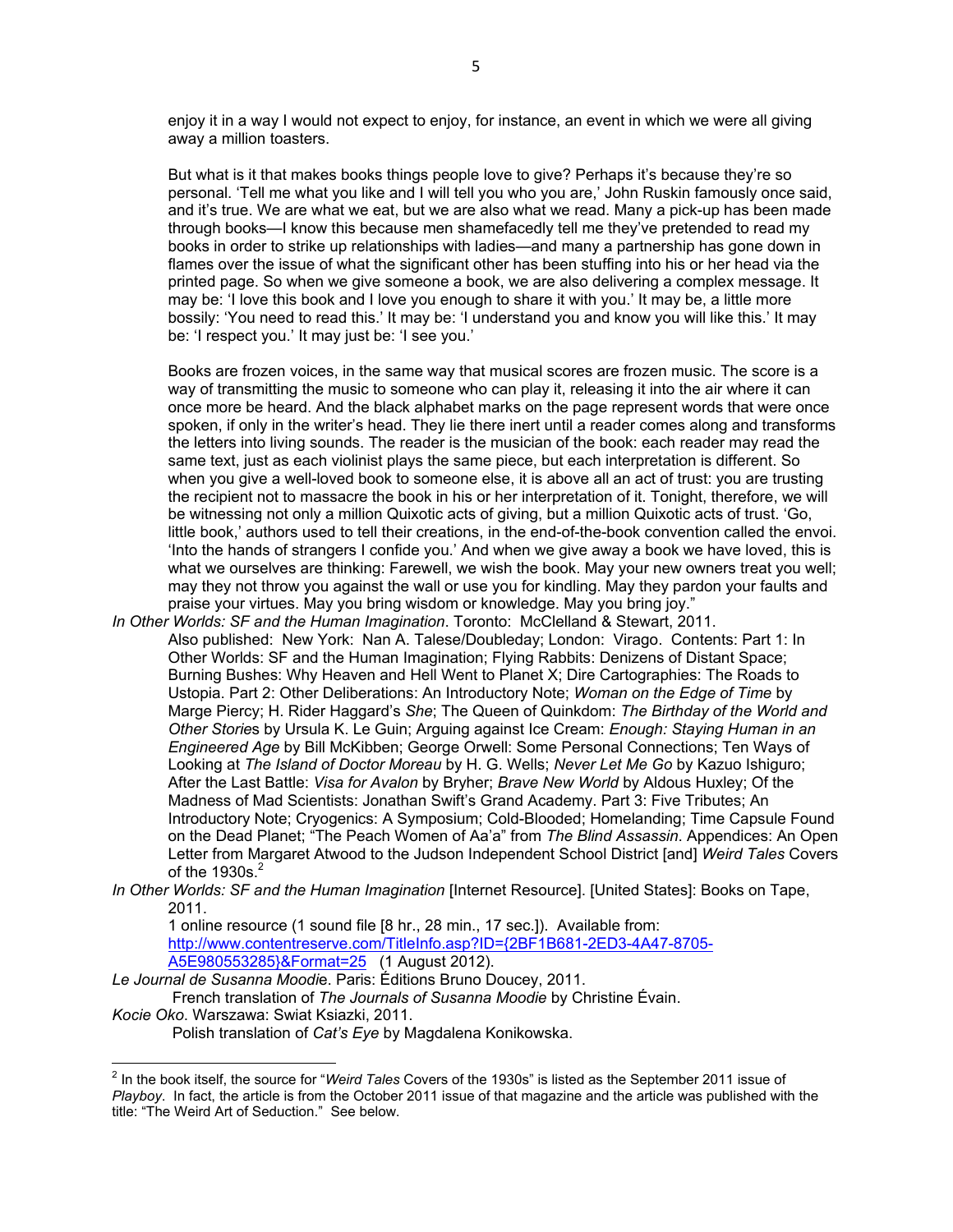*Lady Oracle*. Toronto: Emblem, 2011.

"The Line: Five Variations." *An Anthology of Canadian Literature in English*. Ed. Donna Bennett and Russell Brown. 3<sup>rd</sup> ed. New York: Oxford University Press, 2010. 829-832. Poem. Reprinted from *The Door*, ©2007.

"Margaret Atwood on Knitting a Great Auk in the Arctic." *Independent Online* 21 October 2011.

 Matilda Battersby explains how Atwood came to be interested in an exhibition about extinct birds, and then prevails upon the author to speak about her knitting and the exhibition: "I said I'd knit a Great Auk for the Ghosts of Gone Birds show. Having said that I thought 'Oh god, how am I going to do this?' I thought at first that I was going to make a three-dimensional stuffed Auk. I didn't really know how to do that. So I used a programme on the web called KnitPro which makes a pattern for you if you upload a design. It didn't take that long to knit once I'd figured out what I was doing.

I knitted my Great Auk in the Arctic, which was where I happened to be. I was there with a group called Adventure Canada with whom I travel quite a bit. They happened to have a knitting group because there was a woman onboard who was an expert in drop spindle yarn making. So, she was helping people to make wool into yarn while I was knitting my Great Auk and other people were knitting other things. Do you know what a Stitch and Bitch group is? It was basically one of those. The eye of Great Auk came from somebody's bead collection.

It is the first and only Great Auk that I have knitted. Having knitted it, I could certainly teach other people to knit one, but I don't think I'll be making any more myself. I got some consultation from people in knitting shops to get the right colour wool. They did look at me in a somewhat askance way when I told them what I was doing.

Bird watching isn't a science. It is a passion. But it is a very widespread one. There are more people involved in bird watching in North America than are involved in tennis and golf combined. In the UK there are over a million members of the Royal Society for the Protection of Birds, which is a member of Bird Life.

We hope to bring The Ghosts of Gone Birds to America and to encourage the participation of American artists, especially for the 2014 International Convention Congress of Bird Life, which happens every four years, the next of which will be in Ottawa." Available from: http://www.independent.co.uk/arts-entertainment/art/features/margaret-atwood-on-knitting-agreat-auk-in-the-arctic-2373978.html (1 August 2012).

- "'The Most Valuable Present I've Ever Been Given': This Evening, Thanks to World Book Night, a Million Books Will Be Given Away. We Asked Writers What Titles They Most Often Gave as Gifts and Which They've Been Most Pleased to Receive. And Children's Authors Recommended Books to Give to Children." *The Guardian* 5 March 2011: Section: Guardian Review Pages: 2. Atwood's pick: "The book I most often give as a gift is *The Gift,* by Lewis Hyde (Canongate). I keep four or five copies around the house at all times, for swift giving to people who need them. Most often they are artists of one kind or another, and are worrying about the disconnect between what they do and how hard they work, and how little money they make. Hyde's book explains the differences between the money economy in which we think we live, and the gift economy, in which we also live. Gifts—including artistic gifts—travel in mysterious ways, but travel they must, or else they die. *The Gift* is essential reading for anyone who has embarked on this journey. (It also inspired the creators of World Book Night. That is one of its gifts.)"
- "My Paper Napkin Guide to the Election; Novelist Margaret Atwood Casts Her Lot With the Common Decency Party." *Toronto Star* 26 April 2011: Section: Opinion: A19. Excerpt: "Being a writer, I write frequently. It's a nervous habit. The other day I was writing on a paper napkin, having rashly left the house without a notebook. What I was trying to figure out was the kind of country I would like to live in, and thus the kind of party I'd vote for if it were likely to encourage such qualities. Like many swing voters, I want to vote for values, not for labels. I don't much care what parties call themselves or what they say they will do. I care about what they really have done, and the values they've demonstrated by their actions. What I was looking for were qualities we swing voters might be able to agree on, no matter what 'party' we may have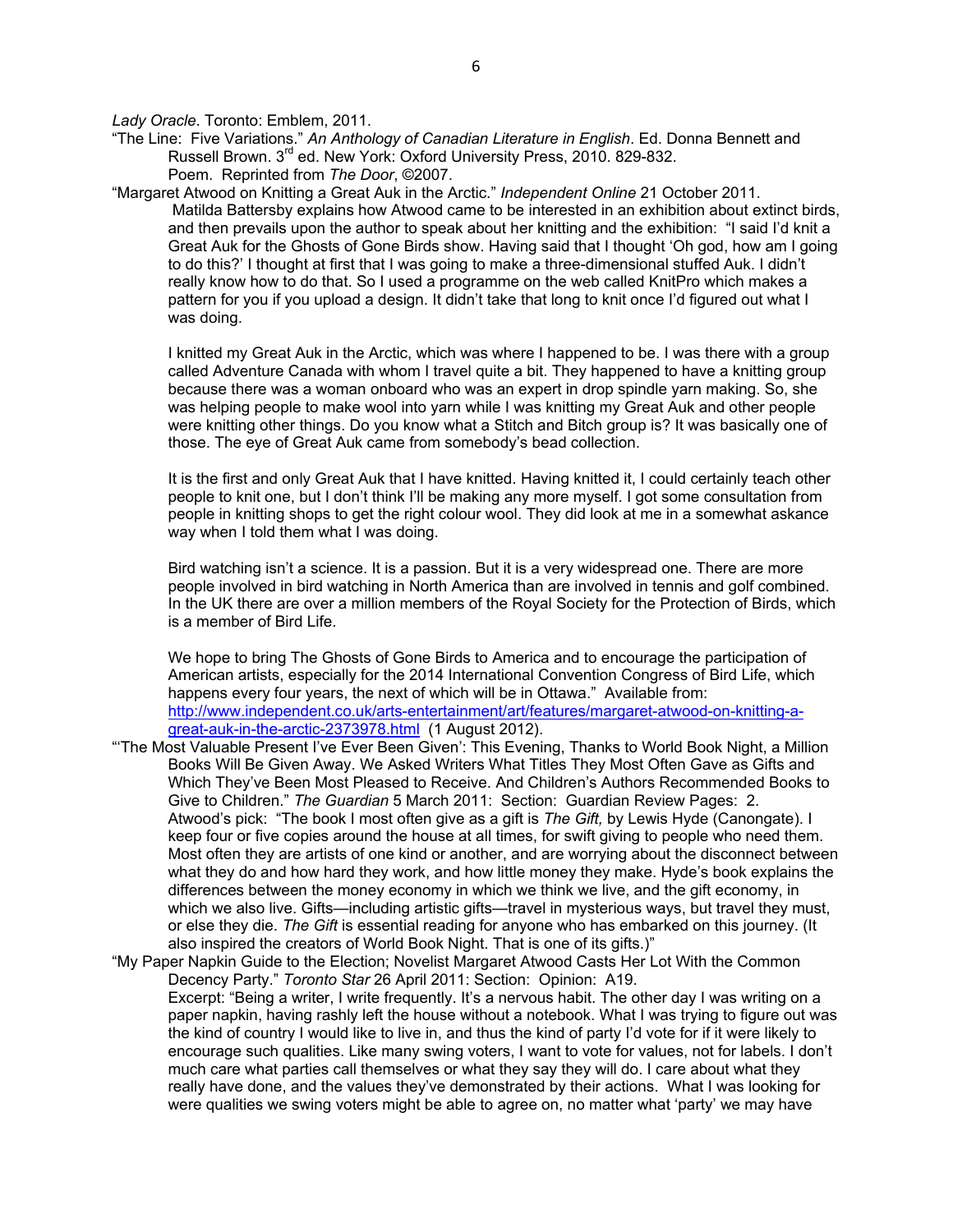voted for historically. Suppose we had a party called the Common Grounds Party, or maybe the Common Decency Party. It might begin with the list on the paper napkin. Here it is. As you can see, there are pairs of opposites. And, since you probably can't read my writing, this is what it says: Where do you want to live? Open/closed; leader/dictator; inclusive/excluding; generous/mean; listens/does not listen; takes responsibility about mistakes/it's always someone else's fault; humanly imperfect/always right, like God; humility/arrogance; works well with others/one-man band. There was a second page, which included things like 'Fair/unfair (laws and enforcement),' 'Allows initiative/control freak,' 'Governs for the welfare of all citizens/non-party members are enemies.' But then I ran out of space.

Maybe my paper napkin is more like a description of what you might wish in a prospective roommate or a best friend. Fair enough: I'd agree that a government, as opposed to an individual person, does need additional desirable characteristics. So here are some of the things I might add to the paper napkin. **The ability to count, plus fiscal transparency**. Parliament fell on a motion of non-confidence triggered by the Harper government's failure to disclose the real costs of budget items such as fighter planes and mega-jails. But voters need to be told what things will cost, since they pay for them. It appears that the planes may cost ten times what we were originally told. Why would taxpayers endorse a blank cheque for an astronomical ongoing expense with no ceiling? Either the government knew the cost and refused to tell us—thus no transparency—or it did not know, and thus cannot count. **On women**: plain speaking, no doubletalk. This government is deeply traumatized by women's reproductive organs. At the G20, Harper claimed to be concerned about 'maternal and child health,' noting that '500,000 women die each year in pregnancy and 9 million children die before the age of five.' But his government is defunding Planned Parenthood, an international organization that works with the poorest and most marginalized women and children to improve their survival chances. (Yes, I know, Bev Oda says she just hasn't got around to the Planned Parenthood application for the past 18 months; but as Miss Manners says, no answer is an answer.) In addition, the Harper government's Senate appointees effectively squashed Bill C-393 that would have facilitated cheap AIDS drugs to 2 million children in poor countries; which calls to mind the A.H. Clough poem, 'The Last Decalogue': Thou shalt not kill; but need'st not strive/ Officiously to keep alive.' Harper says he will not allow a debate on abortion. But he should allow it. All aspects of this troublesome question—and it has been troublesome throughout history, as there are no lovely answers should be thoroughly discussed. There should be clarity on Harper's attitude to women and children and their well-being. Let them die of malnutrition? Supply adequate diet, public support if there's no income, protection from rape and enforced prostitution, improved adoption procedures, education, better hospitals and access to drugs, new orphanages, enforced chastity, unwillingly pregnant women locked up in mega-jails, payment per baby if baby-making is service provided to the state, pace Napoleon?

What's it to be? Spit it out. Let us know what may be coming soon to a neighbourhood near us. Respect for parliamentary democracy. The Common Grounds and/or Decency Party would, I think, still assume that democracy—for which people in other parts of the world are risking their lives—is a good thing. But it could be that not every other party shares this view. Is Parliament just a fly making a bothersome buzzing noise in the ear of the El Supremo who dictates in secret from within the closed castle of the PMO's office? (This trend did not begin with the Harper government—it goes back at least to Trudeau—but it has been taken to an extreme under it.) And if we don't need Parliament, why not prorogue it indefinitely? Then we wouldn't have to be troubled by these pesky elections, which Harper assumes Canadian citizens fear as a fate worse than death. The Common Grounds/Decency Party would think we should have the right to vote in free elections—as often as it takes to get a government that has the confidence of the House. So there's my checklist. You probably have items of your own. To qualify for the Paper Napkin, however, they should be things you think we swing voters might mostly agree on. Check the parties off against the common list. Then vote, and—as they say—cherish the moment. People elsewhere are dying for it."

This piece inspired the following reply: FULFORD, Robert. "Queen of Toronto's Bien-Pensants;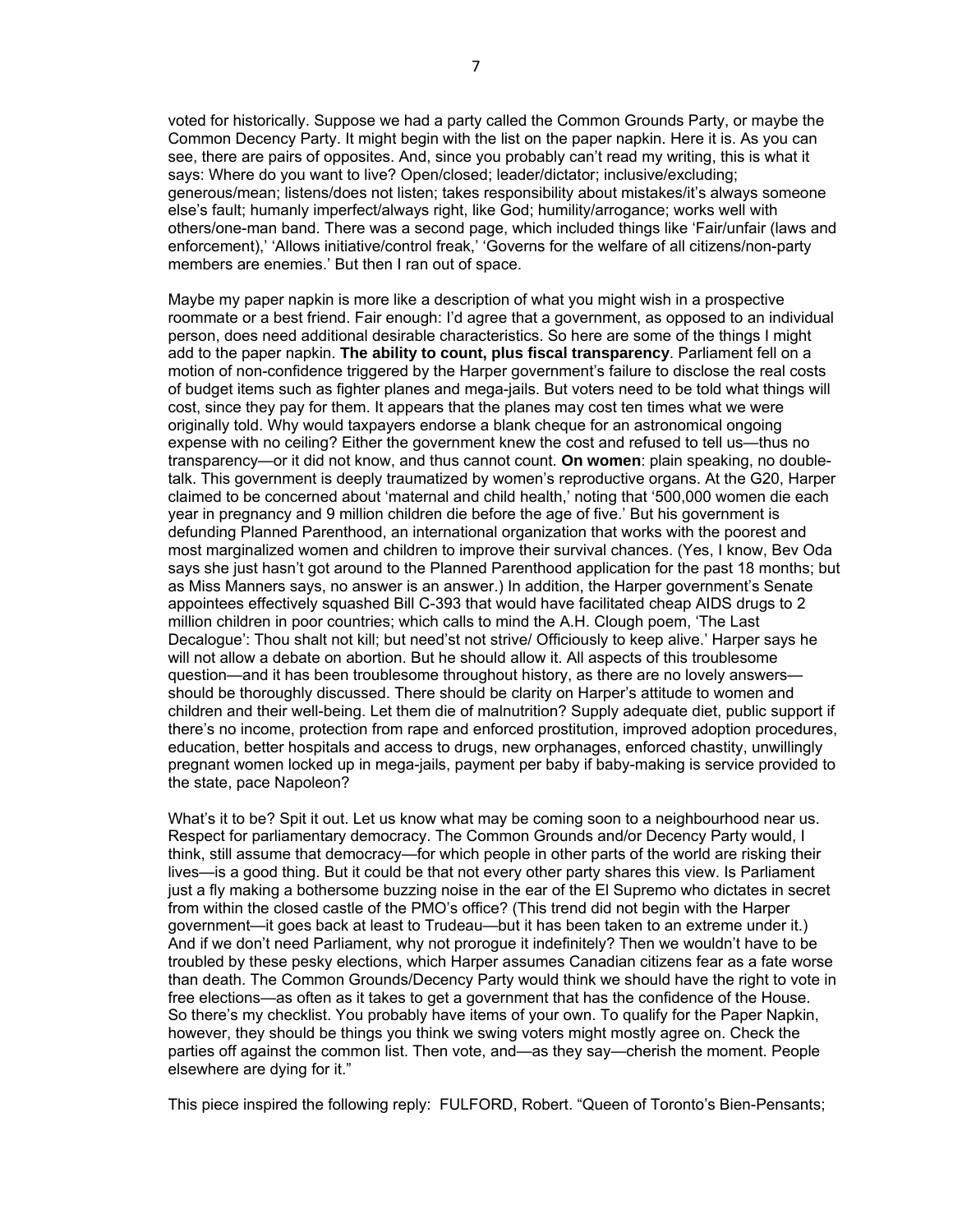Margaret Atwood Knows She's Right—Because All Her Toronto Neighbours Agree With Her." *National Post* 30 April 2011: Section: Issues & Ideas: A23.

Excerpt: "Margaret Atwood, whimsically describing herself as a 'swing voter', this week suggested in the *Toronto Star* that on Monday we should vote in the federal election only after determining which politicians will deliver the kind of government that 'we swing voters' desire. Never afraid to be called cute, or for that matter devious, the well-known novelist implies that at least on this one occasion she should be considered non-partisan. Experienced Atwood readers, however, will know that if she's non-partisan, she's chosen which side to be nonpartisan on. We will also understand that, while she's avowedly a swing voter, there's at least one place where she's very unlikely to swing: anywhere even vaguely conservative.… She's gathered together all the complaints made about Harper. She wants fiscal transparency and she wants plain speaking. She wants cheap AIDS drugs for the poor countries, a debate on abortion, protection from rape and enforced prostitution, support for Planned Parenthood—and don't forget respect for parliamentary democracy. (She somehow ignores world peace and a chicken in every pot.) These demands, as she imagines it, would be met by what she chooses to call the 'Common Decency Party.' This is not an overly subtle way of saying that those who think as she does are on the side of decency and goodness. The rest of you people (that would be the Conservatives) aren't. That goes far beyond Atwood's normal, highly admirable poise and evolves into political self-righteousness....To understand Atwood, you must understand the Annex, a smallish district in west-central downtown Toronto, where you can find many fine Victorian and Edwardian homes, occupied mainly by residents with Victorian and Edwardian views, people of elevated taste who consider a serious interest in commerce to be just slightly vulgar. Atwood has lived there for many years…. The Annex is a particularly wordy place. Almost everyone who lives there works in some branch of the word industry. On many streets there are more professors than houses, and it is not uncommon to find one dwelling in which two journalists can be found raising children with embryonic tendencies toward journalism. Atwood is an independent thinker, highly original in fact, who just happens, by coincidence, to think of politics precisely the way the rest of the Annex thinks. And the Annex, in return, thinks what she thinks. The Annex is a lesson to us all, [that] one place in Canada that proves people can set aside their differences and come together in the common pursuit of decency. Borrowing the phrase of an American author, you could accurately call Annex dwellers the herd of independent minds."

- "My Perfect Sunday." *Sunday Telegraph* 23 October 2011: Section: Features: 3. Excerpt: "How to choose? In Canada perfection comes in many forms depending on the season, and like many Canadians I live a double life: city, country. But let's say it's early fall and I'm in the woods north of Toronto. We have breakfast outside on the deck—my partner Graeme Gibson's sourdough pancakes if I'm lucky—listening to the ravens and blue jays, watching the waxwings and goldfinches flocking before migration. Then we'll have some (organic, shade-grown) coffee, which Graeme makes because he finds it painful to see me messing it up. Then I'll do some work/play—right now I'm working on a moderately gruesome novel. If it's not raining we'll go for a walk in the woods, collecting any puffballs we might see. We like to have people for lunch; sometimes it's the grandkids, who are refusing to take 'I'm too old' as an excuse: how soon before I break my neck falling out of a tree? In the afternoon we might go to a local food seller, or pootle around getting some wood in for the winter. But most likely I will tear into a new book I'm reading, or answer letters, or do a repetitive chore such as ironing that's actually useful for plot composition. We'll then have a drink, outside if it's not raining. After dinner we like to watch movies—that's what we might do in the city, and we're working on getting it set up for the country too. Or we might spend some time outside, looking at the stars. They're hard to see in the city."
- "Nghệ thuật nắu nu'ó'ng và phục vụ." *Truyện Ngắn Nữ Canada Tuyển Tập* [=*Canadian Women's Short Stories*]. Ed. Elizabeth McLean. Ha Noi: Phu nu', 2011. 35-55. Vietnamese translation of "The Art of Cooking and Serving" from *Moral Disorder*, 2006.
- *Oeil-de-chat*. Paris: Robert Laffont, 2011.

French translation of *Cat's Eye* by Hélène Filion.

- "Orpheus (2)." *An Anthology of Canadian Literature in English*. Ed. Donna Bennett and Russell Brown. 3rd ed. New York: Oxford University Press, 2010. 828-829.
	- Poem. Reprinted from *Selected Poems II 1976-1986*, ©1987.
- *Oryx and Crake* [Sound Recording]. Read by John Chancer. Bath, England: AudioGO, 2011.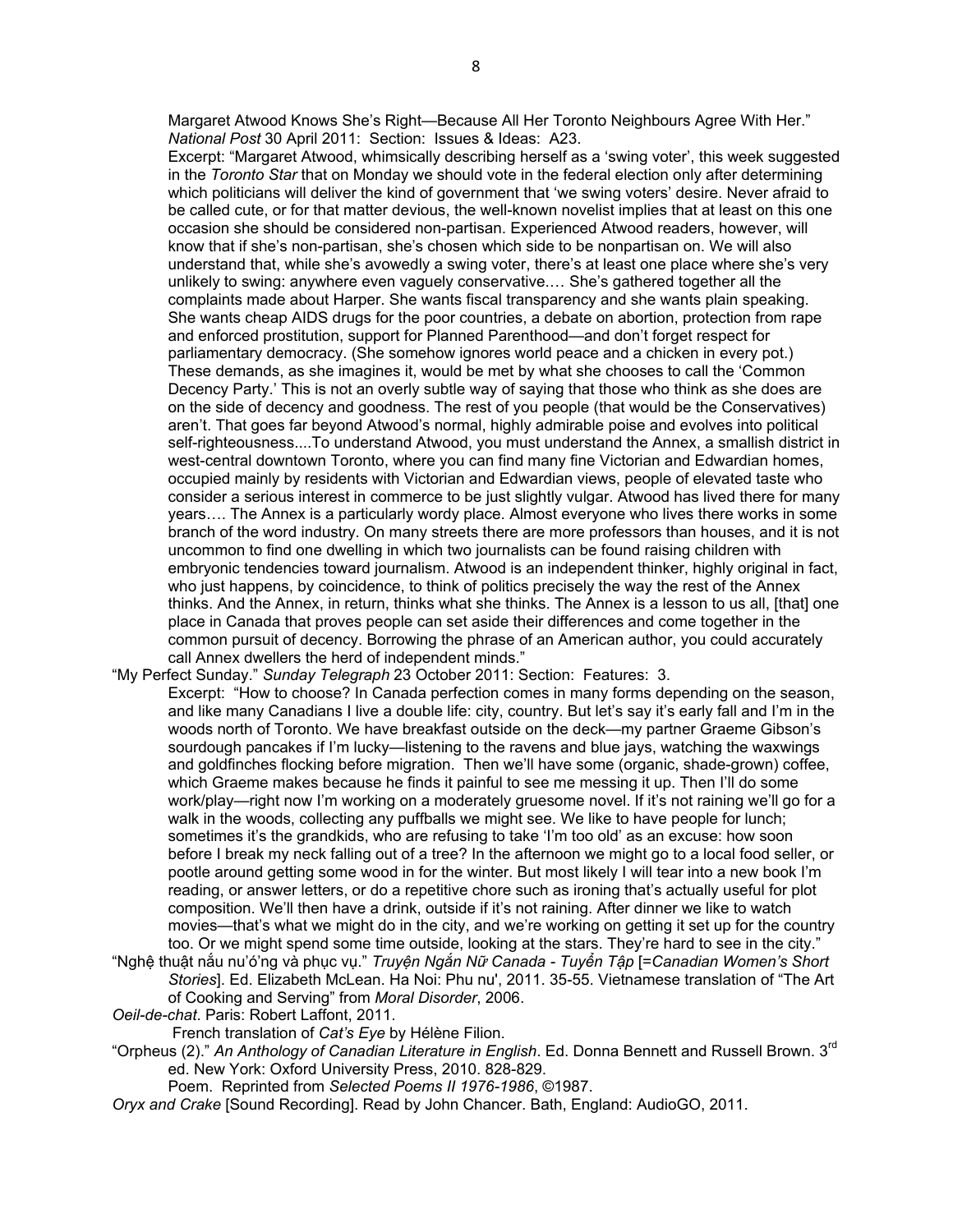1 sound media player (12 hr., 35 min.)

- *Pagar: (con la Misma Moneda)*. Barcelona: Bruguera, 2011.
	- Spanish translation of *Payback* by Ana Becciú.
- *Payback: Debt and the Shadow Side of Wealth* [Internet Resource]. Toronto, Anansi.
- Available from http://public.eblib.com/EBLPublic/PublicView.do?ptilD=744615 (1 August 2012). *Penelopiada*. Moskva: Eksmo, 2011.
	- Russian translation of *The Penelopiad* by A. Bleiz.
- "Progressive Insanities of a Pioneer." *An Anthology of Canadian Literature in English*. Ed. Donna Bennett and Russell Brown. 3<sup>rd</sup> ed. New York: Oxford University Press, 2010. 815-817.
- Poem. Reprinted from *Selected Poems 1966-1984*, ©1990.
- *Quassù sull'albero*. Torino: Giralangolo, 2011.
	- Italian translation of *Up in the Tree* by Daniele Martino.
- "Reading Blind." *The Story and Its Writer*. Ed. Ann Charters. 8th ed. New York: St. Martin's Press, 2011. 903-906.

 Originally the Introduction to *The Best American Short Stories 1989*. Reprinted from *Writing with Intent: Essays, Reviews, Personal Prose 1983-2005*, ©2004.

*Resurgir*. Madrid: Alianza, 2011.

Spanish translation of *Surfacing* by Gabriela Bustelo.

- "The Road to Ustopia: Margaret Atwood Has Been Criticised for Not Wanting to Call Her Books Science Fiction. But What Is the Definition of SF, and How Does It Differ From Speculative Fiction and Fantasy? The Author of *The Handmaid's Tale* Looks Back on Her Lifelong Fascination with Creating Other Worlds." *The Guardian* 15 October 2011: Section: Guardian Review Pages: 2. Available from: http://www.guardian.co.uk/books/2011/oct/14/margaret-atwood-road-to-ustopia (1 August 2012). (4294 w.) Commenting in *The Guardian* on 2 December: 23, Floyd Kermode of Melbourne, Australia wrote: "I am normally a fan of Margaret Atwood, most of whose books are a good deed in a bad world, and her explanation of how she came to write her three science-fiction books is very illuminating (The Road to Ustopia, 18 November). However, her reasons for not wanting to call the books sci-fi are unconvincing. We are asked to accept that Atwood is not afraid of her books being shoved into the literary ghetto and that she is not at all snobbish about genres, but the actual reasons seem to come down to a lot of hair splitting about genre titles and contents, combined with simplistic generalisations (like 'no Martians'), which are ill-judged if she really doesn't want to be a snob. The case of *1984* is interesting. It doesn't feel like sci-fi, but if you described the plot to general readers, they'd probably put it in the sci-fi basket. Then again, Orwell's work is a brilliant satire of politics and war as waged in the 1940s and is widely accepted as genius. *Oryx and Crake*, on the other hand, is very lazy and derivative science fiction with a few artsy touches. I wish Atwood well with future books and hope to one day read something as good as *Lady Oracle* from her, but if she really doesn't want to be seen as a science fiction writer, she should forget about inventing convoluted titles (Ustopia? give me a break) and just not write science fiction."
- *The Robber Bride* [Sound Recording]. Read by Bernadette Dunne. Westminster, Maryland: Books on Tape, 2011.

16 sound discs (ca. 76 min. each): digital; 4 3/4 in.

- *Rude Ramsey and the Roaring Radishes*. Toronto: McArthur, 2011. Juvenile fiction illustrated by Dušan Petričić.
- *Second Words: Selected Critical Prose 1960-1982* [Internet Resource]. New York: Anansi, 2011. Available at: http://public.eblib.com/EBLPublic/PublicView.do?ptiID=775993 (1 August 2012).
- *Shisha tono kōshō: Sakka to Chosaku*. Tokyo: Eikosha, 2011.
	- Japanese translation of *Negotiating with the Dead* by Keiko Nakajima.
- "Siren Song." *An Anthology of Canadian Literature in English*. Ed. Donna Bennett and Russell Brown. 3rd ed. New York: Oxford University Press, 2010. 826.
	- Poem. Reprinted from *Selected Poems 1966-1984*, ©1990.
- "Spelling." *An Anthology of Canadian Literature in English*. Ed. Donna Bennett and Russell Brown. 3rd ed. New York: Oxford University Press, 2010. 827-828.
	- Poem. Reprinted from *Selected Poems 1966-1984*, ©1990.
- "A Stitch in Time." *Nostalgia in* Vogue *2000-2010*. Ed. Eve MacSweeney. New York: Rizzoli, 2011. 62- 65.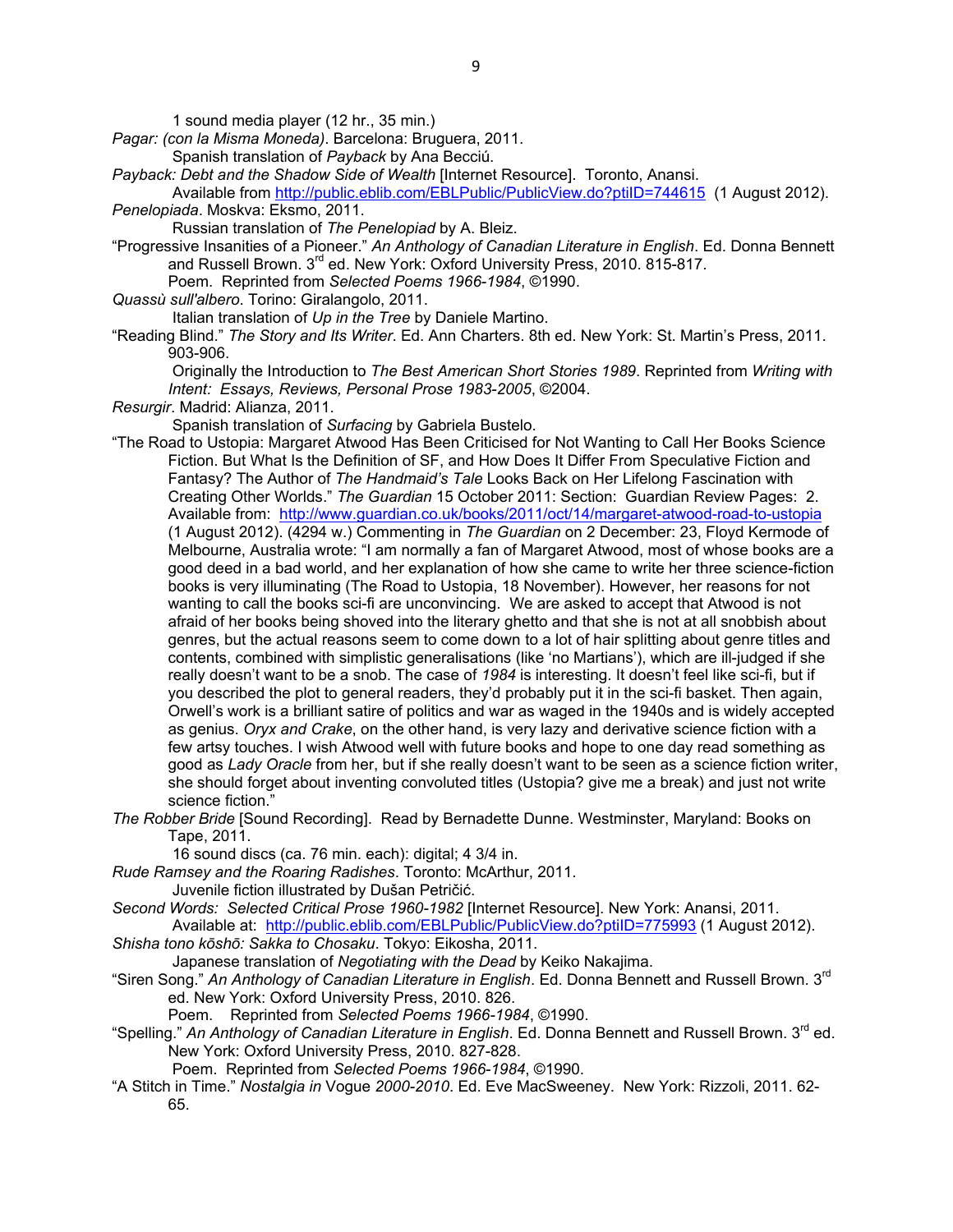"Finding the perfect dress was never an easy task—until Margaret Atwood took matters into her own hands." Memoir of sewing in her early adolescence. Originally published in *Vogue* in December 2002.

"Stone Mattress." *New Yorker* 19 December 2011: 122-133.

Short story—a woman raped as a teenager gets her revenge when she meets her attacker whilst taking an Arctic cruise.

"The Stories We Tell; Margaret Atwood Reflects on Her Childhood Love of Sci-Fi and Horror Novels, and How They Mirror the Classic Tales of Literature." *National Post* 17 October 2011: Section: Ideas & Issues: A11.

 (1387 w.) "My superhero-creating or flying-rabbit phase ended when I was eight. By the time I was nine or 10, I had become a confirmed under-the-covers midnight flashlight reader, devoting myself not only to adventure stories but also to comic books of an increasingly wide variety. In my daytime life, I would read anything that was handy, including cereal boxes, washroom graffiti, *Reader's Digests*, magazine advertisements, rainy-day hobby books, billboards and trashy pulps. From this you might conclude that I quite possibly have never been an entirely serious-minded person, or perhaps that I simply have eclectic tastes and like to rummage. Given a choice between a stroll in a classic  $18<sup>th</sup>$ -century garden and the chance to paw through someone's junkfilled attic, I would probably choose the attic. Not every time. But often. As the twig is bent, so the tree grows, they used to say, so I suppose I should reveal what sort of things bent my own twig; for surely at least some of the books that writers eventually produce as adults are precipitated by what they read avidly as children...." Excerpt from *In Other Worlds: SF and the Human Imagination*.

*Syndflodens år: Roman*. Copenhagen: Lindhardt og Ringhof, 2011.

- Danish translation of *The Year of the Flood* by Vibeke Houstrup.
- "This Is a Photograph of Me." *An Anthology of Canadian Literature in English*. Ed. Donna Bennett and Russell Brown. 3rd ed. New York: Oxford University Press, 2010. 814.
	- Poem. Reprinted from *The Circle Game*, ©1967.
- "Thoughts from Underground." *An Anthology of Canadian Literature in English*. Ed. Donna Bennett and Russell Brown. 3<sup>rd</sup> ed. New York: Oxford University Press, 2010. 822-823. Poem. From *The Journals of Susanna Moodie,* Journal III: 1871-1969. Reprinted from *Selected Poems 1966-1984*, ©1990.
- "Tricks with Mirrors." *An Anthology of Canadian Literature in English*. Ed. Donna Bennett and Russell Brown. 3<sup>rd</sup> ed. New York: Oxford University Press, 2010. 823-825. Poem. Reprinted from *Selected Poems 1966-1984*, ©1990.
- *Typhlos Dolophonos: mythistorēma*. Athena: Ekdoseis Psychogios, 2011.

Greek translation of *The Blind Assassin* by Poly Moschopoulou.

*Wandering Wenda and the Widow Wallop's Wunderground Washery*. Toronto: McArthur, 2011. Juvenile fiction. Illustrated by Dušan Petričić. When Wenda's parents are whisked away by a weird whirlwind she finds herself alone and fending for herself with the help of Wesley the woodchuck. They find themselves the captives of Widow Wallop and are forced to work in her wunderground washery. With the help of Wesley, some wild wolves and the other captive waifs and strays, Wenda learns to help herself and expose the Widow Wallop for who she really is.

- "The Weird Art of Seduction." *Playboy* October 2011: 74-77. Republished as "*Weird Tales*: Covers of the 1930s" in *In Other Worlds: SF and the Human Imagination.* See above.
- "Welcome From Margaret Atwood and Graeme Gibson." *Butterflies of Toronto: A Guide to Their Remarkable World*. By Susan Boswell. Toronto: City of Toronto, 2011. 2. Atwood and her partner congratulate the City for launching its biodiversity series celebrating the flora and fauna of the city. The welcome concludes with the two writers encouraging readers "to take a walk in one of our parks and open spaces, lower your blood pressure, and enjoy the diversity of trees, animals, birds, flowers, and even fungi that flourish among us."
- "A Women's Issue." *Gendered Intersections: An Introduction to Women's and Gender Studies*. Ed. Susan Gingell, Pamela J. Downe and C. Lesley Biggs. 2<sup>nd</sup> ed. Halifax: Fernwood, 2011. 296-297. Poem. Reprinted from *Selected Poems II: Poems Selected & New*, ©1986.
- "Would You Buy a Vacuum From This Man? Isn't This Your Signature? the Salesman Asks. Yes, but the Document's been Changed to Mean the Opposite of What You Signed." *Globe and Mail* 20 April 2011: Section: Comment: A15.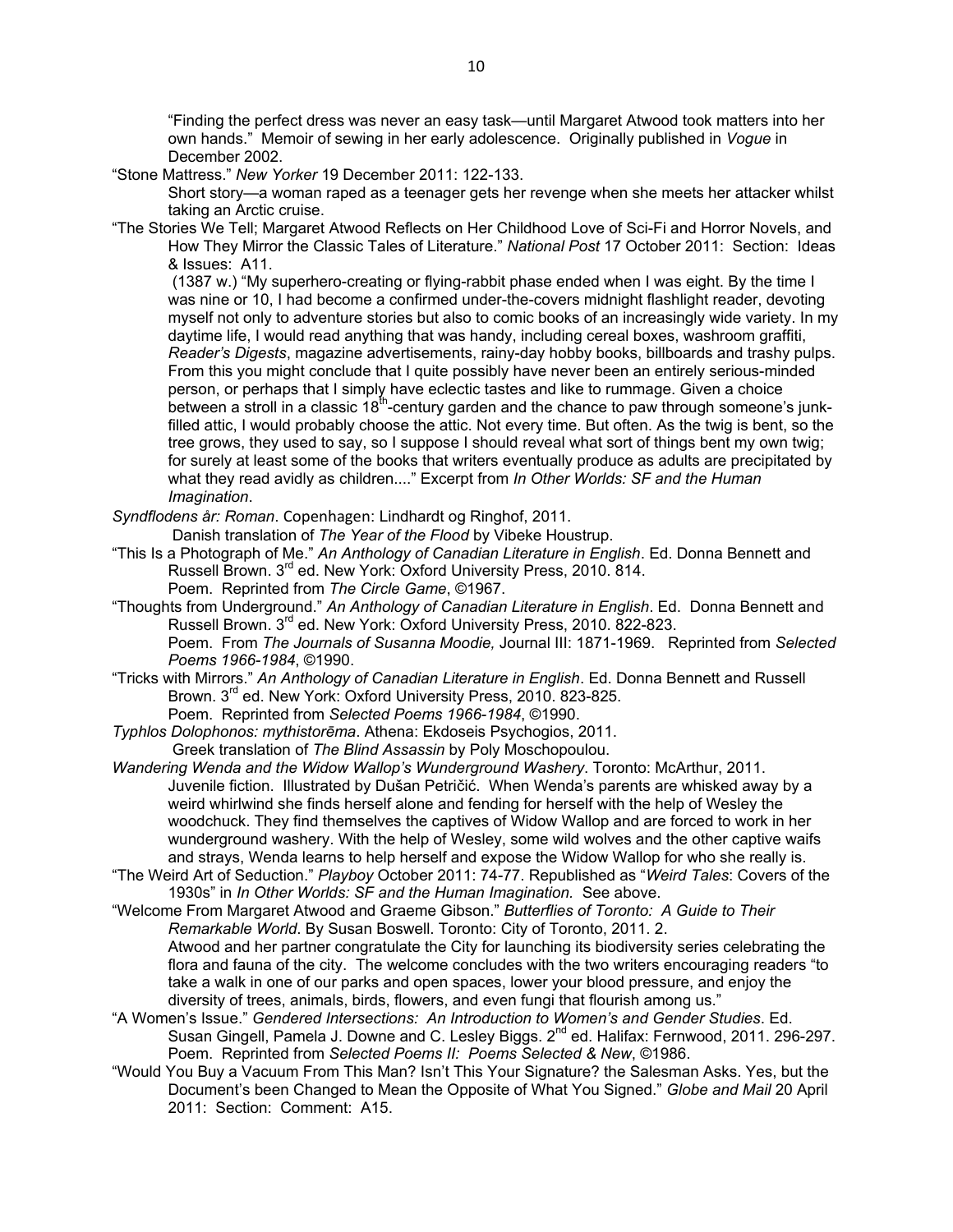Atwood on the Canadian election. Excerpt: "I am a fiction writer. So here's a fiction. A vacuum cleaner salesman comes to your door. 'You must buy this vacuum cleaner,' he says. 'Why?' you say. 'Because I know what's good for you,' he says. 'I know things you don't know.' 'What are they?' you say. 'I can't tell you,' he says, 'because they're secret. You are required to trust me. The vacuum cleaner will create jobs.' 'Where is the vacuum cleaner made?' you say. 'In another country,' he says. 'So the jobs will be created in another country? Not here?' you say. You believe it's your right to query: It's your money and, come to think of it, you pay this guy's salary. 'Stop bickering,' he says. 'I am competent. That's my story and I'm sticking it to you.' 'I'm not bickering,' you say. 'I'm asking relevant questions. How much will the vacuum cleaner cost me?' 'I can't tell you that,' he says. 'Why not? Because it's more than you claimed at first?' you say. 'Or because you don't really know the cost?' 'I can't tell you that, either,' he says. 'But you have to pay.' 'Just a minute!' you say. 'You want me to commit to an unknown, very large sum? That's not fair! And it's not competent, either.' 'More bickering!' he says. 'We need stability!' 'But I might have to go on paying huge sums for decades!' you say. 'We're already up to our necks in debt! I'll have to give up other things—I won't be able to pay for the doctor, or support for special needs, or drinking water, or care for the elderly, or the kids' education, or ... and what happens if there's a pandemic, or a natural catastrophe such as an earthquake, and you've already spent the money that could have helped in a disaster?' 'You are a very negative person,' he says. 'You are not welcome here.' 'Where is here?' you say. 'In my country,' he says. 'These are my mountains, this is my hockey, this is my flag. Mine! All mine! And I'm stamping my image on all of it!' 'I like those icons, too,' you say, 'but I think they should be shared with everyone, don't you?' 'What is this 'shared' of which you speak?' he says. 'I believe in the individual and nothing but. Talk to the hand! Weak to the wall!' 'I don't want to pay for the vacuum cleaner,' you say. 'You have to pay for it,' he says. 'See, it says here on this document. Isn't this your signature?' 'Yes,' you say, 'but the document's been changed to mean the exact opposite of what I signed. If I altered a document like that, I'd end up in jail.' 'You are double-plus not welcome,' he says. 'I make the rules around here.' 'But—' you say. 'Don't interrupt,' he says. 'In addition to the vacuum cleaner, you will have to pay for several very expensive jails, the cost of which is unknown.' 'But the crime rate is falling!' you say. 'Not for long,' he says. 'I'm planning to have it rise again. Once people have their money vacuumed away, with none left for doctors, or the kids' education, or making sure you don't eat poisoned food—all those frills—they'll get scared and depressed and desperate, the middle class will be toast, and the crime rate will rise. Anyway, I will criminalize lots more things. Because we need to fill up those jails!' 'I get the feeling you don't like me,' you say. 'Is it because I'm a girl? Or because I don't want you to run up huge debts without telling me what the money is for? What happened to accountability? It used to sound so great!' 'You are beneath my notice,' he says, giving me the Death Glare. 'Once I really get the whip hand, I will never have to answer another question from anyone. Not one question. Not ever again.' 'That's a very dark fiction,' says the reader. 'Surely people won't sign away their right to know how their money is being spent! That would result in tyranny! It can't happen here!' 'Anything can happen anywhere,' I say."

*The Year of the Flood*. London: Virago, 2011.

"You Begin." *She Walks in Beauty: A Woman's Journey through Poems*. Ed. Caroline Kennedy. New York: Hyperion, 2011. 221-222.

### **Adaptations of Atwood's Work**

MOREHEAD, Patricia, et al. *Good News Falls Gently* [Sound Recording]. North Hampton, New Hampshire: Navona Records, 2011.

1 sound disc, digital. Includes two works based on Atwood's writings—"The Handmaid's Tale" (originally performed in1998), four weirdly evocative movements for two pianos based on scenes from Atwood's futuristic novel of the same name (15 mins.); and "It is Dangerous to Read Newspapers" (originally performed in 1999), musings for voice and piano about the media's propensity for reporting scary news (9 mins.11 secs.).

RUDERS, Poul*. Offred Suite: for Mezzo Soprano and Orchestra, 2000: Arias, Interludes, and Postlude from the Opera The Handmaid's Tale*. Copenhagen: Wilhelm Hansen, 2011. Musical Score: Printed music: Multiple forms 1 score (x, 47 p.); 42 cm. Arias, interludes, and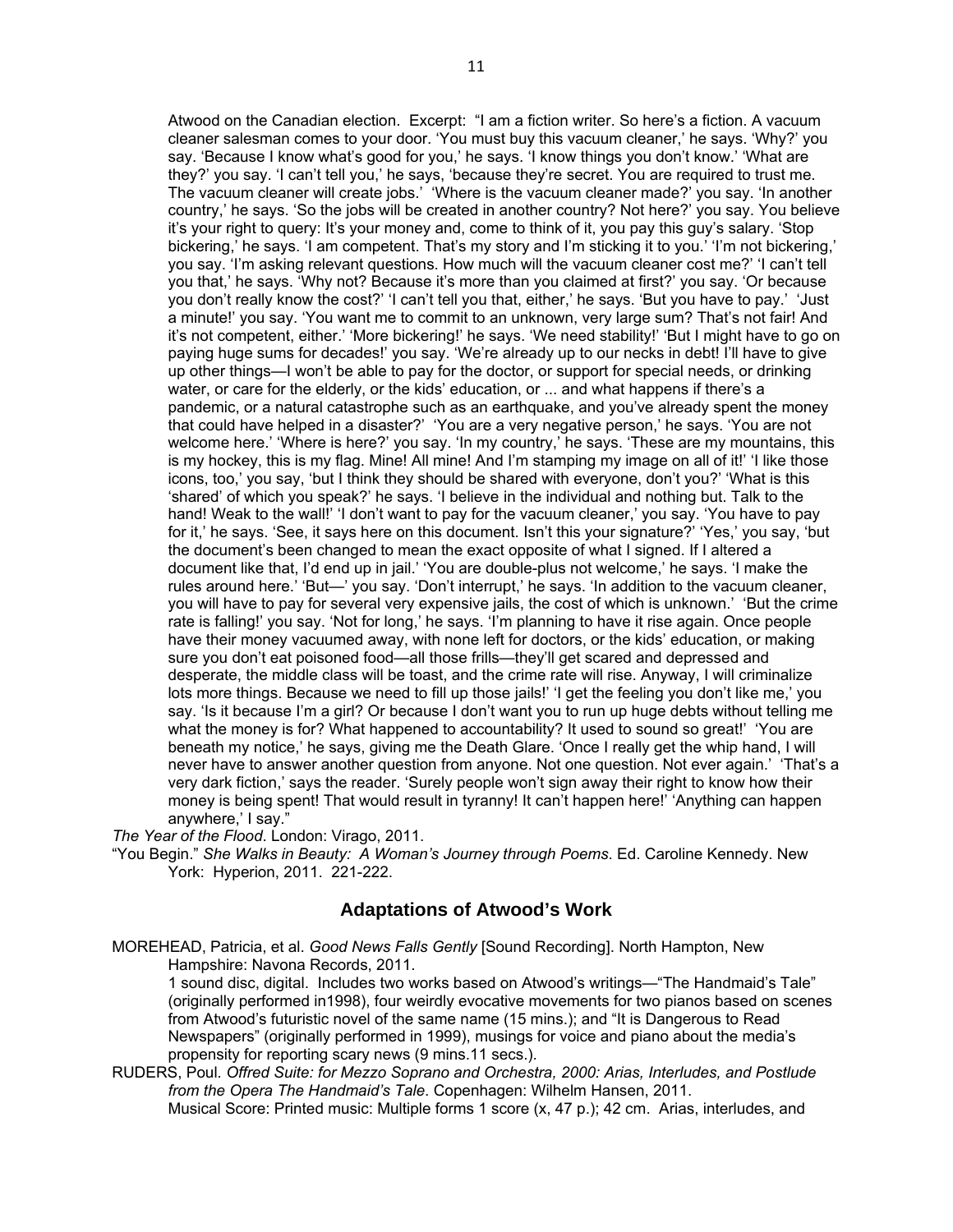postlude from the opera *The Handmaid's Tale*, compiled by composer. Includes program notes by composer. Based on the novel by Margaret Atwood. Duration: ca. 20:00 mins. Contents: "My story". —"What was that"? —"Ev'ry morning". —"I would like". —"Whether this is".—"Postlude".

## **Quotations**

- "[Quote]." *The Age* (Melbourne, Australia) 5 March 2011: Section: Life & Style: 15.
	- In an article titled "When the Menu is the Message: Food Literary Influences," Cathy Gowdie quotes Atwood: "Canadian writer Margaret Atwood has observed that novelists often fall into two groups: 'those that mention food, indeed revel in it, and those that never give it a second thought'. Atwood is firmly in the first camp: her first novel was called *The Edible Woman*. Her books brim with food—shopping, cooking, eating. It is true that food often finds employment as a clumsy, finger-licking metaphor for sexual attraction."
- "[Quote]." *Australian Financial Review* 7 October 2011: Section: News: 55.

In a short piece (159 w.) titled "All Writers Learn from the Dead," Mike Fogarty quotes Atwood: "All writers learn from the dead. Because the dead control the past, they control the stories. All writers must go from the now to once upon a time. All must take care not to be captured and held immobile by the past." From *Negotiating with the Dead*.

"[Quote]." *Australian Magazine* 10 December 2011: Section: Magazine: 10. In an article by Nikki Gemmell titled "The Last Taboo," describing how some men no longer have sex with their wives, Gemmell quotes Atwood: "Nobody dies from lack of sex. It's lack of love we die from."

"[Quote]." *Calgary Herald* 8 February 2011: Section: City & Region: B1.

An article by Jason Markusoff on the decision of popular Calgary mayor, Naheed Neshi, to visit Toronto quotes Atwood's reaction when she learned of his election: "'Relent, Calgary! Put that shiny new mayor of yours on a plane! You wouldn't want me to scowl or be sad, would you?' said a Twitter message from a Torontonian better known for longer writings."

"[Quote]." *Courier-Mail* (Australia) 6 August 2011: Section: ETC: 36. In an article on story-telling, Kathleen Noonan quotes Atwood who claimed that those who told stories have an evolutionary advantage: "'If I can tell you that right over there in that river was where the crocodile ate Uncle George, you don't have to test that in your own life by going over there and getting eaten by the crocodile,' she says. Telling stories (and listening to them) meant you might live to tell a story another day."

"[Quote]." *Courier Mail* (Australia) 22 October 2011: Section: Features: 82.

"'Another belief of mine: that everyone else my age is an adult, whereas I am merely in disguise.' Margaret Atwood (1939- ), American poet."

"[Quote]." *Employee Benefit Advisor* 9.7 (July 2011): 72.

 In an article titled "If You Want to Sell, Sharpen Your Grammar," Craig Davidson quotes Atwood: "A word after a word after a word is power."

"[Quote]." *Exeter Times-Advocate* 8 June 2011: Section: News: 1. In an article titled "Turbine Issue Leaves Council Spinning," Ben Forrest quotes Atwood's advice to writers in order to emphasize why the press doesn't feel sorry for politicians: "You chose it, so

don't whine."

"[Quote]." *The Gazette* (Montreal) 21 April 2011: Section: News: A6.

In article about a new anti-Conservative website, shitharperdid.ca, Gillian Shaw notes that Atwood was among those who noticed the site and tweeted the link to her 160,000-plus followers: "Didn't know about some of these things! Yikes!" she wrote.

"[Quote]." *Globe and Mail* 21 February 2011: Section: Globe Life: L6.

 In his column "Social Studies," Michael Kesterton quotes Atwood: "A divorce is like an amputation; you survive, but there's less of you."

"[Quote]." *Globe and Mail* 27 August 2011: Section: Globe Toronto: M2.

In a wrap-up of the previous week, Kelli Korducki quotes Atwood: "'What we all want, of course, is a good city council, and we all want a good mayor, and maybe this will help them become a better city council and a better mayor-s.' Margaret Atwood, insisting the Fords (or, as she calls them, 'twin Ford mayors' know better than to cut back on libraries—at least, after the wake-up call of high-profile opposition."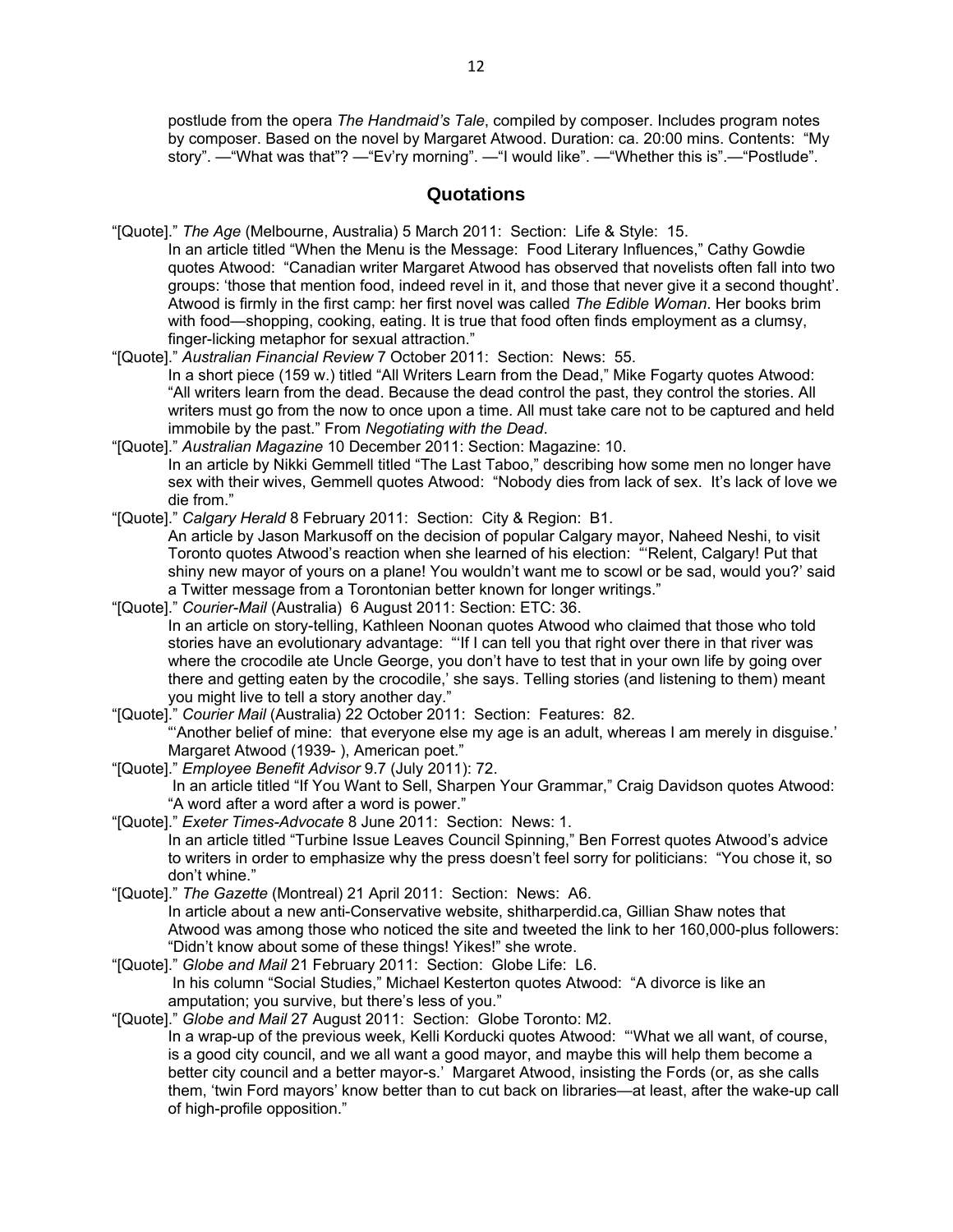"[Quote]." *Globe and Mail* 24 September 2011: Section: Globe Toronto: M9.

"'I just met D. Ford! At a NotTimmies Arts Party! (He knows what I look like now: D) Sez #libraries will not be cut! :D' Margaret Atwood, via Twitter, on her chance encounter with Councillor Doug Ford Tuesday. Yes, Margaret Atwood is fond of emoticons."

- "[Quote]." *The Guardian* 3 December 2011: Section: Guardian Work Pages: 3. In an article on hats, Anna Tims quotes Atwood: "I myself have 12 hats and each one represents a different personality. Why just be yourself?"
- "[Quote]." *Indian Express* 24 December 2011: N. pag.

Amulya Gopalakrishnan in her piece on greeting cards titled "Say You Care" notes: "Many people would agree that store-bought, mass-made greeting cards are sentimental, empty things, and electronic cards only compound the crime, by being free and involving even less effort. They have their own little vocabulary, 'You are special' and 'what you mean to me', tend to feature glistening roses and sunsets or teddy bears and cutesy fonts. They are a safe, mostly childish world, far away from the knotty, singular feelings that mark real relationships. As Margaret Atwood wrote in her poem 'Variations on the Word Love': 'This is a word we use to plug/ holes with. It's the right size for those warm/ blanks in speech, for those red heart-/shaped vacancies on the page that look nothing/ like real hearts. Add lace/and you can sell it....'" Available from Lexis-Nexis.

"[Quote]." *International Herald Tribune* 31 March 2011: Section: Leisure: 10.

An article by David Orr on the latest issue of *O, the Oprah magazine* requotes Atwood who was quoted in the magazine discussing poetry: "She declares the question 'What is the role of poetry?' is like asking 'What is the role of eating?'" Orr added that "I'm both an Atwood fan and a poetry critic, but even for me, it's hard not to notice that people who don't read poetry seem generally to be healthy and happy, whereas people who don't eat seem generally to be dead." "[Quote]." *Journal of Human Rights* 10.2 (April-June 2011): 151.

 An article by Ted Schrecker titled "The Health Case for Economic and Social Rights against the Global Marketplace," begins with a quote from *The Tent*: "All observations of life are harsh, because life is. I lament that fact, but I cannot change it."

"[Quote]." *Lung Journal* 4.3 (Summer 2010): 8. An article by Craig Stephenson titled "On Rereading John Boswell's Same-Sex Unions in Premodern Europe" begins with an Atwood quote from *Surfacing:* "It was the language again, I couldn't use it because it wasn't mine . . . the Eskimos had fifty-two names for snow because it was important to them, there ought to be as many for love."

"[Quote]." *Northside Courier* 10 May 2011: Features: 12.

In an article on writing, Anna Warwick quotes Atwood's response to the question: "How do you become published?" which was "Write a good book, that's what I did."

"[Quote]." *Pretoria News Weekend* 7 May 2011: 6.

In her article on Bin Laden's death, Janet Smith quotes Atwood: "We want so badly to memorialise ourselves even while we're still alive. We put on display our framed photographs, our parchment diplomas, our silver-plated cups; we monogram our linen, we carve our names on trees, we scrawl them on washroom walls. It's all the same impulse. What do we get from it? Applause, envy, respect? Or simply attention, of any kind we can get? At the very least we want a witness. We can't stand the idea of our own voices falling silent finally, like a radio winding down."

- "[Quote]." *The Sun* (England) 18 May 2011: Section: Features: 11. In "Not the BLOKE quote," Jane Moore quotes Atwood: "An eye for an eye only leads to more blindness."
- "[Quote]." *Sunday Tasmanian E Guide* (Australia) 6 March 2011: 23.

In an article titled "Byte-sized Stories," Rebecca Fitzgibbon includes one of Atwood's: "Corpse parts missing. Doctor buys yacht."

"[Quote]." *Times & Transcript* (New Brunswick) 2 May 2011: Section: Main: A1.

In an article reviewing "Frye Fest" held in downtown Moncton, James Foster noted that "Festival executive director Danielle LeBlanc unveiled the plaque that will be erected in downtown Moncton saluting this year's Frye Fest. Each year the festival erects a plaque quoting a famous author, and this year's comes from Atwood's *The Blind Assassin:* 'In Paradise, there are no stories, because there are no journeys. It's loss and regret and misery and yearning that drive the story forward, along its twisted road.'"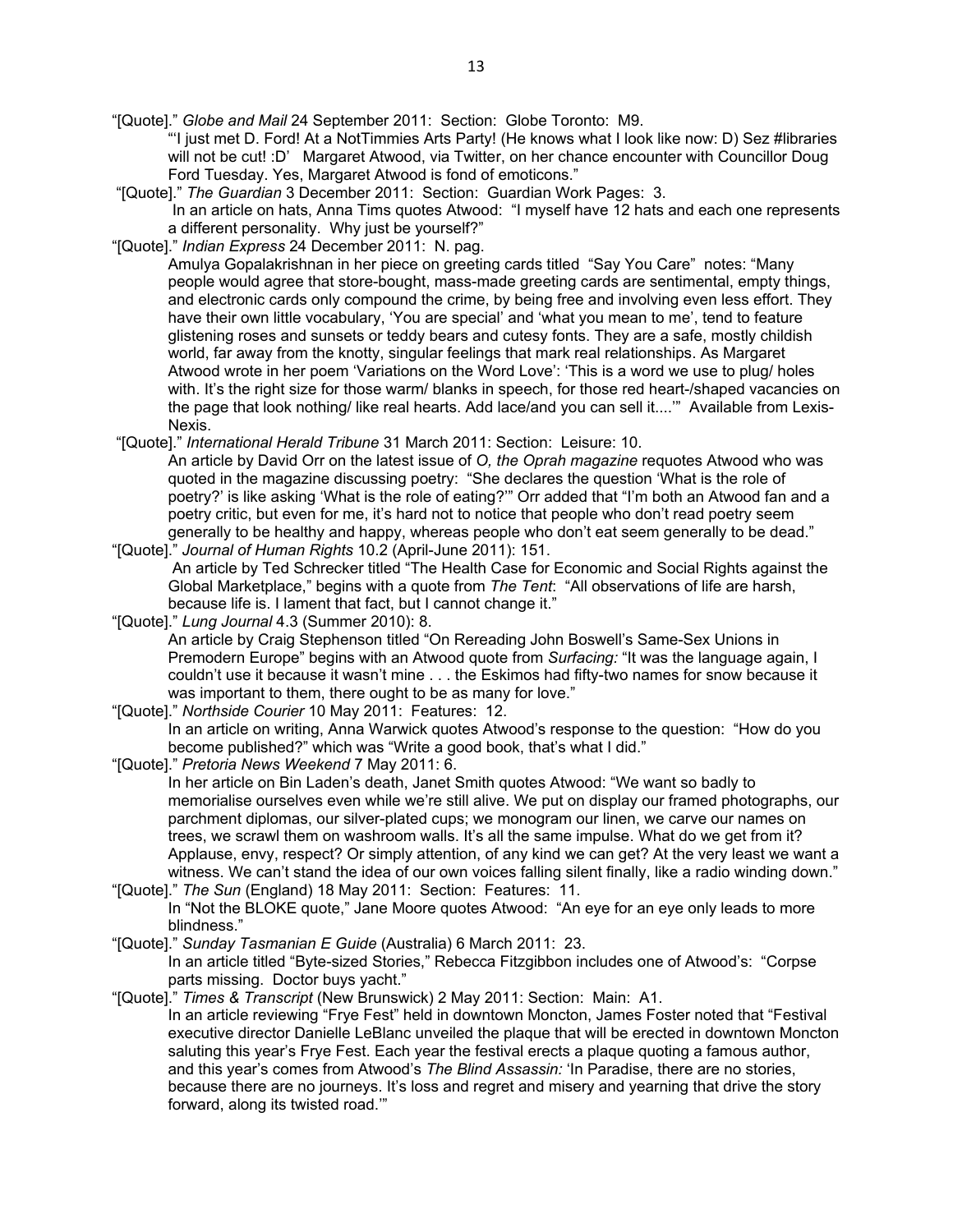"[Quote]." *Times Educational Supplement* 7 January 2011: Section: Comment: 4.

In an article on upcoming changes to the UK education system, titled "Freedom from Red Tape Comes at a Price," Joseph Lee notes: "It would be premature to declare UK education a dystopian nightmare, but lines from *The Handmaid's Tale* by Margaret Atwood spring to mind whenever the Government mentions 'freedom.' 'There is more than one kind of freedom,' says one of the novel's characters, who is in charge of education programmes. 'Freedom to and freedom from. In the days of anarchy, it was freedom to. Now you are being given freedom from. Don't underrate it.'"

"[Quote]." *Toronto Star* 22 January 2011: Section: Insight: IN5.

A letter to the editor arguing that the King James version of *The Bible* is far better than any other because "A really good King James line sounds like a machine starting up, the way the Rolling Stones do in Honky Tonk Women" also suggests Atwood writes the same way: "Here's another good writer with that same buildup and rolling rhythm: 'The hair inside it was red—long strands of it wound round and round inside, like a ball of wet wool gone berserk or like the guck you pulled out of a clogged bathroom-sink drain.' That's Margaret Atwood describing a uterine tumour in a story called 'Hairball.'"

"[Quote]." *Toronto Star* 14 May 2011: Section: Insight: IN3.

An article arguing in favour of a national portrait gallery quotes Atwood's *Cat's Eye*, one of **her**  more painterly novels, which is obsessed with vision and faces, her protagonist back in Toronto and terrified of running into an ancient enemy. "I have no idea what she would look like now. Is she fat, have her breasts sagged, does she have little grey hairs at the corners of her mouth? . . . I can hardly walk down a street without a glimpse of her, turning a corner, entering a door. It goes without saying that these fragments of her—a shoulder, beige, camel's-hair, the side of a face, the back of a leg—belong to women who, seen whole, are not Cordelia."

- "[Quote]." *Toronto Star* 17 July 2011: Section: News: AA. An article titled "Dam! Beavers Dig Downtown Toronto; Big-Toothed Mammals Pick Queens Quay Condo Corridor as Home" starts with Atwood quote: "'Canada,' Margaret Atwood once said, 'was built on dead beavers.'"
- "[Quote]." *Weekend Australian* 12 March 2011 Section: Review: 19.

 A comment by Stephen Romei on the Tools of Change Conference quotes Atwood: "'The book is not dead. Reading is not dead. The human interest in stories is not dead. But we are in the midst of a sea change in transmission tools, the likes of which we have not seen since the Gutenberg print revolution. As with that historical moment, there was a lot of turmoil, and nobody could foresee all the consequences.' So said the Canadian author Margaret Atwood in a timely and stimulating talk to a publishing conference in New York recently. If you are online you can watch it on YouTube: just Google **``**Margaret Atwood and The Publishing Pie''. And, yes, the piquancy of directing you to the digital domain to hear a novelist talk about books is not lost on me." See http://www.youtube.com/watch?v=-6iMBf6Ddjk (1 August 2012).

- "[Quote]." *Yukon News* 20 May 2011: Section: Just Society: 54. In an article on gardening, "What are you Growing in Your Garden?" Michael Dougherty quotes Atwood: "In the spring, at the end of the day, you should smell like dirt." This quote also got used by Pat van den Beemt in her article on gardening, "Garden Variety," which appeared in the *North County News* (Touson, Maryland), 18 May 2011, available from Lexis-Nexis.
- "[Quotes]." *Toronto Star* 30 July 2011: Section: Insight: IN1.
	- In an article titled "What Atwood can Teach Doug Ford about Toronto," Heather Mallick includes a number of well-known Atwood quotes to prove the case against the first-time Toronto city councillor who claimed never to have heard of Atwood. Excerpt: "'Doug Ford, you fit into Toronto like a hook into an eye. A fish hook. An open eye.' You say you don't get that reference? Go to your local library and look it up. **Atwood on libraries:** 'I think the impression a book makes on you is often tied to your age and circumstances at the time you read it, and your fondness for the books you loved when young continues on with you through life.' **Atwood on behaving undemocratically**: 'If you proceed much further down the slippery slope, people around the world will stop admiring the good things about you. They'll decide that your city upon the hill is a slum and your democracy is a sham, and therefore you have no business trying to impose your sullied vision on them. They'll think you've abandoned the rule of law. They'll think you've fouled your own nest.' **Atwood on hope and vision in 1981**: 'The writer, unless he is a mere word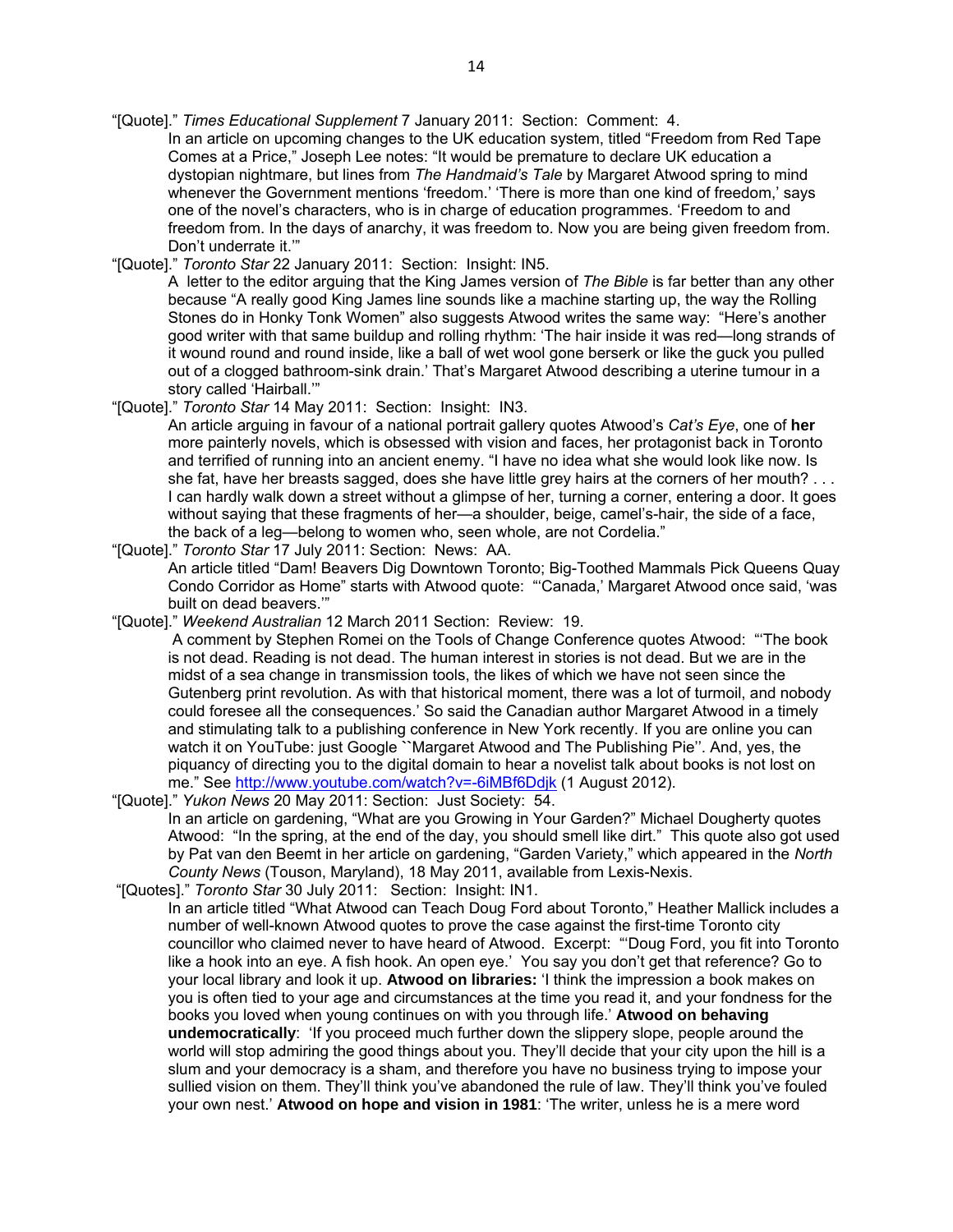processor, retains three attributes that power-mad regimes cannot tolerate: a human imagination, in the many forms it may take; the power to communicate; and hope.' **Atwood on the Toronto Islands, from** *The Robber Bride***, 1993**: 'If no one lived on the Island, who would ever be able to look at the city from a distance, the way Charis does every morning at sunrise, and find it so beautiful? Without such a vision of itself, of its loveliness and best possibilities, the city would decay, would crack apart, would collapse into useless rubble.' **Atwood on her 1972 classic**  *Survival: A Thematic Guide to Canadian Literature*: 'Canadian writing, interesting? Among the bulk of readers at that time it was largely unknown, even in Canada, and among the cognoscenti it was frequently treated as a dreary joke, an oxymoron, a big yawn, or the hole in the nonexistent doughnut .... *Survival* became an "overnight publishing sensation," and I myself became an instant sacred monster. 'Now you're a target,' Farley Mowat said to me, 'and they will shoot at you.' How prescient he was.'''

"[Quotes]." *Writing with Style: Grammar in Context*. By Heather Pyrcz. Don Mills, Ontario: Oxford University Press, 2010. 10-13.

A chapter titled "Margaret Atwood: Nouns, Simple Sentences, Figures of Speech" deconstructs a couple of quotes from *Cat's Eye:* "An eye for an eye only leads to more blindness" and "Grace and Cordelia and Carol hang around the edges of my life, enticing, jeering, growing paler and paler every day, less and less substantial." The chapter concludes with "Atwood's most memorable metaphor from *Power Politics*: 'You fit into me / like a hook into an eye / a fish hook / an open eye.'"

#### **Interviews**

"In Her Own Words." *Toronto Star* 3 August 2011: Section: Greater Toronto: GT4.

An edited transcript of the *Star's* interview with Margaret Atwood on her role in fighting cuts to city libraries. "**What did you think when you came back from a week away and read about the uproar, and that your name was raised repeatedly at the marathon executive committee meeting?** The hero of all this is not me and the issue is not me. I can't emphasize that enough. The hero is the people of Toronto and the issue is libraries. It's true that I have been a kind of focus, but that is not the issue. If people had not felt very strongly about their libraries and also about the fact that you do not have to be elected to express an opinion—not in a democracy then nothing would have happened. Sure, I was maybe a little match, but the big fire was other people and the marathon meeting. I think that was the first time that has ever happened. I don't think there's ever been a 22-hour-long council meeting and I don't think there's ever been so many people turning out for one. Expressing contempt for creative people turns people away from Toronto as a venue, and that's a pretty serious consideration. If you're thinking of having a convention, you're thinking of having a concert, you're thinking of going to a festival, and that's the attitude? Why wouldn't you spend your dollars somewhere else? You start with tossing off latte drinkers, Gay Pride and bicycle riders and me, what's the message? The message is, 'We don't want you people here.' I'm sure Hamilton or Burlington or Oshawa would be very happy if some of those festivals and conventions moved there. Why shouldn't I spend my creative dollar in New York if I'm not welcome in Toronto? My question to the council would be: 'Are people like me welcome in this city?' And that includes a lot of people. It includes not only all of the artists and designers and architects and filmmakers and so forth, but all the people who work on festivals and all of the people who work in the tourist industry when people come and visit because of those festivals. **It's a lot of jobs. Now that you have a focus and momentum, are you going to do anything else to prevent cuts? What comes next?** We don't know. I've got a lot of faith in the people of this city and one person such as myself is not going to necessarily be listened to. It's people in the councillors' constituencies who are going to make a difference. So if there's a big parade of people who hate libraries, I'd like to see it. And this is a concern that goes across political boundaries. What upset many people most about Doug Ford's comments was this: 'Tell her to go run in the next election and get democratically elected. And we'd be more than happy to sit down and listen to Margaret Atwood.' That was crazy. That is so undemocratic. Who pays for those people? They represent every citizen, every inhabitant of the city. Are they going to say they don't represent 3-year-old kids? They don't pay taxes. Flipping them the bird? Old people in nursing homes, they don't much like them either. (The consultant's report suggested closing nine of the 10 city-owned long-term care homes). It's not just taxpayers they represent; it's voters. ... In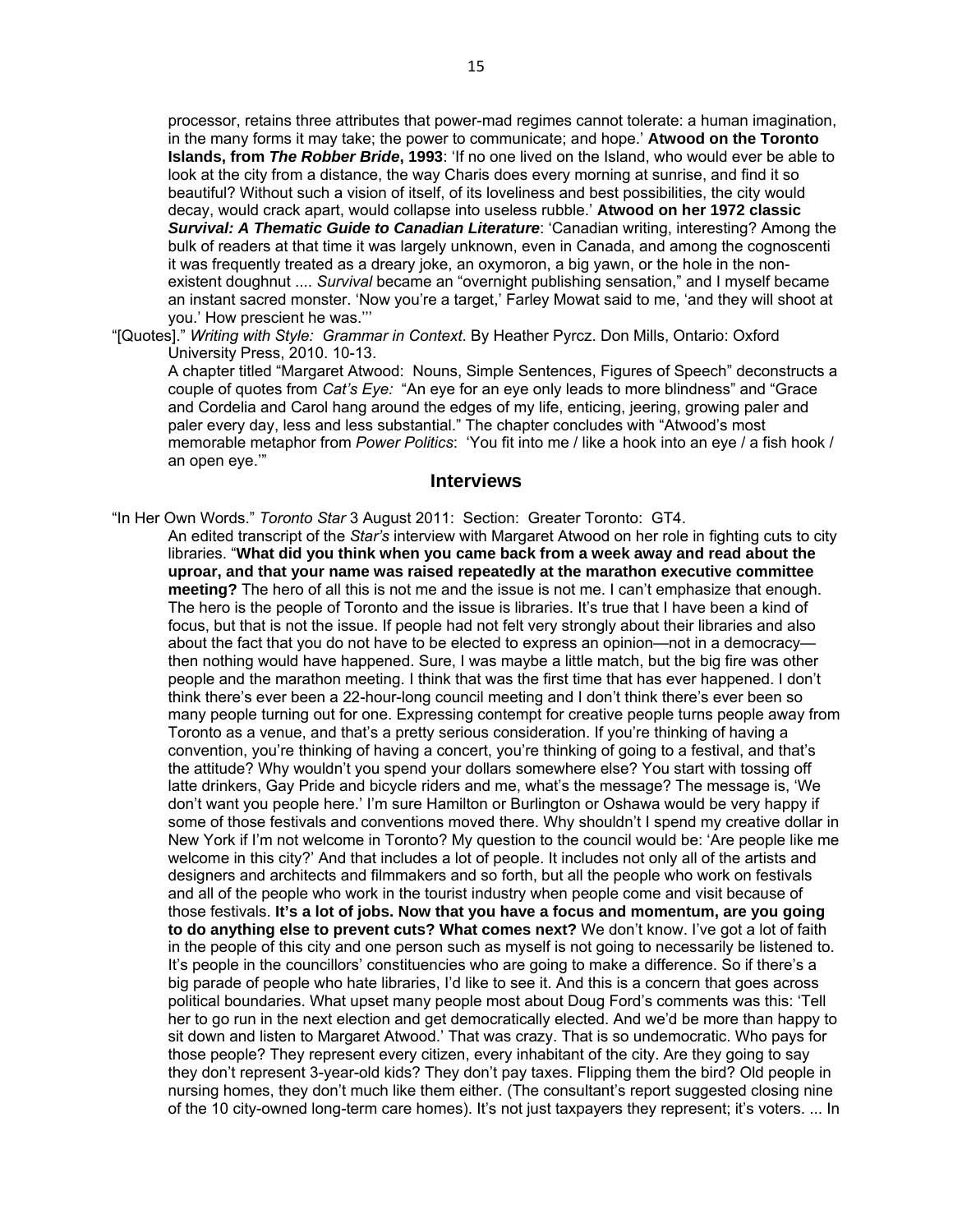theory, Rob Ford represents all the people in the city. It's not his view, but he does. That's what a mayor is. **How would you describe the Ford administration so far?** I don't think they understand the city, what I just said about creative people. They don't understand who lives here. **Wouldn't that mean they'll have trouble getting the support of a majority of councillors for their budget measures?** Well, they're going to have a lot of trouble with the libraries, but I think that if they want to fight that fight, ultimately they're not going to get a lot of support if the councillors want to get elected again.

BARBER, John. "Margaret Atwood Does Not Refuse to Speculate." *Globe and Mail* 15 October 2011: Section: Books: R1.

 (1246 w.) Excerpt: "Here are some of the things you talk about (or, more properly, hear about) given the better part of an hour with Margaret Atwood. **Large black birds:** 'Crows can tell the difference between a man who's shot at them with a gun and another person who has not done that. And they'll give the alarm cry when they see that individual person, with or without his gun.' **Lab-grown artificial meat**: 'Their problem is the texture. It's sort of mush. So they're trying to figure out a way to exercise it.' **The film 'Avatar':** 'Victorian fairy painting writ large. The blue people with big ears, the light-up mushrooms—it's all there.' *Snow White and the Seven Dwarfs*: 'Horrifying, especially if you've never seen a movie before.' **Marbles**: 'Winning them was very honourable. Buying them was sucky.' **What happened after the arrows fell at the Battle of Agincourt, 1415**: 'The English troops by that time pretty much all had dysentery, so they'd taken off their pants. There was a post they hammered in to steady their bows on and they picked up their posts and went around to the sides of the French massed nobility on horseback and started hitting them with their posts. The French nobility, imbued in the ethics of chivalry, did not know how to respond. It was ignoble to actually engage in combat with some peasant hitting you with a piece of wood with no pants on.' **Which leads, naturally enough, to the author's own ignoble but decisive encounter with proudly Philistine Toronto city councillor Doug Ford, brother of the mayor, Rob, and the intervention that appears to have saved the city's public library system from destruction.** 'It wasn't even an intervention,' she complains. 'You're standing on the sidewalk and somebody comes along and hits you with their car. In what way is that an intervention?' True, she didn't seek out the fight. She signed a petition to save libraries from cutbacks, and Doug Ford attacked her as a nobody. But in the aftermath of the collision, it is the hefty Fords who are spinning their wheels in the ditch while the five-footish, soon-to-be-72-year-old doyenne of Canadian literature stands tall—albeit slightly taken aback by the power of her non-intervention. 'It was a bit shocking,' she says. 'But those things are only possible if people feel strongly about something, and people in Toronto felt very strongly about their library system.' She switches metaphors. 'You may be a lightning rod, but unless there's some lightning, nothing happens.' Later rather than sooner, Atwood comes around to the subject at hand—*In Other Worlds: SF and the Human Imagination*…."

CHURCH, Elizabeth. "'Creative People Are Not Welcome' in Ford's City, Atwood Says." *Globe and Mail* 3 August 2011: Section: Toronto News: A10.

 Excerpt: "Author Margaret Atwood says people who want to save the city's libraries need to turn their attention to their local councillor and warns that the city's reputation as a cultural centre is being damaged by comments made by the mayor's brother. 'This jumping up and down and saying "bad Fords" isn't going to do it,' the celebrated writer told *The Globe and Mail* Tuesday, referring to Mayor Rob Ford and his brother Doug, councillor for Etobicoke North. 'If they don't want their library to be closed, they should tell their councillor—big time.' Ms. Atwood has become a central figure in the fight to save the city's 98 branches after she passed on a link to an online petition protesting the cuts. She also posted several Twitter comments about the mayor and his brother on council, referring to the pair as the 'twin Fordmayor(s).' Doug Ford recently told a radio host there were more libraries than Tim Hortons outlets in his ward, which is not the case. Asked about Ms. Atwood's comments, Doug Ford, a close adviser to his brother, fired back last week, saying, 'She could walk right by me. I wouldn't have a clue who she is.' 'Tell her to go run in the next election and get democratically elected and we'd be more than happy to sit down and listen to Margaret Atwood,' he added. The following day the councillor tried to distance himself from the comments, suggesting the real issue was the city's estimated \$774-million funding gap in next year's budget. This week, it is Ms. Atwood's turn. Back from some writing time in the woods, she has caught up on the events of the past week—including the all-night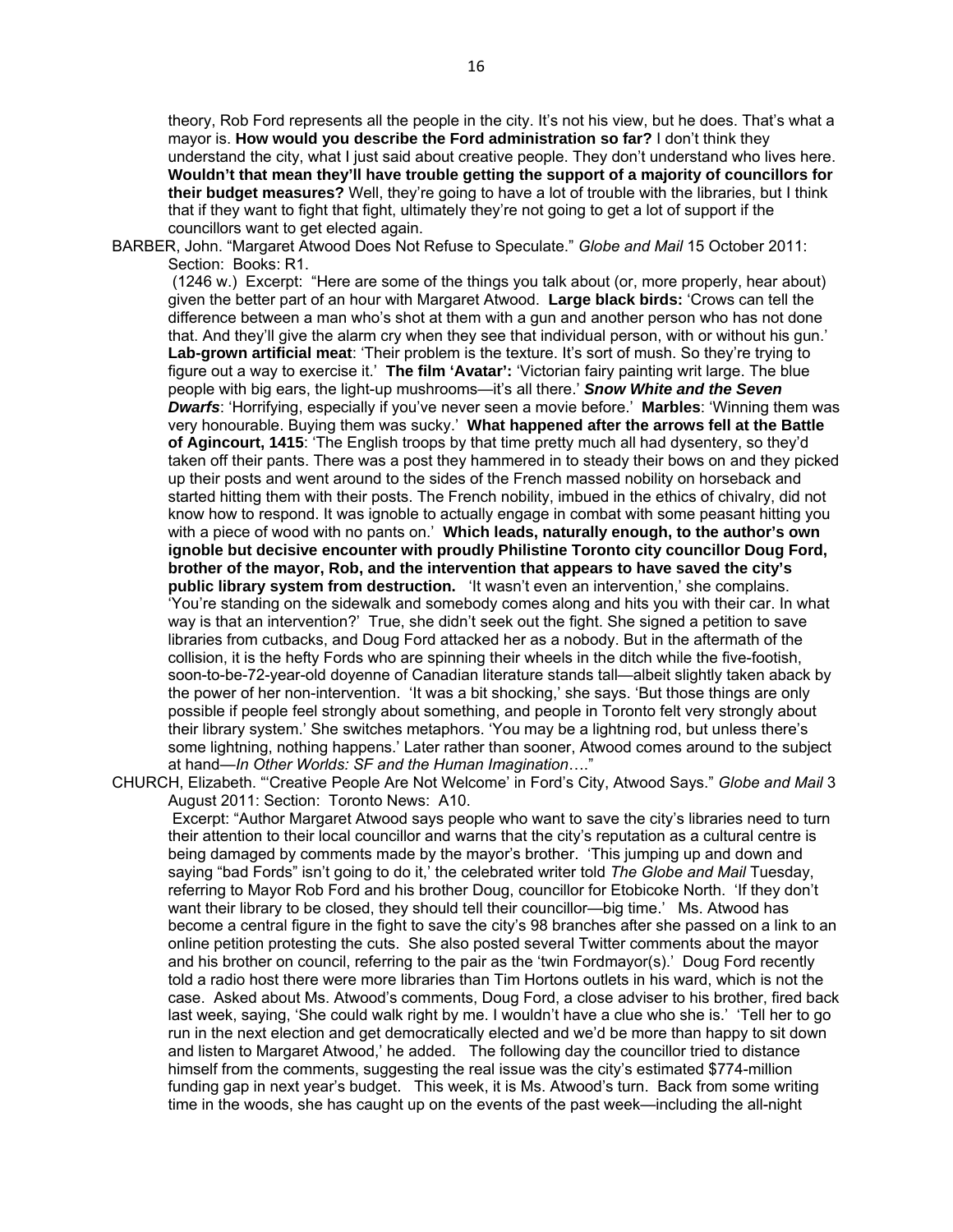committee meeting at city hall to discuss budget cuts, at which several speakers made impassioned pleas not to close libraries. A grassroots 'Margaret Atwood for Mayor' campaign also has blossomed, including a Facebook page. 'I am not running for mayor yet. But if it comes to be true that people cannot voice an opinion unless they have been elected, then we are no longer in a democracy,' Ms. Atwood said. Ms. Atwood said she is contemplating drawing a cartoon of the twin mayors, or knitting a likeness of Rob Ford—although on a less-than-life-size scale. Ms Atwood also warned in a later email to *The Globe* that Councillor Ford's comments are damaging the city's reputation. 'The message sent by Doug Ford—and that has now gone worldwide—is that creative people are not welcome in Toronto. 'Not artists, not musicians, not writers. Not them, not their conventions, not their festivals, not their concerts, not the innovation they bring to the city.' She ended the note by saying, 'When the Pied Piper found that his musical talents and his style of dress were not appreciated, he left town. But all the kids went with him. Real estate prices went down.'"

- GILES, Gretchen. "Interview with Margaret Atwood at the Tools of Change Conference." (2011). Available on YouTube: http://www.youtube.com/watch?v=Z64XgVyu-IU (1 August 2012).
- GREENSTREET, Rosanna. "Weekend: Starters: Q&A: Margaret Atwood: How Do I Relax? What Is This 'Relax' of Which You Speak, Earthling?" *The Guardian* 29 October 2011: Section: Guardian Weekend Pages: 14.

Excerpt: "**When were you happiest?** Can't pick and choose, it's bad luck. **What is your greatest fear?** Long, lingering dementia, followed by death from choking on a fishbone. **What is your earliest memory?** Digging in mud with a spoon, 1942. **What is the trait you most deplore in yourself?** Getting too involved in too many things. It eats your brain. **What is the trait you most deplore in others?** Begrudging mean-spiritedness. **What is your most treasured possession?** Right now, my glasses. W**hat would your super power be?** The flying-around thing. With a cape. **What makes you unhappy?** Reading newspapers before caffeine**. What do you most dislike about your appearance?** Short. **If you could bring something extinct back to life, what would you choose?** The great auk, like the one I just knitted for Ghosts of Gone Birds, in aid of BirdLife International's preventing extinctions programme. **Who would play you in the film of your life?** Somebody short. Or else Lady Gaga. **What is your favourite word?**  And. It is so hopeful. **What would you wear to a fancy dress party?** A Dolly Parton wig and stiletto heels. **Is it better to give or to receive?** To give, definitely, because you have no say in what you receive. **Which living person do you most despise?** I don't do 'despise,' I do 'annoying pity.' **Who would you invite to your dream dinner party?** My dead friends: Angela Carter, Marian Engel, Gwen MacEwen, Matt Cohen, Larry Gaynor. **Which words or phrases do you most overuse?** 'OK, I'll do' (your fundraiser, etc.). **If you could go back in time, where would you go?** On the Titanic for the first few days of its voyage. Or at the siege of Troy. **How do you relax?** What is this 'relax' of which you speak, Earthling? **What is the closest you've come to death?** In 1948 when the brakes failed on our car. About to get on a plane to New York on 9/11. Choking on a fishbone. **What do you consider your greatest achievement?** The white-water canoe run I did solo at Lady Evelyn Park 20 years ago. It was impromptu. It took the skin off my knees. It was an unnecessary risk. **How would you like to be remembered?** By members of a human race who have managed to avoid annihilating their entire species and can thus still do some reading, and remembering. **What is the most important lesson life has taught you?** The only way out is through. **Where would you most like to be right now?** The Canadian Arctic. Nothing like it."

HOFFMAN, Jascha. "Q&A: Speculative Realist." *Nature* 478.7367 (2011): 35.

Interview in connection with *In Other Worlds*. Excerpt: "**Does science run in your family?** My father was an entomologist—he studied sawflies, budworms and insects that eat trees, so as a child I spent a lot of time in the forest. My brother is a neuroscientist who studies synapses, one nephew is a physicist studying the composition of the Universe, another is a materials engineer studying crystal structure. My grades were a bit better in science than in English, so I easily could have become a biologist: I'd probably be cloning potatoes now, making them glow in the dark. But I started writing instead. **You… note that we're preoccupied today with dystopias. Why is that?** We're not feeling very hopeful about our future. In the nineteenth century, everybody thought they had a bright idea that would make life better. We wrote about utopias and model communities. The future was seen as a place of infinite advance. Then came the two World Wars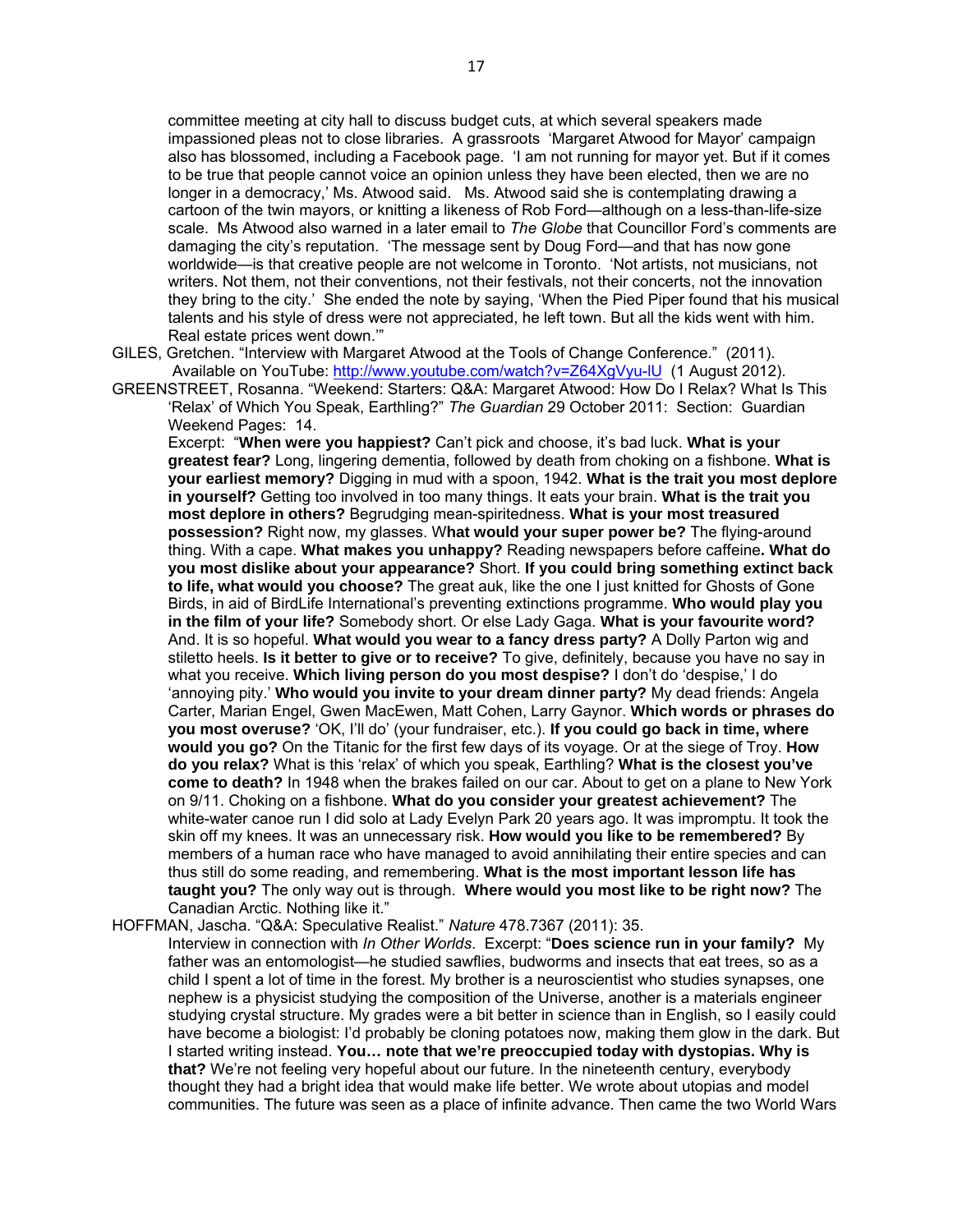and a number of totalitarian societies that came in on a utopian ticket. The Soviet Union promised wonderful things and put on a good show, but meanwhile Stalin was starving Ukraine and butchering millions of people. We remember those experiences and know too much about them. It has become less and less possible to write a utopia that isn't some form of *Stepford Wives* or *Brave New World*. **How do you keep track of science?** A number of scientists follow me on Twitter. They pass along reports of advances such as transplanting human brain cells into animals, or making meat in the lab, or creating a new gene. Some of the things I wrote about in *Oryx and Crake* hadn't actually happened then, although you could see them coming and they have been done since. Other things that people thought I'd made up, like the goatspider mix and the light-up rabbit, were already real. *In Other Worlds* **cautions that, given the risks of biotechnology and cryogenics, 'we should leave well enough alone.' Why?** Humans will play with their toys until something blows up. Once you let it out of the box, it is hard to put it back in. We now have the ability to create human-specific diseases to which nobody has any immunity and deploy them simultaneously all over the world. Cryogenics, on the other hand, is a nonstarter: you get your head frozen, the money runs out, your relatives die, and you're cat food. **Why does science scare some people?** Science is attractive to those who like solving puzzles. But it is not so appealing for people who want to be cuddled (or even reprimanded), who want to feel that things make sense, or that somebody's looking after them. Scientists do not offer certainty, and they do not offer a universe that is centred around humans. Religions offer a world view in which you are important. **Does the future worry you?** I'm past the age when things scare me. But if I were younger, I would be looking down the line with some apprehension. A world with more than 9 billion people is not going to be very habitable. We've already used 90% of the fish in the sea. Global warming will make it worse: more droughts, more extreme weather and limited harvests. People think they will fix the problem with technology, but famine may fix it for us. Either way it will be a pretty miserable life. The infinite inventiveness of humans sometimes makes me feel hopeful, but we're just as capable of inventing horrible things as good things."

LUNDBORG, Zinta. "The Darkened Vision of Margaret Atwood." *Daily Gleaner* (New Brunswick) 2 November 2011: Section: Business: D5.

(700 w.) An interview about science fiction.

NGUYEN, Linda. "Atwood Takes on the Slashers; Famed Author Joins Campaign against Toronto's Library Cutbacks." *Times Colonist* (Victoria, BC) 7 August 2011: Section: Arts: C11. Excerpt: "Literary legend Margaret Atwood doesn't consider herself a political activist, but rather an 'average Canadian' compelled to become involved when politicians start talking about publiclibrary closures. Atwood, 71, says Canada's largest city is currently going through a political cycle that is trying to pit residents against each other, and, in the process, gambling with longtime Torontonians like herself. 'It's going to take some real leadership, and some understanding on the part of provincial and federal governments, that you can't just keep taking,' she said in an interview. 'You can't just keep taking stuff out of Toronto, because, sooner or later, people will start voting with their feet and go somewhere else. They'll get tired of it.' Last month, a citycommissioned report suggested to city hall it should slash or eliminate \$17.3 million it provides to cultural services, including closing some of the public library's 99 branches. Following the recommendations, Atwood, who is active on Twitter, retweeted a link to a petition against the library closures to her more than 230,000 followers. So many signed it (at last count, nearly 43,000), that it crashed the Toronto Public Library server. Atwood, one of the most highly acclaimed Canadian writers of recent times, said libraries are no longer just buildings that house books, but Internet cafés, safe places for families, and community centres—all integral to a happy, successful city…. Last week, Toronto Mayor Rob Ford's brother, councillor Doug Ford, came under fire when he inaccurately told a local radio station that there were more libraries in his local ward than Tim Hortons locations. He then went on to say he would close libraries 'in a heartbeat' and wouldn't even recognize Atwood if they passed each other in the street. Atwood says she was not surprised by how Toronto responded to an attack on one of its most beloved institutions. 'All this babble about being intelligentsia and elitist, that's crap,' she said. '[Library users] are not people with humongously rich incomes. To start off by trying to drive a wedge between people who drink Tim Hortons and people who use the library—well, it's the same people.' The celebrated poet says a current social-media campaign calling on her to replace Mayor Ford shows the frustration people feel with what is happening to the city. 'It's not just cuts.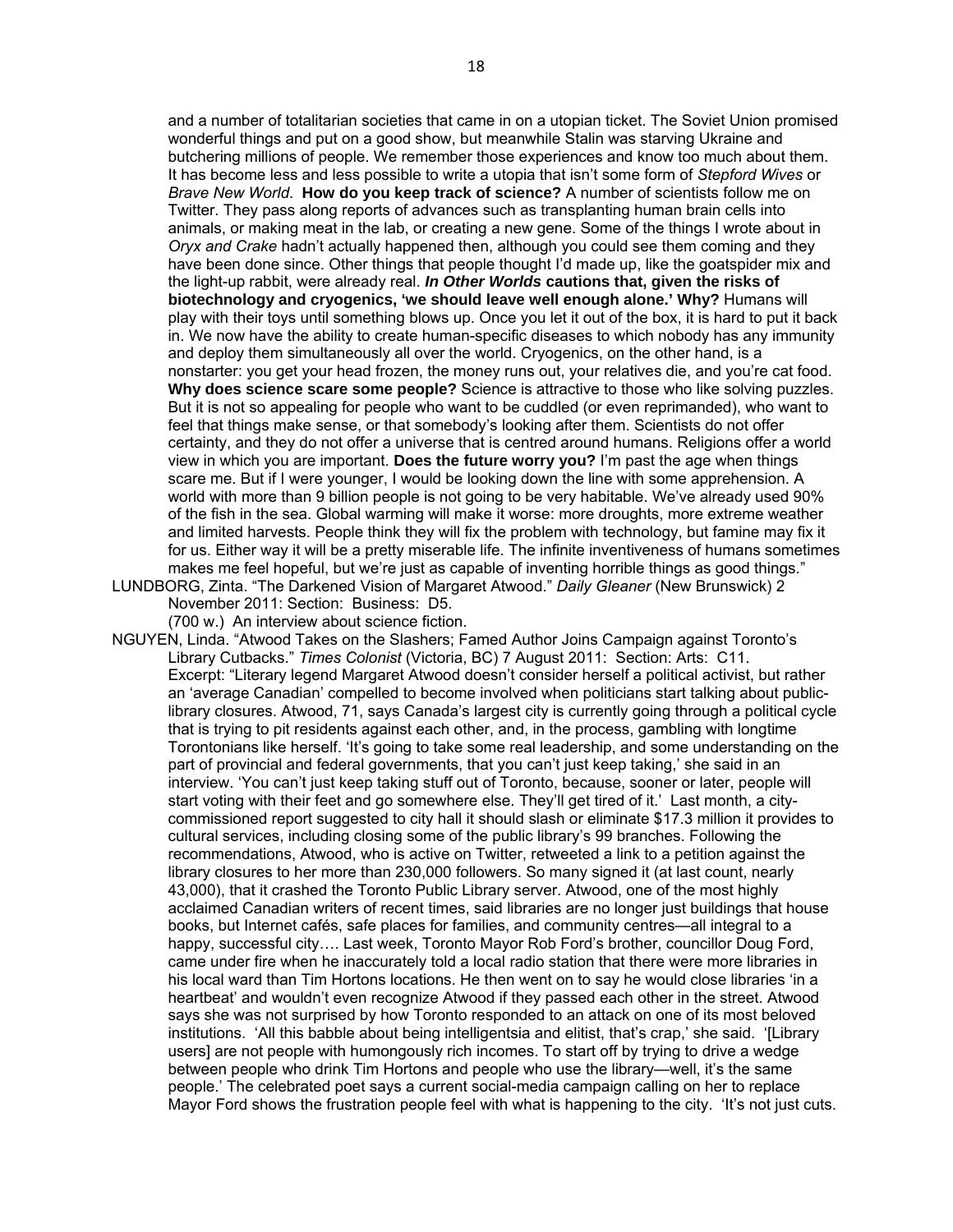It's the attitude. The mayor is the public face of the city, and what a mayor is supposed to do, among other things, is say what a great city is,' said Atwood. 'And to have him always saying that it's a mess, and that it's horrible—if you hate a place, why do you want to be mayor of it?' Atwood, who has lived in Toronto for the last 30 years, admits she's now open to leaving the big city for more creatively welcoming locales—notably nearby Hamilton, Ont., which is only a 45 minute commute away on public transit…. Although she admits she's never met Mayor Ford, and only met Stephen Harper once before he became prime minister and 'when he still had a sense of humour,' she wouldn't want to sit down with either of them now, nor go to a 700-person barbecue, like the one thrown earlier this week for prominent Tories in the Ford family backyard. 'And do what?' she asked. 'What are they going to do except tell me they don't like me? Why would you go to that party? "We don't like you. We don't like what you do. We don't like the arts." Why would you go to a meeting like that?' For now, Atwood vows she'll continue to tweet and speak about her love for public libraries. She's also continuing her writing, and is even considering drawing a weekly instalment of a new comic strip titled 'Twin Fordmayor(s)' on Toronto's most colourful brother politicians."

PORTER, Rosalind. "Digital Revolution Still Needs Authors, Atwood Notes; Author Willing to Embrace New Technologies, Which Are Likely to Be an 'Expansion of Things We Do Anyway.'" *Globe and Mail* 16 March 2011: Section: National News: A3.

Excerpt: "When Margaret Atwood opened the annual Tools of Change for Publishing conference in New York last month, it felt like something of a coup for us publishers. At a moment when our business is being infiltrated by digital 'experts' and 'innovators,' whose interest in (and knowledge of) regular old book publishing can be rather patchy and slightly suspicious, here was a real writer giving the keynote. Putting aside her reputation as one of Canada's most celebrated authors, Ms. Atwood's interest in technology and the ways in which it shapes civil society has featured in many of her novels, most recently, *The Year of the Flood*. She has embraced blogging and tweeting and, lest we forget, is the inventor of the LongPen. And in her characteristically direct way, she reminded the audience at Tools of Change that authors matter—that without the words they produce, day in, day out, there would be no e-books or enhanced apps. As publishers, editors and writers continue to brace themselves for the great unknown, I followed up with her on the socalled digital revolution that continues to ruffle the publishing industry's feathers. **History has shown us that societies and cultures develop as the means of transmitting and receiving knowledge change and increase. Here we are now, at another 'watershed moment' with the onset of e-books.** The intention is the same: that is, to get stuff from here to there, and from then to now. The author communicates with the book; the book communicates with the reader, and e-books are another connection between them. Whether the technology is printing a text on a Xerox machine or reading it in a book or writing it on a wall, there is always a triangle: writer, text, reader. **You and I have talked before about how we don't yet know if the act of reading in e-form is neurologically distinct from the act of reading on the page—but we do know that e-books promote different methods of reading: reading enhanced by video and sound, and apps that invite readers to skip and skim through books. Do you worry that technologies that encourage non-linear reading will affect the way you are trying to communicate with your readers?** Do you know what the very oldest non-linear reading experience is? **I know it can't be** *Choose Your Own Adventure***….**The annotated *Bible*. When you open your King James, or any other Bible, you'll find a whole bunch of cross-references. No one has ever read the Bible 'linearly.' They've always been skipping back and forth from one mention of something to an earlier mention of it, or ahead to a later mention of it. **But in the same way that a musician carefully curates an album only to find that a thousand people have downloaded just the penultimate track, presumably a writer does not want the reader to poke about in Chapter 8 before reading Chapter 1?** You don't want that, but many people do read that way, and I have to say that I sometimes do it myself. It's very bad! Paper books facilitate it as well, though; that, and folding down page corners, which I also do sometimes, or scribbling in the margins. I inherited my brother's *Pride and Prejudice* and it was illustrated with Mr. Darcy and Elizabeth, and my brother had drawn voice balloons over them. In the famous proposal scene, he's got Mr. Darcy saying, 'Grr' and Elizabeth is saying, 'Eek!' That impulse to scribble on pages and pictures and walls is pretty ancient. I think anything you find in new technologies is likely to be an expansion of things we do anyway. T**here is a lot of hoo haa, at the moment, about the**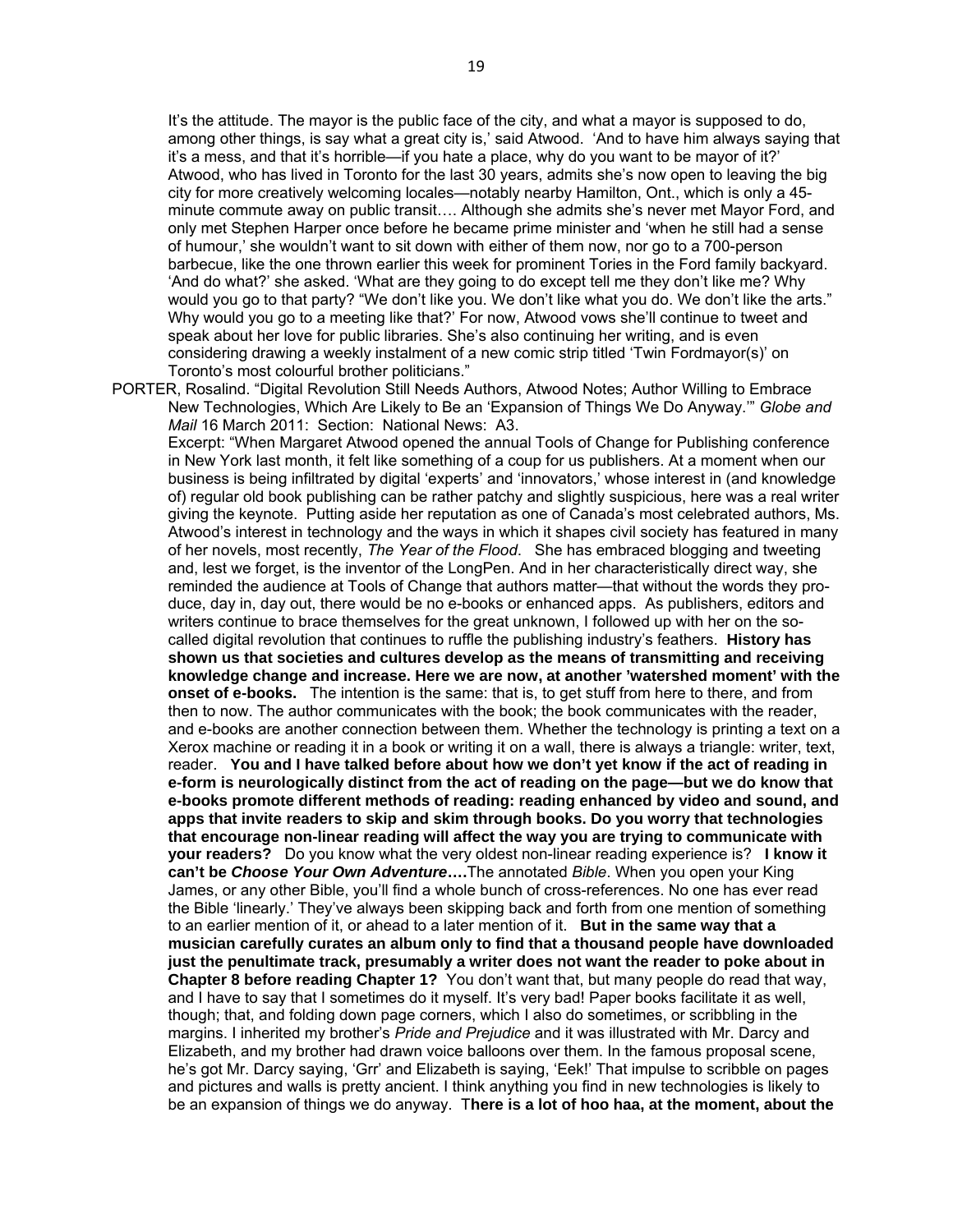**economic implications of digital books for writers. Is a lower royalty for an e-book fair?**  Fair pricing is a work in progress. It's like asking in the early days of motorcars, 'Do you agree with eight-lane speed-ways?' Well, no one had even thought of them. They couldn't imagine them, or visualize them in any way. **As publishing's obsession with the digital revolution grows, do you think there is a forgetfulness that it's actually the writer who keeps this business going?** Sure, people sit there putting words on the page, and some of them make a lot of money for their publishers and others create huge losses because the publishers placed their bets wrong. When people say publishing is a business—actually it's not quite a business. It's part gambling and part arts and crafts, with a business component. It's not like selling beer. It's not like selling a case of this and a case of that and doing a campaign that works for all of the beer. You're selling one book, and each copy of that book has to be bought by one reader and each reading of that book is by one unique individual. **Will the world be worse off if e-books fail?** Well, first let us picture what kind of event might lead to that: 1. Solar flares, which melt all the e-communication services. 2. Widespread plague, which is going to kill anyone running the companies that make them. So that being the case, I would say yes! That the world will be considerably worse off if, the next morning, you wake up and nobody's reading anything on ereaders because the event that will have caused that is horrific!

SALEM, Fatma. "Talking of a Revolution." *Gulf News* 11 March 2011: N. pag.

Interview by phone in advance of her appearance at the Emirates Airline Festival of Literature in March 2011. Excerpt: "She is well informed of the present political issues that Middle Eastern countries are encountering. Apart from Middle East politics, she is passionate about the environment and obsessed with Twitter. **You said 'a real totalitarianism doesn't fool around with protests in the streets.' What do you make of the democratic developments in the Middle East?** Well, the Middle East is witnessing an unprecedented series of angry revolutions started in Tunisia, passed on by Egypt and now in Libya. On the other hand, there are also protests in countries like Yemen but they remain minor in comparison with the tragic political situation in Libya. Speaking of revolutions, China, which is far away from the Middle East, is also experiencing an unenviable time of revolutionists, but their power is practising an oppressive procedure over them to keep their voices unheard. **In other words, can we call 2011 the year of the flood, after your recent book?** It is the year of the flood that exemplified the political situation in Libya. However, the history of revolutions wasn't born yesterday. Revolutions have expressed the anger of people throughout the olden days. What really matters is the wind of change each revolution carries with it and dies for, hoping to obtain a better future. **Speaking of hope, do you think hope can overcome the obstacle of fear?** When people hope, no one is capable of taking that hope away from them. Their revolutions are due to the chain of accumulated heterogeneous doses of bad deeds, inequity and discriminatory acts. And that taste of injustice always leads those who experience it to not exert an effort to climb the walls of the impossible, hoping their voice will finally be heard and their revolution eventually find the light at the end of the tunnel. **What do you predict for the near future?** I cannot predict, I can only guess. And, in fact, everything depends on many factors. For instance, if the people are determined to fold a chapter of pain in their history and open a new one that ensures them a good style of living on all fundamental levels, they can accomplish what they have already started, like the successful revolutions in Tunisia and Egypt. But in certain cases, the success remains unattainable due to inevitable reasons. **With relation to technology, you are an avid Twitter user. How does technology help people express themselves in repressive environments?**  Speaking of technology I will be taking a place in the technology session on March 11 in the Dubai Festival of Literature. But coming back to your question, as you mentioned I am obsessed with Twitter because by all means it is a social media tool and helps communicating with others efficiently, and obviously it keeps its users posted with the up-to-the-minute news. G**iven that this is the second Literary Festival, what do you make of the development of the literary scene in Dubai?** I think it is amazing. I'm going to experience that when I visit Dubai to attend the festival of literature this month. **Do you think such festivals can play a constructive role in attracting the attention of local writers?** These festivals definitely play a constructive role in connecting writers and building a bridge of communication—they all belong to the world of literature. Being a writer myself I would love to meet other writers from different corners of the globe, no matter what their nationalities or what they believe in. Such festivals allow us to gather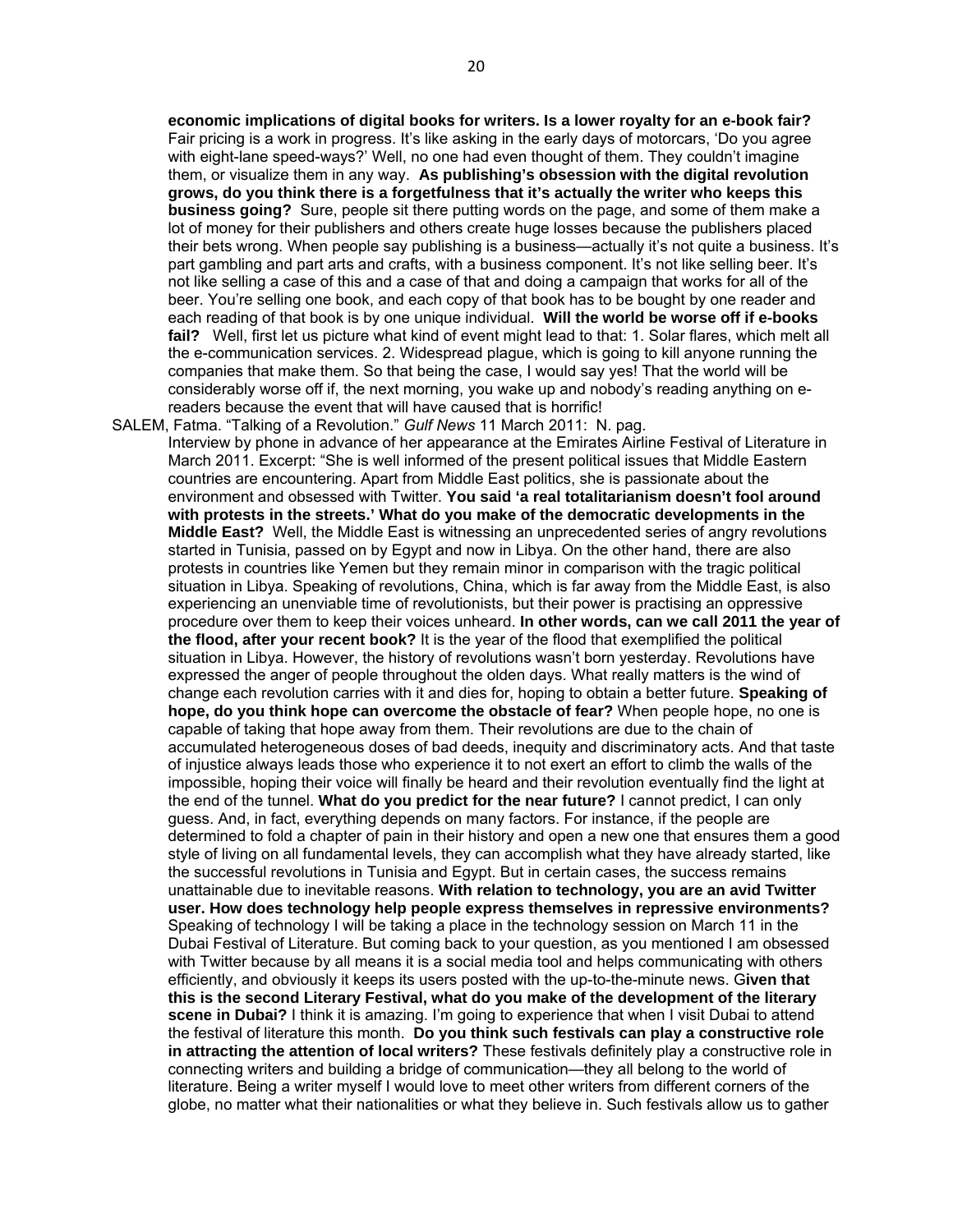under the Dubai umbrella and exchange our points of view. **Are there any Middle Eastern writers you admire?** I do admire a number of Middle Eastern writers. But I prefer to keep the list unannounced until I come to Dubai and meet all of them. Many years ago I met the Egyptian feminist writer Nawal Al Sa'adawi who is also an activist, physician and psychiatrist. She is among the writers whom I admire and respect. Writers always get in too much trouble because they express their opinion publicly no matter what the consequences, since they believe in the cause they are fighting for. **Do you think that reflects the amount of censorship over them?** Throughout the centuries people have suffered as a result of censorship; the involved parties always fight hard to protect their own benefit. What some people see as acceptable others find unacceptable. This is an ongoing dialogue. **Have you been to Dubai before?** I have never been to Dubai. I have made plans to visit the desert and find out about nature and search for rare birds, since I have a great interest in the environment. This experience will be very exciting for me and I look forward to it." Available from Lexis-Nexis. Also available from http://gulfnews.com/artsentertainment/books/margaret-atwood-talks-about-revolution-1.773206 (1 August 2012).

TAYLOR, Alan. "Word Festival Headliner and Septuagenarian Canadian Is an Archetypal Lass o Pairts."<sup>3</sup> *Sunday Herald* (Scotland) 1 May 2011: Section: HS—Arts, Books, Cinema: 66. Excerpt: "Atwood, who will be 72 later this year, is as industrious as she is imaginatively inventive. Conversationally, even on the telephone, she is witty and spiky….Recently, she says, she has been reading Alan Weisman's *The World without Us*, which describes how quickly cities would be reclaimed by nature without human intervention. In the case of New York, says Atwood, the answer is not really very long. It would degenerate faster than you think because of the instability of that particular location. There's a lot of water running underneath it which they're constantly pumping out. It's a very sobering thought. Another sobering thought is that the more complex our technology gets, the smaller the margin of error. She laughs, which she does a lot, wryly, sardonically, mordantly. Often she is at her funniest in her fiction when writing about the darkest, most apocalyptic happenings. As she wrote in the Booker-winning novel *The Blind Assassin*, 'It's loss and regret and misery and yearning that drive the story forward, along its twisted road'. Yet humour is never far away. Like the gods of yore, Atwood looks down on humanity with the eye of someone who is simultaneously unsurprised by what she sees but nevertheless finds it amazing. What other species has such a capacity to self-destruct? What other species so willfully disregards its responsibilities to forthcoming generations? A number of her novels are set at least in part in the future. In so doing, of course, she is offering a commentary on the present, highlighting what she sees as ominous and significant. It's as if she is asking us to read and take heed. History shows, however, that this rarely works. As we read George Orwell or H.G. Wells or Philip K. Dick or Atwood herself, are we really prepared to act on the signals they're sending out? As a genre science fiction, or its sub-genre speculative fiction, has rarely been taken seriously, disregarded as sensational or frivolous or the preserve of the deranged. Atwood, however, sees it differently as the title of her latest book, *In Other Worlds: Science Fiction and the Human Imagination*, which will be published in the autumn, suggests. H.G. Wells is one of the writers featured in the book. One suspects that she, like him, alternated between being really optimistic and very pessimistic. It was one or the other. …But the march of science and technology is constantly making the writing of novels such as hers more and more difficult. How, for example, to tell the difference between fact and fiction? In her last novel, *The Year of the Flood*, rabbits glow green because they have been implanted with a jellyfish gene. Is this Atwood's imagination at play or a weird but verifiable story clipped from a newspaper? The thought occurs that we are all in danger of becoming victims of new technology. It can be quite dangerous to people who don't know its ins and outs, acknowledges Atwood. They don't realize that what God's Gardeners [in *The Year of the Flood*] say is true: if you can see it, it can see you. Any mobile phone is now a locator. That's why in *The Girl with the Dragon Tattoo* she is always taking these phone cards out of her phone and crushing them to bits. Rather than retreat from technology, Atwood is more inclined to embrace it than many of her peers. Her website margaretatwood.ca is state-of-the-art and she invented the LongPen which allows her to sign copies of books for her fans without being on the same continent. You can read her books electronically but she worries that her and other authors' copyrights are not being properly

Lass o pairts: a promising girl, a talented young lady.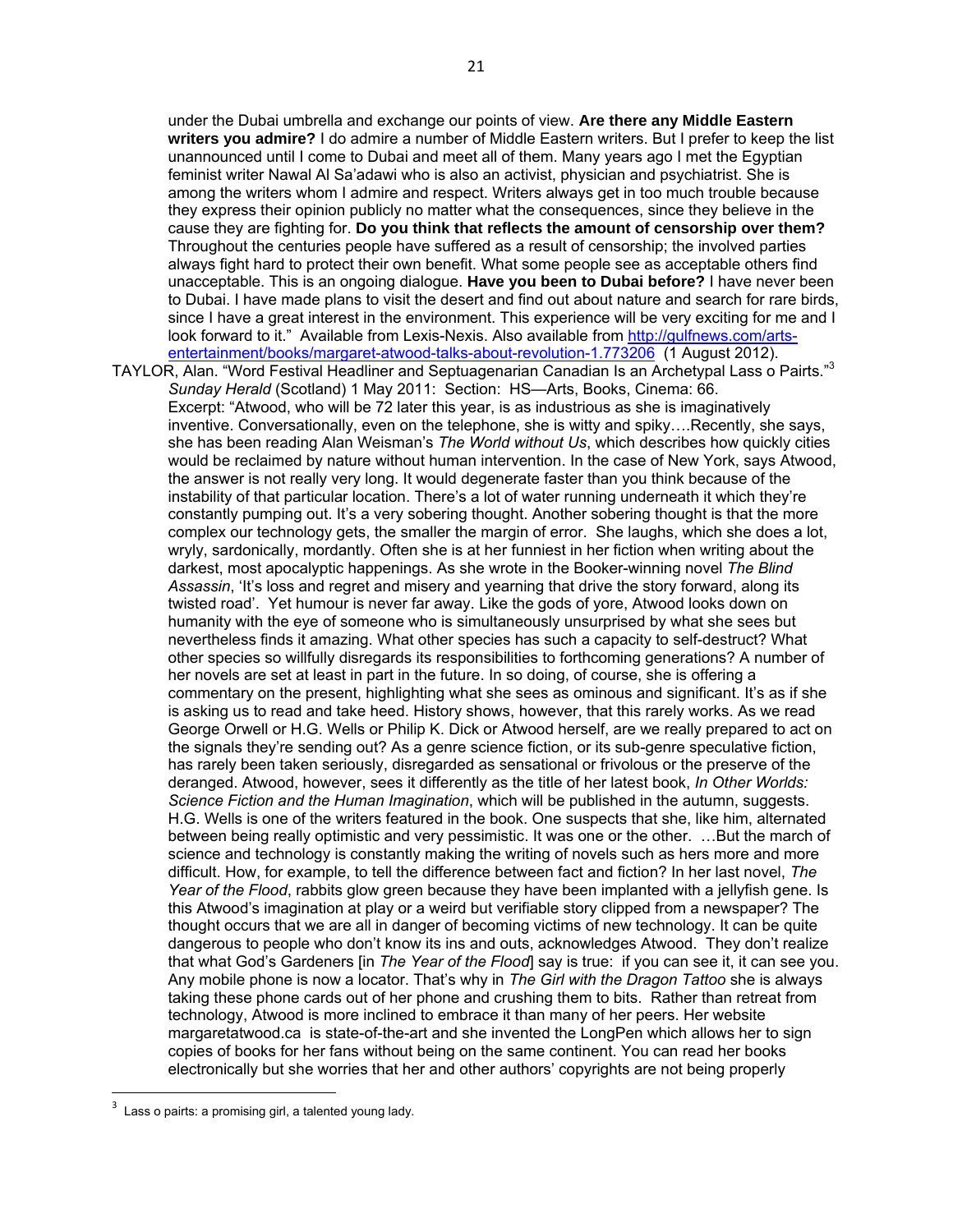protected. Traditionally printed books remain the medium through which she likes her messages to be sent. The book is not dead, she has said. Reading is not dead. The human interest in stories is not dead…. She looks back in wonder but without invoking nostalgia. She works so hard and writes with Balzacian energy because no-one told us not to. When I tell her I have been re-reading with pleasure *Surfacing*, her second novel, she is relieved to learn that it remains evergreen. 'I haven't dared look inside it for a while.' Does she ever re-read her work? I will when I'm 80, she says. 'I'll sit in a rocking chair and say oh, this isn't actually too bad. Or: why did I give up? But when you're still in full flight down the ski hill, it's not the time to pause and look behind.'"

TAYLOR, Kate. "TVOntario Archives Now Streaming Online." *Globe and Mail* 24 February 2011: Section: Globe Review: R4.

Includes a number of interviews with Atwood: http://archive.tvo.org/ (1 August 2012).

#### **News**

"25 Books, 25 Writers. Now Read on; World Book Night Tonight; a Million Copies of 25 Modern Classics Are Being Given Away: in Pubs, Libraries and on Street Corners. So, Which World Book Night Title Would Top Authors Press into a Stranger's Hand?" *The Times* (London) 5 March 2011: Section: Saturday Review: 3.

Joan Smith was planning to give away *The Blind Assassin* by Margaret Atwood: "*The Blind Assassin* opens with a young woman driving a car off a bridge a few days after the end of the Second World War. Two years later a scandalous novel is published in her name, hinting at explosive family secrets, while her brother-in-law, a rising Canadian politician, dies in mysterious circumstances. In one of her most complex and teasing books, Atwood uses the apparently posthumous novel-within- a-novel, also called *The Blind Assassin*, to suggest that sometimes truth can be told only as fiction. This Booker prizewinning novel encompasses half a century of family and political history, and revelations come thick and fast in its final pages." For Atwood's choice see **Atwood Works**.

"44 Library Fans to Lunch With Authors; Participants of the Library Challenge Find Out Today Who Wins a Meal With Which Celebrity Author." *Toronto Star* 15 September 2011: Section: Greater Toronto: GT1.

Excerpt: "More than 500 library lovers have penned essays, drawn pictures and produced short films for the 'Why My Library Matters to Me' challenge. Each wants the prize of lunch with a celebrity author—one of whom is Margaret Atwood."

- "Ad Guru Rebrands Himself; Episodes and Characters in Scott Thornley's Debut Mystery Inspired by His Dreams." *Toronto Star* 15 January 2011: Section: Entertainment: E8. Interview with Scott Thornley, a Toronto adman who had a hand in designing the website for Margaret Atwood's most recent novel, *The Year of the Flood*. The article notes that Thornley, who is also a first-time novelist, was introduced by Atwood to the literary agent Bruce Westwood at a luncheon meeting that eventually led to the publication of *Erasing Memory.* A crime novel set in Dundurn, a fictionalized version of Hamilton (not the tiny crossroads hamlet south of Brampton), the story probes the post-Cold War intrigue behind the murder of a promising young Romanian-born violinist.
- "Atwood Among Canadians Going to 2012 Sundance Festival." *Kamloops Daily News* (British Columbia) 3 December 2011: Section: Spotlight: D3.

Atwood off to Sundance to support veteran director Jennifer Baichwal (*Manufactured Landscapes, Act of God*) whose film "Payback" is based on Atwood's book and series of Massey Lectures. *"*Payback" doesn't just follow Atwood around on tour; it gets deep into the layers of her research-heavy book to cast new light on our current economy.

"Atwood Book Printed on Straw." *Toronto Star* 12 October 2011: Section: Greater Toronto: GT6. Excerpt: "Author Margaret Atwood has partnered with an environmental advocacy non-profit to release a special edition of her new collection of essays on a pioneering form of paper. The 300 copies of *In Other Worlds: SF and the Human Imagination* that went on sale Tuesday are published on Second Harvest Paper, designed by Vancouver-based Canopy specifically for Atwood. It's the first book in North America printed on straw. 'These pages were produced without any harmful impact on forests and their fragile ecosystems,' writes Atwood in the introduction.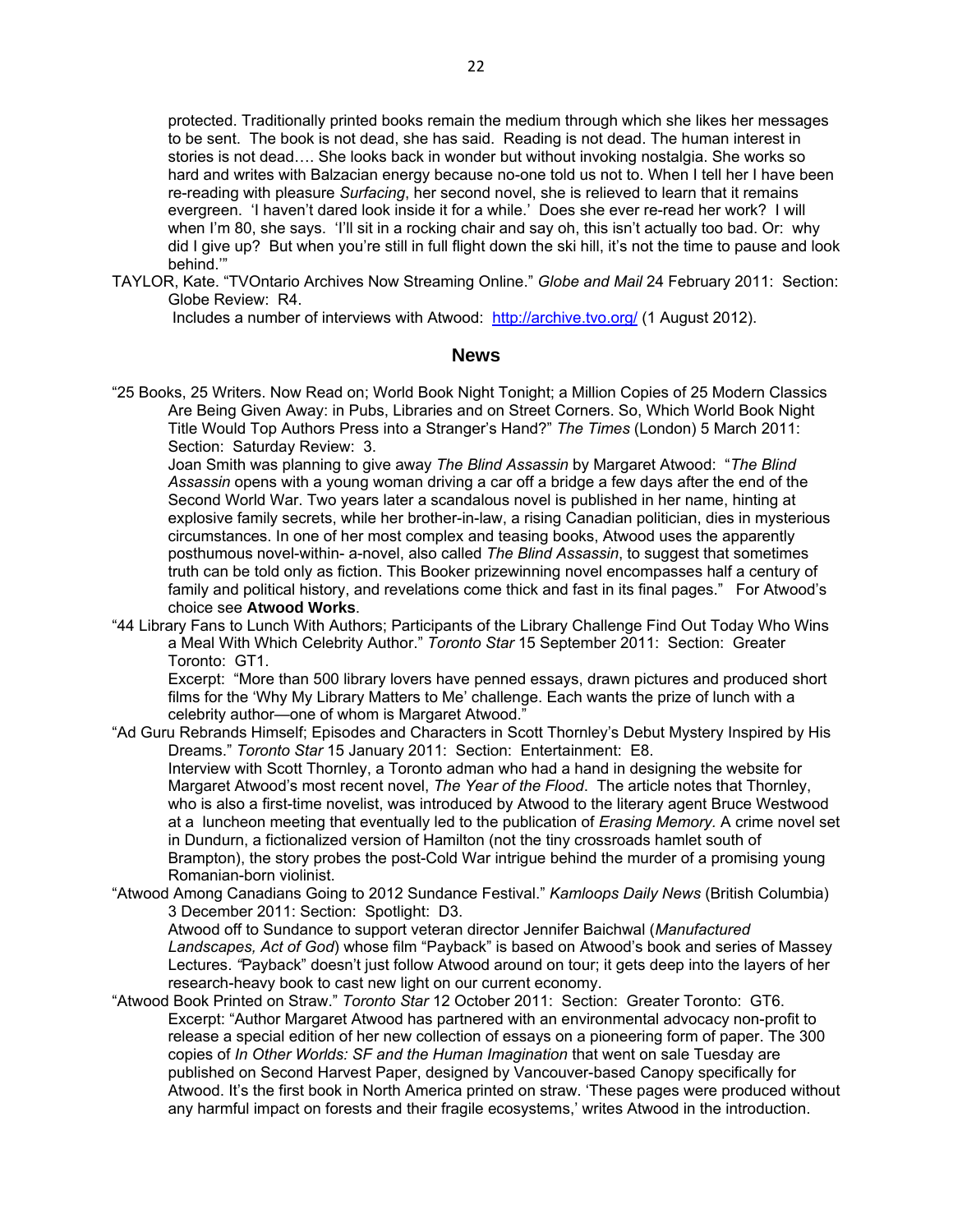'Human beings need oxygen, and forests produce it; printed books require paper, but paper need not be made from virgin forests. This is an elegant solution to a pressing problem.' Made from a combination of recycled material and the straw left over from harvesting grain, the innovative material gives Atwood's book half the ecological footprint of conventional paper...."

"Atwood on Ford Fight: 'I Don't Need It'; Authors Gather to Launch 'Why My Library Matters to Me' Essay Contest." *Toronto Star* 26 August 2011: Section: Greater Toronto: GT1. Excerpt: "In between the zingers she directed at the men she has called 'Twin Fordmayor,' at a news conference organized by the librarians' union, Margaret Atwood insisted she doesn't relish her ongoing battle against Mayor Rob Ford and Councillor Doug Ford, who are not twins. 'I don't need it in my life, no,' she told the Star after the news conference Thursday. 'But as I said, I didn't start it. I retweeted a petition, then other people made these comments. I didn't make them.' A moment later, she added: 'I do have other things to do in my life. But once they start, of course, then you have to....' Doug Ford inadvertently turned the celebrated Canadian novelist into the de facto leader of the battle against cuts to Toronto's library system. After she endorsed an anti-cuts union petition and mocked Ford's assertion that his ward has more libraries than Tim Hortons restaurants, Ford told reporters: 'Well, good luck to Margaret Atwood. I don't even know her. If she walked by me, I wouldn't have a clue who she is.' On Thursday, Atwood joined eight other Canadian writers for the launch of the Toronto Public Library Workers Union's 'Why My Library Matters to Me' essay and video contest. She began her remarks as follows: 'Hello, my name is Margaret Atwood. You may not recognize me, but that's okay, because this is not about me.' The writers each made heartfelt statements about the value of libraries. Before he got to his, mystery novelist and former Star columnist Linwood Barclay joked that he was pleased to 'finally' learn what Atwood looks like."

"Between the Covers: Your Weekly Guide to what's Really Going on Inside the World of Books." *Independent on Sunday* (London, UK) 20 February 2011: Section: Arts: 60.

Excerpt: "Ever wondered what it feels like to be a best-selling, international, literary superstar? Well, it's a lot like being a dead moose, according to Margaret Atwood. That's when it's not like being an anchovy. Speaking at the Tools for Change for Publishing conference in New York last week, Atwood warned publishers that although digital innovations in e-book publishing are on the whole a good thing (she owns two e-readers and reads e-books on planes and in hotel rooms), they must not be used as an excuse not to pay authors properly. Comparing an author to a dead moose, which feeds an ecosystem of more than three dozen animals, she advised: 'Never eliminate your primary source.' She added that, like anchovies, authors are small in size but large in number and 'on the point of revolting.'"

- "Chief Fights Fire Service Cuts; City Manager Says If One Department Fails to Make 10 Per Cent Budget Trim, Other Areas Will Suffer." *Toronto Star* 5 August 2011: Section: Greater Toronto: GT1. Excerpt: "Toronto's fire chief is adamant he shouldn't lose one firefighter, despite a warning that if council protects fire and police budgets it would deepen cuts to libraries and other so-called soft services. The chief was backed up by Mayor Ford's former chief of staff, Nick Kouvalis, who weighed in saying Torontonians face tough choices and they have to decide if it's worth closing 'a few' libraries to keep police and fire response times low, which in turn keeps down insurance premiums for businesses and homes. 'Do people want police and fire at standard or do they want (author) Margaret Atwood at their fingertips 24 hours a day,' said Kouvalis, now principal at Campaign Research who talks regularly with Ford."
- "Date with Atwood Beats Bite with Ford." *Toronto Star* 14 September 2011: Section: Greater Toronto: GT3.

Excerpt: "The winners of two competing political essay contests won't be announced until later this week, but in the battle between the contests themselves, we have a champion. It could be that more people in Toronto love libraries than hate taxes. Or maybe they love Margaret Atwood more than Doug Ford. Either way, the Toronto Public Library Workers' Union challenge, titled 'Why My Library Matters to Me,' drew more than twice as many entries as the Toronto Taxpayers Coalition's rival contest, which asked citizens to explain: 'Lower taxes are good for Toronto because ….' When both deadlines closed last Friday, the library had 'well over' 500 submissions. The taxpayer coalition decided to extend its deadline until Monday night, said president Matthew McGuire, after numerous people inquired if they could submit something late. In total, 250 entered the coalition's fill-in-the-blank challenge. The library union will choose 50 winners, each of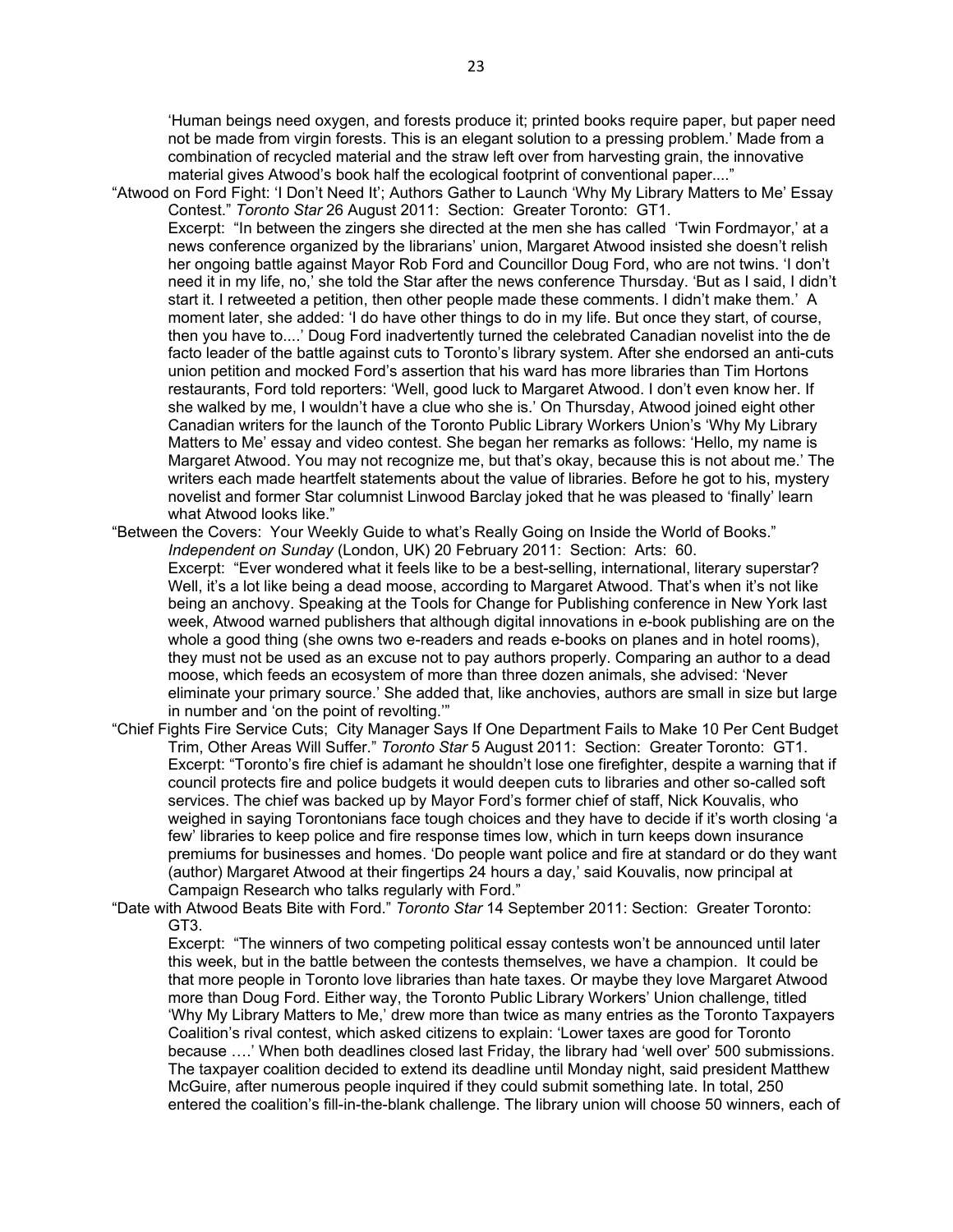whom gets a meal date with one of 11 Canadian authors, including Atwood, Michael Ondaatje and Jeremy Tankard. McGuire said about 50 high-quality entries will be added to a draw for four prizes, each a lunch date with other tax-hating Torontonians: Councillor Doug Ford, Toronto Sun columnist Sue-Ann Levy, outspoken Conservative and Sun TV host Ezra Levant and Michael Coren, another controversial Sun News Network personality. The coalition will present the mayor's executive committee with about 20 of the best essays as councillors debate service cuts."

"Famed Author to Speak at USAO Symposium." *The Oklahoman* (Oklahoma City, Oklahoma) 23 March 2011: Section: News: A8.

Atwood to speak about her life as a writer on 31 March at the University of Science and Arts of Oklahoma's fifth annual Emerson-Wier Arts Symposium. Later, she was to participate in a panel discussion of how media relate to culture.

"Honouring Mordecai." *National Post* 25 June 2011: Section: Editorial: A18.

An article complaining about the way Montreal honoured Mordecai Richler suggests what Toronto might do if it decided to honour Atwood in the same way. Excerpt: "Mordecai Richler is Canada's greatest claim to literary fame. If he had been born and lived in Toronto, to commemorate his life and achievement, our literati would have called for the renaming of Yonge Street in his honour, or maybe demanded the erection of a huge statue in Queen's Park, featuring the dishevelled genius wryly peering over his pince-nez at a smoked meat sandwich. Instead, the Montreal political mandarins have decided he is getting a crummy little open pavilion at the foot of Mount Royal—a place for people to come in out of the rain. It's not quite a public toilet—but it's something close to that, since it is frequently used by homeless people. This is the equivalent of Toronto naming the change house behind an outdoor skating rink after Margaret Atwood**.**..."

"Jewison Wades into Atwood Dispute; Doug Ford's Comments 'Betray' Canadian Artists." *Toronto Star* 12 August 2011: Section: Greater Toronto: GT2.

Excerpt: "Acclaimed Canadian director Norman Jewison says he was 'shocked' by Doug Ford's dismissive comments on Margaret Atwood, accusing the city councillor of betraying the author and all Canadian artists. Asked by CBC Radio if he had any comment on Ford's statement last month—after Atwood criticized his desire to close libraries—that, 'If she walked by me, I wouldn't have a clue who she is,' the 85-year-old director of films including 'Moonstruck' and 'Jesus Christ Superstar' didn't hold back. 'I don't think we celebrate our artists like we should and other countries celebrate them. So when you get somebody in Toronto on the city council and he doesn't know who Margaret Atwood is, that's shocking to me. I'm just absolutely shocked,' he said. 'The world knows who Margaret Atwood is. I mean, why doesn't he? 'Where does he live in a hole somewhere?' Jewison, the Toronto-born, University of Toronto-educated founder of the Canadian Film Centre on Bayview Ave., noted he has made many films on the theme of betrayal. 'I felt that Margaret Atwood was betrayed, but I felt all Canadian artists were betrayed by a statement like that,' Jewison said. 'It just shocked me.' The comments are the latest fallout from the Atwood-Ford spat, which started with Atwood using Twitter to forward a petition to save Toronto libraries from cuts or privatization. The Star reported that her followers crashed the server hosting the online petition. The *Alias Grace* author then criticized Ford's erroneous comment that there are more libraries in his ward than Tim Hortons coffee shops and that he would happily close one of them. After a meeting that looked at proposed budget cuts, including closing libraries, the councillor fired back: 'Well, good luck to Margaret Atwood. I don't even know her. If she walked by me, I wouldn't have a clue who she is.' He also suggested the author should get elected if she wants to weigh in. The next day Ford clarified his comments, saying: 'Everyone knows who Margaret Atwood is. But if she were to come up to 98 per cent of the people, they wouldn't know who she was. But I think she's a great writer and I look forward to her input.'"

"Margaret Atwood Gets Elfed." *Waterloo Region Record* 3 December 2011: Section: News: F10. One of Atwood's publishers, House of Anansi Press, has cropped a photo of her face onto the body of a dancing Santa helper for a jazzy video through the website http://www.youtube.com/watch?v=VAjkSE3Hjjg (1 August 2012). The black-and-white video

depicts the Toronto-based author in North Pole attire and doing the Charleston to ragtime music. "Margaret Atwood Hosts Wild Read." States News Service 1 July 2011.

Excerpt: "The following information was released by the National Wildlife Refuge System: Novelist and poet Margaret Atwood hosts the final week of America's WILD READ, the online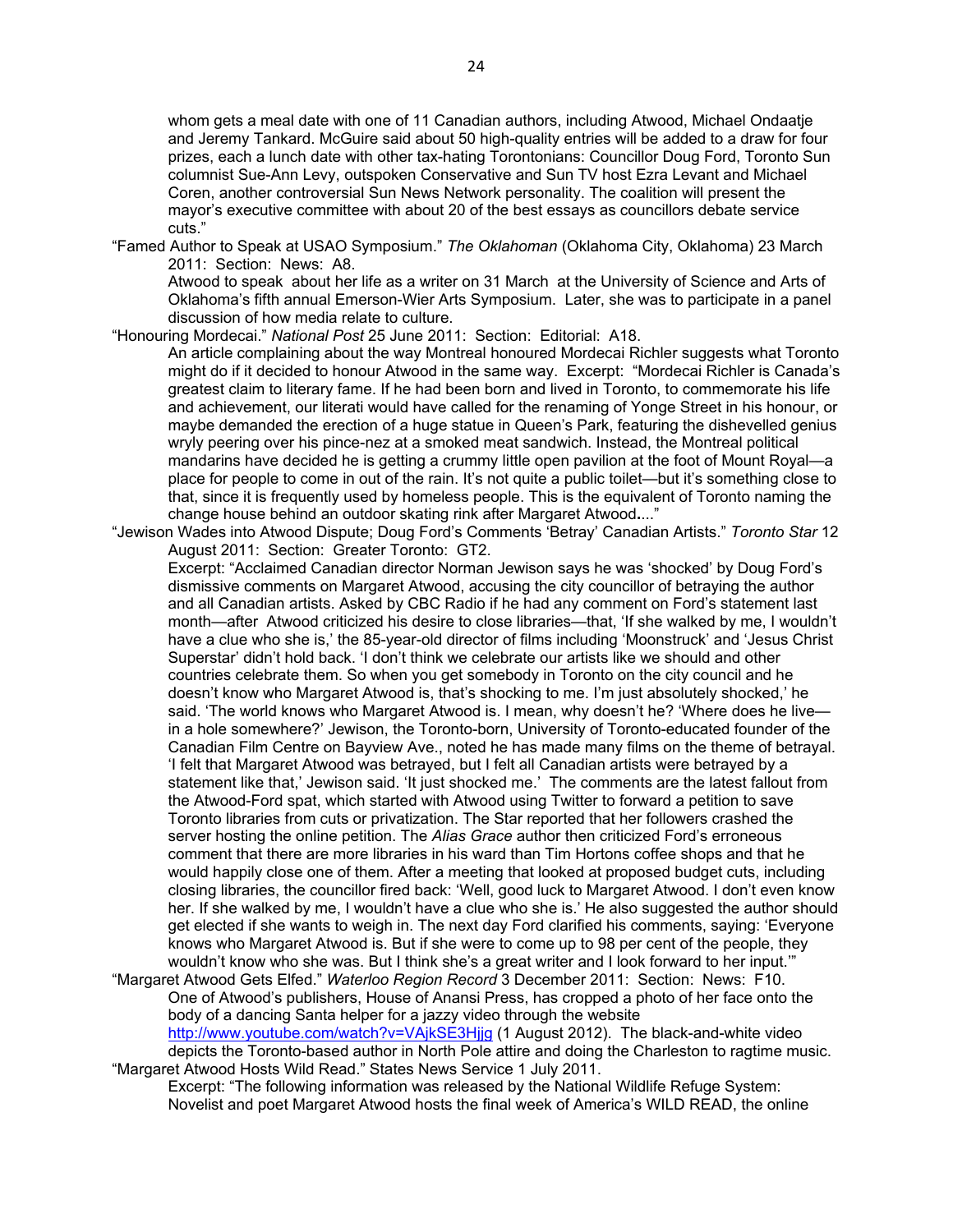book club that has been discussing noted biologist E.O. Wilson's novel, *Anthill*. When Margaret Atwood reviewed *Anthill* for the *New York Review of Books* in April, 2010, she noted that Wilson may have turned to fiction to gain a wider readership for urgent ecological messages: 'In the 1990s, Wilson (like many other naturalists) became increasingly troubled by what looked more and more like a human war against Nature—a war that was resulting in the disappearance of whole species and ecosystems.' 'What to make of *Anthill*?' Atwood asks in her review, answering: 'Part epic-inspired adventure story, part philosophy-of-life, part many-layered midcentury Alabama viewed in finely observed detail, part ant life up close, part lyrical hymn to the wonders of earth, part contribution to the growing genre of eco-lit: yes, all these. But hidden within *Anthill* is also a sort of instruction manual. Here's an effective way of saving the planet, one anthill at a time, as it were, preserving this metaphorical Ithaca as an 'island in a meaningless sea,' a place of 'infinite knowledge and mystery.' The largeness of the task and the relative smallness of the accomplishment make *Anthill* a mournful elegy as well: this may be all that can be saved, we are led to understand. But we are also led to understand that it's worth saving.' Atwood's own love of birds and the natural world surfaces in much of her own writing—including her newest title, *The Year of the Flood*. She promotes her own blend of bird-friendly coffee and lists all the Green Protocols she follows in her own office." Available from Lexis-Nexis. [To access the blog, see http://wildread.blogspot.ca/2011/07/of-ants-and-men-too-big-for-our.html] (1 August 2012).

"Margaret Atwood's Booker Prize." *Limericks*. Patrick Watson. Toronto: McArthur, 2011. 18.

"When asked why they gave her The Booker.

The country's most literate hooker

Replied with a smile

'Oh it wasn't my style!

It's because I am such a good looker.'" Watson notes that he phoned Atwood on the morning of November 11, 2000 "and read this limerick to her. She roared with laughter saying, 'They'll call you a misogynist, but I want it for my archives.'"

"Mighty Moose; The Canadian Icon Features Prominently in Charles Pachter's Chinatown Oasis—Along With Other Notables From Atwood to Queen Elizabeth." *Toronto Star* 1 October 2011: Section: Homes & Condos: H1.

A profile of artist Charles Pachter's studio/gallery/loft in Chinatown (Toronto). Pachter is a longtime "pal" of Atwood's.

"Ooh-Ooh, Witchy Woman, See How High She Flies." *Times & Transcript* (New Brunswick) 7 May 2011: Section: Opinion: 7.

An article reporting on the highlights of the  $12<sup>th</sup>$  edition of Frye Fest notes how "Frye Fest boss" Dawn Arnold convinced Atwood to come for the first time: "Ms. Arnold pursued world-renowned Canadian author Margaret Atwood for years in a fruitless effort to get the creator of the bestselling MaddAddam Trilogy to appear for the 12<sup>th</sup> festival and intriguingly the author let slip during her laugh-laden presentation for the Frye's annual Antonine Maillet-Northrop Frye Lecture at the Capitol last Saturday exactly how Ms. Arnold finally reeled her in. She said they literally ran into one another in an airport lineup a year ago and seizing her golden opportunity, Ms. Arnold finally convinced the usually reclusive writer to come to Moncton."

"Review: THE LIST: The 10 Best Twitter Personalities: It's Five Years since the First Tweet, So Who Communicates Best?" *The Observer* (England) 20 March 2011: Section: Observer Review Agenda: 6.

Excerpt: "@MargaretAtwood Atwood, the bestselling Canadian author who won the Booker prize in 2000 for *The Blind Assassin*, was 'sucked into the Twittersphere like Alice down the rabbit hole' in June 2009. She tweets to converse with her readers, relay information about book tours and raise awareness of the various environmental issues she supports, which include birdfriendly coffee plantations, the RSPB<sup>4</sup> and the charity Nature Canada. Liberated from the writer's ivory tower, she seems endearingly bemused by the fact that people (more than 140,000 of them) enjoy following her tweets."

"Today's Birthdays." *Austin American-Statesman* (Texas) 18 November 2011: Section: Lifestyle: D02. Atwood, 72, celebrated along with other famous personalities: "World War II veteran H.K. Thomas of Georgetown is 101. World War II veteran Louise N. Turner of Burnet is 95. Actress Brenda

 $4$  RSPB = The Royal Society for the Protection of Birds.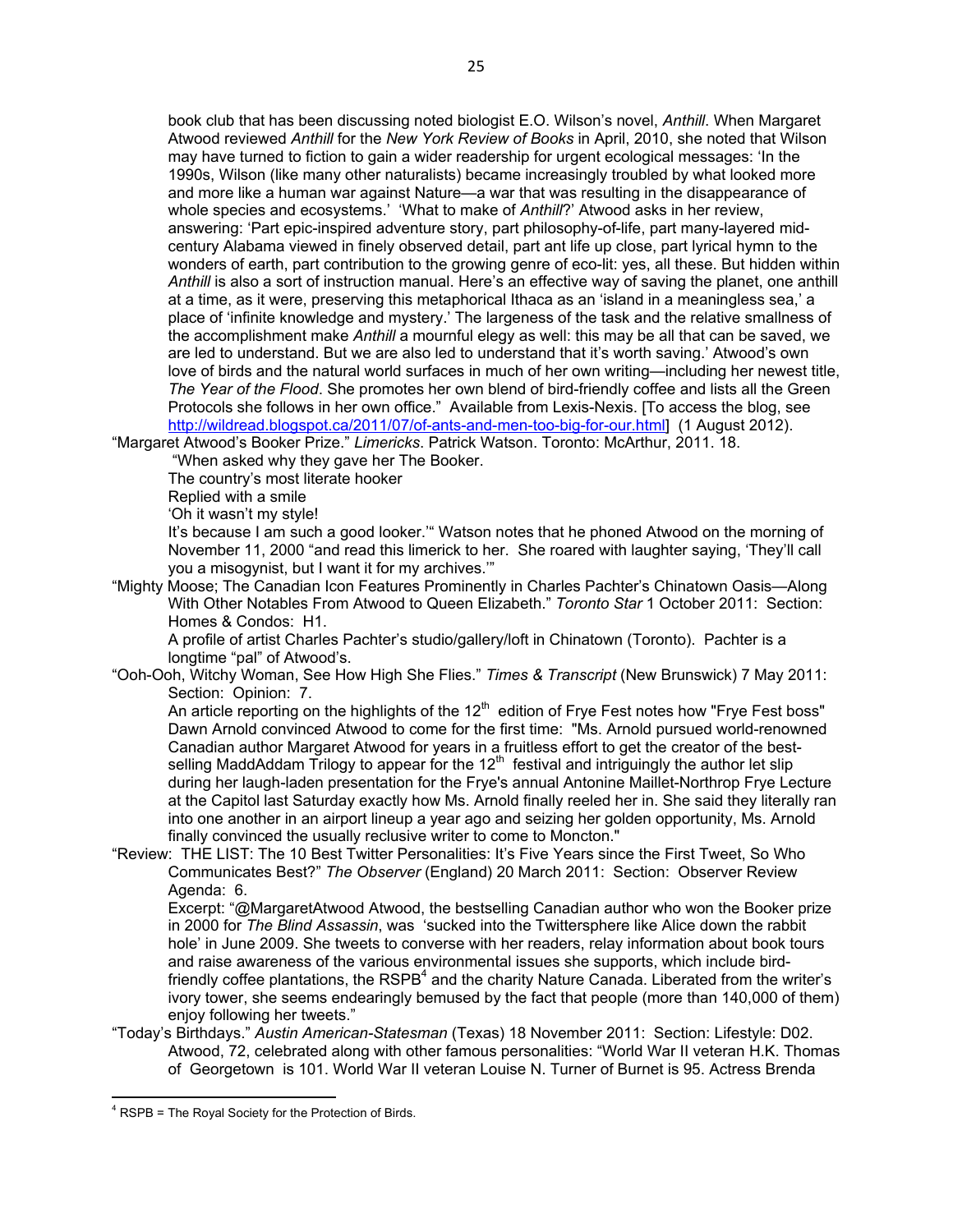Vaccaro is 72. Actress Linda Evans is 69. Actress Susan Sullivan is 69. Actor Jameson Parker is 64. Singer Graham Parker is 61. Comedian Kevin Nealon is 58. Pro Football Hall of Fame quarterback Warren Moon is 55. Actor Oscar Nunez is 53. Actress Elizabeth Perkins is 51. Singer Kim Wilde is 51. Rock musician Kirk Hammett is 49. Actor Owen Wilson is 43. Singer Duncan Sheik is 42. Actor Mike Epps is 41. Actress Peta Wilson is 41. Actress Chloe Sevigny is 37. Actor Damon Wayans Jr. is 29. Actor Nathan Kress is 19."

- "Twitter Trendsetter of the Week." *National Post* 4 June 2011: Section: Weekend Post: WP14. Excerpt: "It sounds like an impossible task, to discuss a novel as complex as Margaret Atwood's *The Blind Assassin* in 140-character bites, but that's the plan for the #1book140 project, headed up by *The Atlantic* and Jeff Howe, a professor at Northeastern University. Atwood's novel was chosen after capturing 32% support in an online vote. Gary Shteyngart's *Super Sad True Love Story* and Jennifer Egan's *The Keep* were runners-up, with 21% and 18% respectively. In response, Atwood tweeted: 'My first #1book140 post (a day too early): factoid: bridge Laura drives off is still there, but they changed railings to solid sides.'"
- "A Write-in for Mayor? Campaign Promoting Margaret Atwood Pokes Fun at Fords While Making Pitch for Libraries." *Toronto Star* 31 July 2011: Section: News: A5.

Excerpt: "A tiny note on a coffee house tip jar has a big message for Doug Ford. It's the same message that's written on sidewalk chalkboards on Queen St. W. and social networks dedicated to the cause. 'Margaret Atwood for mayor of Toronto.' No, we're not in the midst of an election. And the award-winning author has expressed no interest in running for office. The cheeky campaign, which seems to have no central force, is about protecting city libraries and poking fun at the city councillor who said he would not recognize a literary icon. Perhaps the greatest purpose of the campaign is to make sure the public has a say in how their taxpayer dollars are spent. Atwood rallied Torontonians to fight for their libraries, after city-hired consultants KPMG suggested closing branches to save money. The avid Tweeter promoted a petition to save the city's libraries to her 225,200 followers on the social networking site, which crashed the server hosting it. In response, Mayor Rob Ford's older brother suggested Atwood should seek elected office if she wants to influence policy. 'She's not dealing with the problem. Tell her to go run in the next election and get democratically elected. And we'd be more than happy to sit down and listen to Margaret Atwood,' Doug Ford said last Tuesday. He also said he didn't know the novelist. 'If she walked by me, I wouldn't have a clue who she is,' he said….Chapters Indigo is supporting the author, too. The chain is offering 30 per cent off her books across the country for any public library card holder. 'It was a tongue-in-cheek way to contribute to the dialogue and in the process it also allowed us to express our support for Canada's municipal libraries and one of Canada's most iconic writers,' said Janet Eger, the chain's vice-president of public relations."

- BARBER, John. Books Vs. Screens: Which Should Kids Read?; Reading Apps. E-Books. Literary Debates on Twitter. As Readers (and at Least One Famous Canadian Writer) Tout Its Benefits, Scientists Warn That Digital Reading Not Only Puts Literacy at Risk—It Could Change the Way Our Brains Are Wired." *Globe and Mail* 13 December 2011: Section: The Globe Review: R3. Excerpt: "Last week, Canadian author Margaret Atwood thrilled her 285,000-plus Twitter followers by defending their kind as 'dedicated readers' who are boldly exploring new frontiers in literacy. Calling the Internet in general 'a great literacy driver,' she defended even the most minimal form of screen-based reading as an unalloyed good—'because reading is in fact extremely interactive from a neurological point of view,' she said. 'Your brain lights up a lot.' But many of those who have studied what lights up when people read have come to sharply different conclusions. Basing their concern in part on graphic physical evidence of how brain cells adapt to meet new demands—and wither in the absence of such stimuli—a growing chorus of neuroscientists worry that the 'expert reading brain' will soon be as obsolete as the paper and ink it once fed on. And the thing that replaces it ('the Twitter brain') will be a completely different organ...."
- ---. "Should Writers Wield Gavels, or Is the Pen Still Mightier?; As John Barber Explains, History Has Rarely Been Kind to Authors Who Seek Higher Office." *Globe and Mail* 6 August 2011: Section: Focus: F5.

In an article reflecting on a campaign to have Atwood run for mayor after her effective intervention on behalf of public libraries, Barber argues that almost all authors who have tried for elective office have failed, and he concludes that "Margaret Atwood's riposte to the figure she described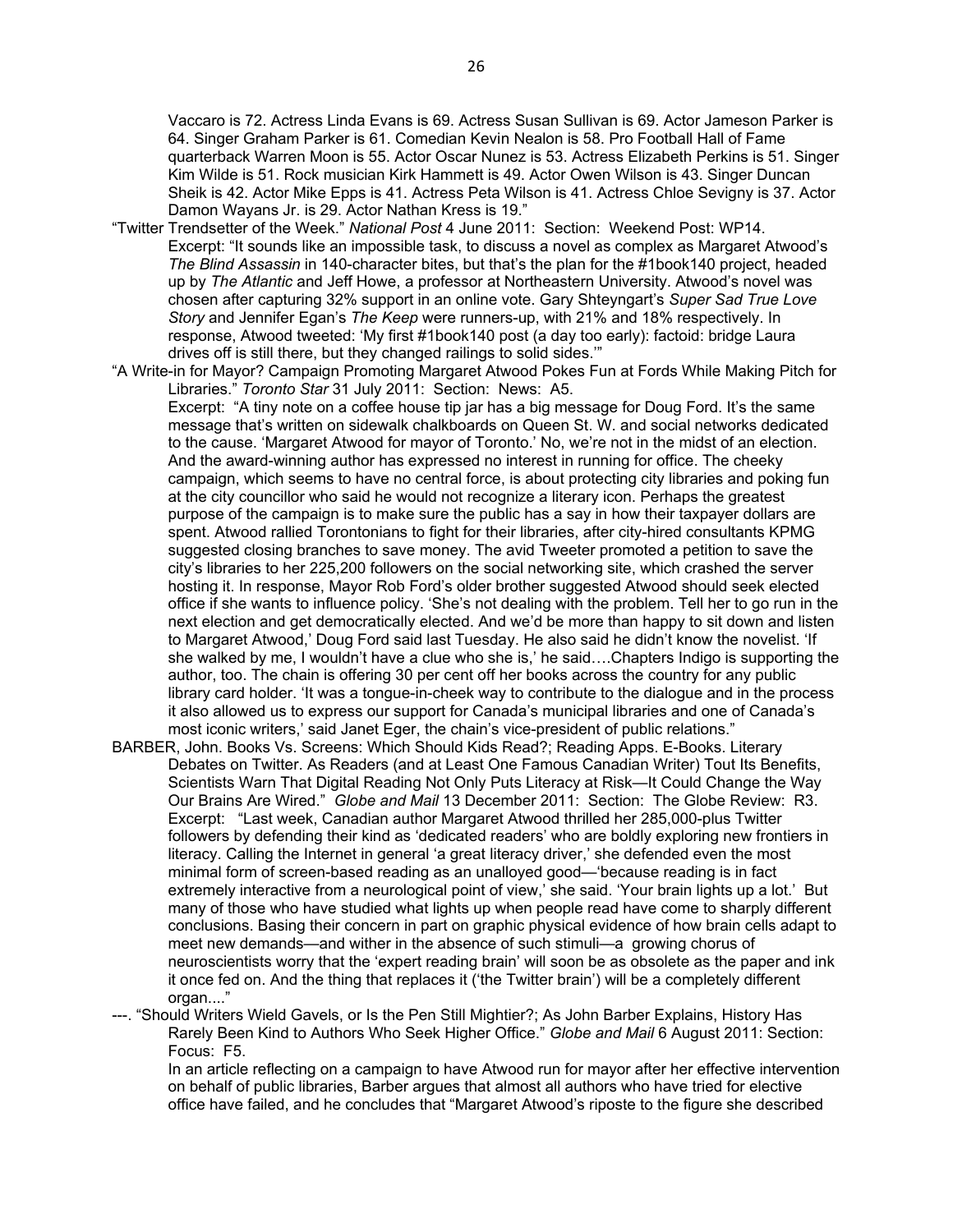as 'Twin Ford Mayor' is mild to the point of blandness. But no less effective: With a single tweet, she rocked city hall. And then, most cannily of all, she went back to what she does best: writing." ---."Walrus to Auction Off Exotic Canadiana; Next Month's Fundraiser Offers a Chance to Buy Diana

Krall's Dress, Pierre Trudeau's Boxing Gloves and More." *Globe and Mail* 1 January 2011: Section: Weekend Review: R9.

The auction in support of *The Walrus*, which bills itself as a general interest magazine about Canada and its place in the world, included something from Atwood: Excerpt: "Now known as a popular Web cartoonist as well as being an internationally famous novelist, Margaret Atwood reached deep into her past to donate two rare silkscreen posters she made in the 1960s before publishing her first book."

BOSWELL, Randy. "Cruise Geologist Inspires Atwood's Latest Work: The Author's Discovery of an Ancient Fossil This Summer in the Arctic Gave Birth to 'The Stone Mattress.'" *Vancouver Sun* 17 December 2011: Section: Arts & Life: E9.

Excerpt: "He's an unlikely muse for Canada's most towering literary figure, but federal government geologist Marc St-Onge—his own prose, published in titles such as E*arth Accretionary Systems in Time and Space—*will have quite a story to share with his fellow rock scientists at their next conference on Precambrian lithology. The narrative begins with St-Onge, renowned *Oryx and Crake* author Margaret Atwood and about 125 other adventurous souls boarding a cruise ship this summer in the Canadian Arctic, where the Ottawa geologist, the Toronto novelist and the rest of the passengers spent two weeks touring Canada's cold, desolate but eerily beautiful northern coastline. And the tale ends this week, in the famed fiction pages of *The New Yorker*, with the publication of a new short story by the 72-year-old Atwood—always a notable event in literary circles—that was inspired by St-Onge's geology lectures and Atwood's discovery of a 1.9-billion-year-old fossil on the rugged north shore of mainland Nunavut. Atwood's story—titled 'Stone Mattress'—is also set on an Arctic cruise ship and concerns a woman with a knack for finding wealthy but ailing husbands who don't seem to live very long after marrying her. During the voyage, which includes geology talks by 'an energetic young scientist who has been arousing some interest among the passengers, especially the female ones,' Atwood's protagonist meets a man who was, many decades before, her first date in high school, and for whom she harbours a deep and enduring rage. The story begins with the line: 'At the outset Verna had not intended to kill anyone.' And who's to say where it all might lead? Key to her narrative is a real-life paleontological wonder of the North: Nunavut's spectacular Port Epworth fossil site, along the Coronation Gulf coast near Kugluktuk, Nunavut. 'It's completely mind-blowing,' St-Onge said with all of the enthusiasm of the fictional geologist he inspired in Atwood's story. 'The preserved detail is amazing.'...St-Onge recalled his first encounter with the Booker Prize-winning writer, who casually asked him if he'd read any of her books. 'I said, 'No, have you read any of my papers?' There was this pause, and then we both just started laughing. She's a very congenial person. We've got along great ever since."

---. "Novelist Part of Close-Knit Cause." *Calgary Herald* 27 October 2011: E2.

Excerpt: "She's arguably Canada's greatest writer, but novelist Margaret Atwood has taken an unexpected public foray into a new artistic genre—knitting—as her woollen representation of an extinct great auk is set to be one of the showcase works at a unique, multimedia art exhibition opening next week in Britain. The show, titled Ghosts of Gone Birds, calls attention to the tragic loss of scores of avian species in recent centuries and the looming threat to global bird populations today. Atwood's stitched contribution to the upcoming exhibit at a London gallery will be displayed alongside scores of paintings, sculptures and other depictions of vanished bird species—including the dodo, passenger pigeon and Hawaiian crow—by prominent artists, musicians, writers and other celebrities. 'To find so many creative people engaged with the subject of birds and the threat of extinction that faces so many of them today, is truly inspiring,' Atwood said in a statement announcing the exhibition. 'This magnificent show will reconnect us to the natural world, teach us about our past, and fuel our interest in saving what we are losing daily.' Atwood's interest in the fate of the world's birds is well known. She recently described the feathered animals as the Earth's 'canary in the coal mine' in the age of climate change. And Atwood and her partner, Graeme Gibson, author of *The Bedside Book of Birds*, have served as patrons for wildlife groups such as BirdLife International and donated portions of their writing revenues to bird conservation campaigns. In addition to providing her knitted auk for the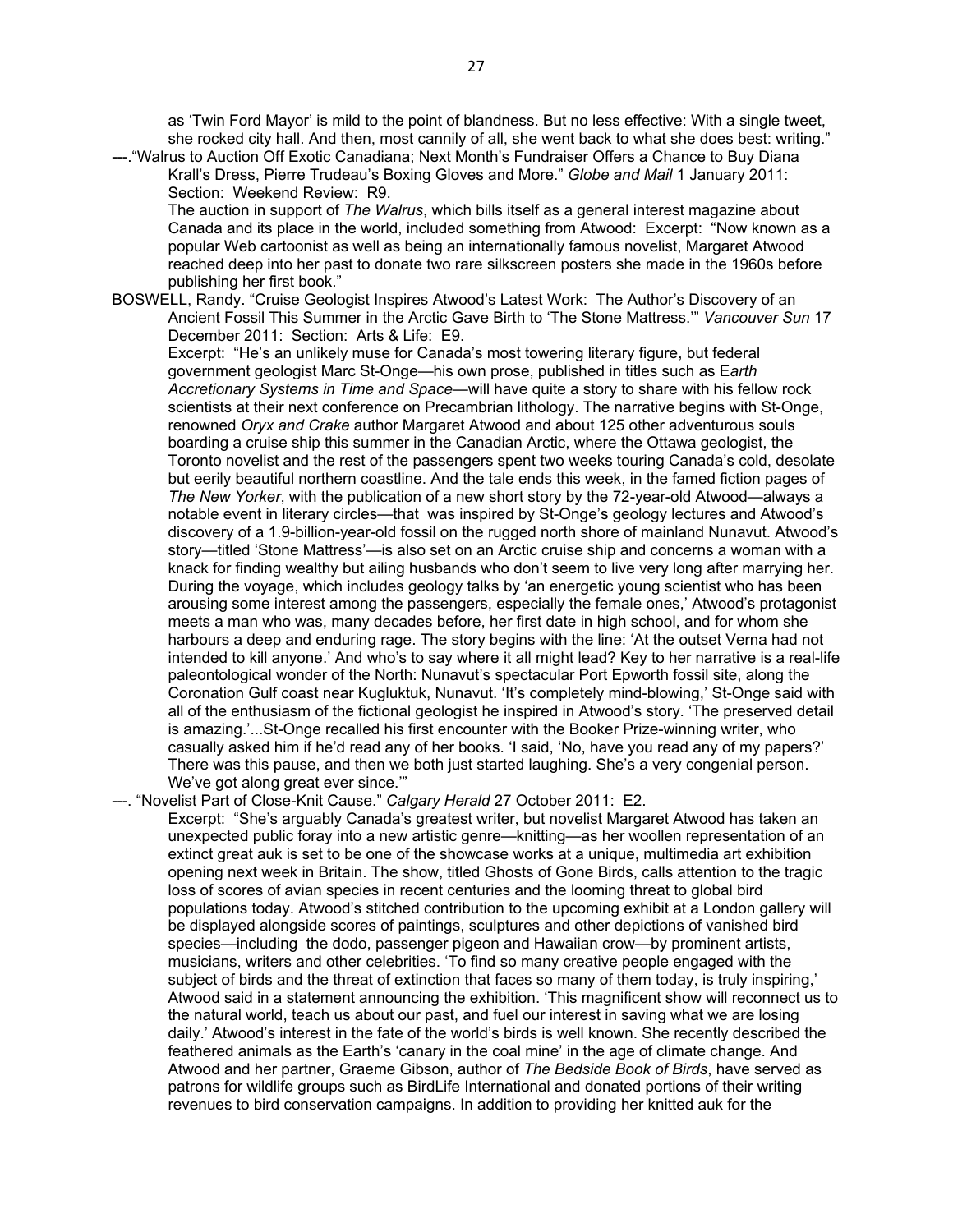exhibition, Atwood will travel to London to perform a reading as part of the Ghosts of Gone Birds' associated programming. BirdLife, in fact, is to be the main recipient of funds raised by the exhibition, which is expected to tour North America following its scheduled run in Britain from Wednesday to Nov. 23 at the Rochelle School gallery in London. ...

- BURGMANN, Tamsyn. "Suzuki Honoured for Legacy But Says Planet Has Gone 'Backwards.'" *Kamloops Daily News* (British Columbia) 5 February 2011: Section: News: A8. Suzuki, who has been friends with Atwood for over 30 years, received the George Woodcock lifetime achievement award from her at a gala fundraiser for the Writers' Trust of Canada.
- CHURCH, Elizabeth. "Building Momentum by Microblogging." *Globe and Mail* 26 July 2011: Section: Toronto News: A6.

Excerpt: "Canadian author and avid tweeter Margaret Atwood made waves online this weekend when she urged her Twitter followers (as of Monday afternoon, 226,680) to protect Toronto's Public Library system from municipal budget cuts by signing a petition. The library union site hosting the petition crashed Friday night as a result, but by Monday it had gathered almost 23,000 signatures. Here are some samples of her tweets and some responses: Thanks to all who signed #TO #librairies http://t.co/JIiwfeA #cdnpoli @torontolibrary to stop closure & etc.: seems you crashed the site! **MargaretAtwood July 22, 2011 at 10:46** Here is direct link to the @torontolibrary petition http://t.co/hPNMV8P to stop closure & privatization. Thanks to all, pass it around. **MargaretAtwood July 22, 2011 at 10:56** Twin Fordmayor seems to think those who eat Timbits (like me) don't read, can't count, & are stupid eh? http://t.co/dSHlawH @torontolibrary **MargaretAtwood July 22, 2011 at 15:06** Twin Fordmayors thinks libraries + nursing homes are a waste. Out of touch? http://t.co/gLuvccf **MargaretAtwood July 24, 2011 at 20:32** Tims+library club? 1)pick book & read 2 )meet at Tims 3)enter club in draw 4) winners get visit by writer &/or Timbit @torontolibrary Eh? **MargaretAtwood July 22, 2011 at 21:22** @MargaretAtwood Would be awesome if someone could get Timmy's behind a Save Libraries campaign. **Johannabee July 22, 2011 at 21:52** T-pals, you sure made waves! @torontolibrary www.ourlibrary.ca All Toronto library users & those who do research there like me :) say THNKS **MargaretAtwood July 22, 2011 at 14:50** Book loving #1book140 Torontonians & Ontarians help fight library closure. Online petition http://t.co/o63TKEa @MargaretAtwood **CharltteWolters July 25, 2011 at 9:19** Thanks for all Tweets in support of libraries-too many to RT! Very heartening. To read all, go to @MargaretAtwood and scroll down... **MargaretAtwood July 25, 2011 at 16:14** 

---. "Fords Can Read-in to Backlash, Atwood Says; Perhaps Mayor and His Brother Will Rise to Meet Calls for Better Leadership, Author Speculates at Library Event." *Globe and Mail* 26 August 2011: Section: Toronto News: A10.

Excerpt: "Writer Margaret Atwood hopes Mayor Rob Ford and his allies on council have learned a thing or two from the outpouring of support from citizens for Toronto libraries as they contemplate cuts to other city services this fall. Talk of closing branches 'in a heartbeat,' as Councillor Doug Ford said earlier this summer, shows they did not understand how important the city's library system is to citizens of all ages and walks of life, said the award-winning author. In July, Ms. Atwood tweeted a link to a petition protesting proposed cuts that helped set off a verbal sparring match between her and Councillor Ford, the mayor's brother and closest adviser. Mr. Ford, who said he would have no problem closing one particular branch in his ward, went on to say that he 'wouldn't have a clue' who Margaret Atwood was if she passed him on the street. Those remarks went viral and the councillor later clarified his remarks, saying he meant most people in his ward would not know the author, and calling her a 'great writer.' Torontonians responded to those remarks and Ms. Atwood's twitter comments by flooding councillors' offices with messages in opposition to the possible cuts and crashing the website that hosted the online petition. 'They just didn't think,' Ms. Atwood said Thursday, referring to the mayor and his brother. 'I think they will think more carefully now. It will just give them pause for thought.' 'These are not stupid people,' she told reporters at a news conference to launch a contest asking Torontonians why their library matters. 'Don't make the mistake of thinking that the Fords are stupid. They are not stupid. Given that they are not stupid, they will think this through and what we all want, of course, is a good city council and we all want a good mayor. Maybe this will help them become a better city council and a better mayor[s],' said Ms. Atwood, who likes to refer to the mayor and his brother as the 'twin Fordmayor[s].' Councillor Ford responded by characterizing the remarks and the continuing campaign against library cuts led by the library workers union as 'fearmongering.' All city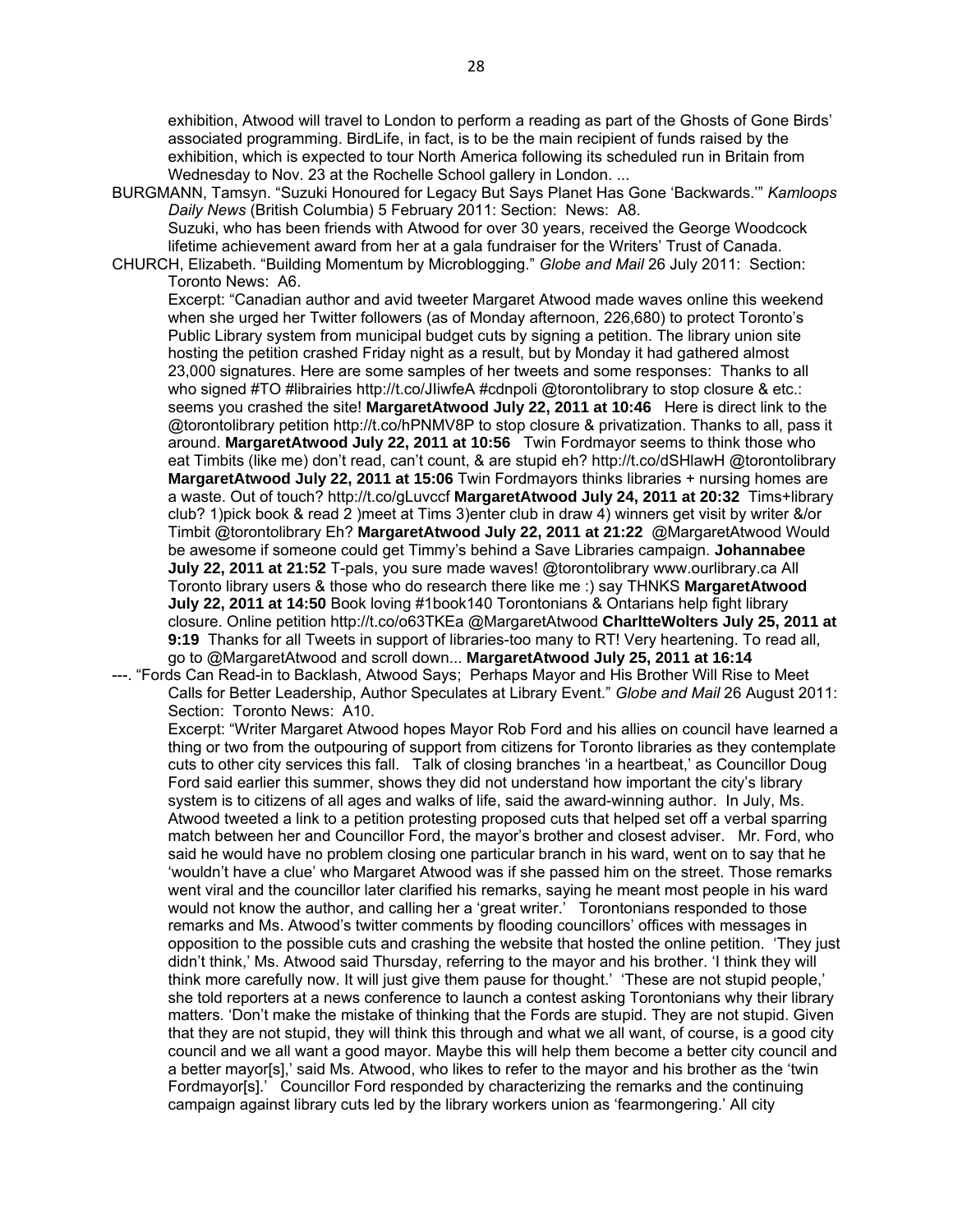departments have been asked to cut 10 per cent from their existing budget, and libraries are no exception, he said. 'It's not about Margaret Atwood. It's about finding 10-per-cent efficiencies,' he said. 'If they can find 10-per-cent efficiencies, everyone's as happy as punch.' That task should be 'very, very simple,' he added."

- CURRY, Bill. "Black among 50 'Intriguing Canadians' Recognized in Travelling Exhibit." *Globe and Mail* 1 October 2011: Section: National News: A9. Conrad Black, disgraced financier joins Margaret Atwood, Tom Thomson and 47 others in a \$250,000 national travelling portrait exhibit organized by Library and Archives Canada that was to open in Charlottetown, PEI in March 2012.
- FANTONI, Beatrice. "Atwood, Mowat Party Favourites; Literary Guest List; Other Top Picks Include Berton, Martel, Richler." *The Gazette* (Montreal) 29 June 2011: Section: News: A2. Excerpt: "While Pierre Berton flips hamburgers, Farley Mowat hands out beers and Margaret Atwood runs out for more ice. It's just one example of the July 1 party wish lists offered up by fans of Canadian literature. A survey conducted by Ipsos Reid for the Historica-Dominion Institute asked more than 1,000 Canadians, which Canadian author—living or dead—they would invite to a fantasy Canada Day barbecue. The survey, conducted between June 15 and 20, did not give choices but rather let respondents answer an open question. Two-thirds of respondents were able to name an author (which is very good, according to one expert) but no single author made it onto more than 10 per cent of Canadians' guest lists...."
- FLOOD, Alison. "Occupy Movement Attracts Support of Top Authors." *Guardian Unlimited* 20 October 2011: N. pag.

 Atwood one of many writers signing the online petition at http://occupywriters.com/ supporting the Occupy Wall Street movement (1 August 2012). Also available from Lexis-Nexis.

FULFORD, Robert. "Women's Lib and Lit; Latest Story from Margaret Atwood a Look in the Past." *National Post* 27 December 2011: Section: Arts & Life: AL1.

 Reflections on Atwood's story, "Stone Mattress," published in the Dec. 19-26 issue of *The New Yorker*, which was written "last summer while travelling on a cruise ship. She reports that 'I read part of the story aloud to my fellow passengers, who appeared amused and wanted to read the rest.' Now they can, and the rest of us can wonder at this curious appearance of nostalgia in our cleverest and most surprising author."

GIBSON, Douglas. "An Atwood Sighting on Orkneys." *Toronto Star* 2 August 2011: Section: Editorial: A18.

Excerpt: "Heather Mallick is right: Margaret Atwood is frequently recognized on the street. I can confirm this happens, and not just in Toronto. In June I was on a cruise around Scotland, and Margaret and her husband were among our merry band. In Kirkwall, the capital of the Orkneys, way north of the Scottish mainland, I was stopped by a wide-eyed Scot who exclaimed, 'My wife's just seen Margaret Atwood**!**' I confirmed the sighting, and they wandered off, dazed and excited."

GLUSAC, Elaine. "Cruising With the Stars." *New York Times* 13 February 2011: Section: TR: 2. Excerpt: "Cruise lines have their own celebrity culture, one that favors reality and cable TV stars as well as authors and politicos you'd expect to see on the lecture circuit. Among these cruise Alisters is Margaret Atwood, who will give a lecture and will be accessible in the dining room during an 11-day trip through the Scottish isles with Adventure Canada beginning May 31."

GOLD, Marta. "The Little Green Car That Could; Photographer's Project Links People from Gordon Ramsay to Margaret Atwood." *Ottawa Citizen* 17 February 2011: E6. Excerpt: "A 1972 Buick Riviera is an unlikely vehicle for bringing people together, especially when it's only about seven centimetres long. Yet that is what Edmonton photographer Leroy Schulz has set out to do in a 12-year project that will see him document moments in the lives of the powerful, the powerless and almost anyone in between, all by way of a tiny toy car. Miguelito's Little Green Car is the name of the project and of its miniature star—a die-cast metal car that Schulz bought several years ago for his now seven-year-old nephew, Miguelito. After playing with it one day, the child pitched the toy into his grandparents' garage in a fit of exuberance, where it remained until Schulz's parents found it several months later. They gave it to Schulz to pass on to his nephew, 'but instead, I started taking it to mountain summits with me and on my travels, sort of like the Travelocity gnome,' Schulz explains. About a year ago, he turned his focus to people, rather than places, 'and to the whole idea of the interconnectedness between all these people, through the green car, because he (Miguelito) exists.' When Miguelito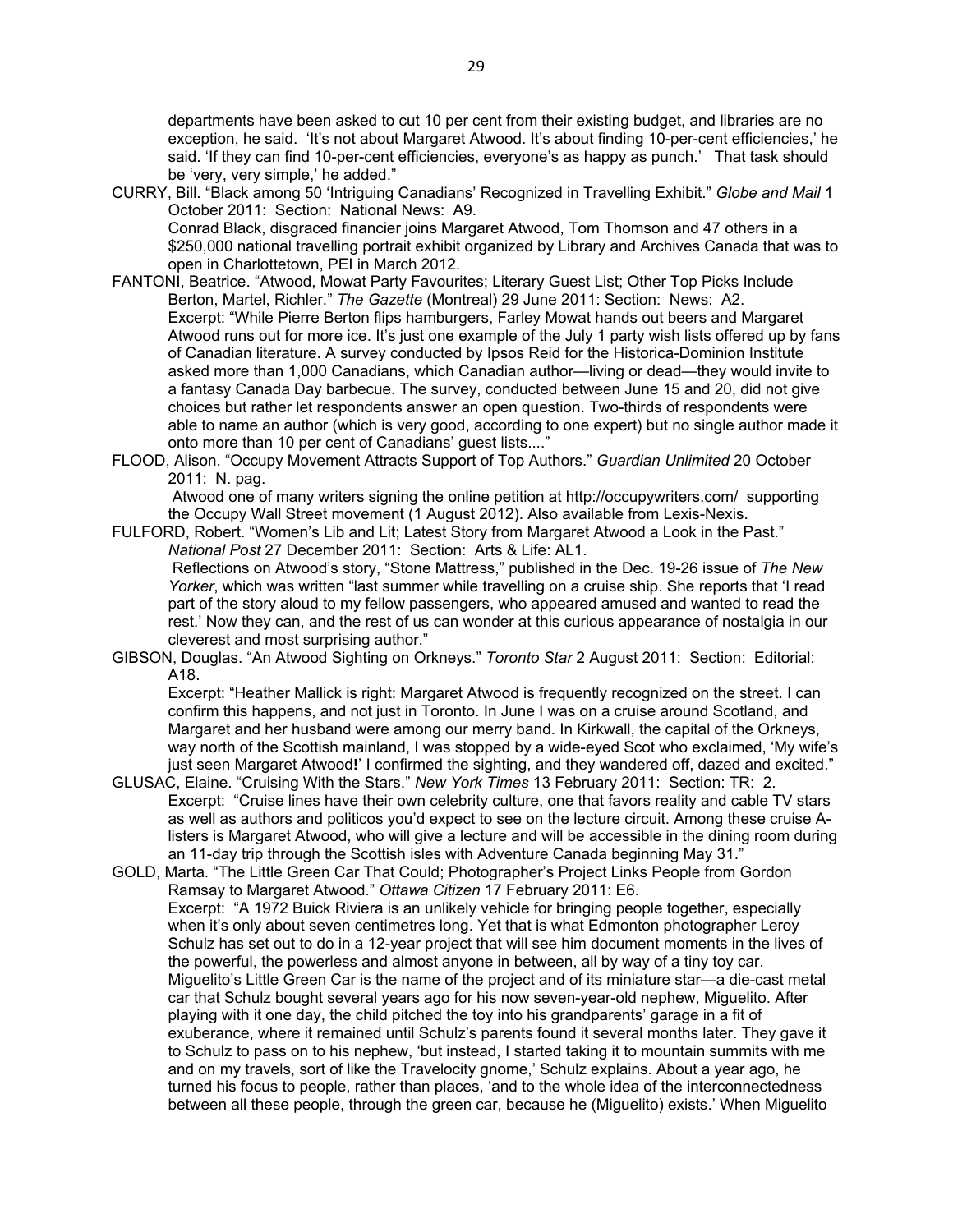turns 18, Schulz plans to give him a book of portraits of the many people who have been photographed with the car and, in some small way, connected through it. He's already amassed about 250 photos, which he's posted online, at miguelitoslittlegreencar.com [ 1 August 2012] The photos include the likes of Ban Ki-moon (secretary general of the United Nations), federal Liberal leader Michael Ignatieff, federal NDP leader Jack Layton, Alberta Premier Ed Stelmach, former Alberta premiers Ralph Klein and Peter Lougheed, author Margaret Atwood, chef Gordon Ramsay and a host of other notables.... He photographed noted Canadian author Atwood with Miguelito's car when she was in Edmonton for a speech in November [2010]. She was so amused by the project, she tweeted about it to her 100,000-plus followers...."

GRAY. Louise. "There'll Be No More Nasty Terns; Ralph Steadman's Contributions to an Exhibition About Extinct Birds Unleashed the Artist's Flights of Fancy, Finds Louise Gray." *Daily Telegraph* (London) 7 November 2011: Section: Features: 31.

Excerpt: "Entering the Ralph Steadman room at the new exhibition Ghosts of Gone Birds is almost a religious experience. Light floods the high ceilings and the walls are covered in a riot of sketches brighter than stained glass. And then a miracle occurs: extinct birds are resurrected. The Oceanic Eclectus Parrot squawks off the page, a Mauritian Duck paddles to sea once more and the deadly dull Dodo suddenly acquires a colourful new suit of feathers. Helpfully the gallery has provided binoculars for a spot of 'extinct bird watching' and to better appreciate the 91 new paintings. After all, this is the only place in the world where one can still see the Aldabra Brush Warbler in the wild. Artists have always looked to birds for ideas about beauty, nature and even mortality. Think of Keats's nightingale, various novels by Julian Barnes, Beatles songs about blackbirds and most recently Tracey Emin's paintings. So it is only natural that artists should get angry when this source of creativity is snatched from them. Chris Aldhous, the creative director of this new exhibition, knew a lot of artists were worried about the environment. So he casually put a call out for new work about extinct birds. Nothing prepared him for the reaction. More than 80 artists have made 91 new paintings for the eclectic show in East London to raise money for Birdlife International. Margaret Atwood has knitted an auk [which] looks a little like a cushion cover your granny would make; this is forgivable given that she is both a brilliant writer and a passionate ornithologist, though not necessarily lovely in itself. ...Atwood is a huge fan of the show: 'To find so many people engaged with the subject of birds and the threat of extinction that faces so many of them today, is truly inspiring,' she said at the launch. 'This magnificent show will reconnect us to the natural world, teach us about our past and fuel our interest in saving what we are losing daily.'"

GUEST, Katy. "The Guest List; In a Week When the Man Booker Judges Unveiled Their Final 13, Our Books Editor Katy Guest Comes Up With a Clutch of Awards of Her Own." *Independent on Sunday* 31 July 2011: Section: News: 16.

First award: "The Margaret Atwood Award for the Bleakest Futuristic Dystopia: While plaudits are owed to Sam Leith for giving us the weirdest view of the future (in which crack government scientists produce a 'coincidence engine' that makes the only credible plot twist one in which nothing weird happens), the novel was far too cheerful for this award. We're in economic meltdown, for heaven's sake; people want to read about a future that is even worse than this one. Congratulations, then, to *Player One*, by Douglas Coupland, who can always be relied on for surreal futuristic collapse, and Jonathan Trigell, for *Genus*, in which genetic developments divide humans into two distinct species. Warning, Tories: it's not supposed to be a manifesto...."

HODD, Thomas. "Atwood Lecture a Hit with Moncton Audience." *Telegraph-Journal* (New Brunswick) 2 May 2011: Section: Main: A1. Excerpt: "Nearly 600 people from around the Maritimes crowded into the Capitol Theatre on Saturday to hear Margaret Atwood deliver the 2011 Maillet-Frye Lecture. The event was scheduled to begin at 8 p.m., but by 7:30 p.m. the lineup stretched out the front doors. Inaugurated in 2006, the lecture has become one of the Frye Festival's marquee literary events. Past lecturers include David Adams Richards, Monique LaRue and Alberto Manguel. Atwood's highly entertaining talk, 'Mythology and Me: the Late 1950s at Victoria College,' included stories about her experience as a female undergraduate in Toronto in the 1950s, the importance of 'myth' to a young female writer in a male-dominated society, and the difficult time Canada's writers had getting noticed on the world stage. 'The production of any sort of literature was itself a cottage industry in the Canada of those days,' she said. 'Back in the late '50s—which was when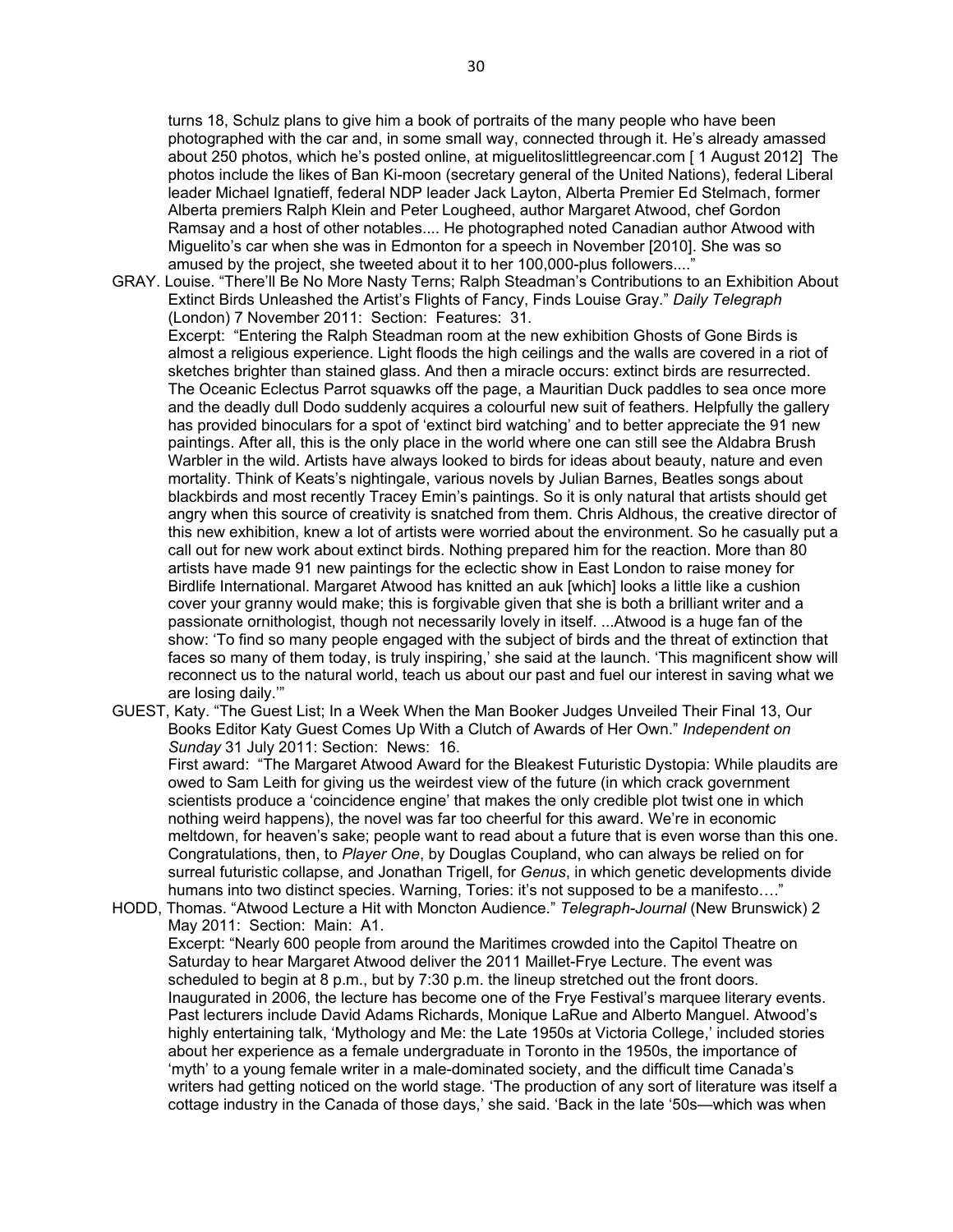all of this was happening—it was disconcerting to be informed so frequently and in so many ways that Canada didn't have a mythology.' Reading from a humorous and irreverent piece she wrote under the nom de plume 'Shakesbeat Latweed' while at Victoria College, Atwood made fun of the ideas of both Northrop Frye and Marshall McLuhan. But perhaps most entertaining was when Atwood began reciting commercials from the late 1950s, and analyzing the 'poetry' of advertising spots for cleaning products and air fresheners. Atwood also revealed that Frye influenced her future. She recounted how even though she only took a half-term course in Milton from Frye, he offered her sage advice one day regarding her future aspirations as an author. When deciding on whether to take graduate studies at Harvard or run off to Europe, Frye told her, 'I would probably get more writing done at Harvard than by drudging away as a waitress in Paris or London, while drinking absinthe and smoking myself to death.' An on-stage interview with Atwood followed the lecture. The interview was scheduled to last only 20 minutes, but the audience was treated to almost 40 minutes of wonderfully rich anecdotes. At the end of the event, the audience showed their appreciation by giving Atwood a lengthy standing ovation."

JOHANSEN, Peter. "Take a Stroll through Literary Ottawa: From Parliament Hill or Poet's Hill, It's a City of Letters." *Canwest News Service* 22 October 2011: N. pag.

Notes that Atwood born at 314 First Ave. Available from Lexis-Nexis.

- JOHNSON, Alice. "Creating a Perfect World Has Its Own Problems." *Gulf News* 11 March 2011: N. pag. Report on Atwood's conversation with Rosie Goldsmith at the Emirates Airline Festival of Literature in Dubai. Available from Lexis-Nexis.
- KAURI, Vidya. "What's Margaret Atwood Reading?" *Hamilton Spectator* 6 August 2011: Section: Weekend Reader: WR3.

Answer: *The Four Walls of My Freedom* by Donna Thomson which "deals with a very hard situation with realism, grit, and optimism. It will resonate with many." According to its publisher: "This is a riveting and redemptive family memoir."

KNELMAN, Martin. "Doug Ford and Atwood Meet at Last." *Toronto Star* 21 September 2011: Section: News: A6.

Excerpt: "'Margaret, I'd like you to meet Doug Ford,' said Councillor Michael Thompson. 'Doug, I'd like to introduce you to Margaret Atwood.' It happened as Atwood arrived at the Forest Hill home of arts-world leaders Robert and Julia Foster. The occasion was a farewell party for the mayor's arts adviser, Jeff Melanson, leaving next week to take a new job. Atwood and Doug Ford were caught off guard because the host chose not to warn either of them that the other would be at the party. Thompson quickly took out his mobile phone to snap the historic moment and plans to auction the original photo and donate the proceeds to city libraries. 'They were warm and charming and relaxed together,' said Thompson. Atwood tweeted at 8:20 p.m.:

'T-pals, UnBLeevAbul! I just met D. Ford! At a NotTimmies Arts Party! (He knows what I look like now:D) Sez #libraries will not be cut! :D' Atwood and Ford became embroiled in a very public feud over plans to close some libraries. Ford inadvertently turned Atwood into the de facto leader of the battle against cuts to the city's library system. After she endorsed an anti-cuts union petition and mocked Ford's assertion that his ward has more libraries than Tim Hortons, Ford told reporters: 'Well, good luck to Margaret Atwood. I don't even know her. If she walked by me, I wouldn't have a clue who she is.'"

MANSFIELD, Susan. "Northern Light." *The Scotsman* 17 May 2011: 37.

Report of Atwood's first appearance at Aberdeen's Word Festival. Excerpt: "Book festival directors, it seems, have fantasy line-ups, in the same way that football managers have ideal teams. Alan Spence, artistic director of Aberdeen's Word Festival, has had Margaret Atwood on his list for years. Now, for his 11<sup>th</sup> festival, he succeeded in bringing her to Aberdeen. She was in fine form, relaxed and sardonic ... with the 600-seater Arts Lecture Theatre packed to nearcapacity. Her two appearances were highlights of an eclectic weekend of book-focused events….Based at the University of Aberdeen, Word maintains a distinctive flavour among Scotland's book festivals, capitalising on local academic talent to create lively discussion events alongside the main programme. [It] began … with Margaret Atwood, reading from three of her novels: *Alias Grace*, based on real events surrounding the murder of a Scottish settler in Canada in the 1840s, and her two latest novels*, Oryx and Crake* and *The Year of the Flood*, which run on parallel lines through the same future world. Her next book, due out in the autumn, is *In Other Worlds: Science Fiction and the Human Imagination*, which explores her own relationship with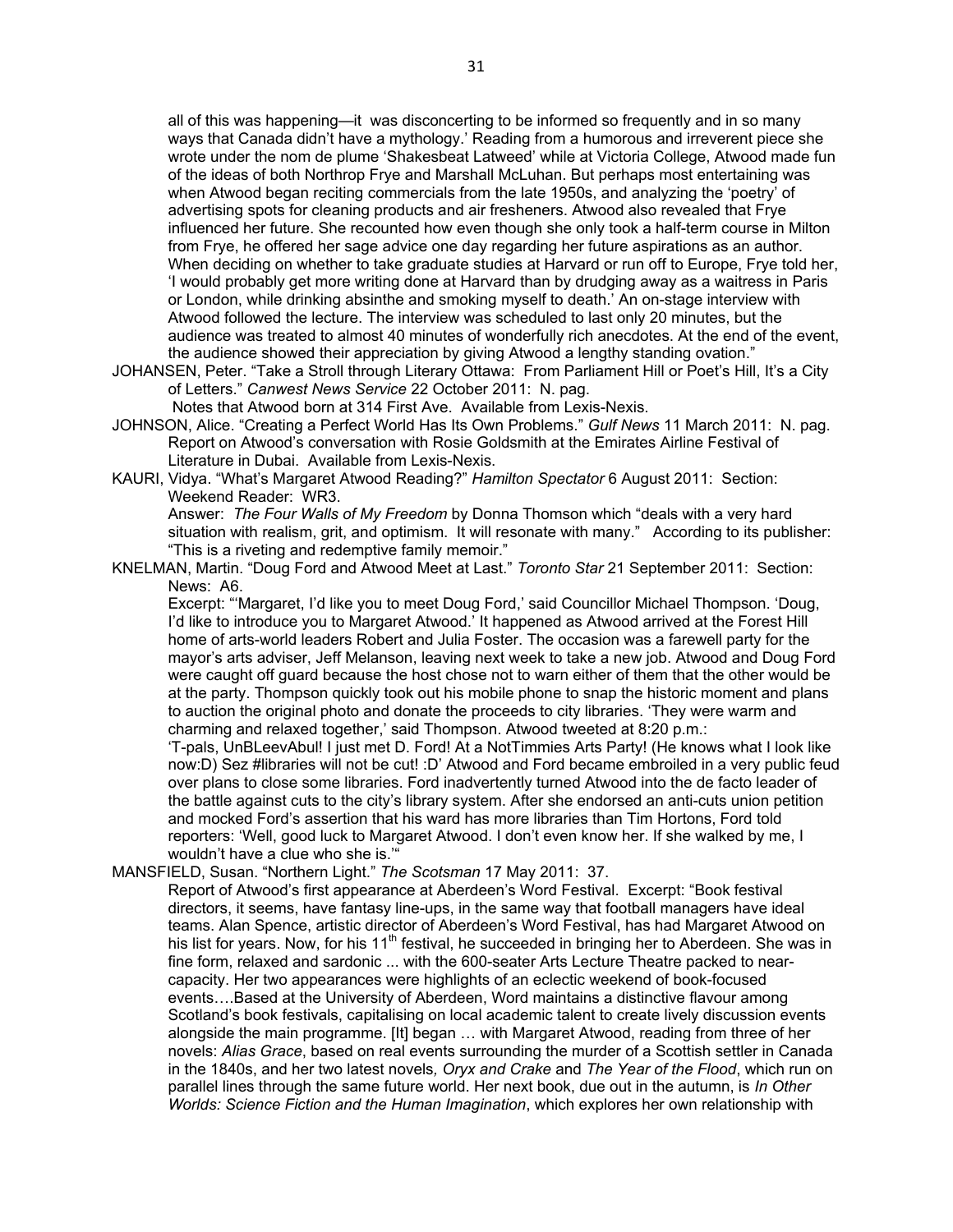speculative fiction, beginning in childhood when she read Orwell's *Animal Farm*. 'I was traumatised,' she admits. 'I didn't know it was a satire. I thought it really was about those pigs and that poor horse.' A snapshot was enough to reveal her wide-ranging knowledge of the genre, from 19<sup>th-</sup>century North-east writer George MacDonald to Conan the Conqueror."

- McGOOGAN, Ken. "Celtic Isles of Inspiration—and Passion; Mythic Feats of Strength, Treasonous Jacobites and Bloodthirsty Birds: Author Ken McGoogan Finds a Scottish Voyage in the Outer Hebrides Sets His Imagination Ablaze." *Globe and Mail* 15 October 2011: Section: Travel: T4. Description of the circumnavigation of Scotland over 11 days organized by Adventure Canada that carried 100 passengers including Atwood and Graeme Gibson, although it is not clear from the article when this all took place!
- McLAREN, Leah. "Must Our Peggy Be Linked With Bankers' Hairy Wrists?" *Globe and Mail* 19 November 2011: Section: Weekend Review: R3.

After noting that Atwood signed on as literary mentor in the 2012 Rolex Mentor and Protégé Arts Initiative [See POGREBIN story below], McLaren finds it a tad disconcerting to see the name of one of our leading public intellectuals and best Nobel Prize hopefuls alongside a luxury brand. Excerpt: "I know Rolex is just a sponsor, and Atwood is doing good work by signing on to an initiative that calls itself 'an international philanthropic program created to assist extraordinary, rising artists to achieve their full potential ... during a year of creative collaboration in a one-to-one mentoring program.' The program is well-established, and last year's mentors included respected names such as Anish Kapoor, Peter Sellars and Brian Eno. Furthermore, we're all supposed to believe that corporate sponsorship and cross-branding efforts of this kind are the way of the future, a so-called 'win-win' for everyone involved. But Margaret Atwood and Rolex? It just doesn't sit right...."

MONK, Katherine. "Documentary Based on Atwood Book among Films to Screen at Sundance." *Ottawa Citizen* 2 December 2011: E3.

Extract: "Margaret Atwood's prescient tales of debt, Chinese pugilists and videogame developers will headline Canada's presence at this year's Sundance Film Festival. Although no Canadian reels were accepted in the festival's narrative category, three documentaries from Canada will compete in the World Cinema non-fiction category. The highest-profile effort is 'Payback,' the adaptation of Margaret Atwood's book and series of Massey Lectures, from veteran director Jennifer Baichwal ('Manufactured Landscapes,' 'Act of God'). 'Payback' doesn't just follow Atwood around on tour, it gets deep into the layers of her research-heavy book to cast new light on our current economy. 'Payback' is a National Film Board production, and marks Baichwal's third appearance at Sundance...."

---. "'Surviving Progress' Directors 'Trying to Have a Small Impact on Global Consciousness'; Roy & Crooks Go From Stone Age to Space Explorers." *National Post* 6 December 2011: Section: Arts & Life: B3.

Documentary film based on Richard Wright's *A Short History of Progress* includes an interview with Atwood.

NEASE, Kristy. "Ottawa Poet-Barkeep Tapped to Judge Griffin Literary Prize; Panel of Three to Read 450 Collections in Quest to Award World's Largest Poetry Purse." *Ottawa Citizen* 25 September 2011: Section: News: A1.

Excerpt: "An Ottawa poet, playwright and barkeep is one of just three people chosen to select the winners of the 2012 Griffin Poetry Prize, the largest prize in the world for a single published collection of English work, including translations. David O'Meara, 43, has been a regular fixture at The Manx Pub on Elgin Street (where he can be counted on for a fine joke and a correctly poured Guinness on Fridays and Sundays) for more than a decade. But his expertise runs further than the bar's selection of scotches. O'Meara has three collections of poetry to his name: *Storm Still,* published by Carleton University Press in 1999, *The Vicinity*, published by Brick Books in 2003, and his most recent work, *Noble Gas, Penny Black*, also published by Brick Books in 2008. The Griffin Trust trustees who chose O'Meara for the job include such literary luminaries as Margaret Atwood**,** Michael Ondaatje and Robin Robertson, and of course, O'Meara says he's honoured."

NOLAN, Daniel. "Author Atwood Occupies Our Library." *Hamilton Spectator* 23 November 2011: Section: Local News: A1.

Atwood in Hamilton as guest of Mayor Bob Bratina who invited her to town to show support of the newly-renovated local library. She also commented on the Occupy Movement which she claimed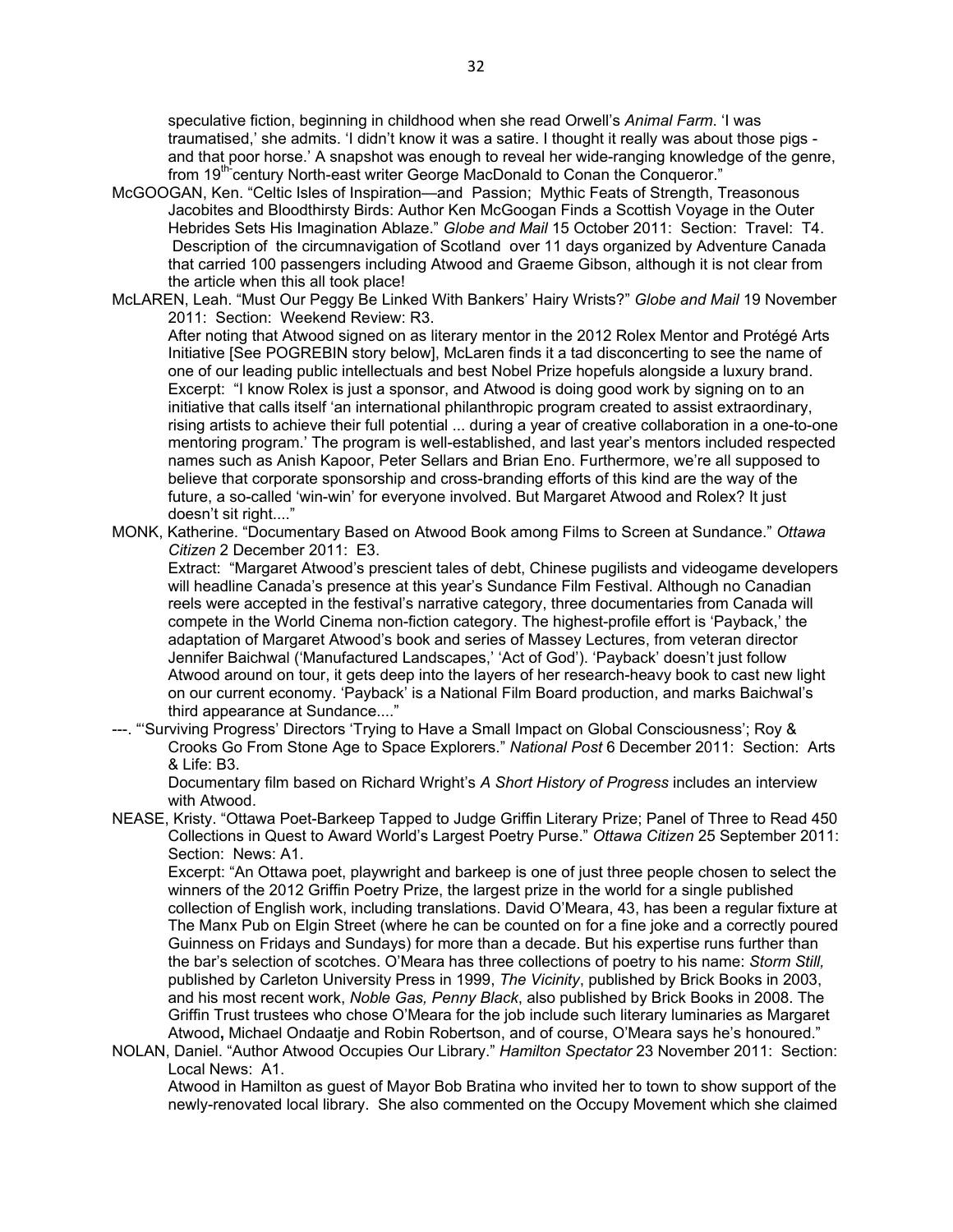"had the making of the French Revolution." Excerpt: "Responding to a question from one of the 300 people who came to see her, Atwood disputed the contention the movement is made of Marxists and the jobless. 'That's not what everybody is exactly seeing,' she said, explaining people involved with Occupy Toronto are under 40 and attending the protest after work. 'I would frame it, instead, like the lead-up to the French Revolution. When you have a small group at the top who have corralled, let us say, a lot of power, money and influence ... when you have a small group at the top who are rearranging the picnic to fit themselves ... what you have is the French Revolution.'"

ORR, Deborah. "G2: Margaret Atwood, My Unsung Diet Guru." *The Guardian* 31 March 2011: Section: Guardian Features Pages: 9.

Excerpt: "My...favourite diet guidance doesn't come from science fact, but science fiction. *Oryx and Crake,* the dystopian novel by Margaret Atwood, relates the life and history of Snowman, who is slowly starving to death: 'He knows that if he doesn't balance out the protein with starches and that other stuff—carbohydrates, or are those the same as starches?—he'll start dissolving his own fat, what's left of it, and after that his own muscles. The heart is a muscle. He pictures his heart, shrivelling up until it's no bigger than a walnut.' There it is, banting<sup>5</sup> and its dangers, plainly and graphically explained. Atwood is an unlikely diet guru, but sound and succinct all the same."

POGREBIN, Robin. "Atwood among Rolex Artist Mentors." *New York Times* 15 November 2011: Section: C: 3.

Atwood was among the six artists who will serve as mentors in dance, film, literature, music, theater and visual arts as part of a program sponsored by Rolex. Under the Rolex Mentor and Protege Arts Initiative, established a decade ago, each mentor will select an emerging young talent for a year of creative dialogue and exchange. Each protégé receives \$25,000 for travel and living expenses and an additional \$25,000 at the conclusion of the year for the creation of a new work. The other artists include the Brazilian singer-songwriter Gilberto Gil, the South African visual artist William Kentridge, the French theater director Patrice Chereau, the Taiwanese choreographer Lin Hwai-min and the American film editor and sound designer Walter Murch. [For one reaction to Atwood's involvement, see McLAREN story above].

- QUINN, Ben. "Bedtime Stories for Book Lovers in Trafalgar Square: Top Writers Wowed the Crowd at the Launch of World Book Night." *The Guardian* 5 March 2011: Section: Guardian Home Pages: 8. The report on Atwood: "'Once you start circulating books you are creating new readers,' she said, as she prepared to read a passage from her novel *The Blind Assassin* to an audience she said would be five times larger than the biggest public reading she had previously given. She said she was not worried by warnings about the impact of technology on the printed word. 'I have two grandchildren, both of them under 10. One loves the e-book and the other is not that interested and wants to collect paper books, so the idea that all kids are going to do one thing is probably wrong,' she said."
- RIDER, David. "Margaret Atwood Fights Library Cuts, Crashes Server with Petition." *Toronto Star* 23 July 2011: GT2.

Excerpt: "Literary icon Margaret Atwood has joined the fight against a consultant's proposed cuts to Toronto's library system, marshalling her 225,200 Twitter followers and crashing a server hosting a petition. At 4:15 p.m. Thursday, Atwood retweeted this from @sonalogy: 'Toronto's libraries are under threat of privatization. Tell city council to keep them public now.' That drove a flurry of users to the petition and, shortly after 6 p.m., crashed the server of the Toronto Public Library Workers Union, CUPE 4948, which was hosting it. 'We reached our bandwidth limit and the server simply stopped displaying the website for people trying to get on to sign the petition,' said Jim Thompson, who runs the website. The server was down about 30 minutes. By late Friday morning, it had 14,691 electronic signatures. Atwood has kept up the pressure, tweeting several times from @margaretatwood, including 'Here is direct link to the @torontolibrary petition http://t.co/hPNMV8P to stop closure & privatization. Thanks to all, pass it around.' City-hired consultants KPMG suggested Toronto 'rationalize the footprint of libraries to reduce service levels, closing some branches.' Also on the block is library outreach and programming. 'It's a huge plus for our campaign to be recognized by such a prominent writer in Canada,' said

<sup>&</sup>lt;sup>5</sup> "Banting" means slimming by avoiding eating sugar, starch, and fat. Banting was named after William Banting (1797—1878), a London undertaker who popularized the diet.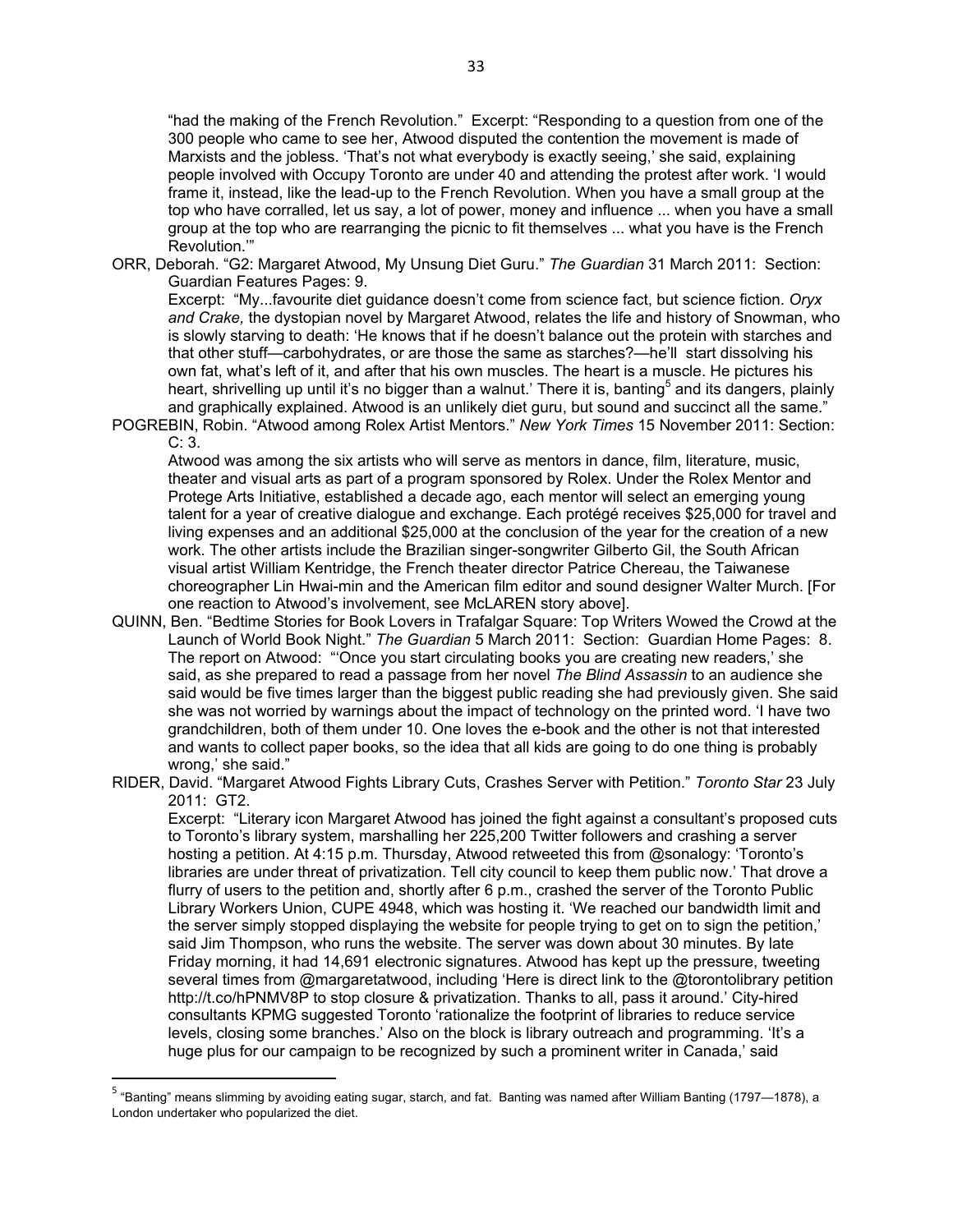Maureen O'Reilly, chair of the library workers' local. 'We have other initiatives reaching out to the writer community, so her recognition of this will help ... the cause we're fighting for. ... She's a huge literary hero and her support is amazing.'"

- RUBINOFF, Joel. "Host of Q on Cutting Edge of Pop Culture: Jian Ghomeshi Knows How to Dig Deep when It Comes to Interviewing Celebrities." *Guelph Mercury* (Ontario) 12 November 2011: C1. Profile of CBC radio host. Excerpt: "Toughest interview: Harrison Ford: 'He was giving me oneword answers and I just kept thinking Harrison Ford hates me.' I don't think I'd let him get away with that now.' Most intimidating: Margaret Atwood: 'As much as I have a very friendly and good rapport with her, she can be very challenging if she knows you're asking smart questions.'"
- RUTA, Mike. "The Story Behind the Dress in Whitby." *Durham Region* 17 February 2011: Section: Entertainment: 1.

Story about art show focusing on dresses of various women who inspired Jane Eccles, the artist. Atwood contributed a dress she had purchased in Australia and wore a lot while writing *Cat's Eye*, Eccles's favourite book.

SCHAEFER, Gail. "Mythology's Desperate Housewife; Penelopiad: Stage Adaptation of Margaret Atwood Novel Isn't 'Just for Smarty-Pants.'" *Vancouver Province* (British Columbia) 20 October 2011: Section: E-Weekend: C5.

A report on plans to stage *The Penelopiad* in Vancouver, after successful stagings in Ottawa and Calgary.

SCHWARTZ, Susan. "Celebrities Create Collection Plates for Mazon." *The Gazette* (Montreal) 12 December 2011: Section: Life; Applause: A29.

Mazon Canada, a grassroots organization working to alleviate hunger, has raised more than \$8 million for more than 170 food banks, community kitchens and school-meal programs across Canada since Montrealer Dodo Heppner established it 25 years ago. In Quebec, Mazon funds more than 75 food programs and feeds more than 100,000 people. For the 2011 fundraiser, Mazon Canada's Montreal chapter added a new element: an auction of paper plates on which such notable people as Atwood had drawn or doodled.

SERRA, Laura. "The Writers' Trust Gala; Over 450 Guests Gathered at the Four Seasons to Fete Literary Canada and Raise over \$190,000 for Canadian Writers' Programs." *Globe and Mail* 26 November 2011: Section: Globe Toronto: M2.

Excerpt: "The who's who of the Canadian literary scene gathered for the  $26<sup>th</sup>$ -annual Writers' Trust Gala. Held at the Four Seasons Hotel in Toronto, more than 450 guests raised over \$190,000 for various programs that support Canadian writers. Doubling as the unofficial kick-off to the holiday season, sequins and sparkles were the unofficial dress code of the night. The musthave accessory, however, was the medal each author was given to wear upon arrival—Margaret Atwood, Michael Ignatieff and Jeanne Beker wore theirs proudly...."

SHARP, Rob. "Signings of the Times." *Arts & Book Review* 20 May 2011: 6.

Excerpt: "The end of conventional book tours is nigh, if a new online platform backed by the authors Margaret Atwood, Michael Chabon and Neil Gaiman catches on. Called iDoLVine, it 'virtualises the book tour' by allowing authors to remotely sign hard-copy books and e-books from anywhere in the world. Atwood ... has previously experimented with a robotic pen, which allows remote signings of hard-copy books by mimicking an author's autograph. According to Atwood, iDoLVine will incorporate such technology but will also allow e-book signings. 'The technology is incredibly complex,' she tells me. 'We use 40 per cent of our brains when we sign something. As children, we can learn to follow stories very easily, but learning to write is somewhat harder. Atwood has overseen its development in a 'garage in Toronto' and says its use can extend to the signing of album covers."

WALSH, Caroline. "Margaret Atwood to Be Honoured by NUI Galway." *Irish Times* 18 June 2011: Section: Weekend: 12.

Atwood to receive doctorate in literature from the National University of Ireland, Galway. The honour was conferred not just in recognition of Atwood as an artist but also to acknowledge her role as a spokeswoman for free speech, responsible government, ethics in science, and conservation.

WESTERVELT, Amy. "Green Film Is Good Film: a Preview of the San Francisco Green Film Festival." *Earth Island Journal* 25.4 (Winter 2011): 61.

Excerpt: "When you hear the words 'Green Film Festival,' the first thing to come to mind is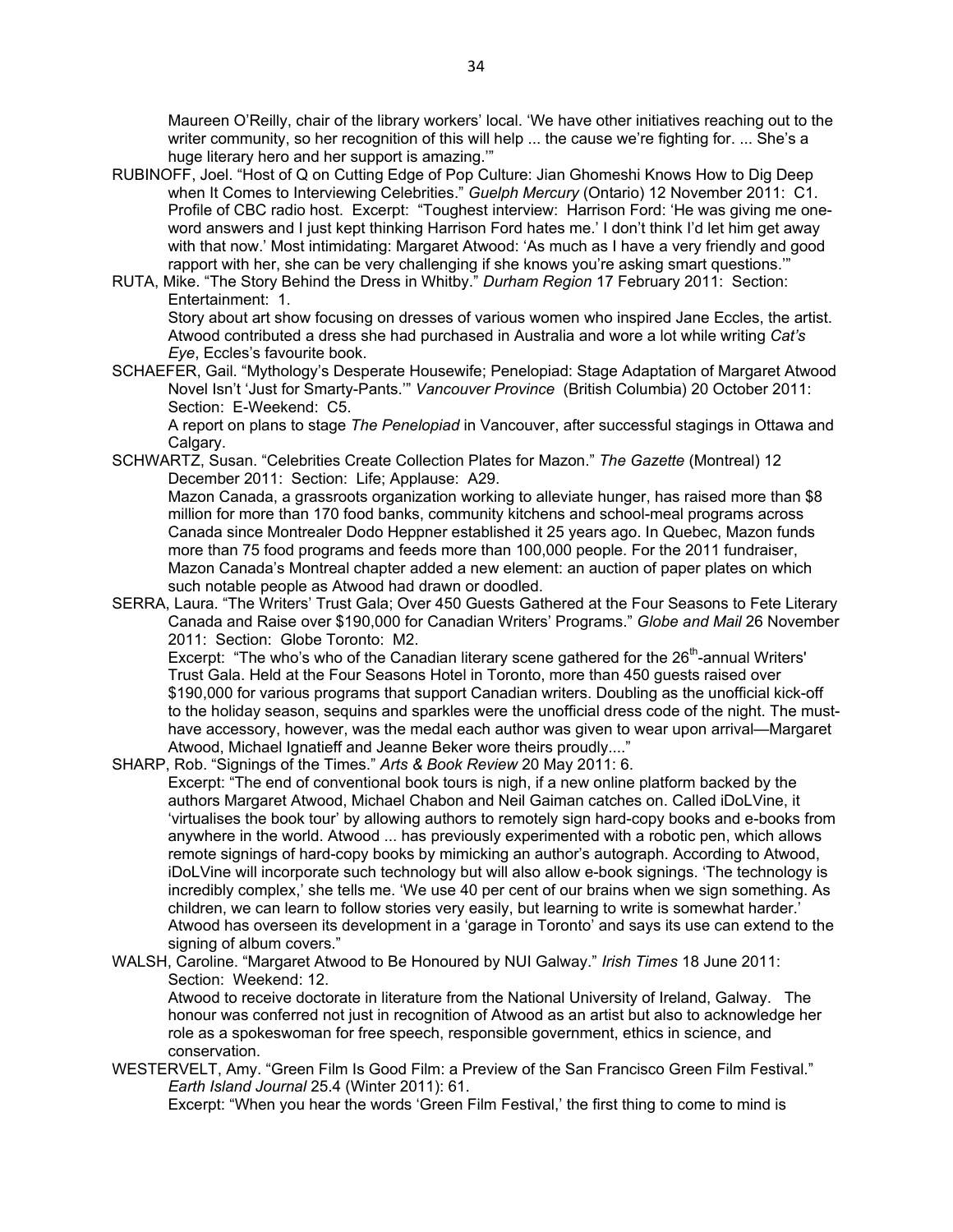probably not 'entertainment.' Green films tend to be dry, if important, flicks that follow a particular issue or environmental leader and leave you, at the end, either inspired or enraged. Summer popcorn fare they are not. True to form, the San Francisco Green Film Festival promises a number of earnest films, including 'Global Focus: The New Environmentalists,' a series that chronicles the work of various Goldman Prize winners, and 'After the Flood,' which follows Margaret Atwood as she tours the world performing theatrical versions of her climate-change-forchurchgoers book, *Year of the Flood*...."

WHITE, Patrick. "Elephants Belong in a Zoo, Report Advises." *Globe and Mail* 7 May 2011: Section: Toronto News: A19.

 Atwood, contrary to the report's recommendations, supported a petition organized by Everybody Loves Elephants which advocated relocating the animals from Toronto to California on account of the cold.

### **Scholarly Resources**

ADAMI, Valentina. *Bioethics Through Literature: Margaret Atwood's Cautionary Tales*. Trier: WVT Wissenschaftlicher Verlag Trier, 2011.

 "Since its birth, bioethics has been an interdisciplinary inquiry blending philosophy, theology, law, medicine, the social sciences and the humanities to reflect on the complex interactions of human life and techno-science. Valentina Adami's *Bioethics through Literature* underlines the central role of literature for contemporary bioethical reflection by analyzing Margaret Atwood's cautionary novels *The Handmaid's Tale* (1985), *Oryx and Crake* (2003) and *The Year of the Flood* (2009). In particular, *The Handmaid's Tale* provides a framework for discussion on biopower, the female body and the ethics of ARTs (Assisted Reproduction Technologies), while *Oryx and Crake* and *The Year of the Flood* offer interesting insights into other bioethical issues, namely ecology and the ethics of genetic engineering. Valentina Adami received a PhD in English Studies from the University of Verona in 2010." (Publisher).

- AMES, Melissa. "When Talk Meets Page: the Feminist Aesthetic of Adapted Narration and Language Play." *Women and Language: Essays on Gendered Communication across Media*. Ed. Melissa Ames and Sarah Himsel Burcon. Jefferson, North Carolina: McFarland, 2011. 104-118.
- ANDERSON, Jill E. "The Gay of the Land: Queer Ecology and the Literature of the 1960s." PhD diss. University of Mississippi, 2011. viii, 226 pp. "In this dissertation I argue not only that queer ecology is a legitimate and important next step for ecocritics and queer theorists but also that its literary application does a great amount of good in exploring and dismantling the natural/unnatural binary and exposing the ecological impact of the choices humans make every day.... The fourth chapter focuses on Margaret Atwood's first novel, *The Edible Woman.* Atwood presents the narrative of Marian, a woman in rebellion. On the surface, Marian buys into the heteronormative narrative of marriage and childbirth, but her body tells her otherwise. What occurs in *The Edible Woman* is a series of strange bodily incidents in Marian—she runs (read: escapes) senselessly from her nearly-fiancé, retreats into the 'womb symbol,' the space beneath the bed, finds her tongue and stomach turning against her as she increasingly is unable to eat, and then enacts another escape from her future-husband. All of these things add up to a rebellion against marriage and the consumerism tied up to it. I read the novel as a critique of not only the marriage system and a narrative that reinforces the Mother as the Ultimate Woman (embodied in the novel by the perverse, unmarried Ainsley and the married, distracted Clara) but also a forced and destructive system of 'Production-consumption,' as Duncan explains, a system which forces its unnatural food products on consumers. I read Marian's gradual starvation as a deliberate challenge to the rotundity and productiveness of pregnancy." (Author). For more see *DAI-A*  72.10 (April 2012). Available full-text from: http://gradworks.umi.com/3461648.pdf (1 August 2012).
- ---. "The Sexual Politics of Eat(Ing): Queerness and Consumption in Margaret Atwood's *The Edible Woman*." *Margaret Atwood Studies* 5.1 (November 2011): 13-21.

 "Since previous criticism on *The Edible Woman* often labels the novel's ending, in which Marian McAlpin bakes and eats a women-shaped cake that ostensibly 'cures' her 'anorexia', as having the greatest thematic weight in Margaret Atwood's feminist…project, I begin my analysis at the end.... What each [earlier] interpretation reveals is the incorporation of *others* into Marian's moment of discovery: she announces she is not food; she is accepting of pregnancy; and she is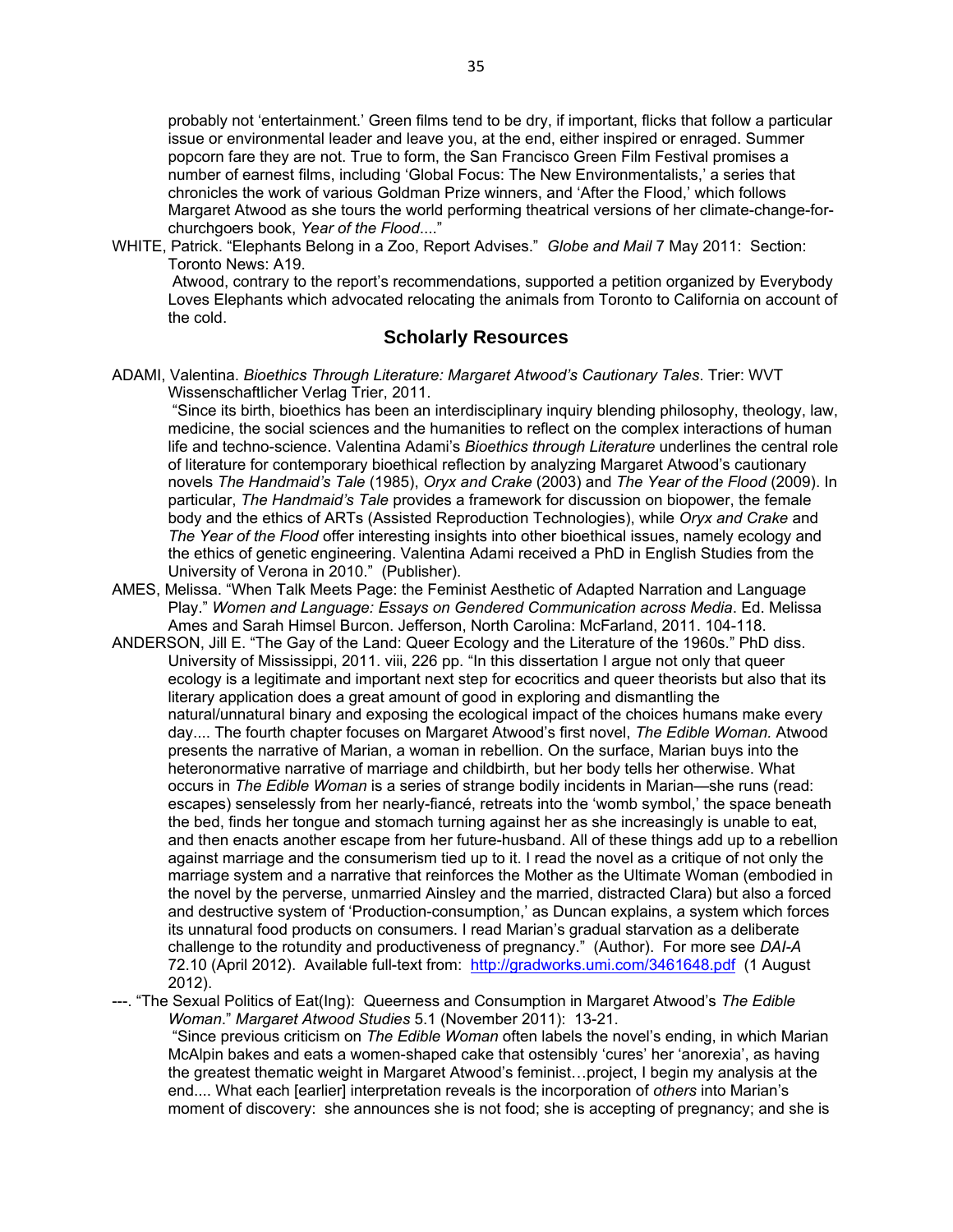open to once again becoming a consumer. They ignore the subjective realization that Marian's cake-eating exposes: she bakes an ideal women and eats first *the lower half*, cakey sexual organs and all, symbolically and literally *eating out* another woman. She queers the act of baking as well as consuming…." (Author).

ARIAS, Rosario. "Life after Man? Posthumanity and Genetic Engineering in Margaret Atwood's *Oryx and Crake* and Kazuo Ishiguro's *Never Let Me Go*." *Restoring the Mystery of the Rainbow: Literature's Refraction of Science*. Ed. Valeria Tinkler-Villani and C.C. Barfoot. Vol. 1. New York: Rodopi, 2011. 379-394.

 "Although Atwood supports the view that science is not intrinsically bad in itself, which her personal involvement in this area of knowledge makes clear, *Oryx and Crake* shows that human motives and actions should not be manipulated and that there are multiple human responses to a given situation, as the open ending of the novel seeks to illustrate...." (Author)

- BARNEY, E. Mairin. "Atwood's Tourists Visit the Classroom: The Fictional Border in Freshmen Composition." *Margaret Atwood Studies* 4.2 (August 2011): 17-25. How a study of Atwood's "Man from Mars" supplemented by Russell Brown's 1980 essay, "Atwood's Sacred Wells," which examines the tourist as a trope in Atwood's work, inspired the author to change teaching style so that students could begin to think critically and develop their own unique voices.
- BARRESI, Serena. "The Gothic (Un)Spoken She: Margaret Atwood Continues the Convention of Female Silencing and Rebellion." MA thesis. Hunter College, 2011. 45 pp.
- BOUSON, J. Brooks. "'We're Using up the Earth. It's Almost Gone': a Return to the Post-Apocalyptic Future in Margaret Atwood's *The Year of the Flood.*" *Journal of Commonwealth Literature* 46.1 (Spring 2011): 9-26.

 "Margaret Atwood reflects in her 2009 novel *The Year of the Flood*, as she does in her 2003 novel *Oryx and Crake,* not only on feminist but also on humanist and posthumanist concerns, as she questions the very survival of humankind in an era of environmental destruction, excessive consumption, unregulated biotechnological experiments and pandemic viruses. Offering a strident critique of the contemporary culture of unbridled consumption, Atwood, in *Year,* draws on and literalizes the trope of corporate cannibalism in describing her Americanized and corporationcontrolled world. In a similar way, she draws on and extends a related idea she has long made use of in her fiction—that of the male commodification and consumption of women—as she tells the intertwined stories of Toby and Ren, two female pleebland survivors of the pandemic plague and former members of the God's Gardeners, an eco-religious cult and resistance group. Invoking the idea of degeneration as she expresses her long-held fears about environmental and social decline, Atwood looks to religion—specifically eco-religion—as she seeks evidence of our ethical capacity to find a remedy to humanity's ills." (Author).

BRIGGS, Chris. "'Can't Pay' and 'Won't Pay' in the Medieval Village ." *Common Knowledge* 17.2 (Spring 2011): 363-370.

 "Margaret Atwood's *Payback* is a very welcome invitation to the reader to reflect on debt in its broadest sense and on the ubiquity of what the author calls 'creditor/ debtor twinship' in history, society, religion, and literature. Many aspects of the book have resonance for the historian of medieval European society. One could point to Atwood's discussion of the connections between usury or interest and sin, or to her reflections on the complementary roles of memory and written record in creating and sustaining debt relationships. I would like to concentrate here on a theme especially relevant from my perspective as a historian of English village communities in the period from about 1200 to 1500—the theme of the unpaid debt...." (Author).

BROCK, Richard. "Framing Theory: Toward an Ekphrastic Postcolonial Methodology." *Cultural Critique* 77 (Fall 2011): 102-145.

 "The closing section of this essay focuses on my own reading, within a counter-discursive framework, of the ekphrastic short story 'Death by Landscape,' from the collection *Wilderness Tips* by Canadian author Margaret Atwood, as a 'writing back' of sorts to the 'empty wilderness' aesthetic of the Group of Seven, an overtly nationalist Canadian art collective active in the 1920s." (Author)

BRYLA, Martyna. "Sisterhood or Female Bonding? Third-Wave Feminism in Margaret Atwood's *The Handmaid's Tale* (1985) and *The Robber Bride* (1993)." *Diferencia, (Des)Igualdad y Justicia/Differences, (In)Equality and Justice* . Ed. Ana Antořn-Pacheco Bravo *et al*. Madrid: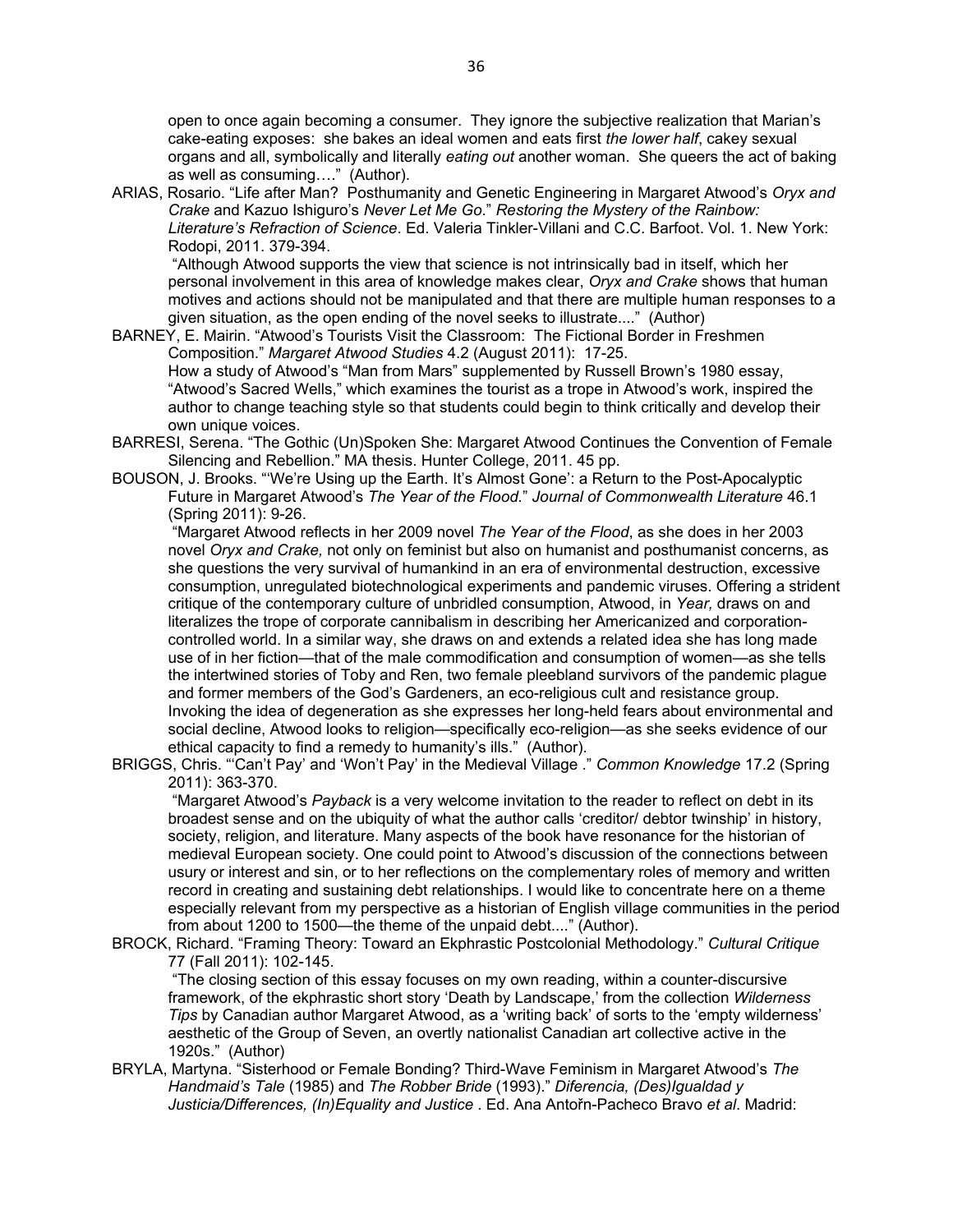Fundamentos, 2010. 47-55.

CALLAGHAN, Barry. *Raise You Twenty: Essays & Encounters 1964-2011*. Toronto: McArthur & Co., 2011.

Includes an essay on Atwood, pp. 24-37, that itself contains several excerpts from *Morning in the Burned House* that deal with the death of her father.

- CARPENTER, Susan. "Margaret Atwood's *The Handmaid's Tale*: an Account of Narrative Memory and Dystopian Vision." MAIS [=Master of Arts in Interdisciplinary Studies] thesis. Marylhurst University, 2010. 120 pp. "This thesis examines dimensions of the literary genre known as dystopian fiction as articulated in Margaret Atwood's social political novel, *The Handmaid's Tale.* The primary assertion of this thesis is that by applying a form of literary critical analysis known as Reader-Response criticism and examining *The Handmaid's Tale* with reference to the use of metaphoric irony, paradox and hermeneutic inquiry, an opportunity for an articulated relationship between aesthetic imaginative expression and historical social awareness becomes evident. By reviewing the expanded narrative vision created by the author, it is proposed that encouraging a re-reconsideration of the story of Offred in *The Handmaid's Tale* creates a unique relationship between the text, the author and the individual reader. The use of Reader-Response theory provides the possibility for new discovery within the reading of fiction. By encouraging the evolvement of individual viewpoints, each reader is invited to pursue a personal vision of survival, isolation and historical distortion. Within the context of hermeneutics and aesthetic imagination the reader compares their viewpoint with the creative historical perspective of the author and a paradoxical metaphor from the language of literary discourse in the novel itself. Drawing on a synthesis of thematic concepts or frames, which it is asserted encourage the reader to return to the beginning of the novel in order to re-experience the lives of the characters and the world in which they existed, this thesis presents a broadened perspective of literary and historical critical awareness. Through an examination of Atwood's distinctive use of a female narrator who speaks in a dystopian voice within the parameters of a futuristic society, this thesis proposes the importance of an examination of how the author's intent constructs reality for both the novel's characters and each individual reader." (Author). Available from: http://digital.collection.marylhurst.edu/cdm/compoundobject/collection/p15184coll1/id/1967/rec/10 (1 August 2012).
- CHACE, William M. "Unacknowledged Legislator." *Common Knowledge* 17.2 (Spring 2011): 371-374. "Some writers are drawn, almost as if hexed, to pronounce on matters of state, politics, and, occasionally, even economic policy. Accustomed to shaping reality by commanding the power of words, they can be tempted to use the same resources to shift political reality—to nudge the world into a better shape and make social outcomes rhyme with decency and goodness. But when we look at the legislative record of some of the unacknowledged legislators of the world, the picture is dispiriting....Against this landscape—one embracing the full array of extremism, moderation, and ideological resistance—we can place Margaret Atwood's five Massey Lectures, published in 2008 as *Payback.* While the book first asks to be considered as a set of literary readings, it is offered in the end as a template for a society the author would prefer to the one that we have. Not an Eliot, Yeats, or Pound, Atwood nonetheless is possessed, in her own modest and curious way, of the visionary touch…." (Author).
- CHANG, Hui-chuan. "Critical Dystopia Reconsidered: Octavia Butler's Parable Series and Margaret Atwood's *Oryx and Crake as* Post-Apocalyptic Dystopias." *Tamkang Review: A Quarterly of Literary and Cultural Studies* 41.2 (2011): 3-20.

"This paper calls for a more nuanced assessment of current dystopian literature and questions the feasibility of lumping together all dystopian works after the 1980s under the umbrella term 'critical dystopia.' According to current definition, critical dystopia is open-ended, harbors an eutopian enclave, and entertains some kind of hope. However, this definition fails to identify crucial aspects of dystopias around the millennium. Octavia E. Butler's Parable series (*Parable of the Sower,* 1993; *Parable of the Talents*, 1998) and Margaret Atwood's *Oryx and Crake* (2003) are investigated to pinpoint the limitation of the term 'critical dystopia.' Both the diminished utopianism of Butler's Parable series and the apocalypse and despair in Atwood's *Oryx and Crake* testify that dystopias around the millennium have undergone some significant transformation. They should more properly be labeled 'post-apocalyptic dystopias.'" (Author).

COLE, Joshua Brady. "The End of the Wor(l)d As We Know It: Language in Postapocalyptic Novels by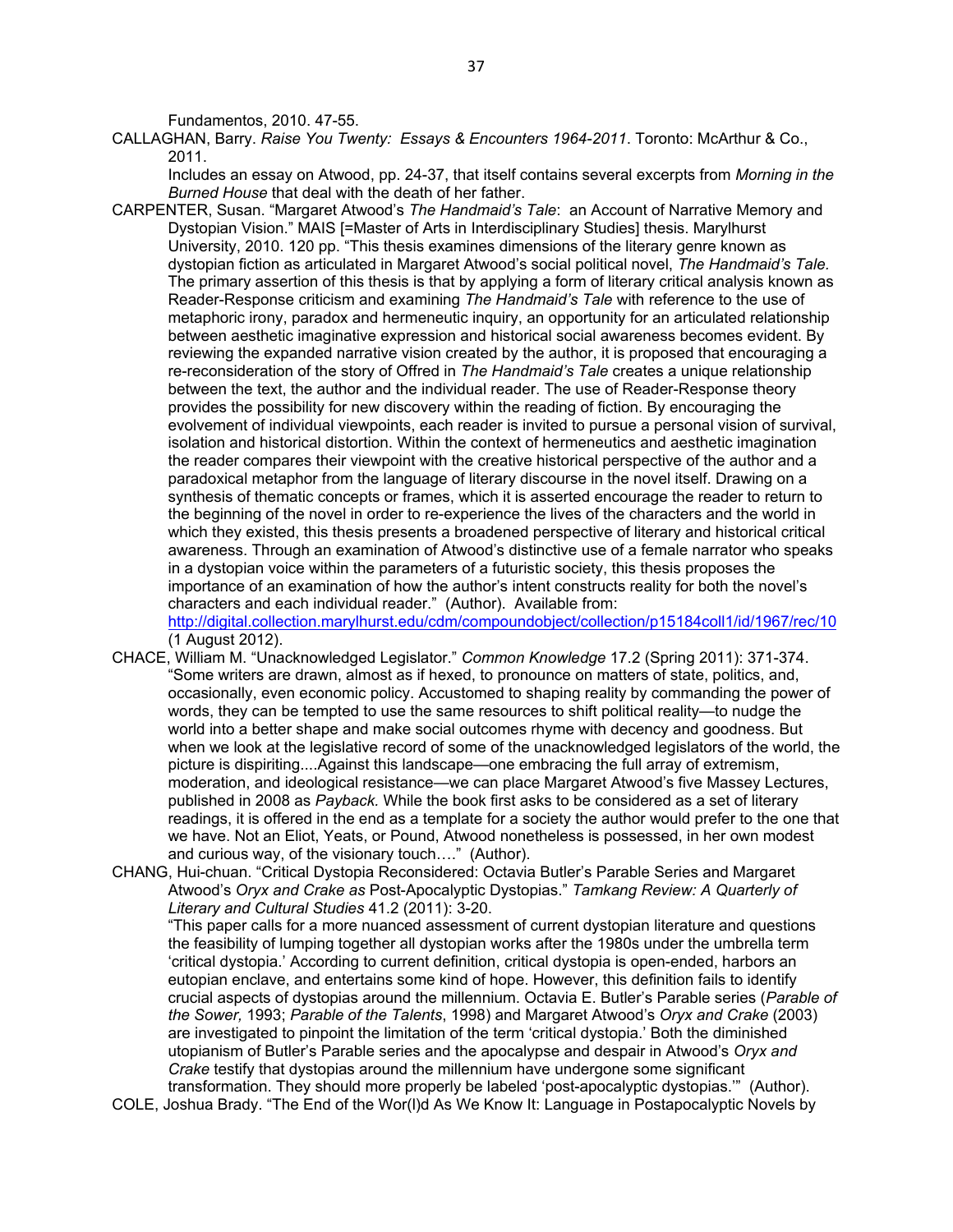Cormac McCarthy and Margaret Atwood." MA thesis. Western Carolina University, 2011. 78 pp. "In recent times, the idea of apocalypse has consumed the public consciousness. Naturally, this preoccupation with the end of the world has been a frequent subject for literary exploration. Cormac McCarthy's *The Road* and Margaret Atwood's *Oryx and Crake* are two recent novels that are set in the aftermath of global destruction. In *The Road,* an unnamed cataclysmic event has left the world in ruins, while in *Oryx and Crake*, the human race has been nearly annihilated by a man-made pandemic. As a result of these apocalyptic events, the postapocalyptic landscapes of the novels have been radically changed and rendered unspeakable for many of the characters that have survived. These characters are equipped only with the signifiers of the old world, and these signifiers no longer hold meaning in the new, postapocalyptic world. Therefore, as a result of the cataclysmic events, the postapocalyptic worlds of *The Road* and *Oryx and Crake* become sites for linguistic transformation. Both novels feature protagonists, in the father and Snowman, who represent the pre-apocalyptic world. These characters struggle to find their place in the new world, since they are burdened by the signifiers of the old world. Ultimately, their existences prove anachronistic, as they are unable to fully define themselves in the new world. Both novels also feature characters, in the boy and the Crakers, who represent the postapocalyptic world. These characters are charged with determining the linguistic transformation that will take place in the postapocalyptic world. Both the boy and the Crakers employ a simple, pared-down language that stands in stark contrast to the language of the pre-apocalyptic world. As a result of the apocalyptic events in the novels, language has been restored to its essential elements. Ultimately, both *The Road* and *Oryx and Crake* affirm language as a redemptive and inextricable part of human existence. They also suggest, however, that if language is to exist after an apocalyptic event, it must be radically re-imagined." (Author) For more see *MAI* 50.01 (February 2012).

- COUTURIER-STOREY, Françoise and Jeffrey STOREY. "Re-Writing a Woman's Crime: *Alias Grace* and the Absence of Truth." *Fiction, Crime, and the Feminine*. Ed. Rédouane Abouddahab and Josiane Paccaud-Huguet. Newcastle upon Tyne, England: Cambridge Scholars, 2011. 49-61.
- COWDY, Cheryl. "Ravines and the Conscious Electrified Life of Houses: Margaret Atwood's Suburban *Künstlerromane*." *Studies in Canadian Literature* 36.1 (Winter 2011): 69-85. "The symbolic importance of Toronto's ravines resonates most potently in the suburban *Künstlerromane* of Margaret Atwood, *Lady Oracle* and *Cat's Eye,* two texts that challenge the notion that suburbia's homogeneous landscape is antithetical to the development of an artistic, imaginative vision." (Author). [Ed note: *Künstlerroman* (plural *Künstlerromane* or *Künstlerromans*): A novel whose central character is an artist of any kind, and which shows his or her development from childhood to maturity]. Available from:
- http://journals.hil.unb.ca/index.php/SCL/article/view/18629/20314 (1 August 2012).
- COX, Ryan Jacob. "Premonition of a Future Line We Will Be Writing: Politics, Language and Identity in Experimental English Canadian Poetry." PhD diss. University of Minnesota, 2011. 210 pp. "[This thesis] explores the way Canadian identity is constructed and interrogated principally in the poetry of the Postmodern period of the 1960s and 1970s, though my first chapter does reach back to the roots of Canadian poetry. I argue that Canada's position as a multilingual settler nation results in an inability to form a coherent and consistent national identity. The inability to naturalize a national identity or character, along with the ever-present concern with language, provides a space open to play and allows language to trouble and de-naturalize other centers of power. Language play in this kind of cultural environment becomes political. This can be seen in the failed legislative assault on bill bissett as I argue in my second chapter. bissett' s use of language to challenge hegemonic forces and satirize them, his refusal to conform, causes a member of the House to denounce him as evil. What bissett does, however, is typical of Canadian poetry. Like bissett, bpNichol and Margaret Atwood use the destabilizing qualities of language and the failure of a domestic literary identity to play in spaces of power and construct new identities: Nichol by exploring post-structuralist language as an emancipatory tool, and Atwood, in *The Journals of Susanna Moodie*, by using representations of the past and textual masks to craft a national narrative for herself. Perhaps the most significant intervention of my project comes in the last chapter. I argue that despite the controversy these poets and the tactics they deployed generated in the 1970s, that in the 1980s with the production of Fraggle Rock and its being broadcast on the CBC they become normalized. Several Canadian poets including Nichol worked on the show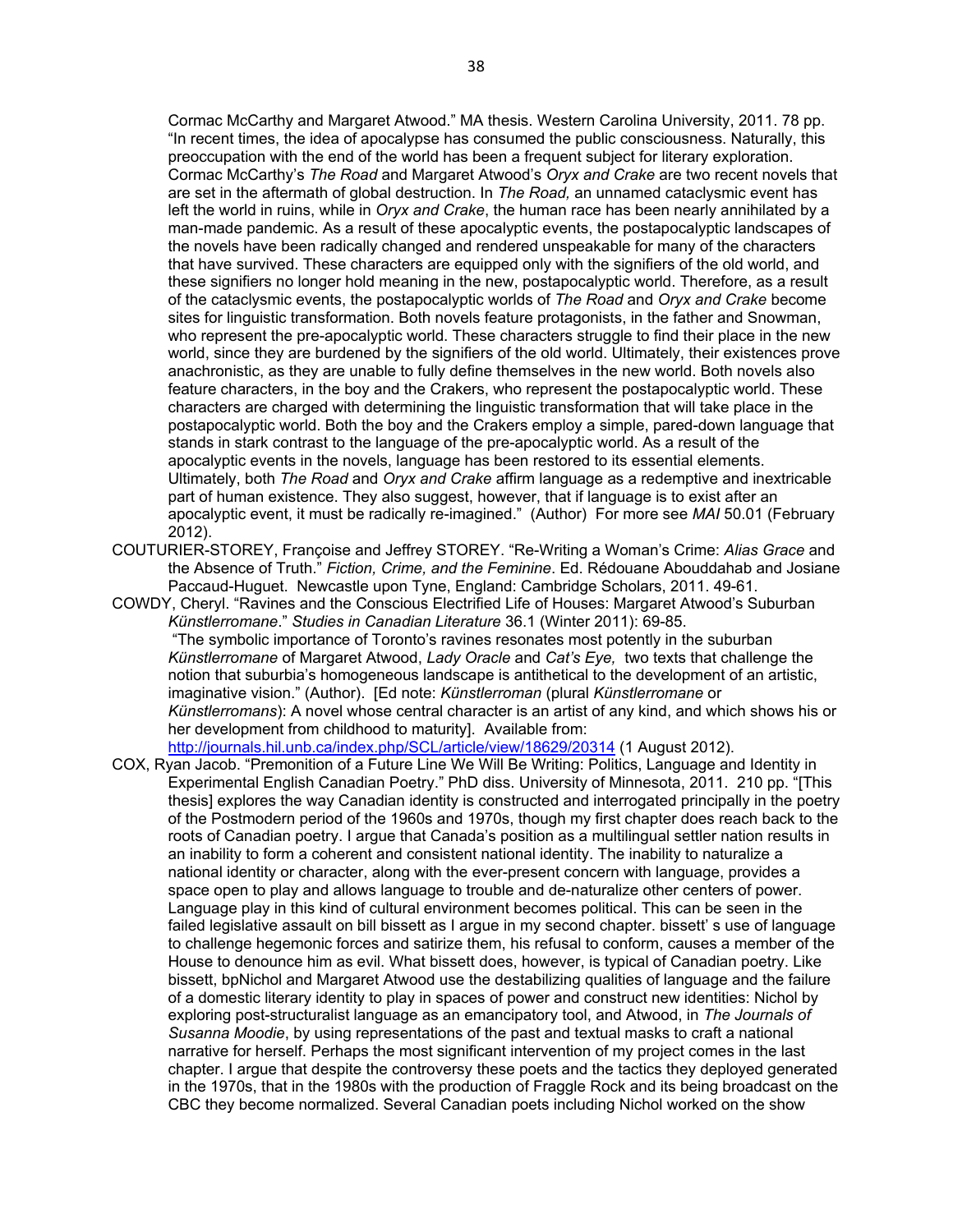which as a result not only injected the philosophies of the experimental poets into mass culture, but was supported by the national broadcaster and aimed at children. If the CBC can be seen as a prime mover in the formulation of an official Canadian culture then this sanction can be read as evidence of a shift in the nation's culture." (Author). For more see DAI*-A* 72.10 (April 2012).

CUSHEN, Anna Elizabeth. "Cult Author versus Literary Celebrity: Commentary of and on Janet Frame and Margaret Atwood." MA thesis. University of Auckland, 2011. v, 107 pp. "[This thesis] is a comparative exploration of authorial commentary and the critical interaction with that commentary. The mythology that surrounds an author is a powerful force. It can affect and inform critical interpretations of their fiction. The way that authors participate in and attempt to shape their mythologies therefore has implications for the body of literary criticism that attaches to their work. This meta-critical study charts the nature and magnitude of the commentary produced by New Zealand author Janet Frame and Canadian author Margaret Atwood. It aims to investigate how each author has intervened as an active agent to mould the mythological discourse that surrounds them, and to examine the effect of each author's commentary by ascertaining where it has influenced overarching critical narratives of their work. The use of the authors' commentary as a critical tool is canvassed, as is critical reaction to the personae each author projects through their commentary." (Author). Available from:

https://researchspace.auckland.ac.nz/handle/2292/6381. (1 August 2012).

- DAVID, Sophia. "The Apocalyptic Depiction of Climate Change and Its Usefulness to Pro-Environmental Behaviour ." M.Sc. thesis. University of Edinburgh, 2011. "Climate change is problematic to the imagination; it is highly complex, vast and possesses characteristics of invisibility, transtemporality and trans-spatialness. As such, it is difficult to both conceptualise and communicate. This enacts as a barrier to pro-environmental behaviour, because climate change is often regarded as other, far off and unrelated. Apocalyptic depiction is the most common way of conveying environmental degradation; this project, however, argues that this furthers the barriers to pro-environmental behaviour, and accentuates the factors that make climate change seem intangible, as well as diminishes a sense of agency. We, therefore, need alternative discourses that allow us to imagine climate change. Since the use of apocalyptic tropes enact as a paralysis to the imagination, its outworn language fails to demand a critical engagement, and neither do they draw on a sense of relevance from the reader or present climate change in a conceivable context [sic]. Creative environmental writing offers a solution to this problem, since it can create new ways of thinking about environmental degradation that makes it more tangible. The project closely examines and deconstructs examples of eco-apocalyptic writing. The main texts used are fictional works; these include Cormac McCarthy's *The Road* (2006) and Margaret Atwood's *Oryx and Crake* (2003) and *The Year of the Flood* (2009). The use of fictional material allows for greater illustration and extrapolation of apocalyptic tropes; thus further analysis and detail can be extracted, which allows for a more enlightened summary, than, for instance, an examination of journals or articles. Therefore, this project is approached from an interdisciplinary ecocritical and cultural geography perspective." (Author)
- DeFALCO, Amelia. "Moral Obligation, Disordered Care: the Ethics of Caregiving in Margaret Atwood's *Moral Disorder.*" *Contemporary Literature* 52.2 (Summer 2011): 236-263.

 "One of the central concerns of ethics is what to do with, or about, another person's suffering. What is one's obligation to other people, friends, family, strangers? And what is one's obligation to oneself? Ethical commitment can prove to be a high-wire act, a struggle to balance distance and presence, evaluation and interaction, abstraction and action, the needs of others and of the self. Practical ethics, what Derek Attridge categorizes as 'morality,' requires that the self be, as philosopher James Mensch explains, 'able to distance itself from itself, but not to the point that it uncouples the world in which it acts from that in which it knows.' Responding to the other is an ethical act at the heart of the philosophy of care. Questions regarding who should give and receive care and, even more fundamentally, what exactly the giving and receiving of care means are inquiries with both ethical and ontological implications. The larger issues of ethics and moral philosophy are brought into focus by care philosophy, which draws principles and theoretical abstractions into the everyday world of dependency, responsibility, and work. Margaret Atwood's 2006 collection of connected stories, *Moral Disorder*, grapples with the complicated ethics of obligation, particularly the conflict between selfishness and sacrifice that can arise within the praxis of care...." (Author).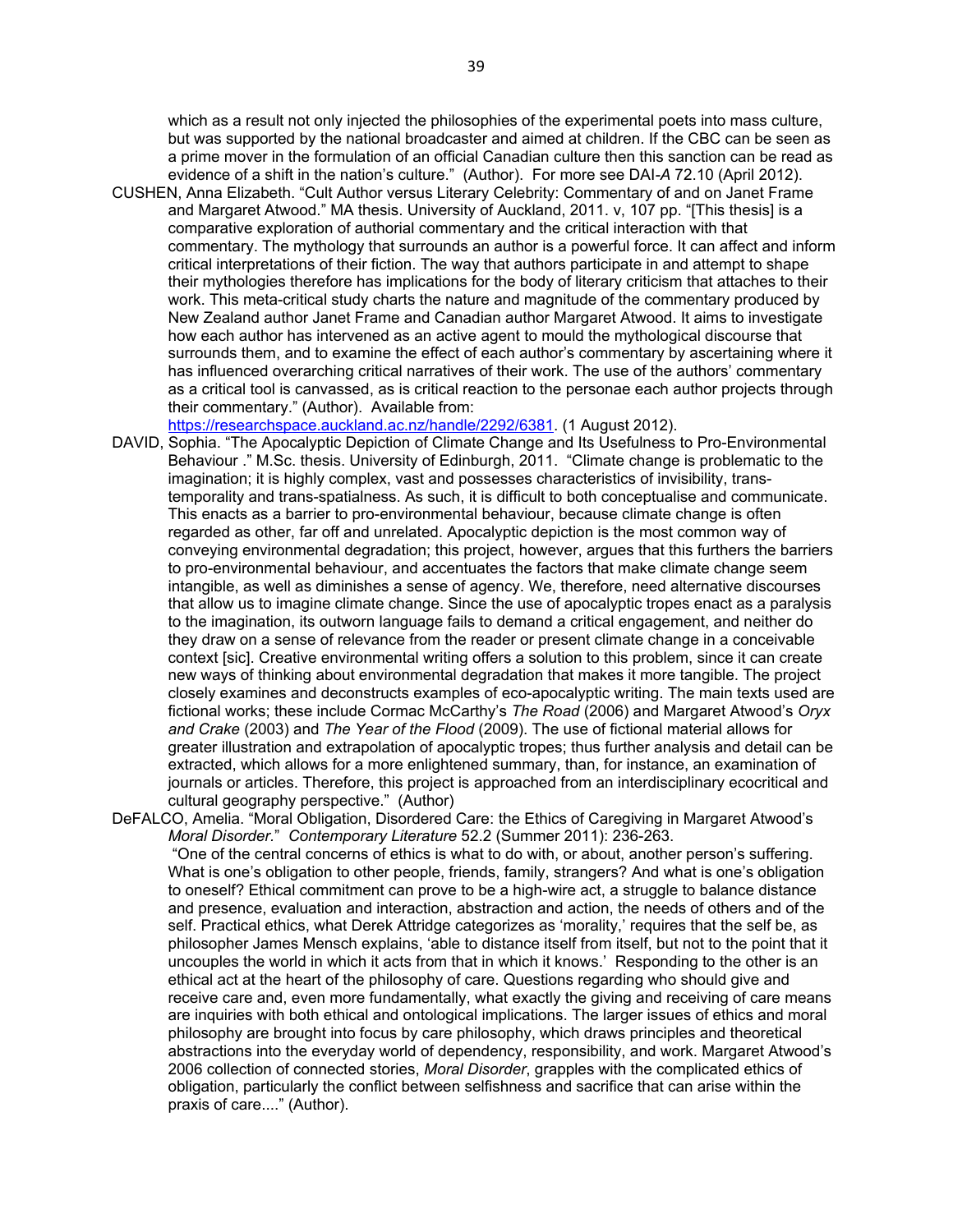- DEWIS, G. M. *Margaret Atwood's* Cat's Eye. St Kilda, Australia: Insight Publications, 2011. Study aid for senior secondary school students.
- DEYES, Kellie L. "The American Consumerist Model Reimagined in *The Handmaid's Tale*: 'Freedom,' Religion, and Embodiment." *Margaret Atwood Studies* 5.1 (November 2011): 3-12. "By actualizing the goals of fundamentalist, hegemonic powers in the form of Gilead, Atwood satirizes these powers and the state of American culture, which breeds extremism. But, as I will argue, another significant, though less discussed target is consumerism, which serves to bolster and inform extremism...." (Author).
- DiMARCO, Danette. "Going Wendigo: the Emergence of the Iconic Monster in Margaret Atwood's *Oryx and Crake* and Antonia Bird's *Ravenous.*" *College Literature* 38.4 (Fall 2011): 134-155. "This essay examines Antonia Bird's film 'Ravenous' (1999) as an appropriative text that invokes the Wendigo myth and evaluates cannibalistic discourse more broadly in order to critique Western cultural crisis. Initially, however, the essay will describe Margaret Atwood's interpretation of the role of the Wendigo in literature in her Clarendon Lectures at Oxford, reprinted in *Strange Things: The Malevolent North in Canadian Literature* (1995), to establish a paradigm for reading Bird's film...." (Author). Winner of the Margaret Atwood Society's award for "Best Article" in 2011. For more see http://triblive.com/home/1958436-74/dimarco-atwood-english-literaturemargaret-university-1995-2011-degree-duquesne (1 August 2011).
- DOBNIK, Romina. "Prevodni Premiki Kulturnih Elementov v Antiutopiji *Handmaid's Tale* [*=* Shifts of Cultural Elements in Dystophia *Handmaid's Tale*]." MA thesis. Univerza v Mariboru = University of Maribor, 2010. 53 pp. In Slovenian. "The purpose of this diploma thesis was to ascertain which translation shifts occurred in the Slovene translation of dystopia *Handmaid's Tale* by Margaret Atwood, with special emphasis on analysis of dystopia's intercultural elements. The diploma thesis focuses on three categories: religion, antifeminism and profanity. Using Kitty M. van Leuven-Zwart's method which serves to compare and specify differences between original and translation, we tried to determine whether microstructural translation shifts (on the level of sentences and phrases) affected the dystopia's macrostructure (characters, events, etc.). We came to the conclusion that dystopia's macrostructure was not affected when elements of religion were translated, since microstructural shifts were small in number. Also, a small number of microstructural shifts occurred when elements of antifeminism were translated; however, shifts in style and register affected the macrostructure. In the end we ascertained that elements of profanity were mitigated, therefore microstructural shifts occurred, and affected the macrostructure." (Author). Available from: http://dkum.unimb.si/IzpisGradiva.php?id=16299&tab=dodatno&b= (1 August 2012).
- FERREIRA, Marie Aline. "'Toward a Science of Perfect Reproduction?': Visions of Eugenics in Contemporary Fiction." *Restoring the Mystery of the Rainbow: Literature's Refraction of Science*. Ed. Valeria Tinkler-Villani and C.C. Barfoot. Vol. 1. New York: Rodopi, 2011. 395-415. See especially the discussion on *Oryx and Crake*, pp. 407-415.
- FINIGAN, Theo. "'Into the Memory Hole': Totalitarianism and Mal d'archive in *Nineteen Eighty-Four* and *The Handmaid's Tale*." *Science Fiction Studies* 23.3 (November 2011): 435-459. "Drawing on Jacques Derrida's deconstructive engagement with the concept of the archive, this essay offers a comparative reading of George Orwell's *Nineteen Eighty-Four* (1948) and Margaret Atwood's *The Handmaid's Tale* (1985). Focusing on their depictions of the dystopian manipulation of history and memory, it argues that Orwell and Atwood both equate totalitarianism with the domination of the individual subject via the insidious control of the documentary record. Totalitarianism is thus exemplary of what Derrida would call 'mal d'archive,' a 'fever' in the archives that also amounts to an archival violence or 'archive evil.' But 'mal d'archive' can also be translated as a legitimate 'passion' for the archive, and each novel features a resistant protagonist who attempts to create an archive of documents for a future history beyond the reach of the dystopian regime's purview. This essay concludes, however, by casting doubt on such a utopian linking of the archive with the possibility of ideological critique. Specifically, metafictional framing devices are included at the conclusions of both novels to suggest that the seemingly liberatory scholarly discourse of 'archival recovery' has the potential to produce its own troubling effects of totalitarian domination." (Author).
- FOUST VINSON, Sarah Katherine. "Storied Memories: Memory as Resistance in Contemporary Women's Literature." PhD diss. Loyola University, 2010. 342 pp. "This dissertation examines the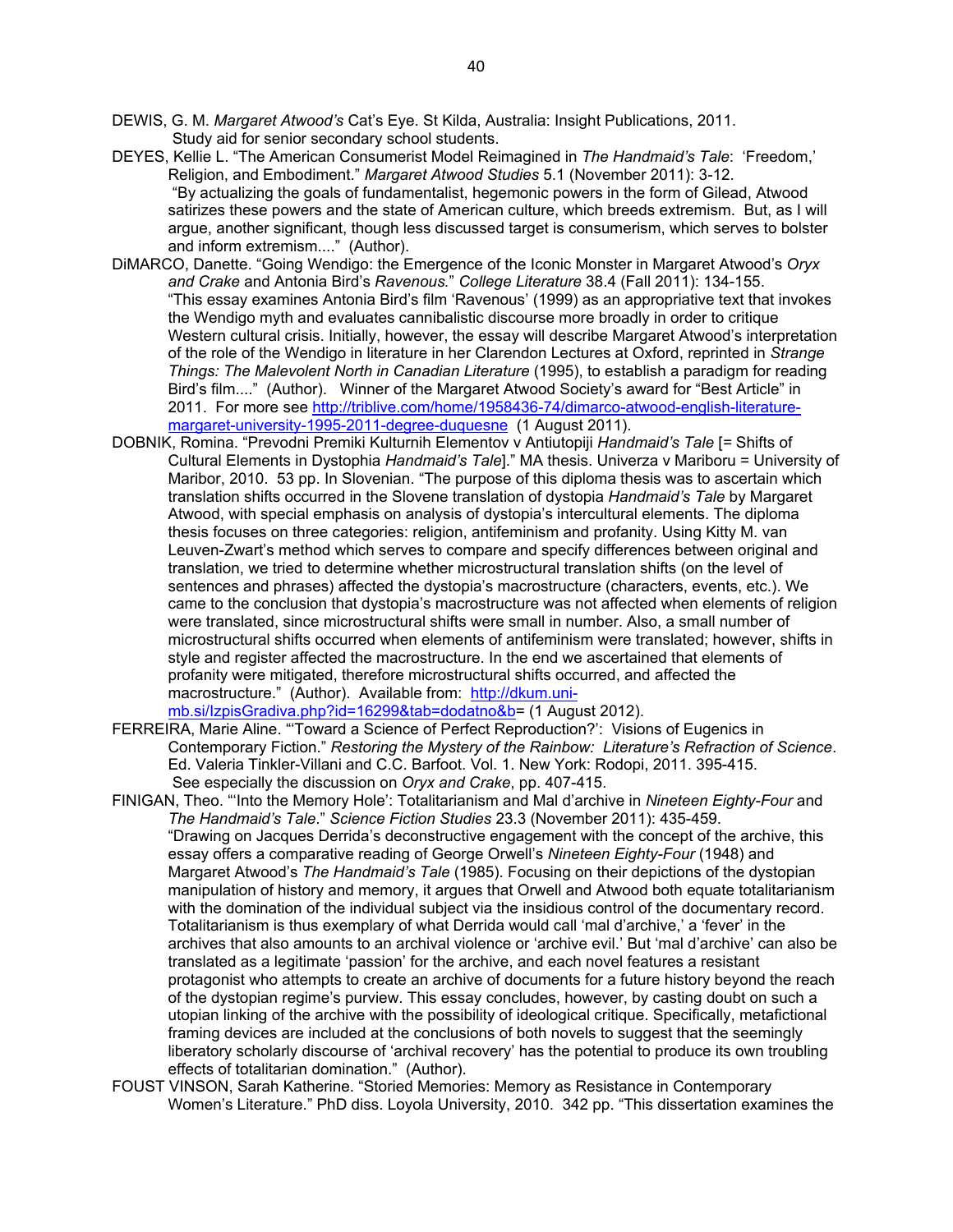power for resistance contained within narratives of personal memory. By applying current psychological concepts of autobiographical memory theory to eight contemporary women's novels, Carole Maso's *The Art Lover;* Margaret Atwood's *The Handmaid's Tale*; Dorothy Allison's *Bastard Out of Carolina*; Edwidge Danticat's *Breath, Eyes*, *Memory;* Barbara Kingsolver's *The Poisonwood Bible*; Arundhati Roy's *The God of Small Things*; Gloria Naylor's *The Women of Brewster Place*; and Toni Morrison's *Paradise*, I argue that it is in literature that we can examine both the workings of memory and the ways that authors use concepts of memory in their works to demonstrate memory's dynamic and changing nature, and its power as a tool for resistance. Since women's histories and stories have traditionally been silenced within cultures dominated by patriarchal norms, women's stories of the past—that is, storied accounts of their memories—or what I call storied memories—become vital records of personal and communal histories that otherwise may not be voiced or even acknowledged. The authors considered in the study demonstrate the need for new stories and new plot possibilities for women, illustrate the power inherent in the ways their characters story their memories, reveal the value of sharing storied memories with others, and expose the power of collective memory to legitimate experience and identity. Thus, by applying basic principles of the psychology of memory—that autobiographical memory is constructed, that it is inherently narrative, and that our sense of self is shaped by our memories—to these contemporary women's texts, it becomes clear that the characters I examine resist dominant, official accounts of the past through storying their memories in new, more useful ways that allow for healing and personal agency in the present and future." (Author). Available from: http://ecommons.luc.edu/luc\_diss/176/ (1 August 2012).

GOLDMAN, Marlene. "Memory, Diaspora, Hysteria: Margaret Atwood's *Alias Grace*." *Memory and Migration: Multidisciplinary Approaches to Memory Studies*. Ed. Julia Creet and Andreas Kitzmann. Toronto: University of Toronto Press, 2011. 210-231.

 "Like many of the contributors to this volume, on migration and memory, I focus on the impact of memory on the loss of 'real environments of memory' associated with the diaspora. My paper also attempts to answer a central question posed by this volume: how do we understand memory that has migrated or has been exiled from its local habitations? In what follows I analyse how the quality of movement associated with the predominantly female Irish diaspora shapes both memory and discourse, and ultimately gives rise to what critics describe as a hysterical narrative. ...Unlike the majority of my fellow contributors, my study addresses a fictional work, Margaret Atwood's historical novel *Alias Grace...*." (Author).

- GOODCHILD, Philip. "The Shadow Side of Debt." *Common Knowledge* 17.2 (Spring 2011): 375-382. "This essay review of Margaret Atwood's *Payback* shows how the book's accomplishment is to provide a Jungian analysis of the 'shadow' of wealth: the primitive meanings attached to debt deriving from ancient cultural configurations of a proper balance in the order of things. Debt is conceived in terms of social obligations, of guilt and sin, of revenge, and as a plot that structures the narrative of human life. Instead of simply looking to the archaic meanings of debt for its shadow side, this review attempts to take stock of what the recent credit crisis can teach us about the place of debt in our lives. It is a question of seeking out shadows that belong specifically to our global financial system, rather than belonging to ways of accounting order, honor, and revenge from a repressed past. If financial institutions, governments, businesses, and individuals were all exposed to high levels of debt, to whom was all this wealth owed? How does the shadow of debt affect economic behavior? Since debt forms the basis of further lending, debt increases through a multiplier effect without corresponding assets, which leads to an unstable system of virtuous or vicious cycles, and debt takes over some of the social, practical, and theoretical functions formerly held by God." (Author).
- GOTTLIEB, Evan. "'Almost the Same as Being Innocent': Celebrated Murderesses and National Narratives in Walter Scott's *The Heart of Midlothian* and Margaret Atwood's *Alias Grace*." *Scottish Literature and Postcolonial Literature: Comparative Texts and Critical Perspectives*. Ed. Graeme MacDonald, Niall O'Gallagher, and Michael Gardiner. Edinburgh: Edinburgh UP, 2011. 30-42. "Considering [the national literatures of Scotland and Canada] from a postcolonial perspective can be highly productive, particularly when the issues and tensions of national identity are borne in mind. To explore such tensions, this chapter will focus on two of the most prominent writers from each country [i.e. Atwood and Walter Scott]...." (Author).
- GRAY, Alexandria S. "Reconfiguring the Classic Narratives of Pulp Fiction." MA thesis. Florida Atlantic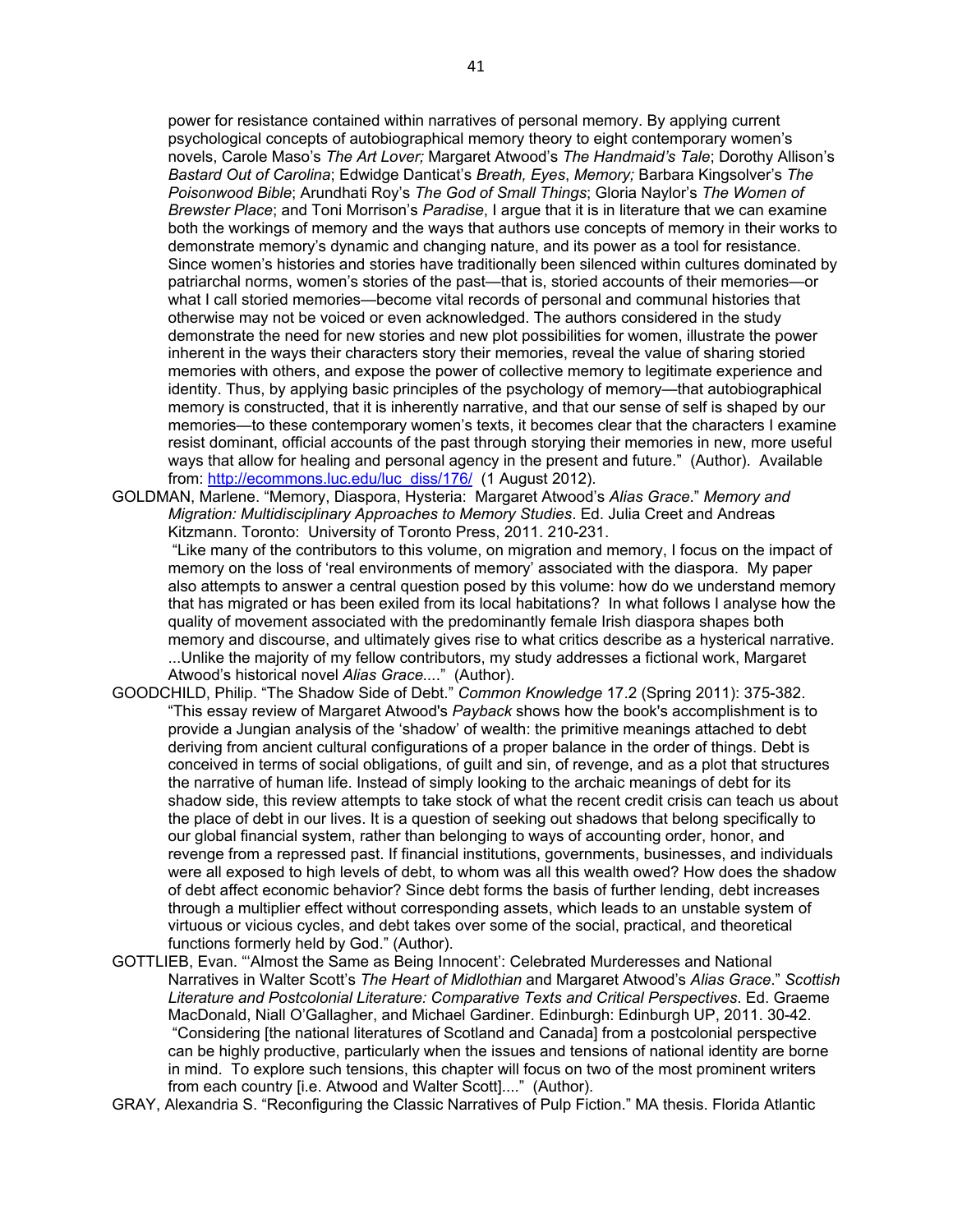University, 2011. v, 66 pp. "This project considers four writers that have used postmodern narrative strategies to reconfigure classic pulp science fiction tropes. The primary texts are Catherine L. Moore's 'Shambleau,' Eleanor Arnason's 'The Warlord of Saturn's Moons,' Robert Heinlein's *The Rolling Stones*, and Margaret Atwood's *The Blind Assassin.* Each experiments with narrative voices or uses a story-within-a-story structure. These strategies enable the authors to engage and comment on the process of how traditional tropes and narratives are brought into a new context through appropriation and reconstruction." (Author). For more see *MAI* 50.04 (August 2012).

- GROSS, Krisztina Barbara. "Raum und Transgression in ausgewählten Texten amerikanischer Frauenliteratur" *Zusatz zum Titel*: *Narrative of the Captivity of Mrs. Mary Rolandson* von Mary White Rowlandson, *The Awakening* von Kate Chopin, *The Handmaid's Tale* von Margaret Atwood. MA thesis. Universität Erlangen-Nürnberg, 2010. 98 pp. In German.
- HAMBRICK, Keira M. "The End of Apocalypse: The Rhetoric of Apocalypse in Contemporary Environmental Discourse." MA thesis. University of Nevada, Reno, 2011. 91 pp. "The aim of this thesis is to examine the definitions and uses of apocalyptic rhetoric in contemporary environmental discourse." (Author). *Oryx and Crake* is among the small number of works analyzed. For more see *MAI* 50.02 (April 2012).
- HAYHURST, Lauren. "Fictional Futures vs. Historical Reflections: How Utopian Ideals Can Lead to Dystopian Results." *Foundation: The International Review of Science Fiction* 39.109 (Summer 2010): 53-64.

The evidence used to prove the thesis in the title is: *Oryx and Crake* along with J.G. Ballard's *The Drowned World* (1962), Philip K. Dick's *The Man in the High Castle* (1962) and Max Barry's *Jennifer Government* (2003).

HAYNES Poppy. "The Two-Faced Trope: Prosopopoeia in Denise Levertov, Margaret Atwood and Louise Glück." MA thesis. University of Otago, 2011. v, 100 pp. "What does it mean to speak for a nonhuman? The following thesis addresses this question by looking at how prosopopoeia—the trope that confers a human voice on a non-human speaker—operates in poem sequences by three poets: Denise Levertov, Margaret Atwood and Louise Glück. Prosopopoeia, this thesis argues, is a two-faced trope. It promises to advocate or speak for the non-human figure in a way that resists anthropocentrism; however, the trope's promise is inevitably compromised by its own appropriative flipside. In the very act of giving voice the poet cannot but appropriate the nonhuman other because the poet can only confer voice within a framework of human speech, human thought and humanising anthropomorphism. This thesis demonstrates the inevitability of such appropriation by showing how each poet's distinct approach to speaking for the non-human cannot, ultimately, move beyond such anthropocentrism. Furthermore, attempts to forestall appropriation do not retrieve prosopopoeia's promise. While Levertov's failure to engage with her own appropriation makes her prosopopoeias problematic, Atwood's self-reflexive acknowledgement of appropriation creates the new problem of the narcissistic foregrounding of the self. Even the meta-self-reflexive interrogation of the narcissism of self-reflection that Glück undertakes, rather than diminishing this problem, instead traps the poet in a closed circuit of narcissism that leaves no room for the alterity of the non-human other. There is, however, one figure who embodies hope for salvaging prosopopoeia's promised challenge to anthropocentrism: the reader. This thesis concludes that a real possibility for deconstructing anthropocentrism and acknowledging alterity can be retrieved in the reader's singular encounter with the otherness of the text." (Author) Available from:

http://otago.ourarchive.ac.nz/bitstream/handle/10523/1668/HaynesPenelope2011MA.pdf?sequen ce=1 (1 August 2012).

- HUANG, Peter I-min. "Virtuality, Globalization, and Neo-Primitivism in Margaret Atwood's *Oryx and Crake*." *Foreign Literature Studies/Wai Guo Wen Xue Yan Jiu* 33.2 (April 2011): 7-17.
- IVANOVICI, Cristina. "In Search of Utopia: a Study of the Role of German and Romanian Academic and Literary Communities in the Production and Evaluation of Margaret Atwood's Utopian/Dystopian Fiction." PhD diss. University of Birmingham, 2011. "This study investigates the contribution of Romanian and German academic and literary communities to the formation of readerships for Margaret Atwood's dystopian fiction and examines various conceptualisations of the Canadian writer as a literary celebrity in Romania and Germany by taking into account the response to and institutionalisation of the writer's literary dystopias in the two countries both before and after the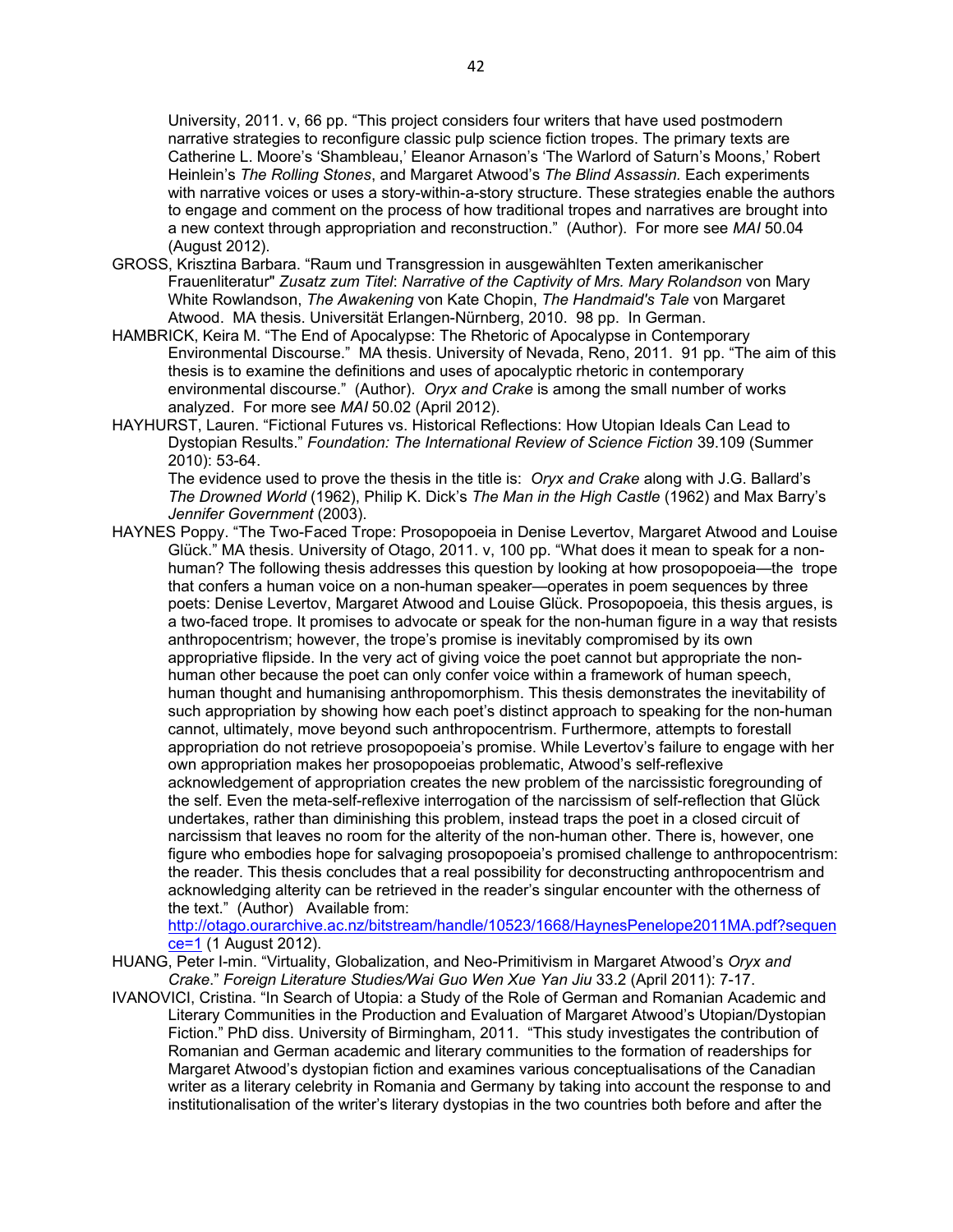fall of communism in 1989. It aims to demonstrate that publishing, translation and cultural policies complicate the cultural reception of Margaret Atwood's dystopian fiction in Eastern European countries and re-evaluates critical representations of Eastern European readerships and publishing contexts as invisible within the global literary field. By investigating the strategies which publishers, editors and translators employed in the dissemination and institutionalisation of Atwood's work in Romania and Germany, this thesis examines paradigm shifts both in translation, publishing and marketing strategies and conceptualisations of literary celebrity as shaped by cultural state policies. To this end, the first chapter highlights representations of literary markets and readerships in the Atwood archive, and analyses how the Atwood literary archive values celebrity and translation. The second chapter charts the first translation projects which were carried out in both East Germany and communist Romania and points out how forms of censorship have impacted upon the production, dissemination and circulation of her work in translation. The third chapter draws upon interviews with Romanian academics and examines teaching and reading practices employed within a post-communist context. Finally, the study suggests how further examinations of the response to both Canadian and dystopian fiction within Eastern European contexts might proceed." (Author). Available upon request at: http://etheses.bham.ac.uk/1716/

JANSEN, Sharon L. *Reading Women's Worlds from Christine De Pizan to Doris Lessing: A Guide to Six Centuries of Women Writers Imagining Rooms of Their Own*. New York: Palgrave Macmillan, 2011.

See especially Chapter 8, "Brave New Worlds: Sexual Slavery in Margaret Atwood's *The Handmaid's Tale* and Slavenka Drakulic's *A Novel about the Balkans*," pp. 187-212. "In this chapter, we will examine two versions of women's dreamworlds gone horribly wrong. In the first, Margaret Atwood's *The Handmaid's Tale*, a women finds herself confined to a single, bare room at the top of the stairs; she is a 'prisoner,' although she is supposed to believe she is one of the lucky ones. 'Where I am is not a prison but a privilege,' she is told. In Slavenka Drakulic's *A Novel about the Balkans,* a woman is locked into a special 'women's room' inside a prison camp for women and children. She too is one of the 'lucky' ones—she lives through the ordeal...." (Author).

JENSEN, Birgitte Bank. "Margaret Atwood's *The Robber Bride*." MA thesis. University of Copenhagen, 2010. 1 vol. "In my thematic reading of Margaret Atwood's *The Robber Bride* I have used Practical Criticism combined with Feminist Criticism in highlighting issues of female empowerment and female identity. I have combined an intrinsic approach—centering on characters and imagery—with an extrinsic approach drawn from concepts from Betty Friedan's *The Feminine Mystique* as well as from *The Beauty Myth* and *Fire with Fire* by Naomi Wolf. The first chapter treats the ideas of respectively Betty Friedan and Naomi Wolf. i.e. the 'comfortable concentration camp', the 'problem that has no name', as well as how what Naomi Wolf calls 'the beauty myth', is still responsible for trapping women in a kind of psychological prison, which to a certain extent is the continuation of Friedan's 'comfortable concentration camp'. I have also outlined Wolf's ideas of women taking power as expressed in her book, *Fire with Fire*. Chapter two deals with the writings of Margaret Atwood. It outlines the subjects she writes about and the structural devices she often uses in her works, such as structural irony, fluidity, intertextuality and postmodem traits in general. Examples of naming (oneself or others) and power relations are also important aspects of her writing as well. In this chapter I have used examples from several of Atwood's other works. Chapter three deals in depth with *The Robber Bride*, beginning with the motif of renaming which is a central element of the novel. Other important aspects treated in this chapter are history and storytelling. This chapter also deals with the post-modern aspects of Atwood's novel, particularly intertextuality, as well as the theme of war, Atwood's view on feminism and her belief that mutually exclusive dichotomies should be avoided at all costs. Furthermore, this chapter contains in-depth analyses of the three protagonists, Tony, Charis and Roz, in *The Robber Bride*. It outlines their pasts and their many differences but also examines their many similarities. These latter include the way they have all renamed themselves and how all three of them conceive of themselves as being split between two or more personalities. A part of this chapter is dedicated to Zenia, who is one of the few characters in the novel who is denied a voice of her own, even though she is the antagonist. A comparison between her and Tony's mother, Anthea, is made as well. This chapter ends with an analysis of the friendship between the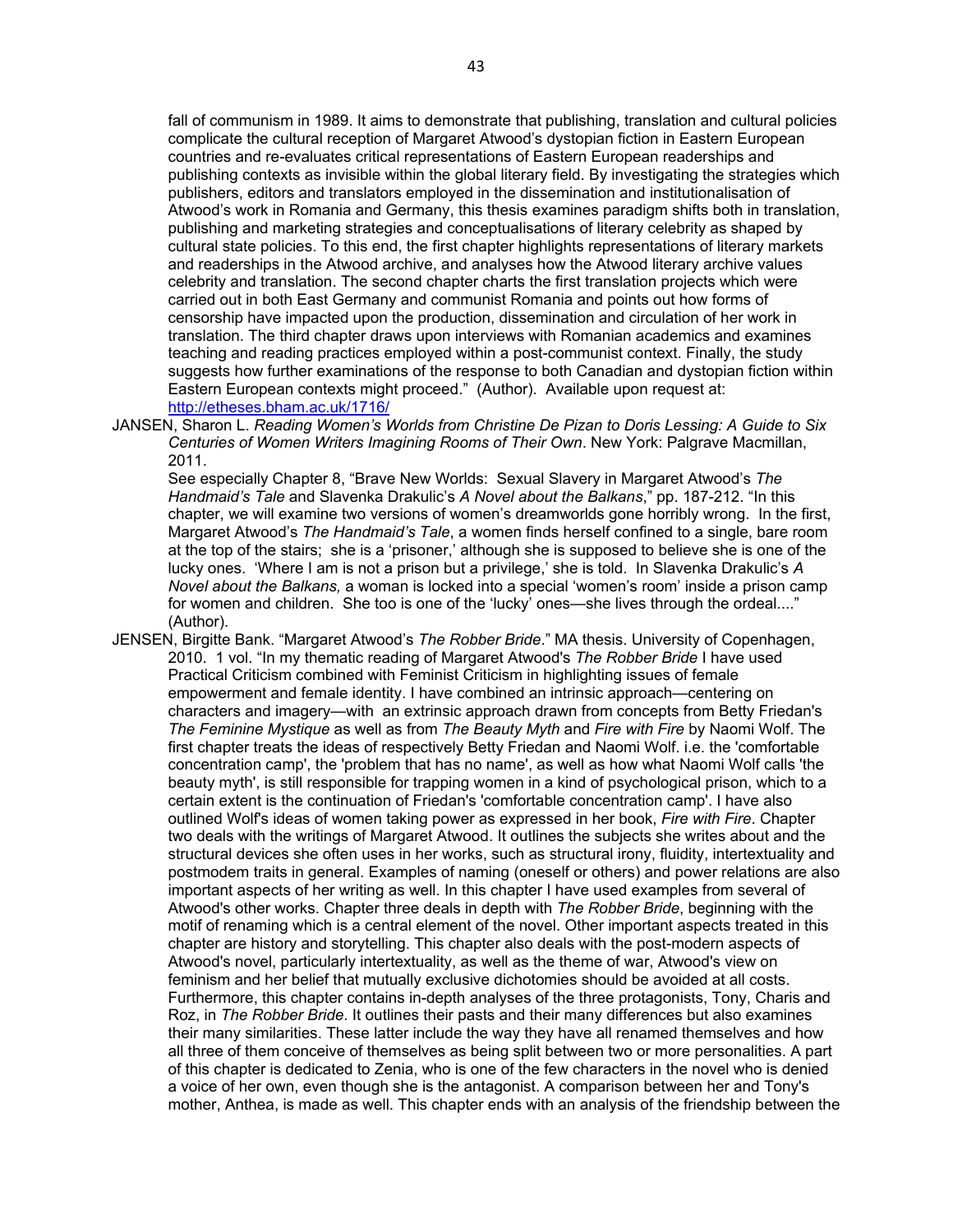three protagonists and Atwood's new view on female friendships compared to the view that was prevalent in her earlier works. The last chapter, the conclusion, once more highlights the importance of storytelling in *The Robber Bride*, and considers how the protagonists come to terms with their pasts and thus empower themselves. It deals with the theme of conventionality and especially the lack thereof in connection with gender roles. The theme of female friendship is also emphasized." (Author).

- KAROLIDES, Nicholas J., Margaret BALD and Dawn B. SOVA. *120 Banned Books: Censorship Histories of World Literature*. New York: Checkmark Books, 2011. See especially pp. 366-369 about *The Handmaid's Tale*. The profile includes a summary of the book as well as the book's censorship history beginning in 1990 when it was challenged as a reading assignment in a  $12<sup>th</sup>$  grade English class at Rancho Cotati High School in Rohnert Park, California.
- KIENZLER, Isabella. "'Fruit-Cake': (Cr)Eating Split Body Spaces in Early Novels of Jeanette Winterson and Margaret Atwood." MA thesis. Universität Konstanz , 2010. 63 pp.
- KJÆR SØRENSEN, Marianne. "Re-Vision: Intertextuality and Female Identity in Margaret Atwood's Novels *The Robber Bride* and *The Blind Assassin*." [MA thesis]. University of Copenhagen, 2010. 1 vol. In English.
- LABUDOVÁ, Katarína. "Cyborg Children, Illuminous Rabbits, Snowman: Margaret Atwood's *Oryx and Crake* and *The Year of the Flood* as Speculative Fiction." *Postmodern Reinterpretations of Fairy Tales: How Applying New Methods Generates New Meanings*. Ed. Anna Kérchy. Lewiston: Edwin Mellen Press, 2011. 296-315.

"In the following, I shall interpret Atwood's two latest speculative fictional novels...by sharing common dystopic features such as themes of failed utopian visions, resistance to a totalitarian order, struggle for survival and open endings…." (Author).

- ---. "Hybrid Bodies-Ambiguous Identities: Margaret Atwood's *Oryx and Crake* (2003) and Angela Carter's *The Passion of New Eve* (1977)." *Does It Really Mean That? Interpreting the Literary Ambiguous*. Ed. Kathleen Dubbs. Newcastle upon Tyne: Cambridge Scholars, 2011. 140-154.
- ---. "Palimpsestous Selves: Transgressing the Boundaries of Genre in Angela Carter's and Margaret Atwood's Fiction." PhD diss. Masaryk University, 2011. 272 pp. "This dissertation … is a literary comparative study which uses the keys of close-reading, feminist criticism, psychological criticism, and genre theory to analyze the postmodernist writing of Angela Carter and Margaret Atwood. In terms of formal organization, it is divided into three main chapters according to the thematic and formal similarities in Carter's and Atwood's novels. The dissertation examines the ways in which the mutual conversation of Carter's and Atwood's fiction is fruitful. The prime contribution of reading Carter and Atwood together lies in revealing their shared strategies of writing beyond genre conventions, depicting the constructedness of the self, inscribing the body into the text, transgressing *écriture feminine* as well as the feminist tradition. Moreover, Carter's and Atwood's novels are suffused with humour and rich intertextuality. By confronting the readers with play, the writers invite the reading audience to participate in the process of constructing the text. In each chapter of the dissertation, Carter's and Atwood's novels are chosen according to typological (generic) similarities to show how the authors transgress the boundaries between genres. Moreover, in the development of their writing, it is possible to demonstrate the shifts in the understanding of the self, from the desire for a united and perfect identity, through splitting and doubling of the self, towards plural and fragmented selves. Finally, reading of their fiction in a mostly chronological order supports my argument that Carter's and Atwood's writing should not be discussed in strict terms of feminism or anti-feminism because of the open and visionary qualities of their texts. I emphasize that their novels criticize the suffering and victimization of both women and men. Thus, they celebrate the values of tolerance, empathy, love and friendship." (Author). Available from: http://is.muni.cz/th/162665/ff\_d/Labudova\_PhD\_praca\_5.8.2011.pdf (1 August 2012).
- LANE, Richard J. *The Routledge Concise History of Canadian Literature*. New York: Routledge, 2011. Includes multiple references to Atwood, notably in Chapter 6, "Feminist Literatures: New Poetics of Identities and Sexualities from the 1960s to the Twenty-First Century," pp. 125-159, and especially the section 'Gender and Creativity in Margaret Atwood's Fiction,' pp. 125-128.
- LAPOINTE, Annette. "The Machineries of Uncivilization: Technology and the Gendered Body in the Fiction of Margaret Atwood and William Gibson." PhD diss. University of Manitoba, 2010. vi, 276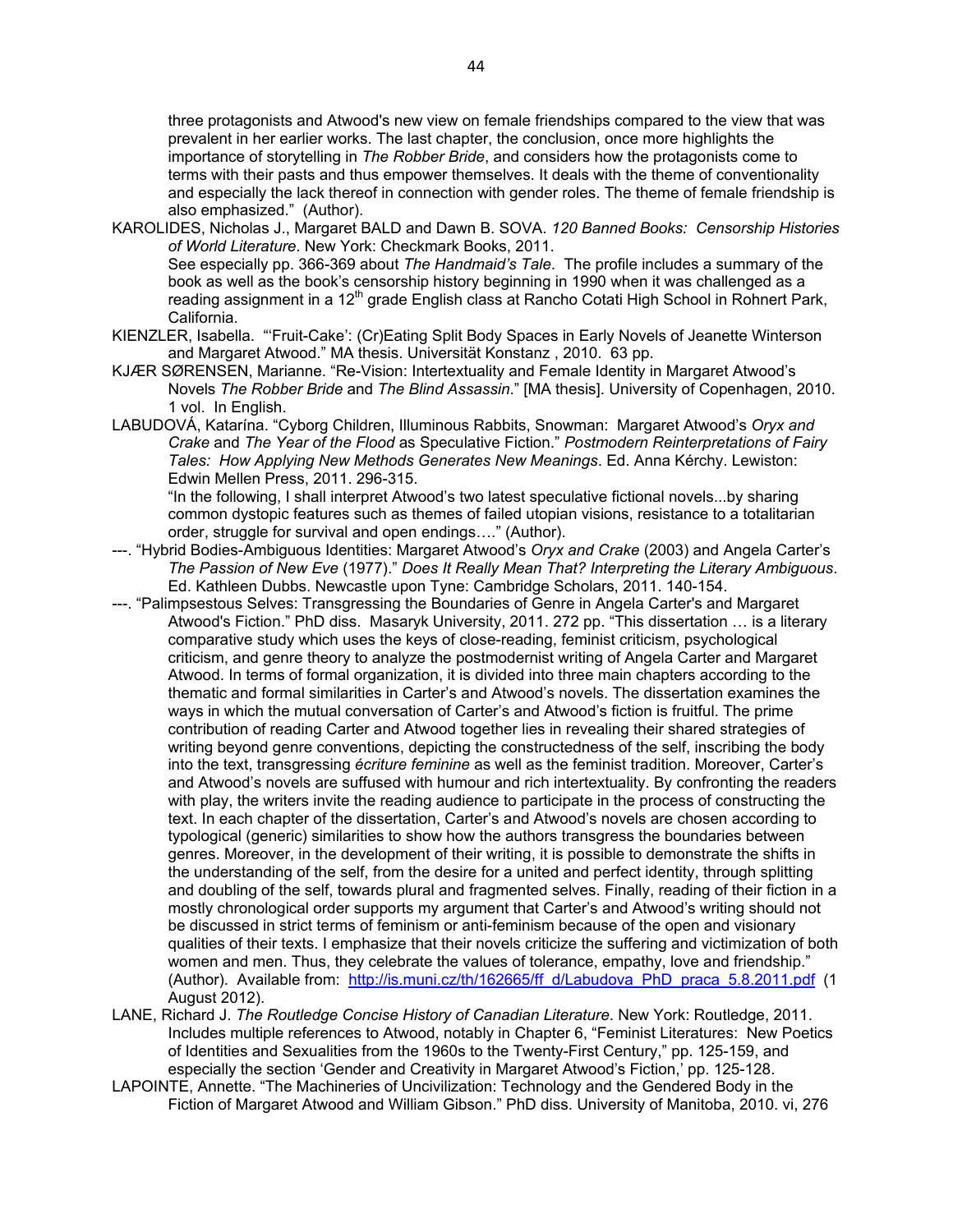pp. "My dissertation examines some of the ways in which new technologies alter traditional readings of the female body and of feminine subjectivity in contemporary fiction. To illustrate these alterations, I have selected two short stories, one by William Gibson and the other by Margaret Atwood, published in the speculative fiction *Tesseracts2* anthology in 1987, both of which deal with disease and women's technological access. Within this context, I examine how feminine sexuality and embodiment are deconstructed and re-written. While historically women have been represented as victims of technology and/or intimately connected with the natural world, I propose that women's increased access to both bio-technologies and communications technologies offers an unprecedented route to self-definition and cultural power. I explore ways in which analogue technology mimics women's reproductive enslavement in Atwood's *The Handmaid's Tale,* and in which the emergence of digital technology offers some emancipation in *The Blind Assassin.* Subsequently, I discuss the intersections of sex work and virtual reality in William Gibson's Cyberpunk Trilogy and associated short fiction, demonstrating that digitality is not a panacea for gendered oppression. However, digitized women may have unexpected opportunities for self-definition. In comparing Gibson's *Idoru* and Atwood's *Oryx and Crake*, I discuss how women 'created' for the male gaze (either virtually or by cloning) may evade that gaze and both assert their individuality and create communities among women with similar origins. Subsequently, I examine the interconnections among women, animals, and food that emerge within technologized cultures. Self-protective anorexia provides a link among Atwood's earliest writing (*The Edible Woman*) and her most recent (*Oryx and Crake, The Year of the Flood*), and suggests that the same technological facility which provides access to power also induces profound bodily anxieties in female characters. Building on those anxieties, I conclude with a discussion of the ways in which disability disrupts expectations of feminine embodiment. The constant abjection of women with disabilities is counter-balanced by those women's ability to create radical innovations of technology that transform the larger culture." (Author). Available from: http://mspace.lib.umanitoba.ca/handle/1993/4337.

- LEUNG, Eva. "The Quest for Recognition: a Thematic Exploration in *Jane Eyre, Villette, Cat's Eye* and *Moral Disorder.*" M.Phil thesis. Chinese University of Hong Kong, 2010. vi, 138 pp.
- LISBOA, Maria Manuel. *The End of the World: Apocalypse and Its Aftermath in Western Culture* [Internet Resource]. Cambridge, England: Open Book Publishers, 2011. 194 pp. "This book examines historical and imaginary scenarios of apocalypse, the depiction of its likely triggers, and imagined landscapes in the aftermath of global destruction. Its discussion moves effortlessly from classic novels including Aldous Huxley's *Brave New World*, George Orwell's *Nineteen Eighty-Four* and Margaret Atwood's *Oryx and Crake*, to blockbuster films such as 'Blade Runner,' 'Armageddon' and 'The Terminator.' The author also takes into account religious doctrine, scientific research and the visual arts to create a penetrating, multi-disciplinary study that provides profound insight. Available from: http://books.google.co.uk/books/p/pub-8194589960919624?hl=en\_GB&ie=UTF-8&oe=UTF-8&vid=978-1-906924-50- 8&q=OBPY&redir\_esc=y#v=onepage&q=OBPY&f=false (1 August 2012).
- LUDEWIG, Isabell. *Lebenskunst in der Literatur: zeitgenössische fiktionale Autobiographien und Dimensionen moderner Ethiken des guten Lebens.* Tubingen: Narr Francke Attempto, 2011. vii. 229 pp. "Wie kann ich ein gutes Leben führen? Zur Beantwortung dieser Frage muss das Individuum sich auf sich selbst besinnen, um zu erfahren, was ihm bejahenswert erscheint. Die Reflexion geschieht oft narrativ, indem das Individuum seine bisherige Lebensgeschichte erzählt. Literarische Lebensgeschichten, insbesondere fiktionale Autobiographien, eignen sich daher für die literaturwissenschaftliche Untersuchung unter dem Aspekt des guten Lebens. Auf diese Weise wird eine literaturethische Perspektive etabliert, bei der die Diskurse der Literatur und der modernen Ethik des guten Lebens wechselseitig befruchtend aufeinander bezogen werden. Im Mittelpunkt steht die Interpretation der Romane *Room at the Top* von John Braine, *Lady Oracle* von Margaret Atwood und *The Remains of the Day* von Kazuo Ishiguro." (Author)
- LUSTILA. Dane. "The Reality of Oppression and Discrimination in Science Fiction." MS thesis. Southern Connecticut State University, 2011. 78 pp. "Science fiction literature is often criticized for being unrealistic, but it actually depends upon rationality and realism. Rational explanations are a mainstay of the genre, and this coincides with its realistic properties. Science fiction regularly comments on reality through fictional settings; for this purpose, utopias and dystopias are commonly used. The oppression and discrimination found in dystopian fictions closely resemble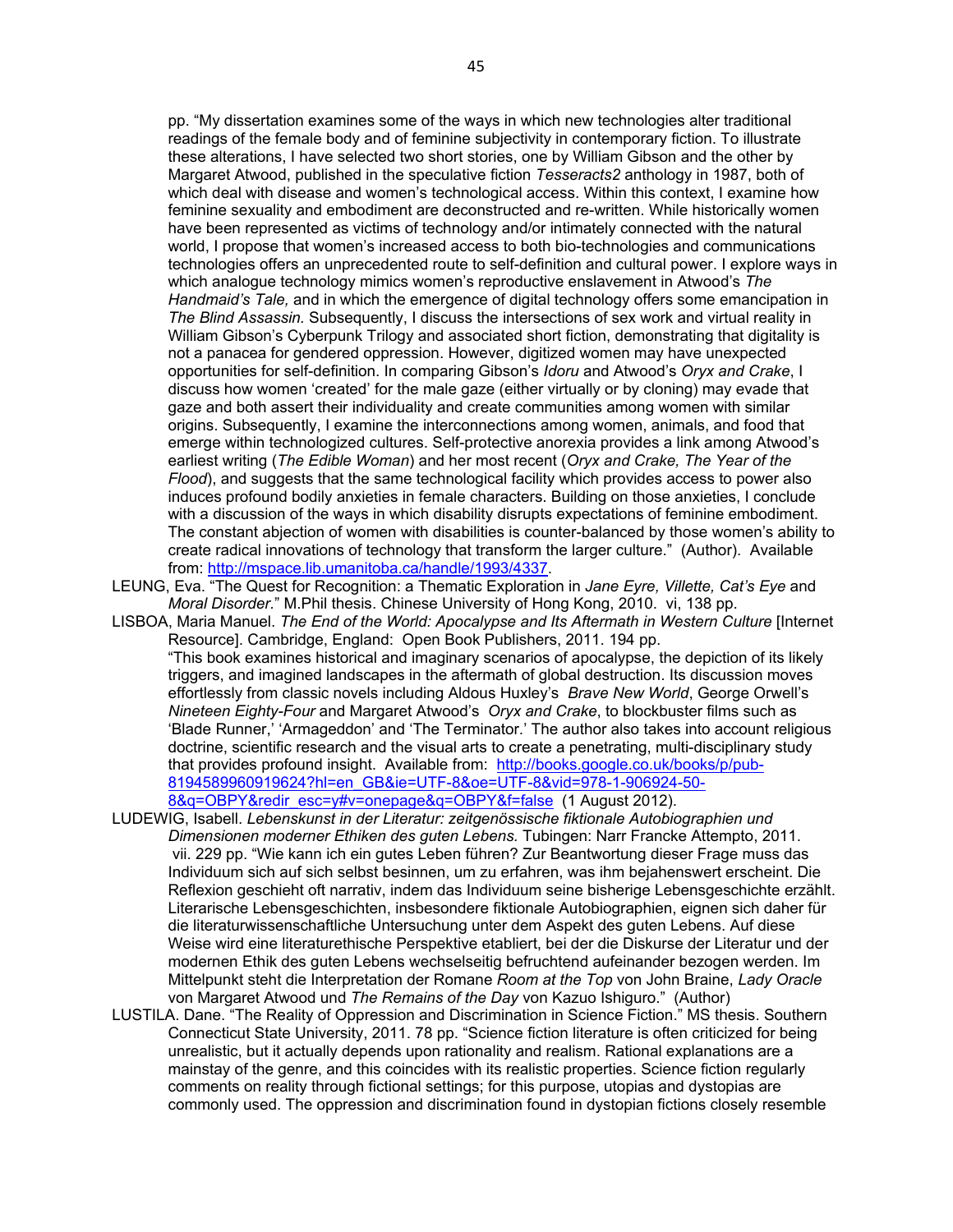reality. The dystopian vision of Philip K. Dick's *Do Androids Dream of Electric Sheep?* depicts a society that practices slavery in a manner not unlike actual slavery from our reality. Margaret Atwood's *The Handmaid's Tale* portrays a fictional patriarchal society whose customs strongly emulate patriarchies from reality. Both novels are dystopian fictions that mirror reality very accurately. Their emphasis on realism has been a constant of the genre; science fiction has since its inception focused upon discussing reality through creating fictional worlds that appear radically different." (Author). For more see *MAI* 49/06 (December 2011).

- LYTLE, Kandace. "Protecting Pigoons, Raising Rakunks, and Creating Crakers: Ethical Responsibility, Scientific Exploration, and Artistic Creation in Margaret Atwood's *Oryx and Crake* and *TheYear of the Flood*." MA thesis. Texas State University-San Marcos, 2011. vi, 122 pp. "The aim of this thesis is to explore the relationship between ethics, biotechnology, and ethics. Throughout my thesis, I will use utilitarian and deontological lenses to examine Atwood's novels. Both the strengths and weaknesses of Mill's and Kant's theories will be discussed in relation to the (im)moral choices characters make throughout the novels. Atwood's MaddAddam series lends itself particularly well to this discussion, as her characters bear witness to a dystopian futuristic world where art and the development of moral beings are less important than furthering biotechnologies for financial gain. Atwood's futuristic society is eerily close to our own postmodern world, which allows these novels to aid us in our own philosophical and ethical thinking about the relationship between art, biotechnology, and ethics. Her characters illuminate the complex nature of making ethical choices in a postmodern world where a strict adherence to any one universal moral code such as deontology or utilitarianism proves difficult because the theories are not widely known and followed; such theories prove to be inadequate and flawed from a postmodern perspective. Snowman's worlds (both past and present) are dystopian because of the lack of concern for ethical thinking; using philosophical theories to inform an analysis of Atwood's novels allows one to consider the problematic nature of ethical thinking and how easily our society could become one like Atwood's dystopian future." (Author).
- MARTÍN GUTIÉRREZ, Félix. "Margaret Atwood: érase una vez cierto embrujo criminal." *Las damas negras: novela policiaca escrita por mujeres*. Ed. Rosa García Rayego and Josefina de Andrés. Madrid: Editorial Fundamentos, 2011. 147-173.
- McCUTCHEON, Mark A. "The Medium Is ... the Monster? Global Aftermathematics in Canadian Articulations of Frankenstein." *Local Natures, Global Responsibilities: Ecocritical Perspectives on the New English Literatures*. Ed. Nancy Grimm, Ines Detmers, Katrin Thomson, and Laurenz Volkmann. Amsterdam: Rodopi, 2010. 205-222.

 Includes an examination of the "Frankensteinian intertextuality of Margaret Atwood's *Oryx and Crake*, 2003." (Author).

MILLER, T. S. "Myth-Remaking in the Shadow of Vergil: the Captive(-ated) Voice of Ursula K. Le Guin's *Lavinia*." *Mythlore* 29:1/2 (2010): 29-50.

 "When the title character of Ursula K. Le Guin's retelling of the Aeneid meets the poet who gave her life, she finds that she has much to say to him; conversely, Vergil's own demure Lavinia never speaks a word in his poem of nearly ten thousand lines. In *Lavinia*, then, Le Guin makes use of confessional first-person narration in order to recuperate a lost female voice from a classic text, a narrative strategy by now almost over-familiar in the recent rash of revisionist retellings. For a high-profile example of this strain of revisionism, one could point to Margaret Atwood's backbiting epic *The Penelopiad* (2005)...." (Author). Available from: http://www.thefreelibrary.com/Mythremaking+in+the+shadow+of+Vergil%3A+the+captivel%28-ated%29+voice+of...-a0242509657 (1 August 2012).

- MORENO ALVAREZ, Alejandra. "Trastornos Alimentarios: Lenguajes de Mujeres en *Dońa Oráculo*." *Garoza: Sociedad Espańola de Estudios Literarios de Cultura Popular* 11 (September 2011): 169-178.
- MORETON, Bethany. "A Matter of Some Interest: *Payback* and the Sterility of Capital." *Common Knowledge* 17.2 (Spring 2011): 356-362. A critical study of *Payback.*
- MOSS, Katie M. "Margaret Atwood's Divided Self." MA thesis. University of Vermont, 2011. ii, 66 pp. "'Margaret Atwood's Divided Self' explores four novels by celebrated Canadian author, Margaret Atwood: *Lady Oracle, Surfacing, Alias Grace*, and *The Robber Bride*. Although others have discussed the reoccurring themes of disunity and duality in Atwood's work, these explorations have not addressed some of her newest novels and have taken a very limited approach to reading and understanding Atwood's theme of the divided self. This study opens up a literary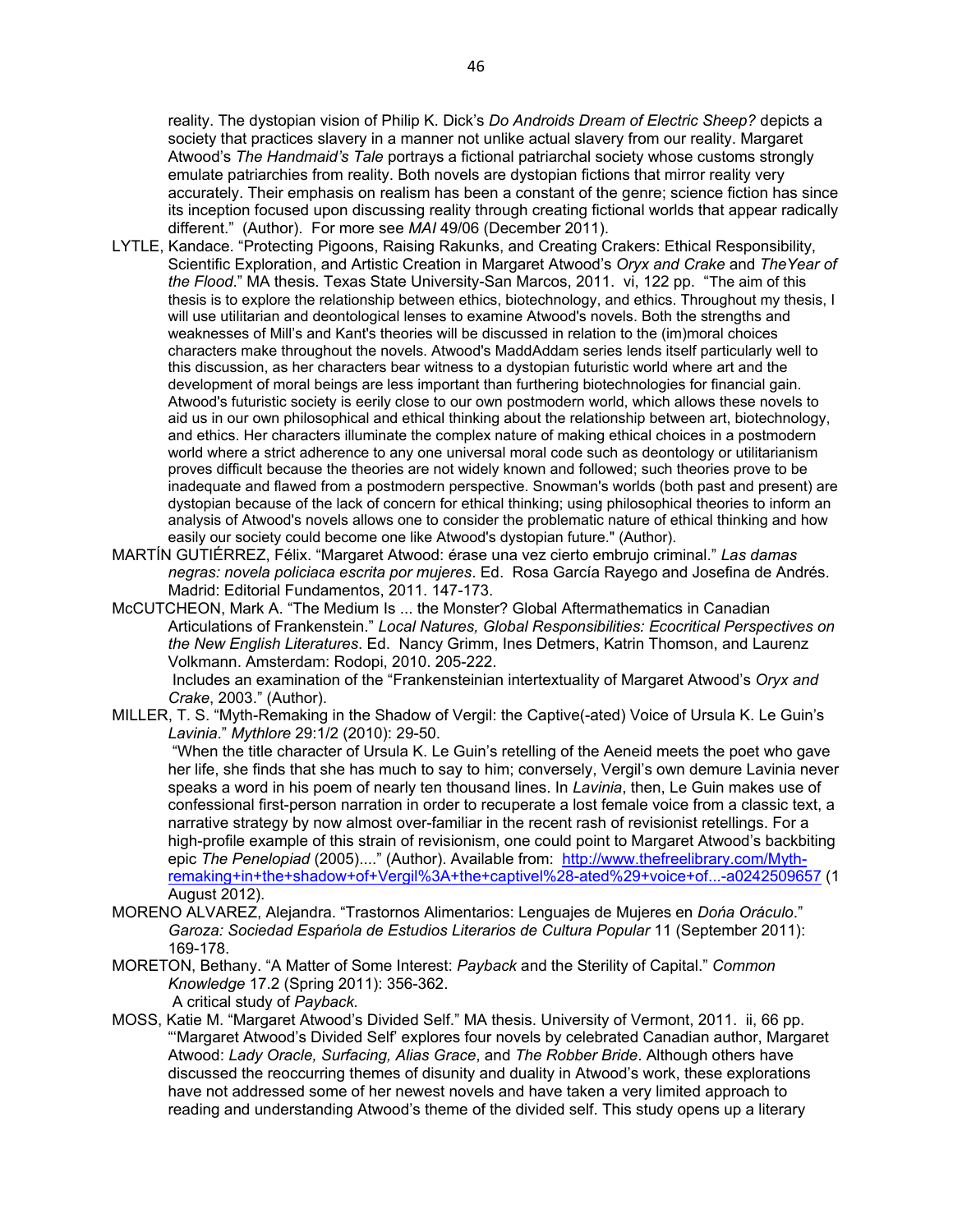'conversation' about Atwood's theme of the divided self by examining the protagonists of these select novels by using different branches of theory and thought to fully explore this issue. To conquer their double or multiple identities Atwood's protagonists in these novels must take two actions: 1) Accept their double/multiple identities as a part of themselves and 2) Transcend this position and the resulting 'hauntings' by their mothers (or their decision to choose a replacement female 'mother' figure) by becoming mothers themselves. The introduction chapter, 'The Author as "Slippery Double" explores Atwood's position as a 'slippery (divided) subject' between her writing/social and interior selves. Chapter one, 'Canadian Women: Nature, Place, and the Divided Other in Atwood's Works' explores the role of nature, place, and femininity in Atwood's divided protagonists. Chapter two, 'The Uncanny Double: Haunting Entities and the Divided Self in Atwood's Fiction' contains the main argument and explores the role of the uncanny in Atwood's works. Although I explore these four novels most thoroughly …, this theme runs throughout Atwood's entire body of work. Although I mostly use close readings of the primary texts, I also ground my argument in the work of theorists in several fields of thought including Sigmund Freud, Louis Althusser, George H. Mead, and Jacques Lacan." (Author). Available from: https://library.uvm.edu/jspui/bitstream/123456789/297/1/Katie%20Moss-Thesis%20PDF.pdf (1 August 2012).

- MURRAY, Jennifer. "Love and Anxiety in the Early Postmodern World of Margaret Atwood's *Dancing Girls*." *EREA: Revue électronique d'études sur le monde anglophone* 8.1 (2010): 11 pp. "This article analyses Margaret Atwood's 1977 short story collection, *Dancing Girls*, looking at the evolution of forms of anxiety in the different texts, shifting as they do from individual, or selfdirected anxiety, to more community-minded, altruistic forms. The article offers a close reading of some of the individual stories, showing how they contribute to an overall logic related (primarily, but not solely) to male-female relations in the 1960s and 1970s. In spite of the promises of sexual and self-liberation of the period, an underlying sense of emptiness, often experienced as impending danger, is perceptible and takes shape within Atwood's stories as fantasies of violence or victimization, and appears in figures related to gothic imagery and doubleness." (Author). Available from: http://erea.revues.org/1302.
- MURRAY, Patrick. "'These Vistas of Desolation': Image and Poetry in Margaret Atwood and Charles Pachter's *The Journals of Susanna Moodie*." *British Journal of Canadian Studies* 24.1 (2011): 69-84.

"This article examines the relationship between text and image in Margaret Atwood's and Charles Pachter's *The Journals of Susanna Moodie* (1997). Critical considerations of *The Journals* have, to a large extent, been restricted to the textual component of the anthology. This study, however, advances a more inclusive critical mode, one that views the anthology not simply as a selection of poems with accompanying illustrations, but rather as a *livre d'artiste*—a distinctive genre demanding a distinctive critical approach that pays particular heed to the interaction between text and image. Initially exploring the causes of such text centred interpretations, this study analyses closely the complex, multi-faceted relationship between artwork and text in several selected poems. In doing so, it argues that the function of Pachter's contribution to *The Journals* exceeds the illustrational and represents a vital component of the text." (Author).

MUZAFFAR, Hanan. "'Do You Surprise? Do You Shock? Do You Have a Choice?' Assuming the Feminine Role: Subverting the Patriarchal System." *Women's Studies* 40.5 (July/August 2011): 620-644.

"The silencing of women observed in patriarchy is the result of the patriarchal belief in a system of binary oppositions that dictates that there are two opposing sides to everything and that the one side is necessarily better than the other. This dual system indicates that in the binary male/female and all those binaries that emerge from it, the 'female' side is devalued. Any attributes thus associated with the female will likewise be devalued. In this article I will emphasize that in order to disrupt the binary system of thought that devalues women, the female, with all those attributes associated with female, has to assert herself as a site of value, thus disrupting the hierarchy imposed by the dual system of thought which dictates that 'male' and its associations are more valuable than 'female' and its associations. Irigaray's quote reminds us of the impossibility of interpreting the female using male parameters and of the need thus for women to assert the value of their own characteristics...." (Author). To help prove her thesis, Mustafa uses Grace Marks's story in *Alias Grace* arguing she is "a character able to be victorious by manipulating society's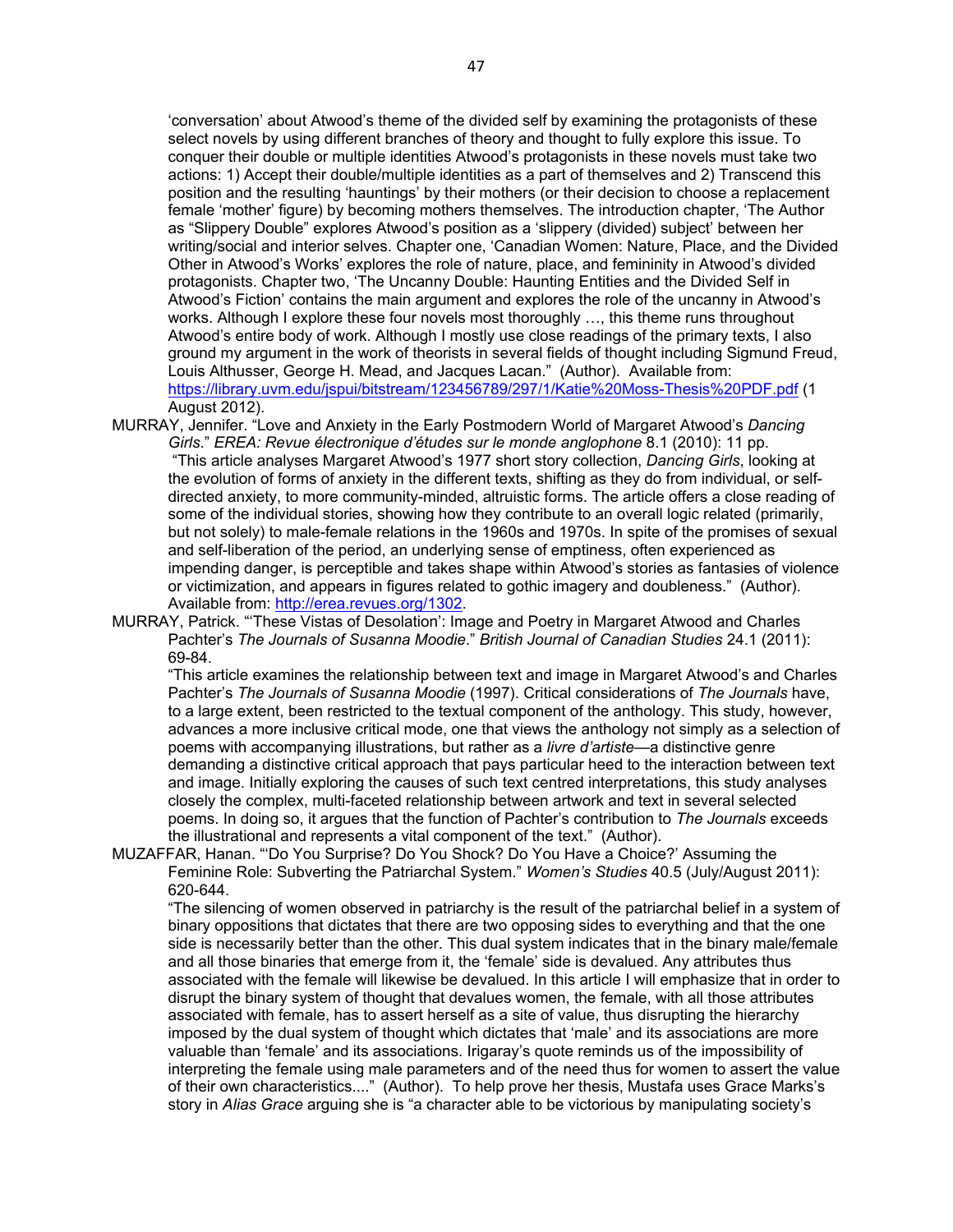description of her as a madwoman."

- MYERS, Kristi Jayne. "We Come Apart: Mother-Child Relationships in Margaret Atwood's Dystopias." MA thesis. Iowa State University, 2011. 61 pp. "Atwood's vast body of work has earned both critical acclaim and mainstream success. Throughout her career, Atwood has been praised for the feminist, post-colonial, environmental, social, and political threads woven into her diverse output of poetry, fiction, and nonfiction prose.... I have chosen to look at another crack in the foundation of society exposed by Atwood: the damaged relationships between mothers and their children. The problems the mother and child characters experience are certainly tied to those other issues, but I aim to explore the possibility that severed maternal bonds inevitably result in the breakdown of the larger society….The three Atwood novels chosen for this study veer into the science fiction genre, though she is often quoted as preferring the term 'speculative fiction' to science fiction. The worlds represented in my focus pieces are worlds in which motherhood has been redefined and mothers have been devalued. Mothers and children in all three books are separated by neglect or necessity; the role of mother no longer seems sacred, and the consequences reach far beyond individual lives. I examine maternal relationships in each book and organize the chapters chronologically by date of publication: *The Handmaid's Tale* (1985), *Oryx and Crake* (2003), and *The Year of the Flood* (2009). Using feminist theory and textual analysis, I tie the three novels together by asserting that they can be interpreted as warnings for present-day readers. Damaged relationships between mothers and children may lead to development of dystopian societies, but my findings indicate that the damage is most likely a result of other societal problems. Atwood's work implores readers to examine relationships in the here and now so that those consequences do not occur or worsen." (Author). For more see MAI 49.06 (December 2011). Available from: http://lib.dr.iastate.edu/etd/12006 (1 August 2012).
- NISCHIK, Reingard M. "'The Sky Is the Limit': Crossing Generic Borders in Margaret Atwood's Short Prose Collection." *Margaret Atwood Studies* 4.2 (August 2011): 3-9. "If one wanted to present an audience or a class with the formal variability of short fiction by way of referring to the works of a single writer, there would probably be no more suitable example than Atwood, especially concerning her three collections of 'short fictions.'" (Author).
- OMULEC, Alenka. "Problem Partnerske Zveze v Izbranih Delih Margaret Atwood [ = The Problem of Partnerships in Selected Works of Margaret Atwood]." MA thesis. Univerza v Mariboru [= University of Maribor], 2010. 81 pp. In Slovenian. "In my diploma paper I am dealing with a problem of partnership in four selected novels of Margaret Atwood. These novels are: *The Handmaid's Tale, Lady Oracle, Surfacing*, and *Oryx and Crake*. In my paper I have taken into account that the author expresses feminism in partner relations, since it is a reflection of a social and political situation in America at the time of the novels. The authorities wanted women to get back to their traditional roles of mothers and housewives. Those facts had a strong impact on the writer and so feminism became an obvious theme of her novels. In selected works that I am dealing with, the problems in partner relationships are shown from the perspective of the main woman literary character, who gives a message to other women that they can only become what they want with their own will. The protagonists are women who try to prove that life in a partner relationship can be more beautiful also for women, and they do not need to be in men's shadow but they can assert themselves on their own; they have a right to freedom and choice. The exception is a novel *Oryx and Crake* where we can find feministic elements but a plot is shown from a perspective of the main male literary character. My diploma paper deals with problematic partner relationships between female and male characters and notes that the main female characters, as well as some side, differ from the stereotypes and a traditional role of women in history, and no partnership in these novels is ideal or a happy one. All partnerships fall apart. The protagonists are ready to stand for themselves and even though they search for their lost identity they constantly try hard for their happiness and freedom." Available from: http://dkum.unimb.si/IzpisGradiva.php?id=14537 (1 August 2012).
- OTSUKA, Yumiko. *Magaretto Atoddo Ron: Sabaibaru No Jusosei Kojin Kokka Chikyu Kanky*o. Tokyo: Sairyusha, 2011.

Japanese book about Atwood.

PĂTRAŞCU, Ecaterina. "*The Handmaid's Tale*: Topos as Dystopia and/or Utopia." *Meridian of Criticism – Analele Universităţii, Ştefan cel Mare", Suceava. Seria Filologie. B. Literatură* 16.1 (2010): 75-84. "Margaret Atwood's *The Handmaid's Tale* is a critical dystopia, a cautionary story in terms of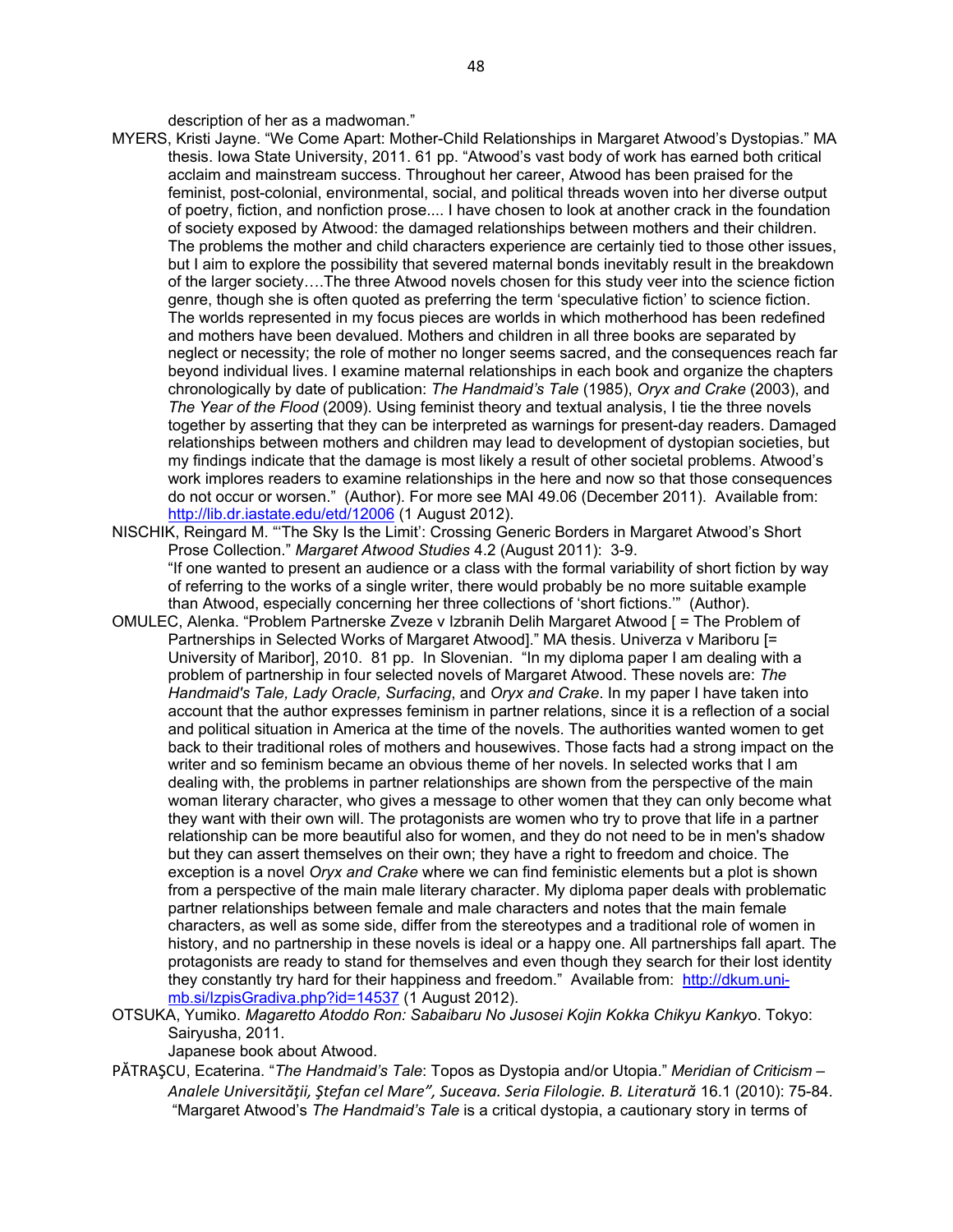those issues that may transform normality and the familial (topos) into either a utopia or a dystopia. These issues concern fanaticism, the belief in absolute truth, righteousness by all means and, last but not least, obliteration of genuine communication. At the other end, there stands openness to the other, acceptance of truth variants and acknowledgement of the difference. The article deals with the dialectics of transformation and reevaluation of reality." (Author).

- PÉNEAU, Emilie. "'The Story Behind the Story': The Subjectivity of Narratives in Margaret Atwood's 'The Bog Man' and 'Horatio's Version.'" *Margaret Atwood Studies* 4.2 (August 2011): 9-17. "Margaret Atwood's numerous concerns include the question of the representation of reality, the subjectivity of narratives and the power of storytelling as a tool to challenge ideological discourses. Her short stories, 'The Bog Man' [*Wilderness Tips* 85-106] and 'Horatio's Version' [*The Tent* 115-20] illustrate such concerns...." (Author).
- PIRNAJMUDDIN, Hossein and Omid AMANI. "Margaret Atwood's *Surfacing* as a Critique of the Enlightenment Reason." *Studies in Literature and Language* 3.2 (2011): 6-10. "S*urfacing* [1972] … portrays the domination of western civilization as a masculinist ideology over nature and woman in parallel. The novel is about the degeneration of the core ideas of the Enlightenment—rationalism and progress—into brute domination, colonization and the rift between nature and culture. This study attempts to demonstrate the centrality of this critique to the novel. Atwood scathingly criticizes the rampant consumerism and capitalism of the modern age embodied in the threat posed by American culture, or American mentality, to Canada and nature which runs parallel to the masculine rationality which wills to 'submerge' (as the central metaphor of 'surfacing' has it) the feminine and the natural. The paper also discusses a number of other related dualisms represented in the novel." (Author).
- POLIC, Vanja. "The Texture of Everyday Life." *Brno Studies in English* 37.2 (2011): 159-171. "This paper will explore some of the ways in which personal experience turns into life writing; the process in which a record of a life lived becomes a story, such as the textualization of the 'texture' of life, or from body to book; the emplotment of the incidences of life into a life narrative (White); the heteroglossia of life writing (Bakhtin); the finding of voice for one's self (Eakin); and the role of memory in life writing (Olney). As a specific backdrop to the discussion, two well-known examples of Canadian literature, Susanna Moodie's *Roughing It in the Bush* and Margaret Atwood's reinscription of *The Journals of Susanna Moodie*, will be used to exemplify some of the main arguments raised in the paper." (Author). Available from:

http://www.phil.muni.cz/plonedata/wkaa/BSE/BSE%202011-37-2/12%20Polic.pdf (1 August 2012).

POURGHARIB, Behzad. "Margaret Atwood: Twenty-Five years of Gothic Tales." *Criterion: An International Journal in English* 2.1 (April 2011): 1-13.

"In this essay I shall focus on the ways that Atwood has resurrected and refashioned Gothic conventions over the past twenty-five years in four novels: *Lady Oracle* (1976), *The Robber Bride* (1993), *Alias Grace* (1996), and *The Blind Assassin* (2000). Looking into the changes over this period, we may observe Atwood's shape-shifting capacities as she reworks the favorite techniques and motifs of Gothic haunting to construct postmodern contemporary texts which engage with shifts in cultural mythology, especially in relation to questions of femininity and feminism, but also in relation to shifts in Canada's myths of nationhood and identity." (Author). Available from: http://www.the-criterion.com/V2/n1/Behzad.pdf (1 August 2012).

PRINCE, Sarah E. "With 'Two Throats and One Eye': Abject Female Friendships in Contemporary American Women's Novels." PhD diss. Emory University, 2011. 263 pp. "Although individual feminist analyses have underscored the importance of both friendship and the body to a distinctly female literary coming-of-age tradition, no study has yet examined how women's bodies inform these self-defining friendships. Drawing on feminist theories of abjection and embodiment, this dissertation adapts self-psychological concepts of mental and emotional bonding to illuminate different ways contemporary American female novelists write these bonds on the body conceptualizing female self-development through embodied friendships with other women. Juxtaposing novels from Toni Morrison (*The Bluest Eye, Sula*), Ellen Douglas (*Can't Quit You Baby*), Maxine Hong Kingston (*The Woman Warrior)*, Margaret Atwood *(Cat's Eye*), Paula Gunn Allen (*The Woman Who Owned the Shadows*), and Sefi Atta (*Everything Good Will Come*), a pattern of embodied friendship bonds becomes vividly clear across much contemporary women's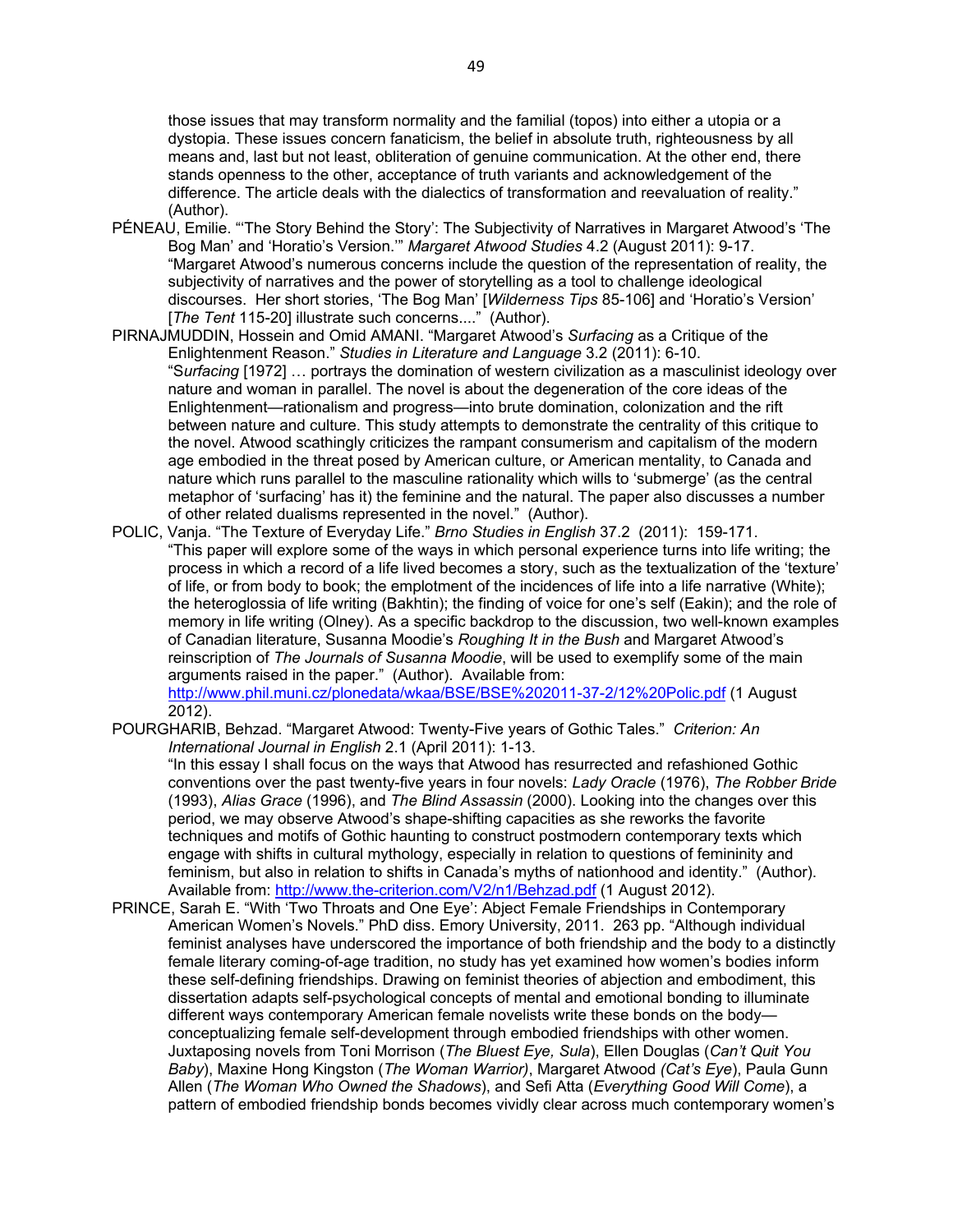literature, crossing bounds of race and region. This literary border crossing calls for new critical inquiries that do the same. Through an explication of the body's centrality in bonds of imitation, idealization, and adversarial violence—all of which construct the dynamics of contemporary literary friendships among women—this project aims to answer this call. By considering women's bodies, differently merged through friendship, as a fundamental site of feminist literary analysis, this dissertation provides a better understanding and more accurate reflection of literary and actual female comings-of-age." (Author). For more see *DAI-A* 72.12 (June 2012).

- RAYMOND, Katrine. "'When You Go Mad... Somebody Else Comes in': The Archival Hysteric in Twentieth-Century Literature Set in Nineteenth-Century Ontario." PhD diss. McMaster University, 2011. 217 pp. "This project reconsiders nineteenth-century hysteria and recovery in selected works of 1990s historiographical Canadian fiction. Using a material feminist perspective, I develop an understanding of the 'archival hysteric': a figure whose permeable mindbody reacts in eccentric ways to her environment. The material mindbody becomes a physiological archive of intersubjective interactions, social expectations, and past traumas. Expanding the concept of the archive to include the human subject, the family home, and the landscape, the fictions provide models for personal and social change....Chapter Two explores how the archive functions as a metaphor for hysterical subjectivity. Following Kelly Oliver's theory of witnessing, I show how the act of shared witnessing reveals the permeable boundaries between researcher and research subject. Margaret Atwood's *Alias Grace* provides a case study of an archival hysteric that illustrates the ways in which shared witnessing can lead to both illness (reactivity) and health (response-ability)." (Author). In addition, the dissertation studies Alice Munro's "Meneseteung" and Jane Urquhart's *Away.* For more see *DAI-A* 72.08 (February 2012).
- RENK, Kathleen J. *Magic, Science, and Empire in Postcolonial Literature: The Alchemical Literary Imagination*. New York: Routledge, 2011. See the concluding Chapter 5, "Paradise as Chaos: The Deconstruction of Determinism," pp. 121-137 and especially the section "God Does Play Dice: Chaos as Paradise in *Oryx and Crake*," pp. 131-137.
- RINE, Abigail. "Words Incarnate: Contemporary Women's Fiction as Religious Revision." PhD diss. University of St Andrews, 2011. v, 252 pp. "This thesis investigates the prevalence of religious themes in the work of several prominent contemporary women writers—Margaret Atwood, Michèle Roberts, Alice Walker and A.L. Kennedy. Relying on Luce Irigaray's recent theorisations of the religious and its relationship to feminine subjectivity, this research considers the subversive potential of engaging with religious discourse through literature, and contributes to burgeoning criticism of feminist revisionary writing. The novels analysed in this thesis show, often in violent detail, that the way the religious dimension has been conceptualised and articulated enforces negative views of female sexuality, justifies violence against the body, alienates women from autonomous creative expression and paralyses the development of a subjectivity in the feminine. Rather than looking at women's religious revision primarily as a means of asserting female authority, as previous studies have done, I argue that these writers, in addition to critiquing patriarchal religion, articulate ways of being and knowing that subvert the binary logic that dominates Western religious discourse. Chapter I contextualises this research in Luce Irigaray's theories and outlines existing work on feminist revisionist literature. The remaining chapters offer close readings of key novels in light of these theories. Chapter II examines Atwood's interrogation of oppositional logic in religious discourse through her novel *The Handmaid's Tale*. Chapter III explores two novels by Roberts that expose the violence inherent in religious discourse and deconstruct the subjection of the (female) body to the (masculine) Word. Chapters IV and V analyse the fiction of Kennedy and Walker respectively, revealing how their novels confront the religious denigration of feminine sexuality and refigure the connection between eroticism and divinity. Evident in each of these fictional accounts is a forceful critique of religious discourse, as well as an attempt to more closely reconcile foundational religious oppositions between divinity and humanity, flesh and spirit, and body and Word" (Author). Electronic copy restricted until 24 January 2016.
- ROBINSON, Alan. *Narrating the Past: Historiography, Memory and the Contemporary Novel*. New York: Palgrave Macmillan, 2011.

While this monograph contains no chapters explicitly focusing on Atwood, there are parts of text referencing various Atwood novels especially in Chapter 3, "History, Life-Writing and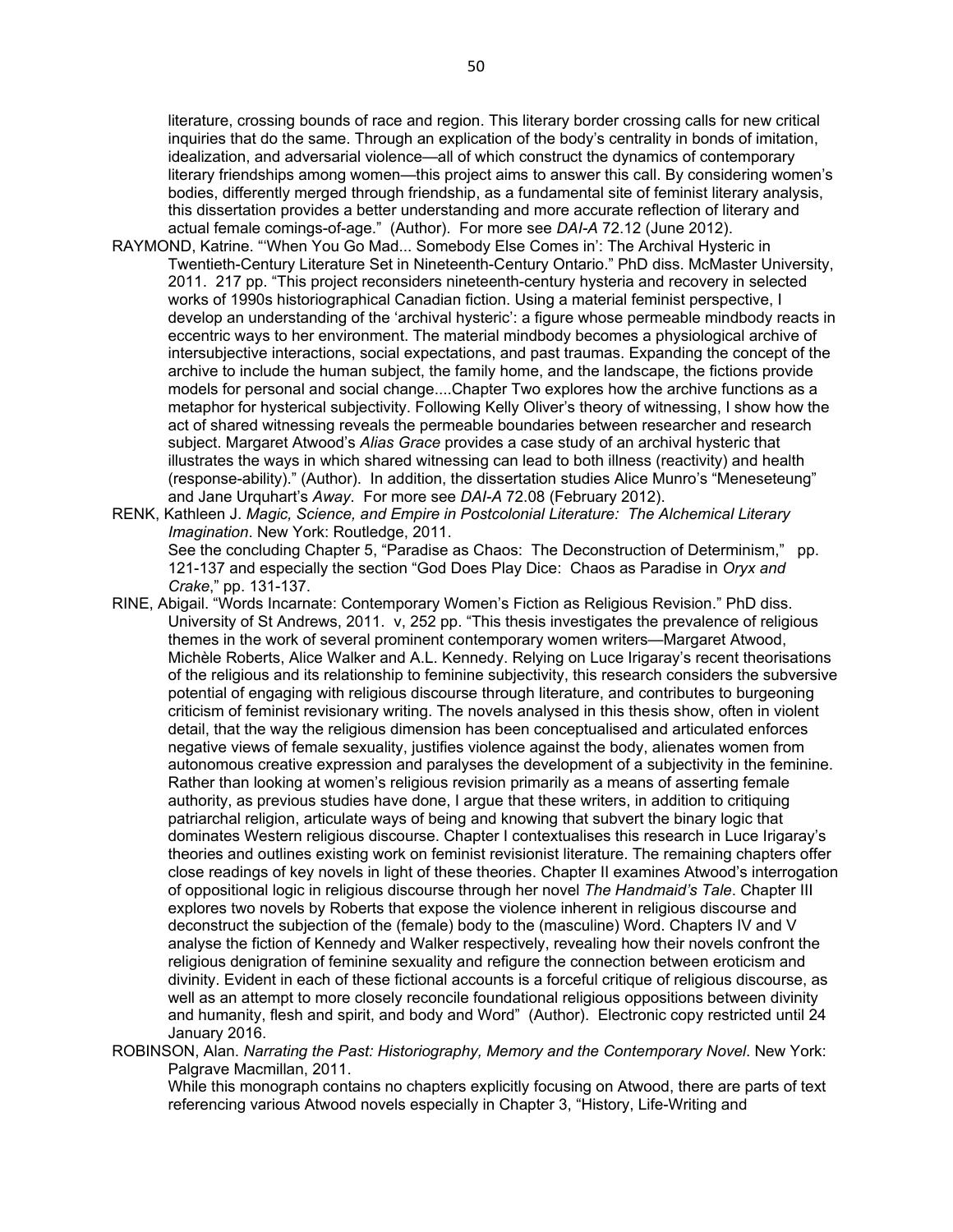Epistemology" pp. 57-73, subtitled 'Alias Laura,' which discusses *The Blind Assassin* [and is based on an earlier article "Alias Laura: Representations of the Past in Margaret Atwood's *The Blind Assassin.*" *Modern Language Review* 101.2 (April 2006): 347-359.]

- ROLLINS, Jill and Philip K. JASON. "Margaret Atwood." *Feminist Poets*. Ed. Rosemary M. Canfield Reisman. Ipswich, Massachusettts: Salem Press, 2011. 17-30.
- Profile updated by Earl G. Ingersoll.
- ROUSSELOPT, Elodie. "Re-Writing Myth, Femininity, and Violence in Margaret Atwood's *The Penelopiad*." *Myth and Violence in the Contemporary Female Text: New Cassandras*. Ed. Sanja Bahun-Radunović and V.G. Julie Rajan. Farnham, Surrey UK: Ashgate, 2011. 131-44. "The notion of 're-visiting' or 'reinterpreting' the past has been an important concern in the work of postcolonial authors such as Margaret Atwood, for whom this practice is a way of overcoming former colonial cultural hegemony and a source of empowerment for the postcolonial nation in the present. In the context of female writing, this return to the past becomes a means of creating specifically female historical space in which traditionally oppressed female figures are given an opportunity to make themselves heard. This is particularly relevant in the case of Atwood's *Penelopiad*, where the telling of the story is given to Penelope and her 12 handmaids…." (Author).
- SNYDER, Katherine V. "'Time to go': the Post-Apocalyptic and the Post-Traumatic in Margaret Atwood's *Oryx and Crake.*" *Studies in the Novel* 43.4 (Winter 2011): 470-489.

"Any fictional text, however realistic, portrays a world that is not real. But speculative fiction—as Margaret Atwood designates her futurist, dystopian novels, *The Handmaid's Tale* (1985), *Oryx and Crake* (2003), and *The Year of* the *Flood* (2009)—offers a particular and explicit challenge to its readers' sense of the temporal distance separating the fictional mise-en-scène from the contemporary real world. Dystopian speculative fiction takes what already exists and makes an imaginative leap into the future, following current sociocultural, political, or scientific developments to their potentially devastating conclusions. In Atwood's words, speculative fictions explore 'the consequences of new and proposed technologies in graphic ways by showing them as fully operational,' which is something that 'novels' as usually defined cannot do. ...Yet the imaginative effects of dystopian literary speculations depend precisely on their readers' recognition of a potential social realism in the fictional worlds portrayed therein. These cautionary tales of the future work by evoking an uncanny sense of the simultaneous familiarity and strangeness of these brave new worlds...." (Author). For blog commentary on this article see: "Post-Apocalyptic, Post-Postmodern, Post-Traumatic! And *Oryx and Crak*e" at http://encounteringtheapocalypse.blogspot.ca/2012/05/post-apocalyptic-post-postmodernpost.html (1 August 2012).

STACHURA, Pawel. "Repetition as a Strategy of Self-Representation: Giorgio Agamben, Søren Kierkegaard, and Margaret Atwood's *Surfacing*." *Counterfeited Our Names We Haue, Craftily All Thynges Vpright to Saue: Self-Fashioning and Self-Representation in Literature in English*. Ed. Liliana Sikorska. New York: Peter Lang, 2010. 65-79.

"The chapter is based on Arne Melberg's concept of mimesis as repetition: Melberg compares mimesis based on memory and on mediation with a 'reverse' mimesis based on Søren Kierkegaard's idea of existential repetition. The concept is particularly appealing when applied to modes of self-representation (and self-actualization) developed in response to oppression. Two parallel examples of repetition are discussed: Giorgio Agamben's repetition of the figure of the werewolf (garou) as a desperate mode of being of a homo sacer, and Margaret Atwood's garou as a mode of self-representation of an oppressed woman. These two examples are conscious, verbatim repetitions of ancient traditions: the philosopher and the writer recreate a traditional character to redefine subjectivity. The chapter focuses on details of repetition as a mode of this self-representation, especially (following Melberg) in comparison with similar concepts by Heidegger (Wiederholung) and Derrida (repetition)." (Author)

STEIN, Karen F. "*The Blind Assassin* by Margaret Atwood as a Modern 'Bluebeard.'" *21st-Century Gothic: Great Gothic Novels Since 2000*. Ed. Danel Olson. Lanham: Scarecrow Press, 2011. 32-41. "*The Blind Assassin* is especially rich in Gothic plots, stories, and narrative techniques. Many familiar Atwood motifs--the storyteller's complex configuration of power and powerlessness, the paradoxes of women's speech and silence, myth, the compelling power of the unknown, the difficulties of understanding another person, descent, death by drowning, entrapment, and the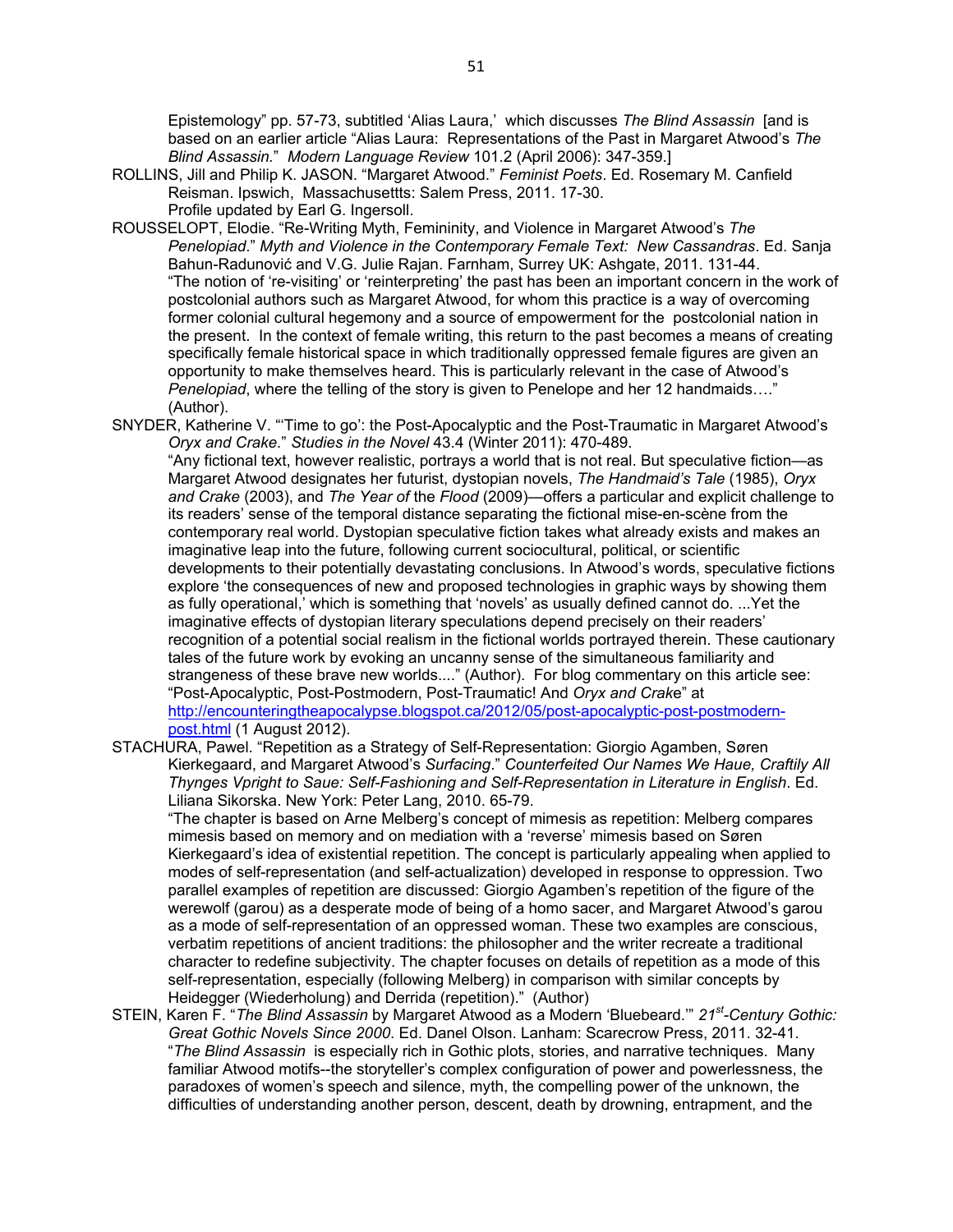power struggles between men and women—resonate in this novel...." (Author).

SUGARS, Cynthia. "Margaret Atwood." *The Encyclopedia of Twentieth-Century Fiction*. Ed. John Clement Ball. Vol. 3: Twentieth Century World Fiction. Chichester, West Sussex: Wiley-Blackwell, 2011. 965-970.

Profile of Atwood.

- SUTHERLAND, John. *Lives of the Novelists: A History of Fiction in 294 Lives*. London: Profile, 2011. See especially "273. Margaret Atwood 1939—" pp. 720-723.
- SVILAND, Solbjørg Skjønhaug. "Instinct or Insight in Dystopia: Reading Margaret Atwood and Octavia Butler through a Darwinian Lens." MA thesis. University of Bergen, 2011. 89 pp. [In English]. "Margaret Atwood is a Canadian author known for novels such as *The Handmaid's Tale* and *Alias Grace.* Octavia Estelle Butler is an American author who has won several awards for her work. The novels I have selected for this study are Atwood's *The Year of the Flood* (2009) and Butler's *Parable of the Sower* (1993). The former is a sequel to the novel *Oryx and Crake* (2003), and Atwood will be releasing the third volume in what will be a trilogy in the course of the year. Octavia Butler wrote a sequel to *Parable of the Sower*, called *Parable of the Talents* (1998). The novels can be classified as science fiction, apocalyptic or post-apocalyptic literature, but in this thesis I focus on the dystopian aspect of the novels. The texts describe an imaginary American society in the near future. Capital means power, and everything from potable water to health is privatized. The protagonists are outsiders who dream of a different life and who try to make it themselves. The novels depict a dystopian, cold and uncaring society, but nevertheless they offer hope. In this study, I use ideas from literary Darwinism to investigate typical human features in the novels. The conclusion shows that the heroes in *The Year of a Flood* and *Parable of the Sower* possess a combination of the same qualities that brought humanity forward through evolution: They are flexible, cooperative and proactive." (Author). Available from: https://bora.uib.no/handle/1956/5326 (1 August 2012).
- TALPALARU, Margrit. ""What Drives Your Own Desiring Machines?' Early Twenty-First Century Corporatism in Deleuze-Guattarian Theory, Corporate Practice, Contemporary Literature, and Locavore Alternatives." PhD diss. University of Alberta, 2011. 288 pp. "This dissertation identifies and investigates the characteristics of the early  $21<sup>st</sup>$ -century social, economic, and political situation as intrinsically connected and grouped under the concept of *corporatism*. Starting from Gilles Deleuze and Félix Guattari's schizoanalysis of capitalism, this thesis argues that corporatism or corporate capitalism is immanent: an interconnected, networked, rhizomatic system that has been successful at overtaking biopower—life in all its forms, human and otherwise—and managing it, or even making it its business. Methodologically, this dissertation aims to move beyond negative into creative critique, whose role is the uncovering of imagined or real alternatives to the problems of corporatism. Consequently, this dissertation is divided into four chapters that attempt to bring this methodology to life.... Chapter 3 turns to literature as both a diagnostician of the contemporary corporatism, as well as an imaginative solution-provider. While not instrumentalizing literature, this chapter rather looks to three novels for both descriptions of the corporatist social machine and prescriptions on how to attempt to change it. The novels featured in this chapter are aligned with the creative critique methodology: from the negative and even reactionary critique of William Gibson's *Pattern Recognition*, through the problems with the contemporary episteme illustrated by Margaret Atwood's dystopic *Oryx and Crake*, to the alternative outlined by Scarlett Thomas in *PopCo*." (Author). Available from: http://hdl.handle.net/10048/1752 (1 August 2012).
- TEMPLIN, Charlotte. "Americans Read Margaret Atwood's *Surfacing*: Literary Criticism and Cultural Differences." *Reception: Texts, Readers, Audiences, History* 3 (Summer 2011): 102-135. "In literary circles, Margaret Atwood is a superstar with a large reputation in Canada, the US, Great Britain, and many other places around the globe. Culturally, these countries are quite dissimilar, and certainly Atwood is read differently in the various countries. The study of the reception of her work must include consideration of the cultures that provide the context for the reputation.... This paper examines how American assumptions and attitudes toward Canada may find their way into literary criticism. Analysis of a community of American reviews of Atwood's *Surfacing* offers insight into the effects of national identity on literary evaluation and into American attitudes to Canada within particular discourse communities." (Author). Available from: http://receptionstudy.org/Templin.pdf (1 August 2012).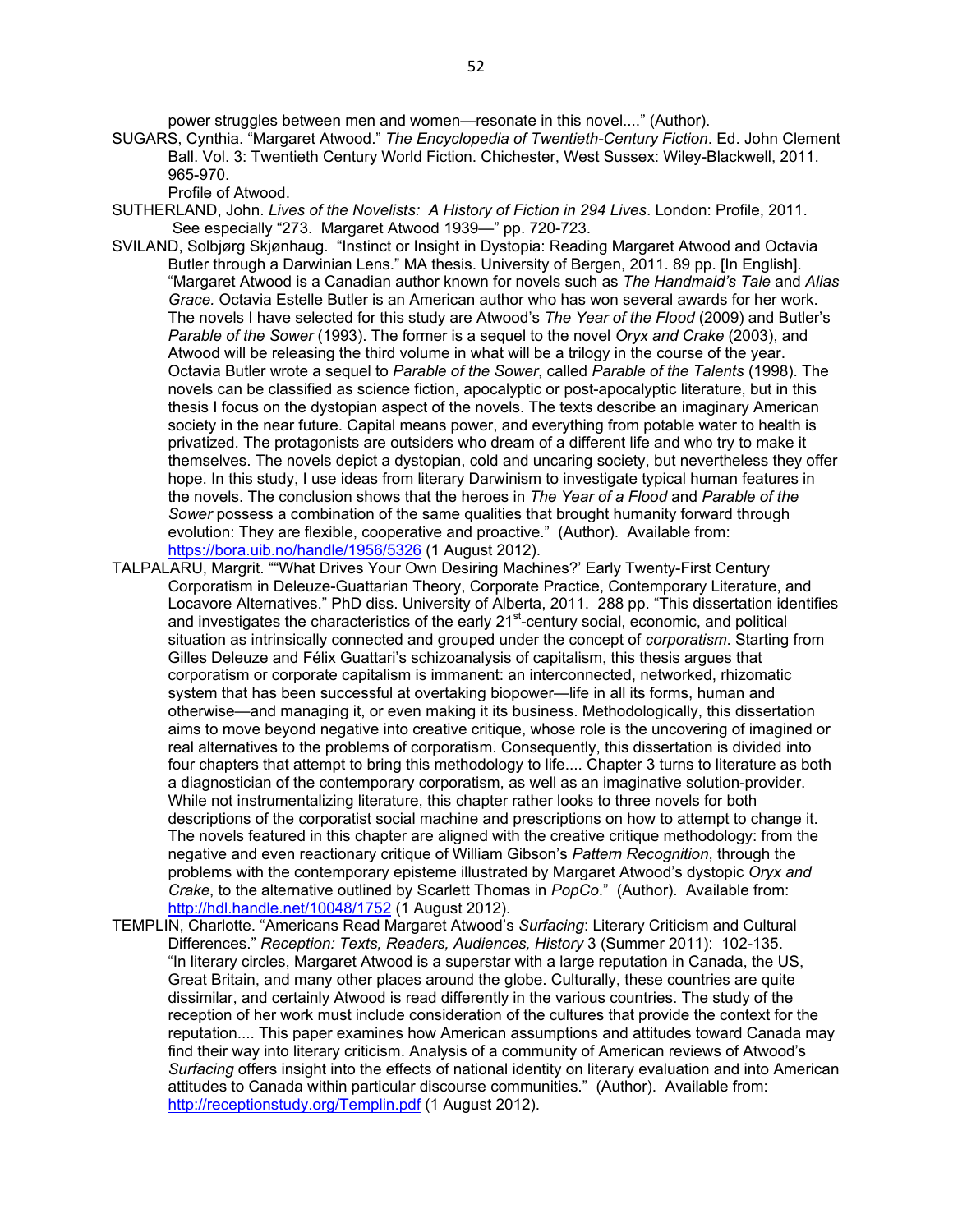- THIBODEAU, Amanda R. "Gender, Utopia, and Temporality In Feminist Science Fiction: (Re)Reading Classic Texts of the Past, in the Present, and for the Future." PhD diss. University of Miami, 2011. 261 pp. "This dissertation explores the ways that women authors of science fiction have altered conventions of utopia and science fiction in order to revise conceptions of gender, sexuality, the body, and the environment. I examine several twentieth-century feminist critical dystopias that continue to betray genre and form, and to shape the science fiction being written at this moment. Each of the works demonstrates particular elements that facilitate its revisionary power: challenging and deconstructing sex/gender systems, blending utopian and dystopian conventions, and engaging in temporal play. By doing so they accomplish a range of tasks: disrupting generic and historical conventions, blending genres, redefining utopia, and making connections with present realities in order to make a case for social change, particularly for female and queer subjects. Though many of the texts are considered canonical by sf standards, and have been widely praised and critiqued in academic publications, each one continues its project of resistance in the light of the genre and of ever-evolving theories of gender, sexuality, race, and identity. As a scholar of gender and queer theory, I find within sf an extraordinary realm of potential for those willing to challenge norms and imagine new possibilities. In their rejection of system and form, the authors render impure the genre of science fiction, providing a new space in which utopian ideals can become literary and cultural resistance." (Author). See especially, "Histories of the Near Future in Margaret Atwood's *The Handmaid's Tale* and Katharine Burdekin's *Swastika Night*, pp. 65-108. For more see *DAI-A* 72.11 (May 2012).
- THOMPSON-GRAVES, Mykelle. "The Lunes, Part I." MFA thesis. Pacific University, 2011. 127 pp. Contents: "Creative Manuscript: The Lunes, Part I Of A Novel.—Lune Family Tree.— Outside.—Part I: Particle-Wave Duality.—Chapter 1: There's No Place Like Home, 2009.— Chapter 2: Relics.—Chapter 3: Alone in The Universe.—Chapter 4: A God-Awful Mess.—Critical Essay: "Narrative Movement Through Space and Time in Margaret Atwood's Dystopian Novels: An Analysis of Character in *The Handmaid's Tale* and *Oryx And Crake.*"
- TORON, Alison. "Funny Feminism: Humor in Margaret Atwood, Suzette Mayr, and Miriam Toews." PhD diss. University of New Brunswick, 2011. vi, 266 pp. "Examines the ways in which three contemporary Canadian women novelists use feminist humour to subvert existing power structures." (Author).
- ---. "The Model Prisoner: Reading Confinement in *Alias Grace*." *Canadian Literature* 208 (Spring 2011): 12-28.

"This article explores the complex physical and psychological space of the prison in Margaret Atwood's acclaimed historical novel *Alias Grace* (1996). Rather than understanding the imprisonment of the convicted nineteenth-century 'murderess' as an aberration, this article argues that it is part of a spectrum of confining and repressive institutions that have defined Grace Marks's existence. Yet despite obvious restrictions, Grace uses the prison setting and her interviews with the young psychiatrist Dr. Simon Jordan for her own ends, engaging in a form of self-therapy that disturbs these seemingly top-down power relationships. This article suggests that by using storytelling as a means of escape and empowerment, Grace positions her narrative within recognizable tropes in prison literature, but her challenges to the cathartic power of narrative can be read as exploring the epistemological limits of prison narration." (Journal).

WAGNER-LAWLOR, Jennifer A. "Doomed by Hope: Environmental Disaster and the 'Structured Ignorance' of Risk in Margaret Atwood's Speculative Fiction." *Arena Journal*, 35/36, 2011: [173]- 195.

"Margaret Atwood's fiction has explored the social and political dynamics of risk since at least the publication of *The Handmaid's Tale* in 1985. In that famous novel, environmental degradation (especially from chemical pollution and nuclear radiation) is identified as a contributing cause of the decline of birth-rates in the 'pre-Gileadic' United States, setting the stage for a new 'sexual revolution.' In her more recent speculative novels, particularly *Oryx and Crake* (2003), the unchecked progress of climate change—evident in rising sea levels, shifts in weather patterns and seasons, and ozone depletion—joins the unchecked progress of genetic engineering to become a double-stranded thread woven through a cautionary text regarding social and political (d)evolution. It would be easy to read the novel as simply a contemporary version of the Fall, a condemnation of the hubristic scientist, the would-be Creator, the new Frankenstein. Indeed allusions to those tales and others—*The Island of Dr Moreau* springs to mind—invite such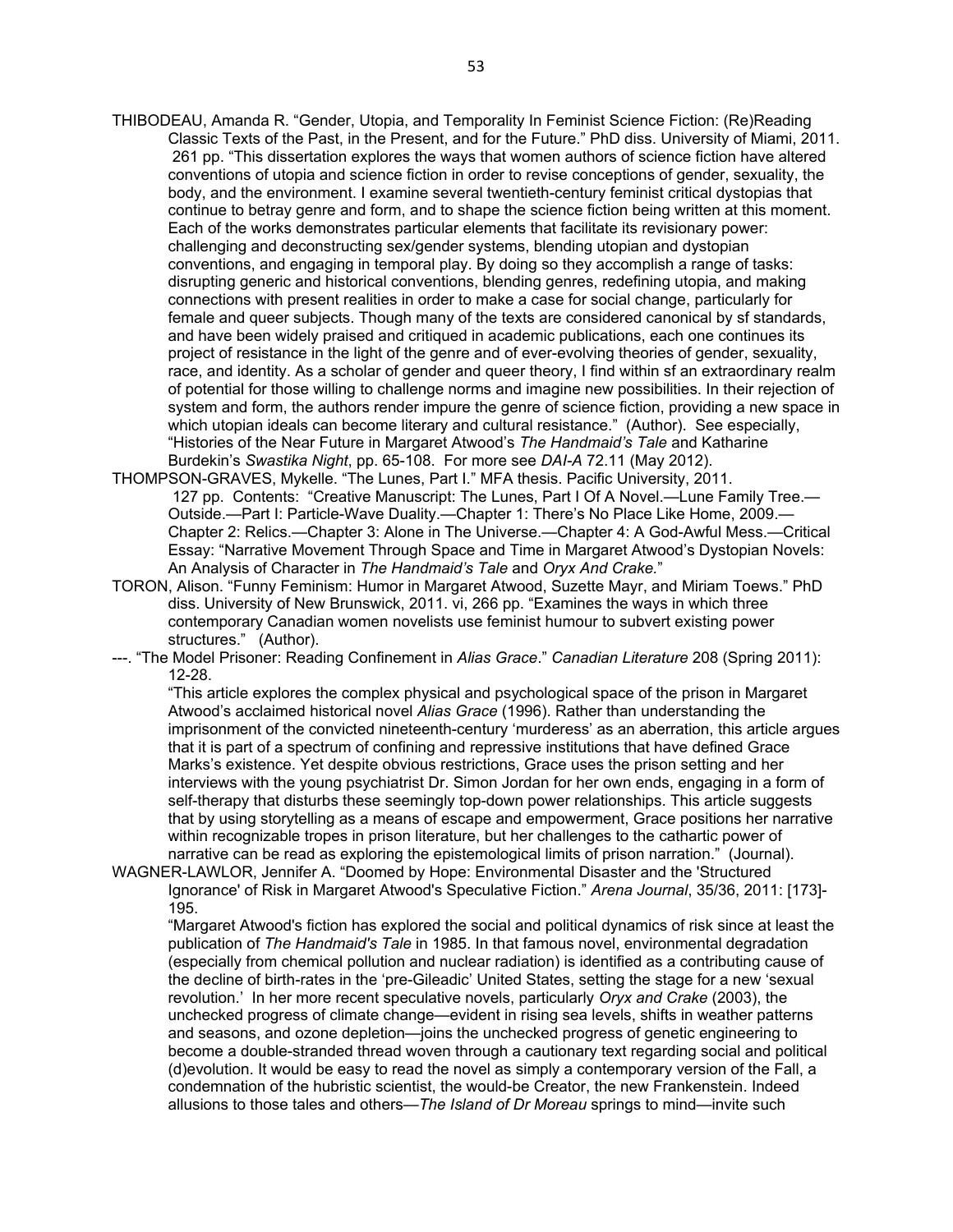conclusions, and they are not incorrect." (Author).

WELLINGHOFF, Lisa A. "Alias Atwood, Alias Author, Alias Murder." *Clues: A Journal of Detection* 29.2 (Fall 2011): 92-97.

"Margaret Atwood is not usually considered to be a writer of detective fiction, even though her book titles such as *Murder in the Dark* (1983), *The Blind Assassin* (2000), and *Negotiating with the Dead* (2002) are suggestive of crime and mystery fiction. In fact, Atwood often is described as a science fiction writer, as well as someone who explores issues of genre, gender, and the role of the author in her fiction, poetry, and nonfiction. She has created a range of memorable female protagonists, some of whom are writers; her work often explores the dilemmas of female identity. In *The Blind Assassin* and *Lady Oracle* (1976), the protagonists Joan and Iris, respectively, fake and/or just escape death to free themselves from the constraints of their lives. Joan and Iris construct alias identities: Joan re-creates herself through a fake death, and Iris uses the death of her sister, Laura, to re-create herself. Each writer/protagonist distances herself from fans who seek to know her and her texts intimately. Atwood's female protagonists, then, reveal mysterious connections between reader and writer, writer and text, and reader and text. Atwood's titles do draw attention to her linkage of writing with death and murder. Therefore, to what extent can the novels be claimed as mystery stories?" (Author)

- WHELAN, Wendy. "Transformational Theories: North American Women Writers and their Revisions of Homeric Epic." PhD diss. University of Louisiana at Lafayette. v, 242 pp. "Scholars have scrutinized Gwendolyn Brooks, Eudora Welty, H.D.[i.e. Hilda Doolittle], Margaret Atwood, and Louise Glück individually and collectively, in various combinations, for their use of classical myth and feminist revisionary processes. Historically, these writers studied Latin or Greek at a time when learning a classical language was seen as a rigorous, masculine way of training the mind. Many of these writers also imbibed the ideas of male mentors who sought to reorder a war-torn world by reestablishing ancient writers and narratives as fresh literary models. This study, which focuses on Brooks's 'The Anniad,' Welty's 'Circe,' H.D.'s *Helen in Egypt*, Atwood's 'You Are Happy' and *The Penelopiad*, and Glück's *Meadowlands*, groups these women together because they are writing after the Second World War; responding to Homer by reanimating and refiguring his Helen, Penelope, or Circe; and converting the epic into other, sometimes experimental genres. More importantly, though they are reworking Homeric plots and characters, the writers deploy Ovidian metamorphoses in their retellings...." (Author). For more see DAI-A 73.05 (November 2012).
- WILSON, Sharon R. "Margaret Atwood's Anti-Fairy Tales: 'There Was Once' and *Surfacing*." *Anti-Tales: The Uses of Disenchantment*. Ed. Catriona McAra and David Calvin. Newcastle upon Tyne: Cambridge Scholars, 2011. 275-284.

WISKER, Gina. *Atwood's* The Handmaid's Tale. New York: Continuum, 2011. ix, 141 pp.

---. *Margaret Atwood: An Introduction to Critical Views of Her Fictio*n. New York: Palgrave Macmillan, 2011.

Contents: 1. The Quest for Identity: *Survival: A Thematic Guide to Canadian Literature* (1972), *Surfacing* (1972) 15.—2. Constraining the Feminine: *The Edible Woman* (1969), *Lady Oracle* (1976) 36.—3. Explorations, Bones and Murders: The Short Stories (1977-95): *Early Short Stories* (1977), *Dancing Girls* (1977), *True Stories* (1981), *Murder in the Dark* (1983), *Bluebeard's Egg* (1983), *Wilderness Tips* (1991), *Good Bones* (1992), *Bones and Murder* (1995) 53.—4. Violence, Trauma and History: *Life Before Man* (1979), *Bodily Harm* (1981) 69.—5. The Oppressive Future: *The Handmaid's Tale* (1985) 87.—6. Feminist Gothic*: Cat's Eye* (1988), *The Robber Bride* (1993) 99.—7. No Nearer the Truth: Versions of Fictionalising: *Alias Grace* (1996) 117.—8. Rewriting History and Myth: *The Blind Assassin* (2000), *The Penelopiad* (2005) 132.—9. Writers, Readers, Constructions of the Real and the Future: *Oryx and Crake* (2003) 147.—10. Re-telling Old Tales: *Moral Disorder* (2006), *The Tent* (2006) 160.—11. The End of the World?: *The Year of the Flood* (2009) 176.

YOU, Deyi. "Ma Ge Li Te. Ai Te Wu De << Ren Lei Sheng Cun Zhi Qian >> Zhong Zi Wo Yan Jin Zai Shi Kong Zhong Zhi Zai Xian [= A Spatiotemporal Representation of Self-Revolution in Margaret Atwood's *Life Before Man*]*.*" MA thesis. Fu Jen Catholic University, 2011. In Chinese. "The theme of human survival is one of the major concerns in Margaret Atwood's works. This thesis investigates how Atwood gives a different representation of space in her fourth novel *Life Before Man* (1979) by means of providing the reconstructed images of space reinvented by the three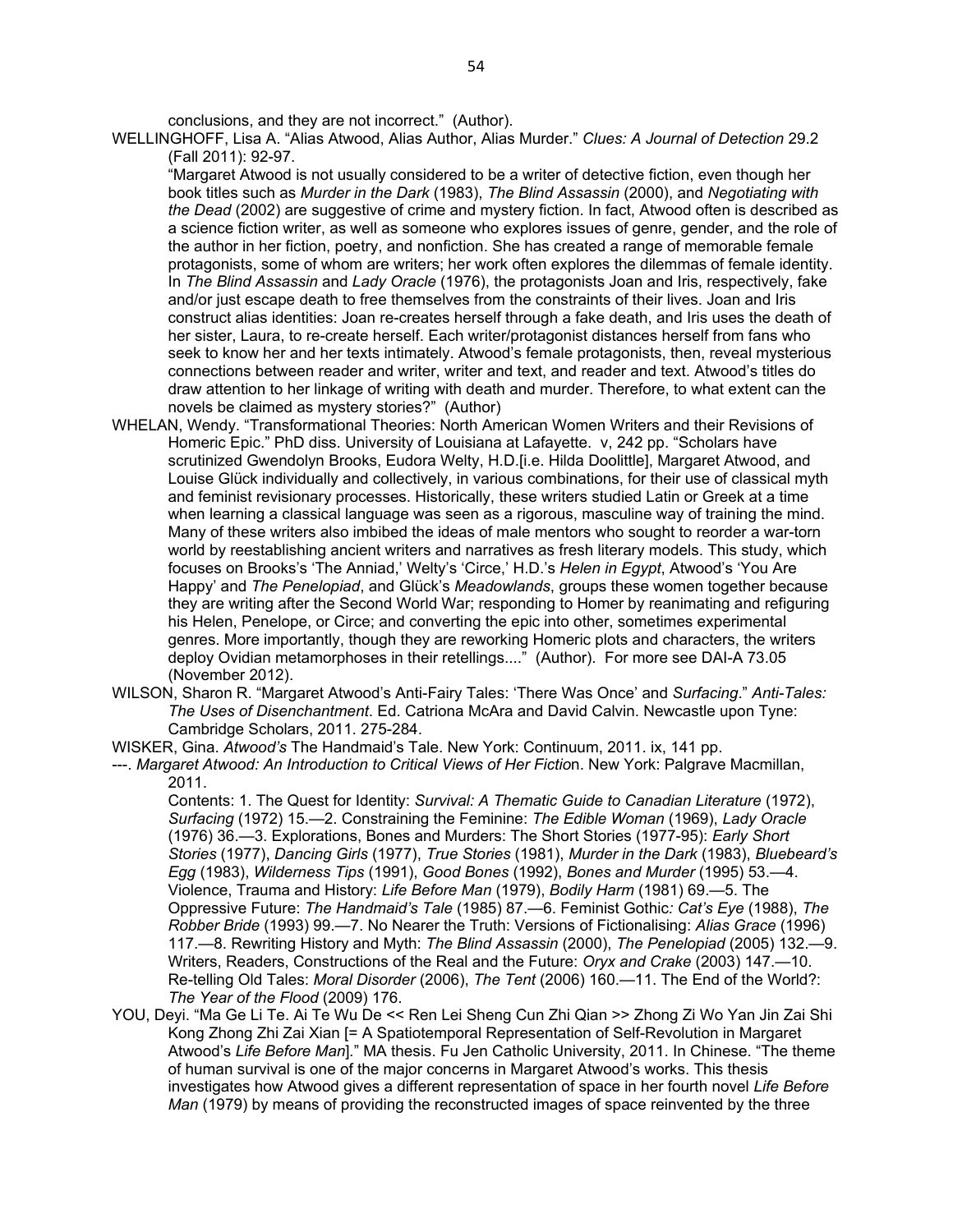characters. As a domestic realism, *Life Before Man,* on the one hand, with its setting in the contemporary Toronto, describes the domestic everyday life of Elizabeth, Nate and Lesje. On the other, when they fail to find their positions among the interpersonal relationships, the space in reality filtered through their experience becomes unrealistic. A real body becomes a dissolved shell; a home is turned into a Lego town; and, a museum is fantasized to a prehistoric wildland. With the help of Bakhtin's concept of chronotope, this thesis argues that through the characters' spatiotemporal experience, in which the flow of time unlocks the actuality of space, space becomes different chronotopes, which connect the characters' past, present and future together…." (Author's translation).

- YTTERBØE, Marte Storbråten. "Is There a Woman Behind the Veil? The Use of Clothing, Textiles, and Accessories in *Lady Oracle* and *Alias Grace* by Margaret Atwood." MA thesis. University of Oslo, 2010. 95 pp. In English. "This thesis discusses the importance of clothing, textiles, and accessories in Margaret Atwood's *Lady Oracle* and *Alias Grace*. Atwood focuses on female identity and female experiences in her fiction, and her use of clothing illustrates how women are othered by society. Atwood demonstrates in her novels how her protagonists are forced to perform their gender because of society's powerful rules. In *Lady Oracle* and *Alias Grace*, Atwood illustrates how clothing, textiles, and accessories contribute to construct femininity. Concerned with feminism and how women are objectified within patriarchal culture, Atwood brings women's voices from the margin and allows them to have a space and will to speak. Atwood suggests that identity is fluid, and in this thesis, I look more closely at how the concept of identity emerges in the two novels. This is significant because identity is often believed to be something stable, along with gender. However, Atwood implies that femininity is merely an act, a performance. Atwood's female protagonists are unable to escape clothing and its effect on their bodies, and they are not capable to escape society's restraining demands regarding femininity. Drawing on the theories by for instance Judith Butler, J.C. Flügel, and Joanne Entwistle, I explore the concept of clothing and identity, and how these subjects emerge in *Lady Oracle* and *Alias Grace*." (Author). Available from: http://www.duo.uio.no/sok/work.html?WORKID=102560 (1 August 2012).
- ZIVKOVIC, Jelena. "The Quest and Situation of the Female Artist in Virginia Woolf's 'To the Lighthouse' With Reference to Margaret Atwood's *Cat's Eye*." [MA thesis]. University of Copenhagen, 2010. 1 vol. In Danish.

# **Reviews of Atwood's Books**

*Cat's Eye* [Sound Recording]. Read by Kimberly Farr. Books on Tape, 2011.Also available as a digital download from Random Audio. 13 CDs. 13.5 hrs.

*Library Journal 36.20* (1 December 2011): 76 by Laurie SELWYN. "Returning to her childhood home for an art show, Elaine Risley finds herself confronting old, painful memories and current identity issues. Told retrospectively, the book examines Risley's life and relationships as she tries to understand herself, Atwood again creates a multilayered tale that will keep the listener's attention. Narrator Kimberly Farr provides an excellent reading in a distinct accent-free voice. The consistent volume and lack of background noise make this an enjoyable listening experience. A solid choice for Atwood fans and those interested in sf and fantasy titles."

*In Other Worlds: SF and the Human Imagination*. Toronto: McClelland & Stewart, 2011.

*Austin American-Statesman* 30 October 2011: Section: Insight: D05. By ANON. (245 w.) *Booklist* 108.2 (15 September 2011): 11. By Donna SEAMAN. "Atwood's [young adult] fans and all teen literary types interested in sf will learn a lot from these witty and illuminating thought pieces and stories."

*Buffalo News* 27 November 2011: Section: Spotlight: F9. By Jeff SIMON. (137 w.)

*Christian Century* 128.25 (13 December 2011): 24. By ANON. "The novelist Margaret Atwood casts a cool eye on all things Christian. But this disarmingly personal book (which in the Kindle edition includes some of her childhood drawings) will have deep resonance for readers who don't share her skepticism. She shows how science fiction expresses something essential about our peculiar species."

*Christian Science Monitor* 24 October 2011: N.PAG. By Yvonne ZIPP. (925 w.) Available from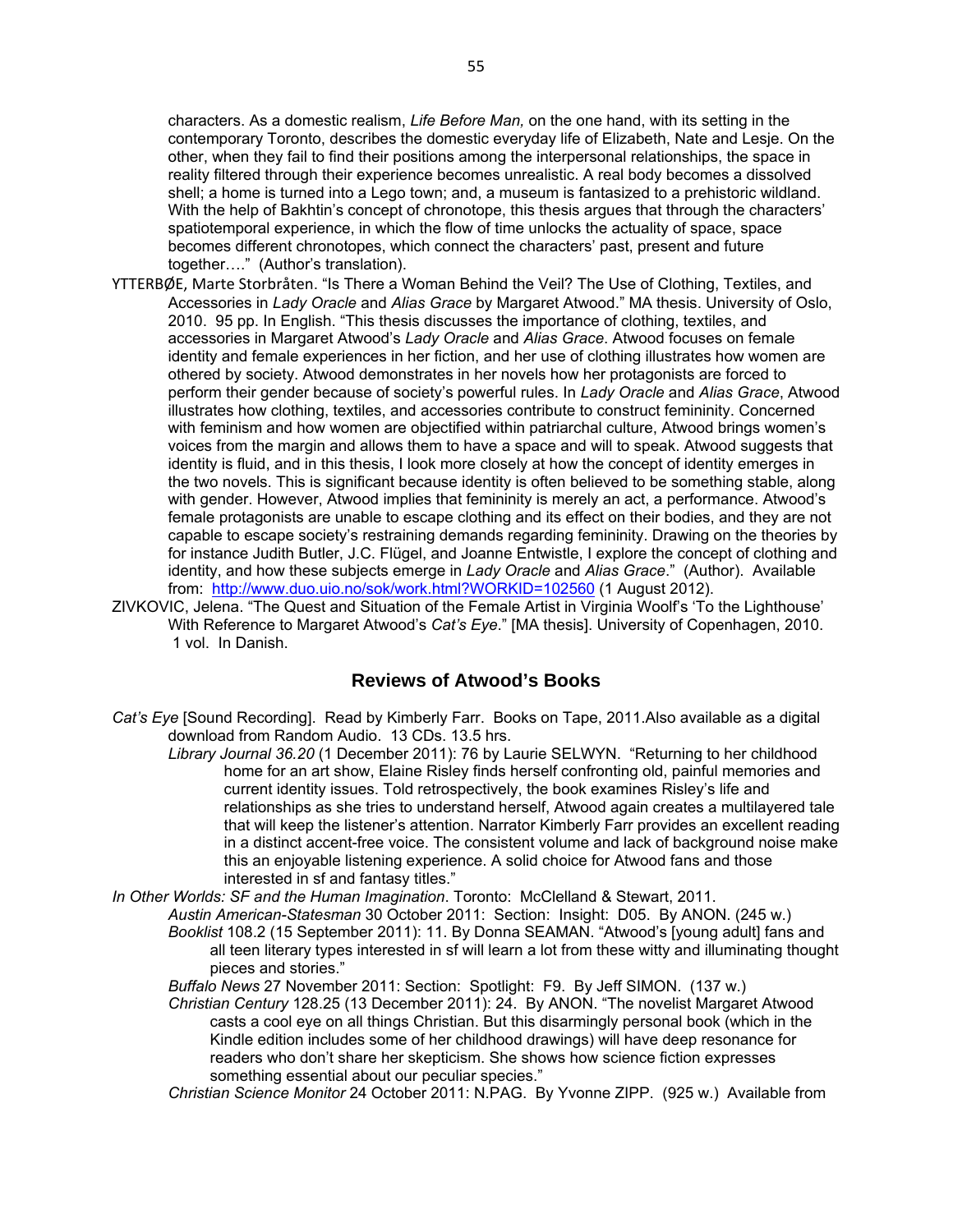Lexis-Nexis.

*Courier Mail* (Australia) 12 November 2011: Section: Queensland Life: 23. By Jim HIGGINS. (246 w.) Verdict "Smart and playful." Also in: *Windsor Star* 22 October 2011: Section: Arts: B4. (345 w.)

- *Edmonton Journal* 6 November 2011: Section: Sunday Reader: B10. By Claude LALUMIERE. (483 w.) "It's a running gag in the science fiction world: Margaret Atwood releases a new SF novel and immediately starts arguing that she doesn't write science fiction. The result: Many dismiss her novels as the work of a mainstream dilettante who sneers at the genre. Two of her SF novels, *The Handmaid's Tale* and *Oryx & Crake,* have had significant impact in and out of the field, and Atwood has never been shy about her love of pulp fiction, comics, B-movies and even science fiction. So why the seemingly defensive rhetoric?" Also in Calgary *Herald* 16 October 2011: B7; *Montreal Gazette* 15 October 2011: F12; *Ottawa Citizen* 6 November 2011: Section: News: A6; *Star Phoenix* (Saskatoon) 22 October 2011: Section: Weekender: E9.
- *Financial Times* (London) 12 November 2011: 15. By James LOVEGROVE. (662 w.) "What emerges from *In Other Worlds* is Atwood's continued reluctance to don the mantle of SF author, even though there is seemingly no shame in joining the ranks of such illustrious forebears as Orwell, Huxley, Wells and Swift. For all that, she still revels in all aspects of the genre, both high- and low-brow, and her enthusiasm and level of intellectual engagement are second to none."

*Globe and Mail* 22 October 2011: Section: Book Review: R23. By Mark KINGWELL. (811 w.)

- *Hamilton Spectator* (Ontario) 15 October 2011: Section: Weekend reader: WR5. By Rob MERRILL. (303 w.) "It's always a mystery why popular fiction writers delve into nonfiction. They're so good at making stuff up, why bother writing a book that isn't make-believe? Margaret Atwood is at least upfront with readers in this collection of essays, some old, some new. 'It is an exploration of my lifelong relationship with a literary form,' she writes about the book. That form is science fiction, or SF, as she calls it for short. Readers can decide for themselves whether that exploration is worth it, but if you're looking for the imagination that created *The Handmaid's Tale* or *Oryx and Crake*, you won't find it here."
- *Kirkus Reviews* 79.17 (1 September 2011): 1538. By ANON. "A witty, astute collection of essays and lectures on science fiction by the acclaimed novelist."
- *Library Journal 136.16* (1 October 2011): 79. By Nancy RIVES. "A clever, thoughtful investigation that will appeal to science fiction readers and Atwood's loyal fans."
- *National Post* 15 October 2011: Section: Weekend Post: WP16. By Zsuzsi GARTNER. (913 w.) "In a puckish short story called 'Love is all around us,' by Fredericton author Mark Anthony Jarman, Margaret Atwood is everywhere. She is the stewardess on a WestJet flight who points out the emergency exits. She dances with Hare Krishnas in her saffron robe; she belts out a duet with k.d. lang; she referees a hockey game. She's the voice over the airport PA system and on all voicemail recordings. Her face is painted, mural-like, on a United Farmers of Alberta grain elevator, 'live, mischievous, moving, gnomish.' And so it seems in real life, too. The iconic and indefatigable Atwood is only ever a tweet, a LongPen signing or the next publishing season away. Her output is operatic and catholic. Today, *The Penelopiad*, tomorrow, the debt crisis. She is indeed pointing out the emergency exits while singing in the key of life. 'OH MY Gosh! A New ATWOOD book!' a woman posted on Goodreads.com recently. 'Not really into Science Fiction, but I would read the encyclopedia if she wrote it.' Well then, good news and good news for this fan and others like her: a) You don't have to be 'into' science fiction to appreciate *In Other Worlds* (in fact, hardcore sci-fi aficionados might find themselves rolling their eyes and wanting to debate Atwood over her delineations of the genre). And b) This grab bag of Atwood's writings (previously published and unpublished) on science fiction, speculative fiction (SF), fantasy, and dystopias and utopias, could be taken as a kind of encyclopedia: a quirky and admittedly personal primer on 'imaginative writing,' as master dystopian novelist J.G. Ballard called non-realism."
- *Publishers Weekly* 258.33 (15 August 2011): 66. "This enjoyable volume, tellingly dedicated to Ursula K. Le Guin, reveals a writer with strong, often fascinating, if idiosyncratic opinions about genre SF."
- *Quill & Quire* 77.9 (November 2011): 26. By August C. BOURRÉ.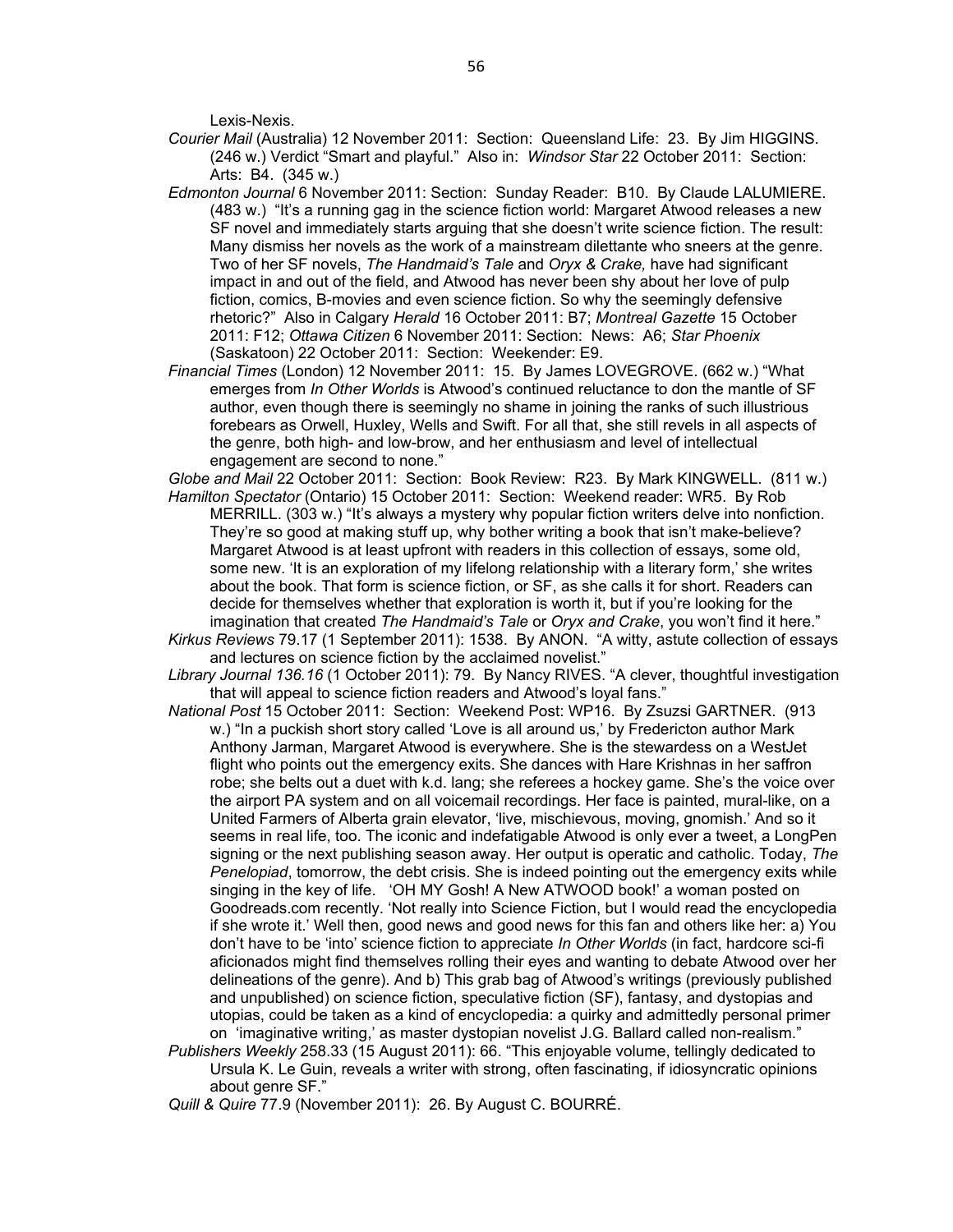*Reader's Digest* (Canadian). December 2011: 30. By Emily LANDAU.

- *San Francisco Chronicle* 11 December 2011: Section: Book Review: FE7. By Michael BERRY. (303 w.) "*In Other Worlds* is a bit of a hodgepodge….Atwood is a perceptive and enthusiastic literary critic, dryly funny and eclectically curious. Unfortunately, she doesn't grapple with much science fiction or fantasy published in the past 30 years. You can learn a thing or two about H. Rider Haggard and 'She' from this collection, but don't expect Atwood to pay a lot of attention to authors who arrived on the scene after William Gibson. Which is too bad, as one would rather like to hear what she would make of Neal Stephenson, Charles Stross or even George R.R. Martin."
- *Spectator* 3 December 2011: 40. By Andrew McKIE. "This book attempts to ... mark out the boundaries between what Atwood regards as science fiction and fantasy or 'speculative fiction' (her preferred term for her non-realist novels), and to describe their relation to myth, romance and other imaginative literature. I can't say that it does so very effectively. Atwood's accounts of her own relationship with SF—which seem peculiarly fixated on skintight costumes worn by comic book characters—do not dispel the impression that she shares the sniffiness about the genre common amongst those concerned with 'literary' fiction. Rather as Robert Frost considered 'poet' a praise word, Atwood regards 'SF writer' as a condemnatory term."
- *Sunday Telegraph* 16 October 2011: Section: Features: 29. By Paul KINCAID. (770 w.) "The problem is this is a book that means well towards sci-fi; Atwood wants to take it seriously and wants her readers to take it seriously, yet she can never quite conquer her own ambivalence towards the genre." Also in *Sydney Morning Herald* 12 November 2011: Section: Spectrum: 34.
- *Sunday Times* 30 October 2011: Section: Culture: 43. By Edmund GORDON. (461 w.) "For such a gifted and experienced author, Atwood comes up with some ugly phrases: 'nomenclatural allegiances;' 'myth systems;' 'utopia-facilitating;' 'quinkdom.' She has a warm and energetic style, but her terminology is all over the place (at times she seems to draw distinctions between 'science fiction,' 'speculative fiction' and 'fantasy,' then at other times to use them interchangeably), and her arguments are often loose and superficial. The five short stories with which this book concludes are by far the most enlivening things in it. One (excerpted from *The Blind Assassin*) concerns a race of women who grow on trees in a seeming paradise that may actually be hell; another takes the form of a document relating the death of the earth. In these sketches, Atwood stops worrying about what SF is, or whether she's writing it, and gets on with the business of creating strange and fascinating alternative worlds; it can hardly matter how anybody, including the author, should choose to classify them."
- *Toronto Star* 23 October 2011: Section: Book: ING6. By Alex GOOD. (724 w.) "Margaret Atwood has worn many different hats in her career: from introducing us to a remote booksigning machine, championing various environmental causes (a limited edition of this new book has been printed on straw), and even leading a recent fight against Toronto's City Hall. As one of this country's literary icons, however, she deserves special credit for two items that stand out on her resume: she's a 'literary' author unashamed of her association with genre fiction, and she's often stooped to writing (horrors!) book reviews and other forms of criticism. This is shocking behaviour, usually considered lese-majeste in the higher circles of CanLit. *In Other Worlds* is a book that has Atwood wearing both of these unorthodox hats, being a collection of her critical writings on science fiction. As collections go it's a real grab-bag: beginning with an introductory essay that expands on her controversial attempt to make a distinction between speculative fiction and science fiction, followed by the 2010 Richard Ellmann Lectures at Emory University (discussing her lifelong engagement with the genre), a series of essays on individual SF novels (classic and contemporary), and then a selection of five 'mini-SF pieces' that she presents as tributes. Finally, her letter to a school board defending *The Handmaid's Tale* and an article she wrote on SF magazine covers of the 1930s appear as separate appendices. There are two threads holding all of this together…. The first thing this alerts us to is the importance of the autobiographical in Atwood's criticism.... The other thing... is a strong dose of 'mythosophistical' criticism. The fingerprints of legendary U of T English prof Northrop Frye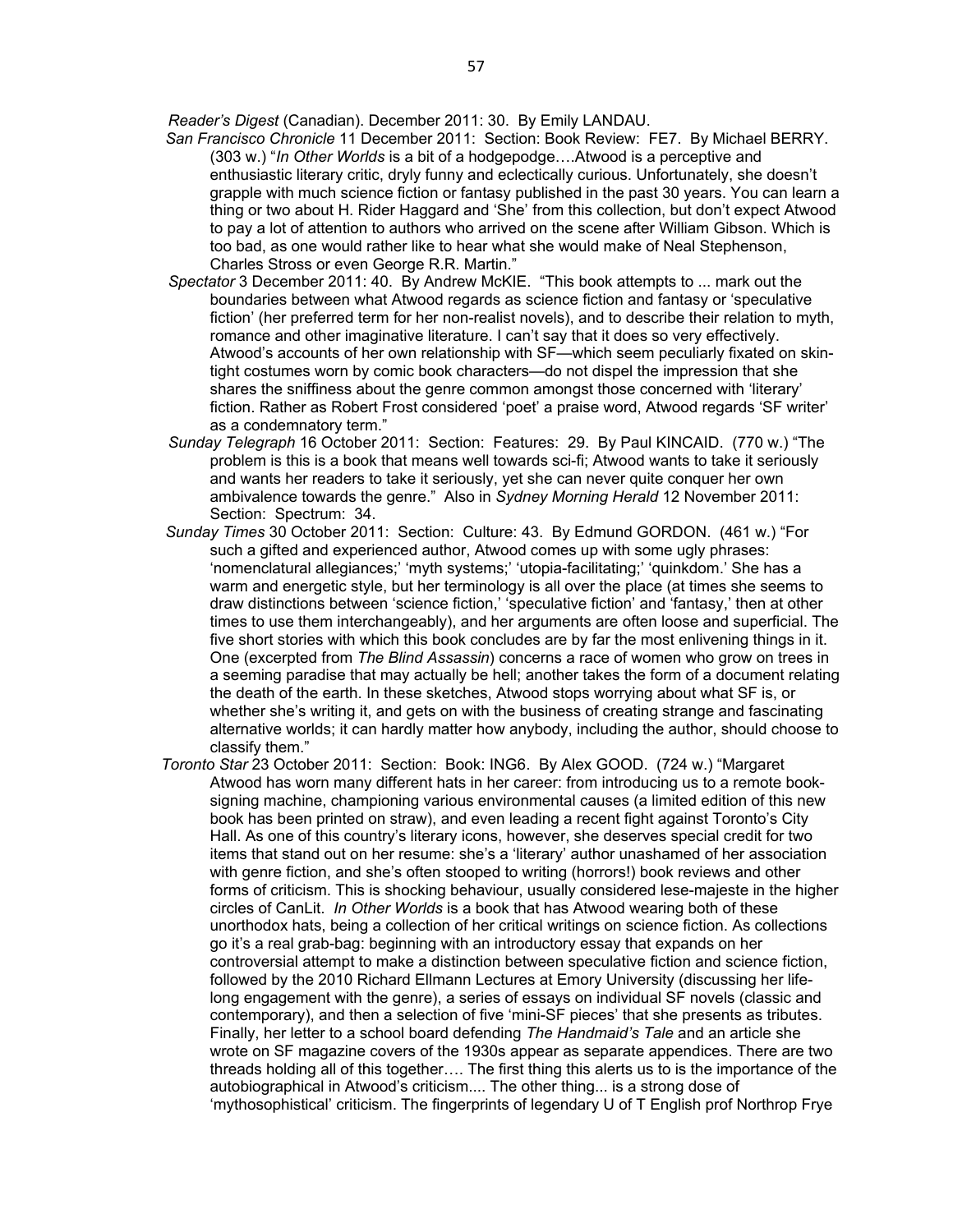are everywhere, right down to the constant worrying over the correct labels and taxonomies, not just of genres but of forms...."

*Vancouver Sun* 5 November 2011: Section: Weekend Review: D6. By Brett Josef GRUBISIC. (693 w.) "Succeeds at introducing a genre's odd facets and highlighting its tremendous vitality."

*Wall Street Journal* —Eastern Edition 258.90 (15 October 2011): C8. By Tom SHIPPLEY.

- *Weekend Australian* 31 December 2011: Section: Review: 22. By James BRADLEY. (988 w.) "MARGARET Atwood's new book begins with a series of disclaimers. It is not, she tells us, `a catalogue of science fiction, a grand theory about it, or a literary history of it. It is not a treatise, it is not definitive, it is not exhaustive, it is not canonical. It is not the work of a practising academic or an official guardian of a body of knowledge.' Given the number of things the book isn't, a reader may feel entitled to ask what it is.... *In Other Worlds,* [is] a reply of sorts to Le Guin's criticism of *The Year of the Flood* ... and what Atwood describes as an exploration of her 'lifelong relationship with a literary form, or forms, or subforms, both as reader and as writer.' In fact it's a bit more and a bit less than that...."
- *Winnipeg Free Press* 22 October 2011: J10. By Jonathan BALL. (693 w.) "Although known for her LongPen invention (which allows authors to transmit signatures from afar) and her Twitter presence, Atwood maintains a relatively consistent technophobia in her writings, especially those selected here. Despite the existence of serious, real concerns with genetic manipulation and nanotechnology, Atwood's citing of Prince Charles's opinions rather than those of a scientific authority reveals her reactionary attitude toward technology, a disapproval she regards as commonsensical."
- *The Journals of Susanna Moodie*. Toronto: Oxford University Press, 1970.
	- *Bull Calf* 1.3 (September 2011). Online. By J. A. WEINGARTEN. "Atwood's collection deserves its iconic status: not only is it a careful and sophisticated collection of poetry, but *The Journals of Susanna Moodie* diagnoses and addresses a period of cultural crisis in Canadian history." Available from http://www.thebullcalfreview.ca/atwoodjsm.htm (1 August 2012).
- *Murder in the Dark*. Toronto: New Canadian Library, 1997.
	- *Bull Calf* 1.3 (September 2011).Online. By Hannah McGREGOR and Clare MULCAHY. A dialogue between two scholars. Available from

http://www.thebullcalfreview.ca/atwoodmitd.htm (1 August 2012).

*Payback: Debt and the Shadow Side of Wealth*. Toronto: Anansi, 2008.

*American Economist* 56.1 (Spring 2011): 125-126. By Sarah HENRICH. "While you may find yourself lost within Atwood's maze of topics including (but certainly not limited to) English literature, childhood psychology, wars, and word origins, the author does paint an allinclusive picture of debt. According to her, debt in its many forms is so deeply rooted in almost everything we do that it might be more than a bill in the mailbox and a thorn in our side. In *Payback*, Atwood proves that debt is life itself."

*The Robber Bride*. Toronto: McClelland & Stewart, 1993.

*Bull Calf* 1.3 (September 2011). Online. By Laura CAMERON. "In the end, as much as *The Robber Bride* is driven by war, treachery, manipulation, and abuse of power, it is primarily a portrayal of a sustained and sustaining friendship among three women." Available from http://www.thebullcalfreview.ca/atwoodrb.htm (1 August 2012).

*Surfacing*. Toronto: McClelland & Stewart, 1994.

*Bull Calf* 1.3 (September 2011). Online. By Zachary ABRAM. "[The] happy ending, however, is hardly congruous with the rest of the novel, which questions whether a coherent identity is achievable. The reader, then, may be left wondering at the novel's end whether anything has been resolved. The protagonist may have reconciled the disparate impulses of her character so that she can go forward. On the other hand, her 'epiphany' may be ironic, meant to serve as a reminder that this world does not allow for self-definition." Available from http://www.thebullcalfreview.ca/atwoodsurfacing.htm (1 August 2012).

*Up in the Tree*. Toronto: Groundwood Books, 2010. Originally published 1978.

*Best Books for Kids & Teens.* (Annual 2011): 15. "This story, about the adventures of two children who live up in a tree, is vintage Atwood—playful, whimsical and wry. Readers can guess what the children will do when the beavers take their ladder away. Atwood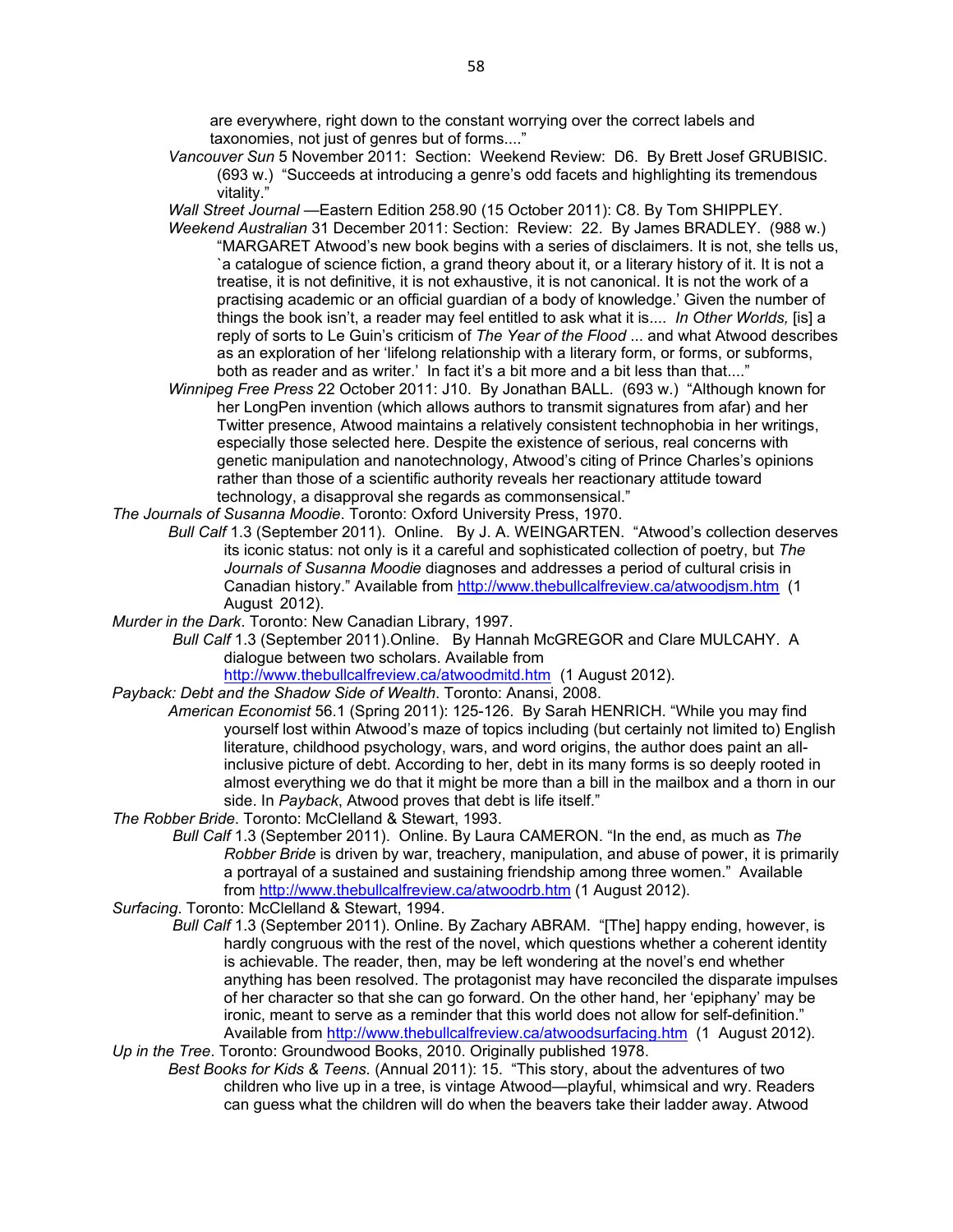used only two colours, mixed together to produce a range of tones and textures, and hand lettered the text. A CD of Atwood reading the story is included."

*Wandering Wenda and Widow Wallop's Wunderground Washery*. 2011.

*Elle Canada.* (English ed.). Montreal. 125 (November 2011): 110. By Stephen WONG.

*Quill & Quire* 77.10 (December 2011): 34. By Chelsea DONALDSON.

*The Year of the Flood*. New York: Anchor Books, 2009.

*Bull Calf* 1.3 (September 2011): Online. By Rachel GRAF. "Ultimately, by portraying the ubiquity of consumerist mythology, Atwood offers little optimism. She tends to wonder ambivalently if society can avoid the kind of future imagined in her novel's speculative universe." Available from: http://www.thebullcalfreview.ca/margaretatwoodyf.htm (1 August 2012).

# **Reviews of Adaptations of Atwood's Work**

- *(In) Habitation: Musical Settings of Margaret Atwood Poetry by American Women Composers*. Baton Rouge, LA: Centaur, 2009. 1 sound disc.
	- *Journal of Singing* 67.3 (January-February 2011): 375-377. By Gregory BREG. "There is so much to admire about how this project was conceived and executed down to the smallest detail. May it be an inspiration to other singers, composers, and poets to create similar projects of their own and share them with the world."

"The Penelopiad." The Play.

- *Globe and Mail* 3 November 2011: Section: Arts & Entertainment: R5. By Michael HARRIS. "Margaret Atwood has such a brave and terrible hold on the minds of her readers that it was inevitable she would eventually take up as her subject the realm of myth and ancient history. In 'The Penelopiad,' Atwood delivers a revisionist (and, naturally, feminist) take on the myth of *The Odyssey*. While Odysseus is gallivanting, what of the women left behind? Long-suffering Penelope, wife to Odysseus, has her own story written in depth for the first time. The best thing about the current production, though, is that director Vanessa Porteous is working with several of the city's greatest actors, a band of women that includes Meg Roe (who works subtle wonders as Penelope), Lois Anderson, Laara Sadiq and Colleen Wheeler. Stanley Industrial Alliance Stage [Vancouver], to Nov. 20."
	- *WestEnder* (Vancouver, British Columbia). 9 November 2011: Section: Arts and Entertainment: 1. By Andrea WARNER. "Director Vanessa Porteous, artistic director of Calgary's Alberta Theatre Projects, makes a stunning Vancouver debut. Confident, creative and insightful. With the exception of a faltering extended musical segment in Act Two, I've never felt -- or welcomed -- the presence of a director more. *The Penelopiad* offers what might be one of the most daring, innovative and extraordinary productions in the Art Club's canon. That, friends, is the ultimate in female empowerment."

# **Reviews of Books on Atwood**

- BOUSON, J. Brooks ed. *Margaret Atwood:* The Robber Bride, The Blind Assassin, Oryx and Crake. New York: Continuum, 2010.
	- *CHOICE: Current Reviews for Academic Libraries* 49.4 (December 2011): 673. By D.W. MADDEN. "The Atwood collection includes two excellent novels, but some have criticized *The Robber Bride* as among her weaker books. These minor criticisms aside, readers should appreciate the series' clear purpose and excellent essays. The series is a welcome addition to scholarship."
	- *Studies in the Novel* 43.4 (Winter 2011): 508-510. By Heather Duerre HUMANN. "In all, *Margaret Atwood*: The Robber Bride, The Blind Assassin, Oryx and Crake promises to be a valuable contribution to Atwood studies. A strong point of this collection is its scope, which Bouson ensures by bringing together a variety of scholars from the United States and abroad with their range of perspectives on three of Atwood's contemporary novels. Another particular strength is that Bouson presents Atwood scholars in an ongoing dialogue with current issues (including debates about feminism and environmental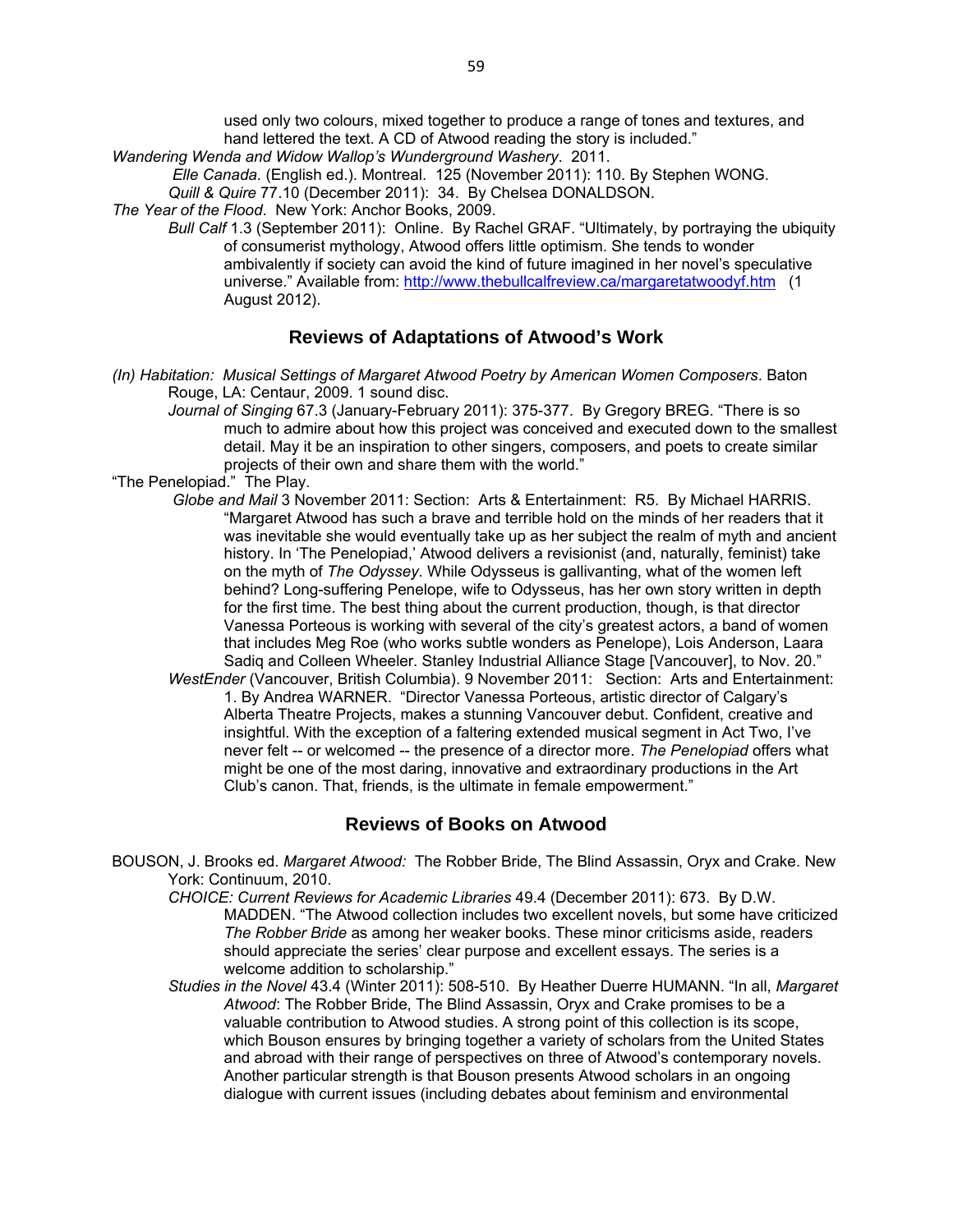concerns), which enhances the compelling research presented by this collection. "

MacPERSON, Heidi Slettedahl. *The Cambridge Introduction to Margaret Atwood*. Cambridge: Cambridge University Press, 2010.

*British Journal of Canadian Studies*. 24.2 (2011): 273. By Coral Ann HOWELLS. (534 w.) "As an Introduction to Atwood's life and works, to her cultural and historical contexts and the critical reception of her writing, this short book performs its function admirably."

- NISCHIK, Reingard M. *Engendering Genre: The Works of Margaret Atwood*. Ottawa: University of Ottawa Press, 2009.
	- *British Journal of Canadian Studies* 24.1 (2011): 112*.* By Emilie PÉNEAU. "*Engendering Genre* is a welcome addition for its consideration of minor genres in the works of Atwood. It is carefully researched and presents a valuable analysis bound to be relevant to any scholar on Atwood or gender, while its style is not overloaded with jargon and theory."
	- *Bull Calf: Reviews of Fiction, Poetry, and Literary Criticism* 1.3 (September 2011): Online. By Nathalie COOKE. "For anyone interested in Margaret Atwood's work, there are a number of reasons to pick up the most recent book by prolific German scholar Reingard Nischik, *Engendering Genr*e.... At some level ...this book by this veteran Atwood scholar raises more questions than it answers. But it does so on purpose. The gauntlet is thrown down frequently. Nischik challenges the reader to look for more pseudonyms, to find more comic strips, to explore in greater depth the international perception of 'one of the best and best-known contemporary writers worldwide.' Nischik is, like Atwood, an extremely prolific writer. Like Atwood too, she teases and tempts her readers to read on, offering suggestions and sources to guide them on their way. In doing so, they both fan the fires of curiosity and of the Atwood industry itself. And they make for interesting reading." Available from: http://www.thebullcalfreview.ca/reingardmnischik.htm (1 August 2012).
	- *Canadian Literature* 208 (Spring 2011): 181. By Fiona TOLAN. "Ultimately, *Engendering Genre*  seems to encompass two distinct purposes. In its broad overview of significant texts, and frequently in the tone of its introduction and subsequent explanations of key ideas, it proves a readily accessible and useful tool for students of Atwood's work. Nischik charts a clear path through the development of Atwood's career, noting examples of increasing narrative sophistication or experimentation, and providing a retrospective commentary on past concerns or developments, confidently guiding its reader through an established canon. Set against this generalist approach, however, is the specific interest in visual art that threads its way through the various analyses. The theme recurs both prominently, in the chapters on film and comic art, and tangentially, for example in the brief but interesting digression on the cover art of *Power Politics*—a topic later echoed in Atwood's comments on choosing the cover design for *Moral Disorder.* Surprisingly, this valuable and distinctive feature of Nischik's study is entirely absent from the book's title. Despite this seeming anomaly, however, *Engendering Genre* certainly deserves a place on the bookshelf of any Atwood scholar."

*Canadian Poetry* 68 (2011): 135-141. By Brooke PRATT.

*Canadian Woman Studies* 29.1/2 (Fall 2011): 209. By Jennifer FRASER. (787 w.) "Overall, I find Nischik's book to provide a thorough overview of Atwood's oeuvre (and without 'spoilers' for those who have not yet read Atwood's entire collection), with specific attention to how Atwood integrates gender as a prominent theme throughout the various genres of her work. Where certain points of analysis invite debate, Reingard M. Nischik's book will surely be of interest to scholars of Canadian literature, and especially to devoted readers of Margaret Atwood."

*Commonwealth Essays and Studies* 34.1 (2011): 108-110. By Charlotte STURGESS. "*Engendering Genre: The Works of Margaret Atwood* examines, as the title suggests, the links between gender and genre in the literary production of the most well-known and most prolific of Canadian authors. It is quite a feat to say anything new about Atwood's work, which has been the focus of scholarly criticism all over the world for decades now. Nischik herself is one of the two outstanding European critics of Atwood's poetry and prose (the other being Coral Ann Howells) and it is therefore always a pleasure to read a fresh publication on her subject of predilection."

*Contemporary Women's Writing* 5.2 (July 2011): 162-164. By Ellen McWILLIAMS. "As a leading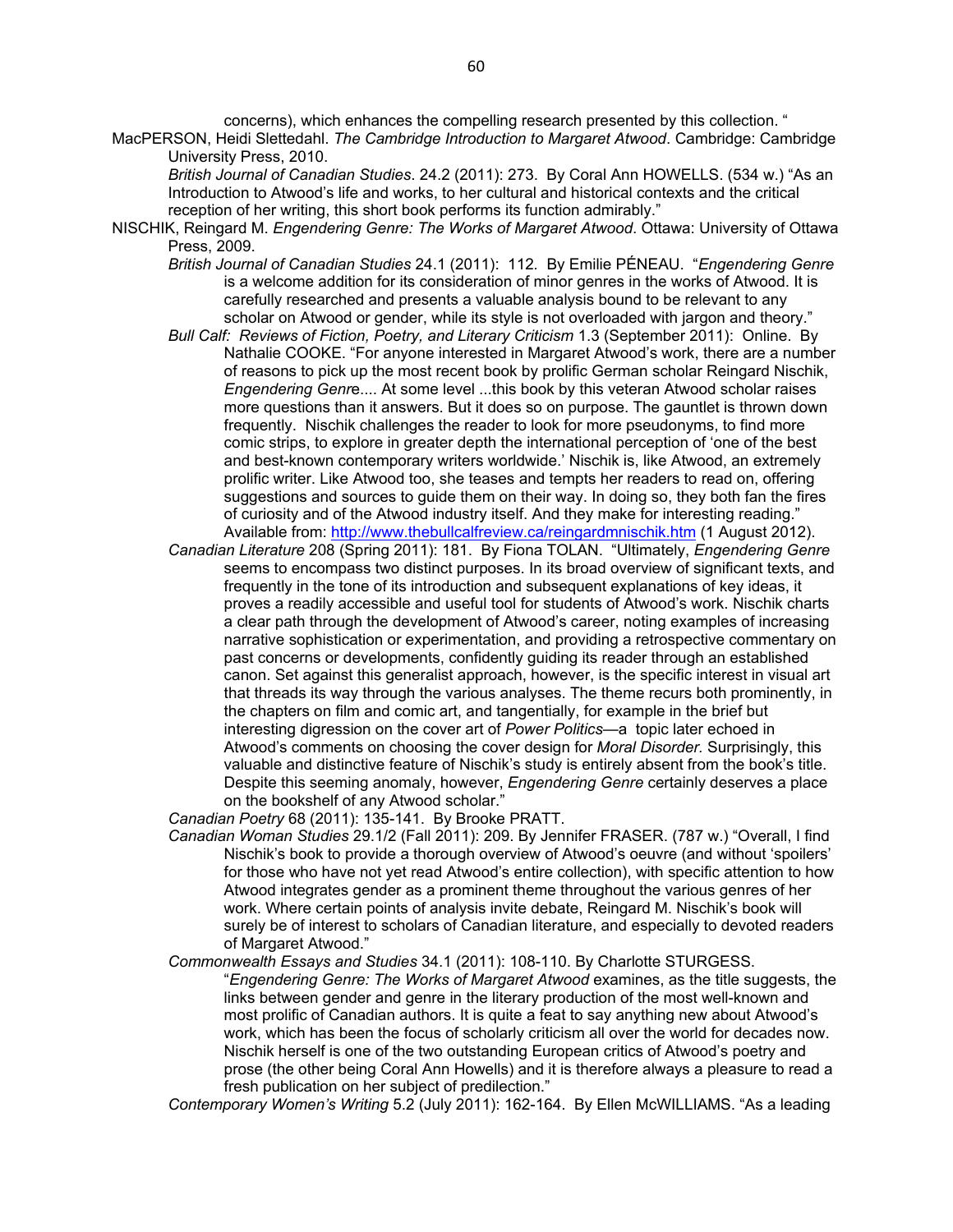scholar of Canadian literature in Germany and the editor of a landmark collection of essays on Atwood's work, *Margaret Atwood: Works and Impact* (2000), it is perhaps surprising that this is Reingard Nischik's first full-length study of Margaret Atwood's writing. The result, *Engendering Genre: The Works of Margaret Atwood*, has been well worth the wait....The book demonstrates a deep knowledge and understanding of the author's work but is written with a lightness of touch that makes it highly accessible. According to Nischik, Atwood presents a 'rare case of a critic reaching both scholars and the general reading public' (12); written in a style that manages to be both scholarly and engaging, *Engendering Genre* embodies the same appeal and is a thoughtful and illuminating study that has a great deal to offer critics and students of Atwood."

*English Studies in Canada* (*ESC*) 36.4 (Dec. 2010): 109-113. By Shelley BOYD. "Nischik's reputation as an international authority on Atwood precedes her with the much-lauded *Margaret Atwood: Works and Impact*, and she also brings her thirty years of teaching experience to bear on her analysis of the shifting contexts and receptions of the various genres. [...…] The end result is an invaluable study of Atwood's experimentation with genre [...…]. Nischik's groundbreaking contribution to Atwood scholarship is most notably her attention to the visual in conjunction with her textual analysis. [...…] Through its impressive, multifaceted, and scrupulously researched consideration of the relationship between literary genre and gender, *Engendering Genre* is required reading for scholars of Atwood and genre alike."

*Journal of Postcolonial Writing* 48.3 (2012): 332-333. By Joel GWYNNE.

*Review of English Studies* 62.255 (June 2011): 500-501. By Alice RIDOUT. "The book does, however, disappoint in a couple of ways....Having admitted to these two disappointments with Nischik's work, I have to repeat my opening sentiment that this study offers an innovative and exciting contribution to Atwood studies. Chapters 2, 5 and 7, in particular, offer insightful analyses of this key topic in Atwood's oeuvre—the gender politics of Atwood's varied genre choices. Nischik certainly achieves her goal in this monograph of tracing 'Atwood's versatility and breadth of involvement with different genres and media' beyond the 'strictly speaking' literary genres into her involvement with 'cartoon art, essay writing, and film' (p. 5). Nischik's study is meticulously researched and clearly written. This book will appeal both to scholars with a long-standing interest in Atwood and students new to the field."

*uni'kon* 37 (2010), 37. By Florian FREITAG.

- *University of Toronto Quarterly* 80.2 (Spring 2011): 332-333. By Karen F. STEIN. "Nischik's book draws from a wide range of scholarship, yet avoids jargon. This readable and wellresearched book is a welcome addition to the studies of Atwood's work."
- *Zeitschrift für Anglistik und Amerikanistik* 60.2 (2012), 205-206. By Andrea STROLZ. "Since Arnold E. Davidson and Cathy N. Davidson edited *The Art of Margaret Atwood: Essays in Criticism* (1981), many scholars have stressed the importance of considering Atwood's oeuvre as a whole but comparatively few have actually done so in their criticism. Reingard M. Nischik is an internationally renowned Atwood critic who does not fail to pay attention to the contextual and intertextual relations between Atwood's various literary and critical writings, her gender-sensitive genres and the various (visual) art forms that Canada's literary icon employs. …*Engendering Genre* complements earlier full-length criticism that draws a relation between gender and genre in Atwood such as Sharon Rose Wilson's *Margaret Atwood's Fairy Tale Sexual Politics* (1993), Susanne Becker's *Gothic Forms of Feminine Fictions* (1999), and Ellen McWilliam's *Margaret Atwood and the Female Bildungsroman* (2009). It goes beyond these studies, however, in that Nischik does not limit herself to a discussion of one particular 'engendered' genre or art form. Instead, she spans her ambitious analysis from Atwood's poetry to short prose, novels, criticism and comics, discussing in particular how Atwood's genres are designed and designated by gender and in general how conventional genres shape and reconstitute received gender roles….If Engendering Genre has gaps, it is maybe in that some of Atwood's engendered novels are silenced in the discussion or altogether missing: Oryx and Crake (2003), which Nischik reads as 'not particularly focused on issues of gender' (122), and Bodily Harm (1981), which is only referred to but not given the substantial